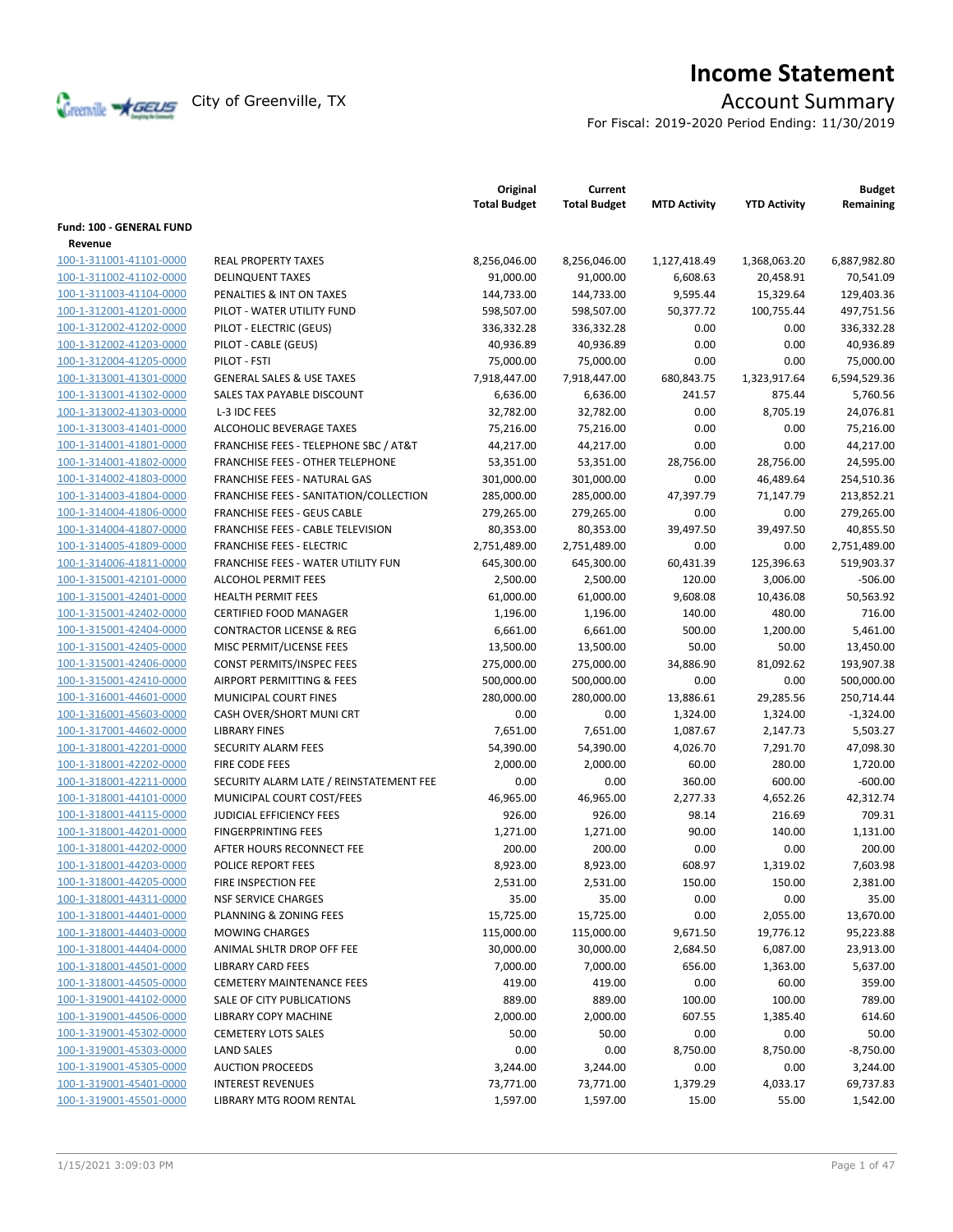|                         |                                       | Original<br><b>Total Budget</b> | Current<br><b>Total Budget</b> | <b>MTD Activity</b> | <b>YTD Activity</b> | <b>Budget</b><br>Remaining |
|-------------------------|---------------------------------------|---------------------------------|--------------------------------|---------------------|---------------------|----------------------------|
| 100-1-319001-45503-0000 | <b>PAVILION RENTALS</b>               | 9,138.00                        | 9,138.00                       | 460.00              | 1,280.00            | 7,858.00                   |
| 100-1-319001-45601-0000 | MISCELLANEOUS REVENUES                | 73,278.00                       | 73,278.00                      | 38,374.81           | 38,374.81           | 34,903.19                  |
| 100-1-319001-45604-0000 | OTHER REVENUE / OVER/SHORT            | 0.00                            | 0.00                           | 4.89                | $-13.29$            | 13.29                      |
| 100-1-322001-43002-0000 | ANIMAL SHELTER CONTRIB                | 100,000.00                      | 100,000.00                     | 0.00                | 0.00                | 100,000.00                 |
| 100-1-322001-43003-0000 | HUNT CO CONTRIB - FIRE                | 28,800.00                       | 28,800.00                      | 2,400.00            | 4,800.00            | 24,000.00                  |
| 100-1-322001-43004-0000 | HUNT CO MEM HOSP REIM                 | 22,400.00                       | 22,400.00                      | 0.00                | 3,940.00            | 18,460.00                  |
| 100-1-323001-46008-0000 | <b>XFR - TOURISM FUND</b>             | 145,000.00                      | 145,000.00                     | 12,083.33           | 24,166.66           | 120,833.34                 |
| 100-1-323001-46015-0000 | <b>XFR - DEBT SERVICE FUND</b>        | 464,592.00                      | 464,592.00                     | 38,716.00           | 77,432.00           | 387,160.00                 |
| 100-1-324001-46506-0000 | <b>CA - RECREATION FUND</b>           | 9,613.00                        | 9,613.00                       | 801.08              | 1,602.16            | 8,010.84                   |
| 100-1-324001-46509-0000 | CA - VENUE MGMT FUND                  | 3,004.00                        | 3,004.00                       | 250.33              | 500.66              | 2,503.34                   |
| 100-1-324001-46537-0000 | CA - MAIL MACHINE LEASE               | 3,132.00                        | 3,132.00                       | 269.28              | 538.56              | 2,593.44                   |
| 100-1-324001-46614-0000 | CA - SANITATION FUND COLLECTION       | 33,493.00                       | 33,493.00                      | 2,791.08            | 5,582.16            | 27,910.84                  |
| 100-1-324001-46650-0000 | CA - UTILITY FUND TO GENERAL GOVERNME | 408,115.00                      | 408,115.00                     | 34,009.58           | 68,019.16           | 340,095.84                 |
| 100-1-324001-46651-0000 | CA - UTILITY FUND TO PUBLIC WORKS     | 160,063.00                      | 160,063.00                     | 13,338.58           | 26,677.16           | 133,385.84                 |
| 100-1-324001-46801-0000 | <b>CA - SPENCE FUND</b>               | 600.00                          | 600.00                         | 50.00               | 100.00              | 500.00                     |
| 100-1-324009-46901-0000 | CA - ELECTRIC UTILITY                 | 358,026.00                      | 358,026.00                     | 29,835.50           | 59,671.00           | 298,355.00                 |
| 100-1-324009-46906-0000 | <b>CA - CABLE UTILITY</b>             | 52,638.00                       | 52,638.00                      | 4,386.50            | 8,773.00            | 43,865.00                  |
|                         | <b>Revenue Total:</b>                 | 25,401,947.17                   | 25,401,947.17                  | 2,322,077.48        | 3,658,173.41        | 21,743,773.76              |
| <b>Expense</b>          |                                       |                                 |                                |                     |                     |                            |
| 100-1-411000-52001-0000 | <b>OFFICE SUPPLIES</b>                | 60.00                           | 60.00                          | 0.00                | 0.00                | 60.00                      |
| 100-1-411000-52005-0000 | PRINTED MATERIALS                     | 96.00                           | 96.00                          | 0.00                | 0.00                | 96.00                      |
| 100-1-411000-52103-0000 | <b>MEETING SUPPLIES</b>               | 2,150.00                        | 2,150.00                       | 0.00                | 0.00                | 2,150.00                   |
| 100-1-411000-54001-0000 | <b>TELEPHONE CHARGES</b>              | 1,460.44                        | 1,460.44                       | 261.98              | 261.98              | 1,198.46                   |
| 100-1-411000-54101-0000 | PROFESSIONAL SERVICES                 | 0.00                            | 4,000.00                       | 0.00                | 0.00                | 4,000.00                   |
| 100-1-411000-54201-0000 | MEMBERSHIPS & SUBSCRIPTIONS           | 6,550.00                        | 6,550.00                       | 2,208.00            | 2,208.00            | 4,342.00                   |
| 100-1-411000-54204-0000 | <b>PUBLIC RELATIONS</b>               | 1,500.00                        | 1,500.00                       | 0.00                | 0.00                | 1,500.00                   |
| 100-1-411000-54213-0000 | PLAQUES AND AWARDS                    | 750.00                          | 750.00                         | 0.00                | 0.00                | 750.00                     |
| 100-1-411000-54214-0000 | <b>TRAVEL &amp; TRAINING</b>          | 15,075.00                       | 15,075.00                      | 1,215.90            | 7,579.98            | 7,495.02                   |
| 100-1-411400-51001-0000 | REGULAR SALARIES                      | 85,583.22                       | 85,583.22                      | 6,454.25            | 16,135.61           | 69,447.61                  |
| 100-1-411400-51021-0000 | LONGEVITY                             | 1,656.00                        | 1,656.00                       | 1,656.00            | 1,656.00            | 0.00                       |
| 100-1-411400-51116-0000 | CAR ALLOWANCE                         | 4,200.00                        | 4,200.00                       | 323.08              | 807.70              | 3,392.30                   |
| 100-1-411400-51117-0000 | <b>CELL PHONE ALLOWANCE</b>           | 1,170.00                        | 1,170.00                       | 60.00               | 146.77              | 1,023.23                   |
| 100-1-411400-51201-0000 | <b>FICA</b>                           | 5,741.77                        | 5,741.77                       | 506.95              | 1,123.63            | 4,618.14                   |
| 100-1-411400-51202-0000 | MEDICARE                              | 1,342.83                        | 1,342.83                       | 118.57              | 262.80              | 1,080.03                   |
| 100-1-411400-51203-0000 | HEALTH INSURANCE                      | 10,991.00                       | 10,991.00                      | 915.92              | 1,831.84            | 9,159.16                   |
| 100-1-411400-51204-0000 | <b>WORKERS COMPENSATION</b>           | 240.04                          | 240.04                         | 20.19               | 40.38               | 199.66                     |
| 100-1-411400-51205-0000 | STATE UNEMPLOYMENT                    | 64.35                           | 64.35                          | 0.00                | 0.00                | 64.35                      |
| 100-1-411400-51301-0000 | <b>TMRS</b>                           | 10,374.55                       | 10,374.55                      | 939.35              | 2,073.30            | 8,301.25                   |
| 100-1-411400-52001-0000 | <b>OFFICE SUPPLIES</b>                | 90.00                           | 90.00                          | 0.00                | 0.00                | 90.00                      |
| 100-1-411400-52002-0000 | POSTAGE / FREIGHT                     | 150.00                          | 150.00                         | 9.32                | 26.53               | 123.47                     |
| 100-1-411400-52005-0000 | PRINTED MATERIALS                     | 225.00                          | 225.00                         | 0.00                | 0.00                | 225.00                     |
| 100-1-411400-54001-0000 | <b>TELEPHONE CHARGES</b>              | 1,046.56                        | 1,046.56                       | 63.23               | 103.46              | 943.10                     |
| 100-1-411400-54101-0000 | PROFESSIONAL SERVICES                 | 1,275.00                        | 1,275.00                       | 0.00                | 395.00              | 880.00                     |
| 100-1-411400-54201-0000 | MEMBERSHIPS & SUBSCRIPTIONS           | 135.00                          | 135.00                         | 0.00                | 125.00              | 10.00                      |
| 100-1-411400-54206-0000 | <b>ELECTION EXPENSE</b>               | 103,500.00                      | 103,500.00                     | 0.00                | 128.24              | 103,371.76                 |
| 100-1-411400-54212-0000 | <b>PRINTING</b>                       | 5,000.00                        | 5,000.00                       | 0.00                | 0.00                | 5,000.00                   |
| 100-1-411400-54214-0000 | <b>TRAVEL &amp; TRAINING</b>          | 2,550.00                        | 2,550.00                       | 584.05              | 624.05              | 1,925.95                   |
| 100-1-412100-51001-0000 | REGULAR SALARIES                      | 186,917.28                      | 186,917.28                     | 12,718.90           | 26,897.63           | 160,019.65                 |
| 100-1-412100-51020-0000 | <b>OVERTIME</b>                       | 7,263.94                        | 7,263.94                       | 101.01              | 548.69              | 6,715.25                   |
| 100-1-412100-51021-0000 | <b>LONGEVITY</b>                      | 6,002.00                        | 6,002.00                       | 3,890.00            | 3,890.00            | 2,112.00                   |
| 100-1-412100-51101-0000 | <b>CERTIFICATION PAY</b>              | 3,600.00                        | 3,600.00                       | 184.62              | 461.55              | 3,138.45                   |
| 100-1-412100-51201-0000 | <b>FICA</b>                           | 12,634.56                       | 12,634.56                      | 980.52              | 1,838.73            | 10,795.83                  |
| 100-1-412100-51202-0000 | MEDICARE                              | 2,954.86                        | 2,954.86                       | 229.31              | 430.33              | 2,524.53                   |
| 100-1-412100-51203-0000 | <b>HEALTH INSURANCE</b>               | 43,964.00                       | 43,964.00                      | 3,663.67            | 7,327.34            | 36,636.66                  |
| 100-1-412100-51204-0000 | <b>WORKERS COMPENSATION</b>           | 528.21                          | 528.21                         | 43.46               | 86.92               | 441.29                     |
| 100-1-412100-51205-0000 | STATE UNEMPLOYMENT                    | 386.10                          | 386.10                         | 0.98                | 0.98                | 385.12                     |
| 100-1-412100-51301-0000 | TMRS                                  | 21,527.76                       | 21,527.76                      | 1,760.14            | 3,408.43            | 18,119.33                  |
| 100-1-412100-51401-0000 | <b>CONTRA - SALARIES</b>              | 0.00                            | 0.00                           | 0.00                | 750.00              | $-750.00$                  |
| 100-1-412100-52001-0000 | <b>OFFICE SUPPLIES</b>                | 900.00                          | 900.00                         | 147.62              | 147.62              | 752.38                     |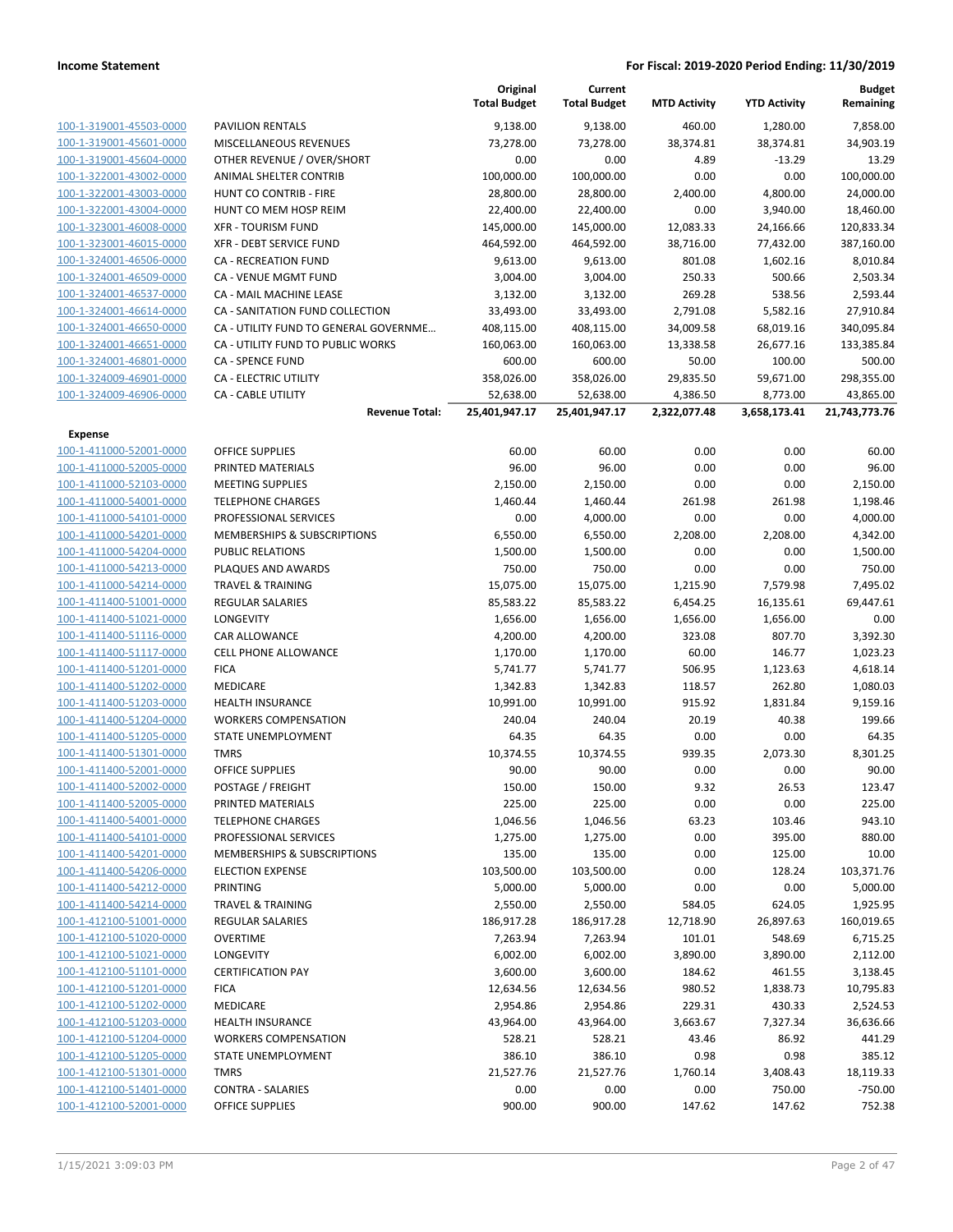|                                                    |                                             | Original<br><b>Total Budget</b> | Current<br><b>Total Budget</b> | <b>MTD Activity</b> | <b>YTD Activity</b> | <b>Budget</b><br>Remaining |
|----------------------------------------------------|---------------------------------------------|---------------------------------|--------------------------------|---------------------|---------------------|----------------------------|
| 100-1-412100-52002-0000                            | POSTAGE / FREIGHT                           | 2,750.00                        | 2,750.00                       | 123.15              | 336.32              | 2,413.68                   |
| 100-1-412100-52005-0000                            | PRINTED MATERIALS                           | 800.00                          | 800.00                         | 0.00                | 0.00                | 800.00                     |
| 100-1-412100-52102-0000                            | <b>BOOKS / REF SUPPLIES</b>                 | 120.00                          | 120.00                         | 0.00                | 0.00                | 120.00                     |
| 100-1-412100-52110-0000                            | <b>TICKET WRITER SUPPLIES</b>               | 7,500.00                        | 7,500.00                       | 0.00                | 0.00                | 7,500.00                   |
| 100-1-412100-53201-0000                            | FURNITURE & OFFICE EQUIPMENT                | 2,112.00                        | 2,112.00                       | 0.00                | 1,264.61            | 847.39                     |
| 100-1-412100-54001-0000                            | <b>TELEPHONE CHARGES</b>                    | 5,020.36                        | 5,020.36                       | 394.10              | 594.26              | 4,426.10                   |
| 100-1-412100-54101-0000                            | PROFESSIONAL SERVICES                       | 28,000.00                       | 28,000.00                      | 0.00                | 50.00               | 27,950.00                  |
| 100-1-412100-54201-0000                            | MEMBERSHIPS & SUBSCRIPTIONS                 | 550.00                          | 550.00                         | 0.00                | 0.00                | 550.00                     |
| 100-1-412100-54207-0000                            | COURT COSTS, JURY, WIT FEES                 | 360.00                          | 360.00                         | 0.00                | 0.00                | 360.00                     |
| 100-1-412100-54214-0000                            | <b>TRAVEL &amp; TRAINING</b>                | 5,500.00                        | 5,500.00                       | 0.00                | 742.45              | 4,757.55                   |
| 100-1-413200-51001-0000                            | REGULAR SALARIES                            | 245,250.47                      | 245,250.47                     | 17,381.45           | 43,361.62           | 201,888.85                 |
| 100-1-413200-51020-0000                            | <b>OVERTIME</b>                             | 142.64                          | 142.64                         | 0.00                | 0.00                | 142.64                     |
| 100-1-413200-51021-0000                            | LONGEVITY                                   | 618.00                          | 618.00                         | 576.00              | 576.00              | 42.00                      |
| 100-1-413200-51116-0000                            | <b>CAR ALLOWANCE</b>                        | 7,200.00                        | 7,200.00                       | 553.84              | 1,384.60            | 5,815.40                   |
| 100-1-413200-51117-0000                            | <b>CELL PHONE ALLOWANCE</b>                 | 1,170.00                        | 1,170.00                       | 90.00               | 216.92              | 953.08                     |
| 100-1-413200-51201-0000                            | <b>FICA</b>                                 | 11,737.30                       | 11,737.30                      | 171.89              | 414.95              | 11,322.35                  |
| 100-1-413200-51202-0000                            | MEDICARE                                    | 3,688.53                        | 3,688.53                       | 257.19              | 634.49              | 3,054.04                   |
| 100-1-413200-51203-0000                            | <b>HEALTH INSURANCE</b>                     | 27,477.50                       | 27,477.50                      | 2,289.79            | 4,579.58            | 22,897.92                  |
| 100-1-413200-51204-0000                            | <b>WORKERS COMPENSATION</b>                 | 659.36                          | 659.36                         | 55.53               | 111.06              | 548.30                     |
| 100-1-413200-51205-0000                            | STATE UNEMPLOYMENT                          | 160.88                          | 160.88                         | 0.00                | 0.00                | 160.88                     |
| 100-1-413200-51301-0000                            | <b>TMRS</b>                                 | 28,497.04                       | 28,497.04                      | 2,057.31            | 5,036.64            | 23,460.40                  |
| 100-1-413200-51303-0000                            | SUP 457 COMP PLAN                           | 22,230.00                       | 22,230.00                      | 1,695.24            | 3,390.48            | 18,839.52                  |
| 100-1-413200-52001-0000<br>100-1-413200-52002-0000 | <b>OFFICE SUPPLIES</b><br>POSTAGE / FREIGHT | 300.00                          | 300.00<br>150.00               | 0.00<br>0.00        | 0.00<br>0.00        | 300.00<br>150.00           |
| 100-1-413200-52103-0000                            | <b>MEETING SUPPLIES</b>                     | 150.00<br>850.00                | 850.00                         | 19.88               | 19.88               | 830.12                     |
| 100-1-413200-54001-0000                            | <b>TELEPHONE CHARGES</b>                    | 4,206.28                        | 4,206.28                       | 335.34              | 563.56              | 3,642.72                   |
| 100-1-413200-54101-0000                            | PROFESSIONAL SERVICES                       | 100.00                          | 100.00                         | 0.00                | 0.00                | 100.00                     |
| 100-1-413200-54201-0000                            | MEMBERSHIPS & SUBSCRIPTIONS                 | 1,400.00                        | 1,400.00                       | 0.00                | 0.00                | 1,400.00                   |
| 100-1-413200-54205-0000                            | <b>BUSINESS MEALS</b>                       | 1,000.00                        | 1,000.00                       | $-48.71$            | $-48.71$            | 1,048.71                   |
| 100-1-413200-54212-0000                            | <b>PRINTING</b>                             | 100.00                          | 100.00                         | 0.00                | 0.00                | 100.00                     |
| 100-1-413200-54214-0000                            | <b>TRAVEL &amp; TRAINING</b>                | 7,000.00                        | 7,000.00                       | 1,000.21            | 1,161.91            | 5,838.09                   |
| 100-1-415100-51001-0000                            | <b>REGULAR SALARIES</b>                     | 289,437.16                      | 289,437.16                     | 20,903.39           | 51,907.30           | 237,529.86                 |
| 100-1-415100-51020-0000                            | <b>OVERTIME</b>                             | 1,447.50                        | 1,447.50                       | 14.92               | 22.38               | 1,425.12                   |
| 100-1-415100-51021-0000                            | LONGEVITY                                   | 3,322.00                        | 3,322.00                       | 3,208.00            | 3,208.00            | 114.00                     |
| 100-1-415100-51116-0000                            | CAR ALLOWANCE                               | 4,200.00                        | 4,200.00                       | 323.08              | 807.70              | 3,392.30                   |
| 100-1-415100-51117-0000                            | <b>CELL PHONE ALLOWANCE</b>                 | 2,130.00                        | 2,130.00                       | 90.00               | 216.92              | 1,913.08                   |
| 100-1-415100-51201-0000                            | <b>FICA</b>                                 | 18,633.27                       | 18,633.27                      | 1,438.34            | 3,309.58            | 15,323.69                  |
| 100-1-415100-51202-0000                            | <b>MEDICARE</b>                             | 4,357.78                        | 4,357.78                       | 336.39              | 774.02              | 3,583.76                   |
| 100-1-415100-51203-0000                            | <b>HEALTH INSURANCE</b>                     | 60,450.50                       | 60,450.50                      | 5,037.54            | 10,075.08           | 50,375.42                  |
| 100-1-415100-51204-0000                            | <b>WORKERS COMPENSATION</b>                 | 778.99                          | 778.99                         | 65.53               | 131.06              | 647.93                     |
| 100-1-415100-51205-0000                            | STATE UNEMPLOYMENT                          | 353.93                          | 353.93                         | 0.00                | 0.00                | 353.93                     |
| 100-1-415100-51301-0000                            | <b>TMRS</b>                                 | 33,667.62                       | 33,667.62                      | 2,714.07            | 6,211.57            | 27,456.05                  |
| 100-1-415100-52001-0000                            | <b>OFFICE SUPPLIES</b>                      | 2,700.00                        | 2,700.00                       | $-278.32$           | 1,015.30            | 1,684.70                   |
| 100-1-415100-52002-0000                            | POSTAGE / FREIGHT                           | 4,150.00                        | 4,150.00                       | 309.79              | 649.71              | 3,500.29                   |
| 100-1-415100-52005-0000                            | PRINTED MATERIALS                           | 150.00                          | 150.00                         | 0.00                | 0.00                | 150.00                     |
| 100-1-415100-54001-0000                            | <b>TELEPHONE CHARGES</b>                    | 2,962.23                        | 2,962.23                       | 244.22              | 412.42              | 2,549.81                   |
| 100-1-415100-54110-0000                            | <b>AUDIT</b>                                | 59,750.00                       | 59,750.00                      | 34,875.00           | 34,875.00           | 24,875.00                  |
| 100-1-415100-54201-0000                            | MEMBERSHIPS & SUBSCRIPTIONS                 | 2,139.00                        | 2,139.00                       | 445.00              | 445.00              | 1,694.00                   |
| 100-1-415100-54211-0000                            | ADVERTISING                                 | 35,000.00                       | 35,000.00                      | 1,008.60            | 1,072.00            | 33,928.00                  |
| 100-1-415100-54214-0000<br>100-1-415150-54401-0000 | <b>TRAVEL &amp; TRAINING</b><br>APPRAISER   | 5,020.00                        | 5,020.00                       | 371.16              | 1,236.16            | 3,783.84                   |
| 100-1-415150-54402-0000                            | <b>COLLECTOR</b>                            | 267,339.69<br>16,000.00         | 267,339.69                     | 0.00<br>0.00        | 0.00<br>15,978.59   | 267,339.69                 |
| 100-1-415300-54106-0000                            | <b>ATTORNEY FEES</b>                        | 200,000.00                      | 16,000.00<br>200,000.00        | 15,858.77           | 15,858.77           | 21.41<br>184,141.23        |
| 100-1-415500-51001-0000                            | <b>REGULAR SALARIES</b>                     | 188,255.93                      | 188,255.93                     | 14,265.45           | 34,089.95           | 154,165.98                 |
| 100-1-415500-51020-0000                            | <b>OVERTIME</b>                             | 0.00                            | 0.00                           | 117.63              | 289.60              | $-289.60$                  |
| 100-1-415500-51021-0000                            | LONGEVITY                                   | 3,894.00                        | 3,894.00                       | 3,840.00            | 3,840.00            | 54.00                      |
| 100-1-415500-51116-0000                            | CAR ALLOWANCE                               | 4,200.00                        | 4,200.00                       | 323.08              | 807.70              | 3,392.30                   |
| 100-1-415500-51117-0000                            | <b>CELL PHONE ALLOWANCE</b>                 | 1,170.00                        | 1,170.00                       | 90.00               | 216.92              | 953.08                     |
| 100-1-415500-51201-0000                            | <b>FICA</b>                                 | 12,246.24                       | 12,246.24                      | 1,073.05            | 2,267.04            | 9,979.20                   |
|                                                    |                                             |                                 |                                |                     |                     |                            |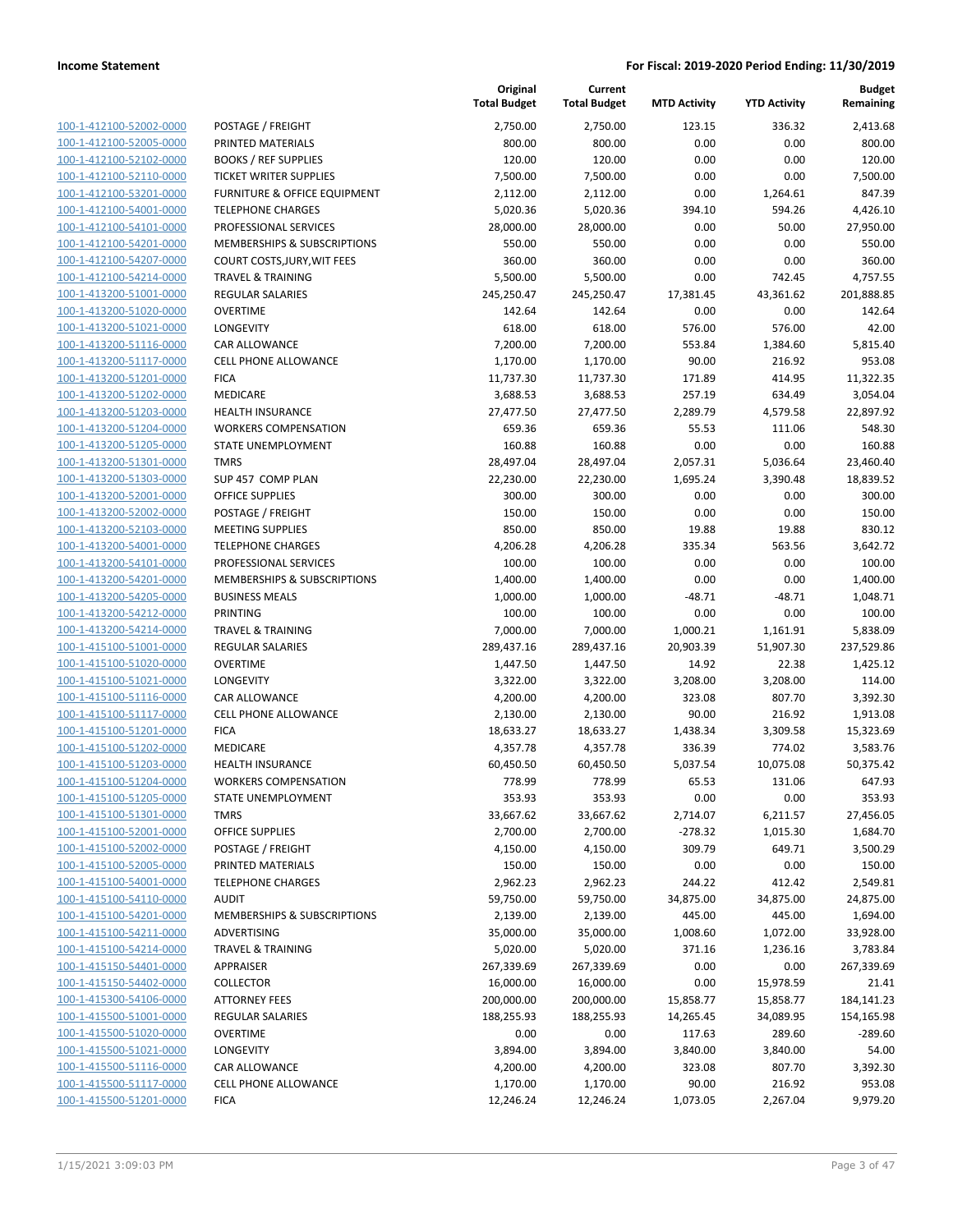| 100-1-415500-51202-0000         |
|---------------------------------|
| 100-1-415500-51203-0000         |
| 100-1-415500-51204-0000         |
| 100-1-415500-51205-0000         |
| 100-1-415500-51301-0000         |
|                                 |
| 100-1-415500-52001-0000         |
| 100-1-415500-52002-0000         |
| 100-1-415500-52303-0000         |
| 100-1-415500-54001-0000         |
| 100-1-415500-54102-0000         |
| $100 - 1$<br>-415500-54107-0000 |
|                                 |
| 100-1-415500-54118-0000         |
| 100-1-415500-54119-0000         |
| <u>100-1-415500-54201-0000</u>  |
| 100-1-415500-54213-0000         |
| 100-1-415500-54214-0000         |
| 100-1-421100-51001-0000         |
| 100-1-421100-51020-0000         |
|                                 |
| <u>100-1-421100-51021-0000</u>  |
| 100-1-421100-51101-0000         |
| 100-1-421100-51115-0000         |
| 100-1-421100-51117-0000         |
| 100-1-421100-51201-0000         |
| <u>100-1-421100-51202-0000</u>  |
| 100-1-421100-51203-0000         |
| 100-1-421100-51204-0000         |
|                                 |
| 100-1-421100-51205-0000         |
| 100-1-421100-51301-0000         |
| <u>100-1-421100-52001-0000</u>  |
| 100-1-421100-52002-0000         |
| 100-1-421100-52004-0000         |
| 100-1-421100-52005-0000         |
| 100-1-421100-52103-0000         |
| <u>100-1-421100-52104-0000</u>  |
| 100-1-421100-52201-0000         |
| 100-1-421100-52203-0000         |
|                                 |
| 100-1-421100-52302-0000         |
| 100-1-421100-52304-0000         |
| 100-1-421100-52305-0000         |
| 100-1-421100-53202-0000         |
| 100-1-421100-53205-0000         |
| <u>100-1-421100-54001-0000</u>  |
| <u>100-1-421100-54002-0000</u>  |
|                                 |
|                                 |
| <u>100-1-421100-54201-0000</u>  |
| 100-1-421100-54205-0000         |
| 100-1-421100-54212-0000         |
| 100-1-421100-54213-0000         |
| 100-1-421100-54214-0000         |
|                                 |
| <u>100-1-421210-51001-0000</u>  |
| 100-1-421210-51020-0000         |
| 100-1-421210-51021-0000         |
| 100-1-421210-51101-0000         |
| 100-1-421210-51115-0000         |
| <u>100-1-421210-51117-0000</u>  |
| 100-1-421210-51201-0000         |
| <u>100-1-421210-51202-0000</u>  |
| 100-1-421210-51203-0000         |
| 100-1-421210-51204-0000         |
| <u>100-1-421210-51205-0000</u>  |

|                         |                                        | Original<br><b>Total Budget</b> | Current<br><b>Total Budget</b> | <b>MTD Activity</b> | <b>YTD Activity</b> | <b>Budget</b><br>Remaining |
|-------------------------|----------------------------------------|---------------------------------|--------------------------------|---------------------|---------------------|----------------------------|
| 100-1-415500-51202-0000 | MEDICARE                               | 2,864.04                        | 2,864.04                       | 250.95              | 530.19              | 2,333.85                   |
| 100-1-415500-51203-0000 | <b>HEALTH INSURANCE</b>                | 32,973.00                       | 32,973.00                      | 2,747.75            | 5,495.50            | 27,477.50                  |
| 100-1-415500-51204-0000 | <b>WORKERS COMPENSATION</b>            | 511.97                          | 511.97                         | 43.06               | 86.12               | 425.85                     |
| 100-1-415500-51205-0000 | STATE UNEMPLOYMENT                     | 193.05                          | 193.05                         | 0.00                | 0.00                | 193.05                     |
| 100-1-415500-51301-0000 | <b>TMRS</b>                            | 22,127.17                       | 22,127.17                      | 2,061.15            | 4,340.39            | 17,786.78                  |
| 100-1-415500-52001-0000 | OFFICE SUPPLIES                        | 2,000.00                        | 2,000.00                       | 0.00                | 0.00                | 2,000.00                   |
| 100-1-415500-52002-0000 | POSTAGE / FREIGHT                      | 1,200.00                        | 1,200.00                       | 27.03               | 116.34              | 1,083.66                   |
| 100-1-415500-52303-0000 | <b>TRAINING SUPPLIES</b>               | 750.00                          | 750.00                         | 0.00                | 0.00                | 750.00                     |
| 100-1-415500-54001-0000 | <b>TELEPHONE CHARGES</b>               | 2,188.06                        | 2,188.06                       | 187.18              | 335.38              | 1,852.68                   |
| 100-1-415500-54102-0000 | <b>MVR CHECKS</b>                      | 500.00                          | 500.00                         | 34.79               | 34.79               | 465.21                     |
| 100-1-415500-54107-0000 | MEDICAL                                | 6,000.00                        | 6,000.00                       | 997.00              | 997.00              | 5,003.00                   |
| 100-1-415500-54118-0000 | <b>MEDICAL - POLICE</b>                | 2,500.00                        | 2,500.00                       | 0.00                | 0.00                | 2,500.00                   |
| 100-1-415500-54119-0000 | <b>MEDICAL - FIRE</b>                  | 2,500.00                        | 2,500.00                       | 0.00                | 0.00                | 2,500.00                   |
| 100-1-415500-54201-0000 | MEMBERSHIPS & SUBSCRIPTIONS            | 4,500.00                        | 4,500.00                       | 427.89              | 587.89              | 3,912.11                   |
| 100-1-415500-54213-0000 | PLAQUES AND AWARDS                     | 23,400.00                       | 23,400.00                      | 5,350.02            | 5,380.84            | 18,019.16                  |
| 100-1-415500-54214-0000 | <b>TRAVEL &amp; TRAINING</b>           | 6,000.00                        | 6,000.00                       | 242.01              | 242.01              | 5,757.99                   |
| 100-1-421100-51001-0000 | <b>REGULAR SALARIES</b>                | 311,262.06                      | 311,262.06                     | 32,034.05           | 67,763.42           | 243,498.64                 |
| 100-1-421100-51020-0000 | <b>OVERTIME</b>                        | 1,761.12                        | 1,761.12                       | 1,766.58            | 2,374.68            | $-613.56$                  |
| 100-1-421100-51021-0000 | LONGEVITY                              | 6,796.00                        | 6,796.00                       | 7,036.00            | 7,036.00            | $-240.00$                  |
| 100-1-421100-51101-0000 | <b>CERTIFICATION PAY</b>               | 3,600.00                        | 3,600.00                       | 415.38              | 830.76              | 2,769.24                   |
| 100-1-421100-51115-0000 | <b>CLOTHING ALLOWANCE</b>              | 840.00                          | 840.00                         | 327.72              | 955.44              | $-115.44$                  |
| 100-1-421100-51117-0000 | <b>CELL PHONE ALLOWANCE</b>            | 1,950.00                        | 1,950.00                       | 223.84              | 433.84              | 1,516.16                   |
| 100-1-421100-51201-0000 | <b>FICA</b>                            | 20,224.97                       | 20,224.97                      | 2,546.76            | 4,821.51            | 15,403.46                  |
| 100-1-421100-51202-0000 | MEDICARE                               | 4,730.03                        | 4,730.03                       | 595.61              | 1,127.60            | 3,602.43                   |
| 100-1-421100-51203-0000 | <b>HEALTH INSURANCE</b>                | 43,964.00                       | 43,964.00                      | 3,663.67            | 7,327.34            | 36,636.66                  |
| 100-1-421100-51204-0000 | <b>WORKERS COMPENSATION</b>            | 6,209.51                        | 6,209.51                       | 522.31              | 1,044.62            | 5,164.89                   |
| 100-1-421100-51205-0000 | STATE UNEMPLOYMENT                     | 257.40                          | 257.40                         | 0.00                | 0.00                | 257.40                     |
| 100-1-421100-51301-0000 | <b>TMRS</b>                            | 36,543.58                       | 36,543.58                      | 4,623.47            | 8,780.99            | 27,762.59                  |
| 100-1-421100-52001-0000 | <b>OFFICE SUPPLIES</b>                 | 1,000.00                        | 1,050.00                       | $-165.01$           | $-140.02$           | 1,190.02                   |
| 100-1-421100-52002-0000 | POSTAGE / FREIGHT                      | 300.00                          | 300.00                         | 4.75                | 8.35                | 291.65                     |
| 100-1-421100-52004-0000 | <b>COMPUTER SUPPLIES</b>               | 300.00                          | 300.00                         | 0.00                | 0.00                | 300.00                     |
| 100-1-421100-52005-0000 | PRINTED MATERIALS                      | 300.00                          | 300.00                         | 24.00               | 24.00               | 276.00                     |
| 100-1-421100-52103-0000 | <b>MEETING SUPPLIES</b>                | 2,080.00                        | 2,080.00                       | 448.14              | 466.61              | 1,613.39                   |
| 100-1-421100-52104-0000 | <b>WEARING APPAREL</b>                 | 398.00                          | 398.00                         | 0.00                | 0.00                | 398.00                     |
| 100-1-421100-52201-0000 | MINOR TOOLS & EQUIPMENT                | 600.00                          | 900.00                         | 158.69              | 158.69              | 741.31                     |
| 100-1-421100-52203-0000 | <b>MOTOR VEHICLE FUEL</b>              | 3,077.94                        | 3,077.94                       | 55.37               | 245.15              | 2,832.79                   |
| 100-1-421100-52302-0000 | <b>MEDICAL SUPPLIES</b>                | 300.00                          | 300.00                         | 62.06               | 62.06               | 237.94                     |
| 100-1-421100-52304-0000 | DRONE PROGRAM                          | 2,150.00                        | 2,150.00                       | 0.00                | 0.00                | 2,150.00                   |
| 100-1-421100-52305-0000 | PUBLIC EDUCATION                       | 4,200.00                        | 4,200.00                       | 0.00                | 0.00                | 4,200.00                   |
| 100-1-421100-53202-0000 | MACHINE, TOOLS & IMPLMNTS              | 150.00                          | 150.00                         | 0.00                | 0.00                | 150.00                     |
| 100-1-421100-53205-0000 | <b>MOTOR VEHICLES</b>                  | 2,245.00                        | 2,245.00                       | 0.00                | 0.00                | 2,245.00                   |
| 100-1-421100-54001-0000 | <b>TELEPHONE CHARGES</b>               | 23,602.28                       | 23,602.28                      | 1,536.12            | 1,712.32            | 21,889.96                  |
| 100-1-421100-54002-0000 | <b>UTILITY CHARGES</b>                 | 78,415.14                       | 78,415.14                      | 6,199.73            | 13,081.41           | 65,333.73                  |
| 100-1-421100-54201-0000 | <b>MEMBERSHIPS &amp; SUBSCRIPTIONS</b> | 2,724.00                        | 2,724.00                       | 25.00               | $-1,575.00$         | 4,299.00                   |
| 100-1-421100-54205-0000 | <b>BUSINESS MEALS</b>                  | 150.00                          | 150.00                         | 20.00               | 20.00               | 130.00                     |
| 100-1-421100-54212-0000 | PRINTING                               | 198.00                          | 48.00                          | 0.00                | 0.00                | 48.00                      |
| 100-1-421100-54213-0000 | PLAQUES AND AWARDS                     | 200.00                          | 200.00                         | 0.00                | 0.00                | 200.00                     |
| 100-1-421100-54214-0000 | <b>TRAVEL &amp; TRAINING</b>           | 6,159.00                        | 5,959.00                       | 525.20              | 675.20              | 5,283.80                   |
| 100-1-421210-51001-0000 | <b>REGULAR SALARIES</b>                | 869,004.49                      | 869,004.49                     | 48,817.61           | 124,392.94          | 744,611.55                 |
| 100-1-421210-51020-0000 | OVERTIME                               | 47,009.94                       | 47,009.94                      | 7,338.70            | 15,170.93           | 31,839.01                  |
| 100-1-421210-51021-0000 | <b>LONGEVITY</b>                       | 14,758.00                       | 14,758.00                      | 11,372.92           | 12,575.00           | 2,183.00                   |
| 100-1-421210-51101-0000 | <b>CERTIFICATION PAY</b>               | 16,920.00                       | 16,920.00                      | 1,107.68            | 2,769.18            | 14,150.82                  |
| 100-1-421210-51115-0000 | <b>CLOTHING ALLOWANCE</b>              | 8,646.00                        | 8,646.00                       | 73.92               | 2,594.04            | 6,051.96                   |
| 100-1-421210-51117-0000 | <b>CELL PHONE ALLOWANCE</b>            | 6,420.00                        | 6,420.00                       | 313.84              | 803.08              | 5,616.92                   |
| 100-1-421210-51201-0000 | <b>FICA</b>                            | 59,691.02                       | 59,691.02                      | 4,068.97            | 11,940.48           | 47,750.54                  |
| 100-1-421210-51202-0000 | MEDICARE                               | 13,960.00                       | 13,960.00                      | 951.61              | 2,792.53            | 11,167.47                  |
| 100-1-421210-51203-0000 | <b>HEALTH INSURANCE</b>                | 131,892.00                      | 131,892.00                     | 10,991.00           | 21,982.00           | 109,910.00                 |
| 100-1-421210-51204-0000 | <b>WORKERS COMPENSATION</b>            | 23,456.68                       | 23,456.68                      | 1,972.11            | 3,944.22            | 19,512.46                  |
| 100-1-421210-51205-0000 | STATE UNEMPLOYMENT                     | 772.20                          | 772.20                         | 0.00                | 0.00                | 772.20                     |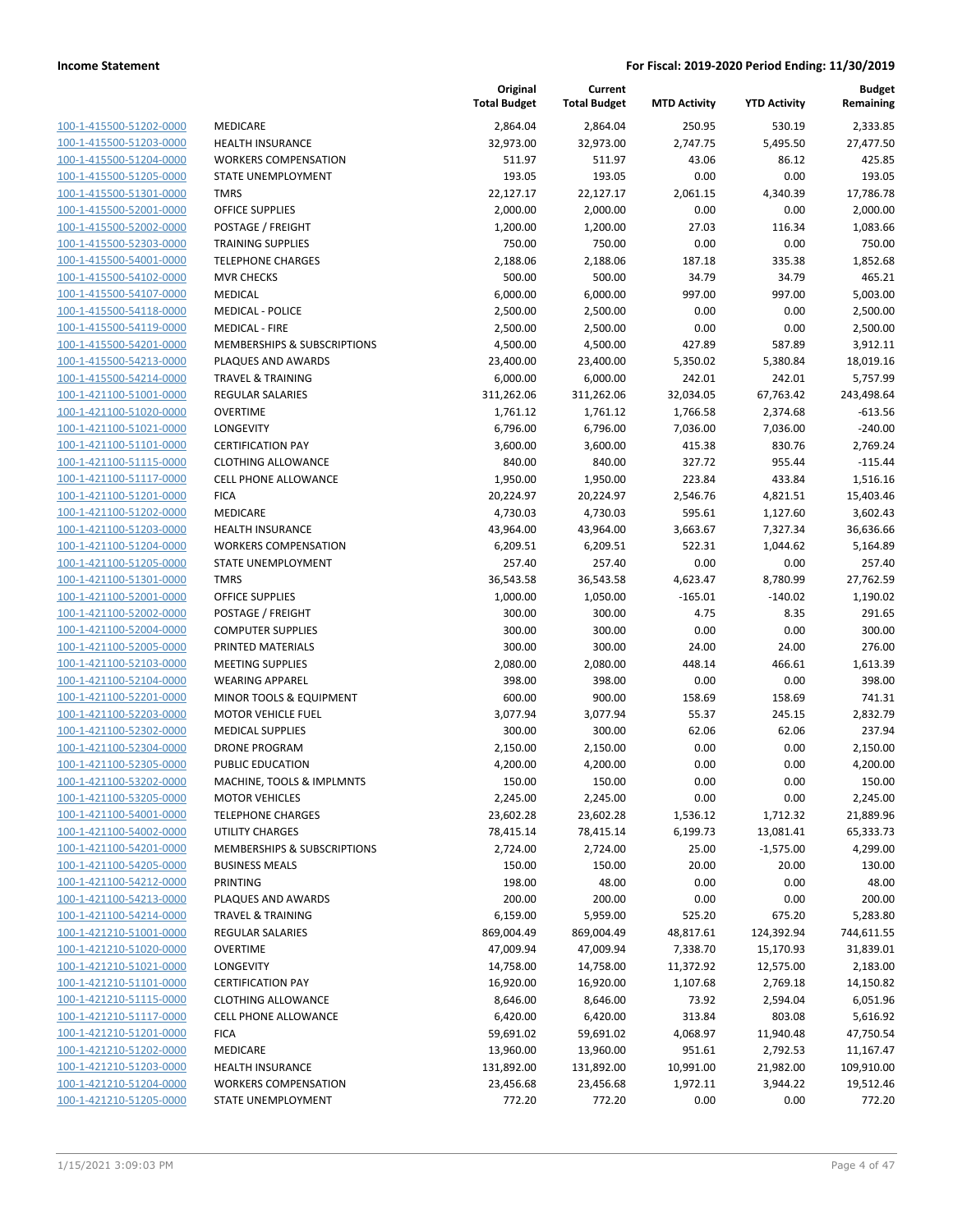| 100-1-421210-51301-0000                            |
|----------------------------------------------------|
| 100-1-421210-52001-0000                            |
| <u>100-1-421210-52002-0000</u>                     |
| 100-1-421210-52004-0000                            |
| 100-1-421210-52005-0000                            |
| 100-1-421210-52102-0000                            |
| <u>100-1-421210-52201-0000</u>                     |
| <u>100-1-421210-52203-0000</u>                     |
| 100-1-421210-53203-0000                            |
| 100-1-421210-53205-0000                            |
| 100-1-421210-54001-0000                            |
| 100-1-421210-54201-0000                            |
| <u>100-1-421210-54208-0000</u>                     |
| 100-1-421210-54214-0000                            |
| 100-1-421210-54215-0000                            |
| 100-1-421210-54216-0000                            |
| 100-1-421230-51001-0000                            |
| <u>100-1-421230-51020-0000</u>                     |
| 100-1-421230-51021-0000                            |
| 100-1-421230-51101-0000                            |
| 100-1-421230-51102-0000                            |
| 100-1-421230-51115-0000                            |
| 100-1-421230-51117-0000                            |
| 100-1-421230-51201-0000                            |
| 100-1-421230-51202-0000                            |
| 100-1-421230-51203-0000                            |
| <u>100-1-421230-51204-0000</u>                     |
| <u>100-1-421230-51205-0000</u>                     |
| 100-1-421230-51301-0000                            |
| 100-1-421230-51401-0000<br>100-1-421230-52001-0000 |
| 100-1-421230-52002-0000                            |
| <u>100-1-421230-52004-0000</u>                     |
| 100-1-421230-52005-0000                            |
| 100-1-421230-52006-0000                            |
| 100-1-421230-52007-0000                            |
| 100-1-421230-52008-0000                            |
| <u>100-1-421230-52009-0000</u>                     |
| 100-1-421230-52104-0000                            |
| 100-1-421230-52105-0000                            |
| 100-1-421230-52108-0000                            |
| <u>100-1-421230-52109-0000</u>                     |
| <u>100-1-421230-52111-0000</u>                     |
| 100-1-421230-52201-0000                            |
| 100-1-421230-52202-0000                            |
| 100-1-421230-52203-0000                            |
| 100-1-421230-52309-0000                            |
| <u>100-1-421230-53202-0000</u>                     |
| <u>100-1-421230-53205-0000</u>                     |
| 100-1-421230-54001-0000                            |
| <u>100-1-421230-54108-0000</u>                     |
| <u>100-1-421230-54202-0000</u>                     |
| <u>100-1-421230-54214-0000</u>                     |
| 100-1-421230-54215-0000                            |
| 100-1-421240-51001-0000                            |
| <u>100-1-421240-51020-0000</u>                     |
| <u>100-1-421240-51021-0000</u>                     |
| <u>100-1-421240-51101-0000</u>                     |
| 100-1-421240-51102-0000                            |

|                                                    |                                           | Original<br><b>Total Budget</b> | Current<br><b>Total Budget</b> | <b>MTD Activity</b>   | <b>YTD Activity</b>   | <b>Budget</b><br>Remaining |
|----------------------------------------------------|-------------------------------------------|---------------------------------|--------------------------------|-----------------------|-----------------------|----------------------------|
| 100-1-421210-51301-0000                            | <b>TMRS</b>                               | 107,853.01                      | 107,853.01                     | 7,634.14              | 22,111.86             | 85,741.15                  |
| 100-1-421210-52001-0000                            | <b>OFFICE SUPPLIES</b>                    | 1,110.00                        | 1,110.00                       | 0.00                  | 0.00                  | 1,110.00                   |
| 100-1-421210-52002-0000                            | POSTAGE / FREIGHT                         | 150.00                          | 150.00                         | 0.00                  | 0.86                  | 149.14                     |
| 100-1-421210-52004-0000                            | <b>COMPUTER SUPPLIES</b>                  | 1,450.00                        | 1,450.00                       | 0.00                  | 0.00                  | 1,450.00                   |
| 100-1-421210-52005-0000                            | PRINTED MATERIALS                         | 100.00                          | 100.00                         | 0.00                  | 0.00                  | 100.00                     |
| 100-1-421210-52102-0000                            | <b>BOOKS / REF SUPPLIES</b>               | 120.00                          | 120.00                         | 0.00                  | 0.00                  | 120.00                     |
| 100-1-421210-52201-0000                            | MINOR TOOLS & EQUIPMENT                   | 2,409.00                        | 2,409.00                       | 40.05                 | 40.05                 | 2,368.95                   |
| 100-1-421210-52203-0000                            | <b>MOTOR VEHICLE FUEL</b>                 | 4,646.01                        | 4,646.01                       | 160.23                | 382.87                | 4,263.14                   |
| 100-1-421210-53203-0000                            | <b>INSTRUMENTS &amp; APPARATUS</b>        | 300.00                          | 300.00                         | 0.00                  | 0.00                  | 300.00                     |
| 100-1-421210-53205-0000                            | <b>MOTOR VEHICLES</b>                     | 1,000.00                        | 1,000.00                       | 25.00                 | 194.95                | 805.05                     |
| 100-1-421210-54001-0000                            | <b>TELEPHONE CHARGES</b>                  | 30,927.21                       | 30,927.21                      | 2,082.38              | 2,502.60              | 28,424.61                  |
| 100-1-421210-54201-0000                            | MEMBERSHIPS & SUBSCRIPTIONS               | 8,571.00                        | 8,571.00                       | 0.00                  | 0.00                  | 8,571.00                   |
| 100-1-421210-54208-0000                            | <b>LABORATORY WORK</b>                    | 6,500.00                        | 6,500.00                       | 0.00                  | 0.00                  | 6,500.00                   |
| 100-1-421210-54214-0000                            | <b>TRAVEL &amp; TRAINING</b>              | 10,900.00                       | 10,900.00                      | 0.00                  | 0.00                  | 10,900.00                  |
| 100-1-421210-54215-0000                            | <b>EVIDENCE PURCHASES</b>                 | 2,000.00                        | 2,000.00                       | 0.00                  | 0.00                  | 2,000.00                   |
| 100-1-421210-54216-0000                            | <b>INFORMANT EXPENSES</b>                 | 1,000.00                        | 1,000.00                       | 0.00                  | 0.00                  | 1,000.00                   |
| 100-1-421230-51001-0000                            | REGULAR SALARIES                          | 2,948,028.97                    | 2,948,028.97                   | 226,576.67            | 572,878.04            | 2,375,150.93               |
| 100-1-421230-51020-0000                            | <b>OVERTIME</b>                           | 217,133.39                      | 217,133.39                     | 41,960.72             | 81,972.84             | 135,160.55                 |
| 100-1-421230-51021-0000                            | <b>LONGEVITY</b>                          | 35,200.00                       | 35,200.00                      | 30,977.38             | 31,420.45             | 3,779.55                   |
| 100-1-421230-51101-0000                            | <b>CERTIFICATION PAY</b>                  | 61,560.00                       | 61,560.00                      | 2,953.80              | 7,499.89              | 54,060.11                  |
| 100-1-421230-51102-0000                            | <b>BILINGUAL PAY</b>                      | 1,500.00                        | 1,500.00                       | 115.40                | 288.50                | 1,211.50                   |
| 100-1-421230-51115-0000                            | <b>CLOTHING ALLOWANCE</b>                 | 4,921.00                        | 4,921.00                       | 383.46                | 965.58                | 3,955.42                   |
| 100-1-421230-51117-0000                            | <b>CELL PHONE ALLOWANCE</b>               | 1,920.00                        | 1,920.00                       | 133.84                | 438.44                | 1,481.56                   |
| 100-1-421230-51201-0000                            | <b>FICA</b>                               | 202,756.33                      | 202,756.33                     | 18,094.35             | 41,662.80             | 161,093.53                 |
| 100-1-421230-51202-0000<br>100-1-421230-51203-0000 | MEDICARE<br><b>HEALTH INSURANCE</b>       | 47,418.82<br>456,126.50         | 47,418.82<br>456,126.50        | 4,231.75<br>38,010.53 | 9,743.72<br>76,021.06 | 37,675.10<br>380,105.44    |
| 100-1-421230-51204-0000                            | <b>WORKERS COMPENSATION</b>               | 81,939.72                       | 81,939.72                      | 6,888.65              | 13,777.30             | 68,162.42                  |
| 100-1-421230-51205-0000                            | STATE UNEMPLOYMENT                        | 2,670.53                        | 2,670.53                       | 0.00                  | 14.74                 | 2,655.79                   |
| 100-1-421230-51301-0000                            | <b>TMRS</b>                               | 366,351.25                      | 366,351.25                     | 33,576.30             | 76,971.65             | 289,379.60                 |
| 100-1-421230-51401-0000                            | <b>CONTRA - SALARIES</b>                  | $-100,200.00$                   | $-100,200.00$                  | -496.84               | $-8,026.69$           | $-92,173.31$               |
| 100-1-421230-52001-0000                            | <b>OFFICE SUPPLIES (PATROL)</b>           | 600.00                          | 600.00                         | 0.00                  | 0.00                  | 600.00                     |
| 100-1-421230-52002-0000                            | POSTAGE / FREIGHT (PATROL)                | 390.00                          | 390.00                         | 0.93                  | 0.93                  | 389.07                     |
| 100-1-421230-52004-0000                            | <b>COMPUTER SUPPLIES (PATROL)</b>         | 400.00                          | 400.00                         | 0.00                  | 0.00                  | 400.00                     |
| 100-1-421230-52005-0000                            | PRINTED MATERIALS (PATROL)                | 1,024.00                        | 1,024.00                       | 0.00                  | 0.00                  | 1,024.00                   |
| 100-1-421230-52006-0000                            | OFFICE SUPPLIES (OPERATIONS)              | 330.00                          | 330.00                         | 0.00                  | 0.00                  | 330.00                     |
| 100-1-421230-52007-0000                            | POSTAGE/FRIEGHT (OPERATIONS)              | 40.00                           | 40.00                          | 0.00                  | 0.00                  | 40.00                      |
| 100-1-421230-52008-0000                            | <b>COMPUTER SUPPLIES (OPERATIONS)</b>     | 820.00                          | 820.00                         | 0.00                  | 0.00                  | 820.00                     |
| 100-1-421230-52009-0000                            | PRINTED MATERIALS (OPERATIONS)            | 1,150.00                        | 1,150.00                       | 0.00                  | 0.00                  | 1,150.00                   |
| 100-1-421230-52104-0000                            | WEARING APPAREL (PATROL)                  | 46,088.00                       | 46,688.00                      | 81.77                 | 148.77                | 46,539.23                  |
| 100-1-421230-52105-0000                            | WEARING APPAREL (OPERATIONS)              | 3,730.00                        | 3,730.00                       | 0.00                  | 0.00                  | 3,730.00                   |
| 100-1-421230-52108-0000                            | <b>MENAGERIE SUPPLIES</b>                 | 1,255.00                        | 1,255.00                       | 63.49                 | 63.49                 | 1,191.51                   |
| 100-1-421230-52109-0000                            | <b>SUPPORT OF PRISONERS</b>               | 2,440.00                        | 2,440.00                       | 63.00                 | 244.50                | 2,195.50                   |
| 100-1-421230-52111-0000                            | <b>AMMUNITION</b>                         | 15,235.26                       | 13,953.33                      | 9,058.08              | 9,058.08              | 4,895.25                   |
| 100-1-421230-52201-0000                            | MINOR TOOLS & EQUIPMENT (PATROL)          | 9,885.00                        | 8,085.00                       | 429.89                | 348.25                | 7,736.75                   |
| 100-1-421230-52202-0000                            | MINOR TOOLS AND EQUIPMENT (OPERATION      | 3,264.00                        | 8,064.00                       | 0.00                  | 0.00                  | 8,064.00                   |
| 100-1-421230-52203-0000                            | <b>MOTOR VEHICLE FUEL</b>                 | 91,277.27                       | 91,277.27                      | 4,919.60              | 11,815.29             | 79,461.98                  |
| 100-1-421230-52309-0000                            | <b>BODY ARMOR</b>                         | 11,700.00                       | 12,900.00                      | 0.00                  | 0.00                  | 12,900.00                  |
| 100-1-421230-53202-0000                            | MACHINE, TOOLS & IMPLMNTS                 | 1,500.00                        | 1,500.00                       | 16.49                 | 16.49                 | 1,483.51                   |
| 100-1-421230-53205-0000                            | <b>MOTOR VEHICLES</b>                     | 22,000.00                       | 22,000.00                      | 159.89                | $-201.84$             | 22,201.84                  |
| 100-1-421230-54001-0000                            | <b>TELEPHONE CHARGES</b>                  | 49,872.20                       | 49,872.20                      | 4,077.94              | 5,018.25              | 44,853.95                  |
| 100-1-421230-54108-0000                            | <b>VETERINARY SERVICES</b>                | 650.00                          | 650.00                         | 0.00                  | 0.00                  | 650.00                     |
| 100-1-421230-54202-0000                            | MEMBERSHIPS & SUBSCRIPTIONS (OPERATIO     | 210.00                          | 210.00                         | 0.00                  | 0.00                  | 210.00                     |
| 100-1-421230-54214-0000                            | <b>TRAVEL &amp; TRAINING</b>              | 4,750.00                        | 4,750.00                       | 2,172.40              | 2,187.40              | 2,562.60                   |
| 100-1-421230-54215-0000                            | <b>TRAVEL &amp; TRAINING (OPERATIONS)</b> | 6,125.00                        | 1,325.00                       | $-125.00$             | 200.00                | 1,125.00                   |
| 100-1-421240-51001-0000                            | REGULAR SALARIES                          | 807,764.56                      | 807,764.56                     | 62,745.54             | 156,127.00            | 651,637.56                 |
| 100-1-421240-51020-0000                            | <b>OVERTIME</b>                           | 42,231.26                       | 42,231.26                      | 4,886.81              | 8,363.93              | 33,867.33                  |
| 100-1-421240-51021-0000                            | LONGEVITY                                 | 13,486.00                       | 13,486.00                      | 10,187.84             | 10,478.60             | 3,007.40                   |
| 100-1-421240-51101-0000                            | <b>CERTIFICATION PAY</b>                  | 18,480.00                       | 18,480.00                      | 1,430.80              | 3,577.00              | 14,903.00                  |
| 100-1-421240-51102-0000                            | <b>BILINGUAL PAY</b>                      | 1,500.00                        | 1,500.00                       | 69.24                 | 173.10                | 1,326.90                   |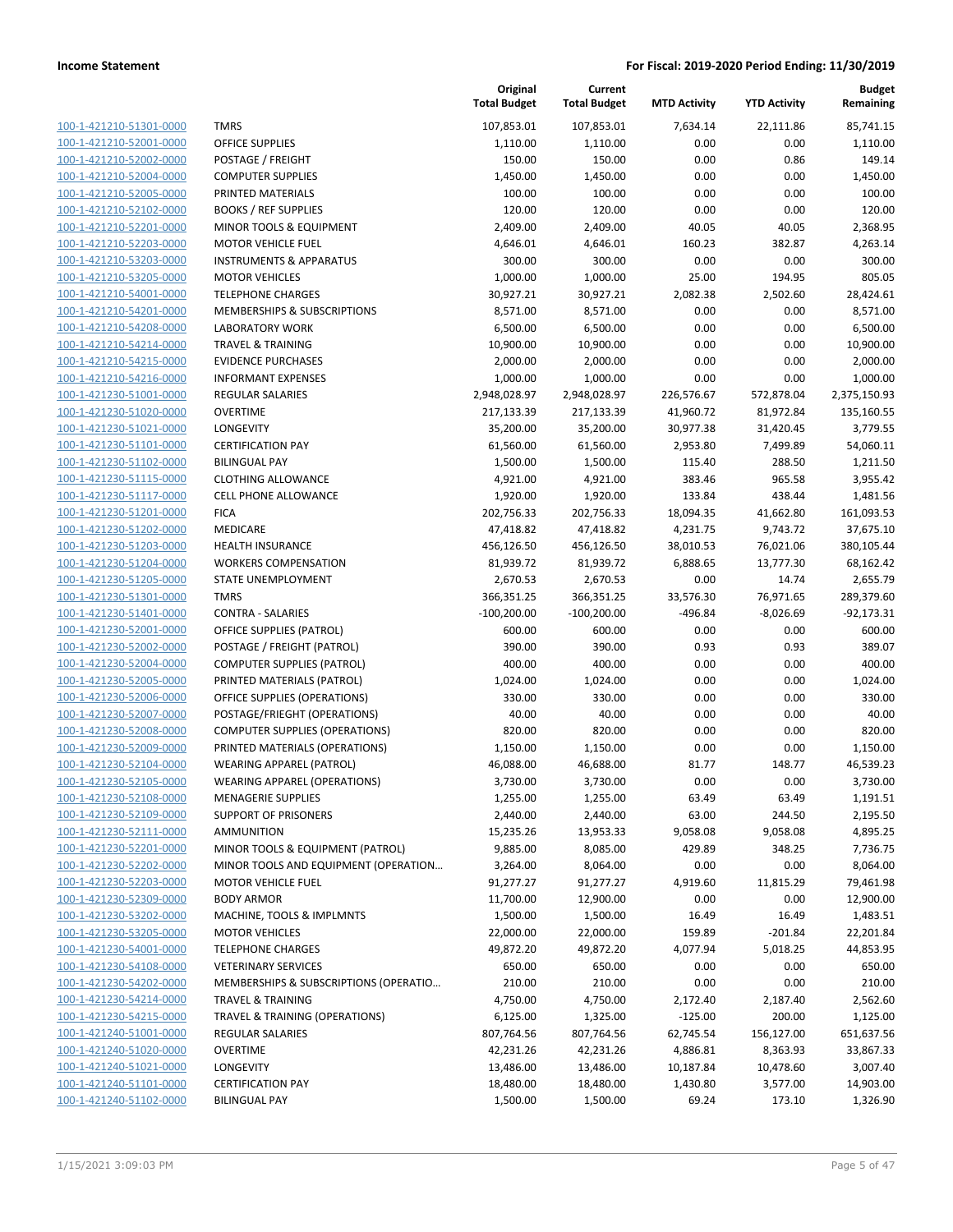| 100-1-421240-51115-0000        |
|--------------------------------|
| 100-1-421240-51117-0000        |
| 100-1-421240-51201-0000        |
| 100-1-421240-51202-0000        |
| 100-1-421240-51203-0000        |
| 100-1-421240-51204-0000        |
| 100-1-421240-51205-0000        |
| 100-1-421240-51301-0000        |
| 100-1-421240-51302-0000        |
| 100-1-421240-52001-0000        |
| 100-1-421240-52002-0000        |
| 100-1-421240-52004-0000        |
| 100-1-421240-52005-0000        |
| 100-1-421240-52102-0000        |
| <u>100-1-421240-52104-0000</u> |
| 100-1-421240-52201-0000        |
| 100-1-421240-52203-0000        |
| 100-1-421240-52303-0000        |
| 100-1-421240-53202-0000        |
| 100-1-421240-53205-0000        |
| 100-1-421240-53207-0000        |
| 100-1-421240-54001-0000        |
| 100-1-421240-54101-0000        |
| 100-1-421240-54201-0000        |
|                                |
| <u>100-1-421240-54212-0000</u> |
| 100-1-421240-54214-0000        |
| 100-1-421240-55231-0000        |
| 100-1-421240-55232-0000        |
| 100-1-421600-52104-0000        |
| 100-1-421600-52111-0000        |
| 100-1-421600-52201-0000        |
| 100-1-421600-52206-0000        |
| 100-1-421600-53202-0000        |
| 100-1-421600-54201-0000        |
| <u>100-1-421600-54214-0000</u> |
| 100-1-421600-55201-0000        |
| 100-1-422100-51001-0000        |
| 100-1-422100-51020-0000        |
| 100-1-422100-51021-0000        |
| 100-1-422100-51101-0000        |
| 100-1-422100-51116-0000        |
| <u>100-1-422100-51117-0000</u> |
| 100-1-422100-51201-0000        |
| 100-1-422100-51202-0000        |
| 100-1-422100-51203-0000        |
| 100-1-422100-51204-0000        |
| 100-1-422100-51205-0000        |
| 100-1-422100-51301-0000        |
| <u>100-1-422100-51302-0000</u> |
| 100-1-422100-52001-0000        |
| <u>100-1-422100-52002-0000</u> |
| 100-1-422100-52102-0000        |
| 100-1-422100-52103-0000        |
| <u>100-1-422100-52104-0000</u> |
| 100-1-422100-53207-0000        |
| <u>100-1-422100-54001-0000</u> |
| <u>100-1-422100-54002-0000</u> |
| 100-1-422100-54101-0000        |
| <u>100-1-422100-54201-0000</u> |
|                                |

| CLOTHING ALLOWANCE          |
|-----------------------------|
| CELL PHONE ALLOWANCE        |
| FICA                        |
| MEDICARE                    |
| HEALTH INSURANCE            |
| <b>WORKERS COMPENSATION</b> |
| STATE UNEMPLOYMENT          |
| TMRS                        |
| FR&R RETIREMENT             |
| OFFICE SUPPLIES             |
| POSTAGE / FREIGHT           |
| COMPUTER SUPPLIES           |
| PRINTED MATERIALS           |
| REFERENCE SUPPLIES          |
| WEARING APPAREL             |
| MINOR TOOLS & EQUIPMENT     |
| MOTOR VEHICLE FUEL          |
| TRAINING SUPPLIES           |
| MACHINE, TOOLS & IMPLMNTS   |
| MOTOR VEHICLES              |
| RADIO/COMMUNICATIONS        |
| TELEPHONE CHARGES           |
| PROFESSIONAL SERVICES       |
| MEMBERSHIPS & SUBSCRIPTIONS |
| PRINTING                    |
| TRAVEL & TRAINING           |
| LESS LETHAL PROGRAM         |
| <b>FIREARMS PROGRAM</b>     |
| WEARING APPAREL             |
| AMMUNITION                  |
| MINOR TOOLS & EQUIPMENT     |
| SPECIAL OPS EQUIPMENT       |
| MACHINE, TOOLS & IMPLMNTS   |
| MEMBERSHIPS & SUBSCRIPTIONS |
| TRAVEL & TRAINING           |
| EQUIPMENT PURCHASES         |
| REGULAR SALARIES            |
| OVERTIME                    |
| LONGEVITY                   |
| CERTIFICATION PAY           |
| CAR ALLOWANCE               |
| CELL PHONE ALLOWANCE        |
| FICA                        |
| MEDICARE                    |
| HEALTH INSURANCE            |
| <b>WORKERS COMPENSATION</b> |
| STATE UNEMPLOYMENT          |
| TMRS                        |
| FR&R RETIREMENT             |
| OFFICE SUPPLIES             |
| POSTAGE / FREIGHT           |
| REFERENCE SUPPLIES          |
| <b>MEETING SUPPLIES</b>     |
| WEARING APPAREL             |
| RADIO/COMMUNICATIONS        |
| <b>TELEPHONE CHARGES</b>    |
| UTILITY CHARGES             |
| PROFESSIONAL SERVICES       |

|                         |                             | Original<br><b>Total Budget</b> | Current<br><b>Total Budget</b> | <b>MTD Activity</b> | <b>YTD Activity</b> | <b>Budget</b><br>Remaining |
|-------------------------|-----------------------------|---------------------------------|--------------------------------|---------------------|---------------------|----------------------------|
| 100-1-421240-51115-0000 | <b>CLOTHING ALLOWANCE</b>   | 120.00                          | 120.00                         | 9.24                | 23.10               | 96.90                      |
| 100-1-421240-51117-0000 | <b>CELL PHONE ALLOWANCE</b> | 1,920.00                        | 1,920.00                       | 147.68              | 369.20              | 1,550.80                   |
| 100-1-421240-51201-0000 | <b>FICA</b>                 | 17,552.46                       | 17,552.46                      | 2,564.67            | 5,850.23            | 11,702.23                  |
| 100-1-421240-51202-0000 | <b>MEDICARE</b>             | 12,839.78                       | 12,839.78                      | 1,088.00            | 2,464.29            | 10,375.49                  |
| 100-1-421240-51203-0000 | <b>HEALTH INSURANCE</b>     | 197,838.00                      | 197,838.00                     | 16,486.50           | 32,973.00           | 164,865.00                 |
| 100-1-421240-51204-0000 | <b>WORKERS COMPENSATION</b> | 5,361.38                        | 5,361.38                       | 450.72              | 901.44              | 4,459.94                   |
| 100-1-421240-51205-0000 | STATE UNEMPLOYMENT          | 1,222.65                        | 1,222.65                       | 3.19                | 10.73               | 1,211.92                   |
| 100-1-421240-51301-0000 | <b>TMRS</b>                 | 42,809.00                       | 42,809.00                      | 4,809.83            | 10,883.46           | 31,925.54                  |
| 100-1-421240-51302-0000 | <b>FR&amp;R RETIREMENT</b>  | 104,579.96                      | 104,579.96                     | 7,421.56            | 16,355.34           | 88,224.62                  |
| 100-1-421240-52001-0000 | <b>OFFICE SUPPLIES</b>      | 2,247.00                        | 2,247.00                       | 0.00                | 0.00                | 2,247.00                   |
| 100-1-421240-52002-0000 | POSTAGE / FREIGHT           | 2,290.00                        | 2,290.00                       | 144.78              | 176.55              | 2,113.45                   |
| 100-1-421240-52004-0000 | <b>COMPUTER SUPPLIES</b>    | 500.00                          | 500.00                         | 0.00                | 0.00                | 500.00                     |
| 100-1-421240-52005-0000 | PRINTED MATERIALS           | 535.50                          | 535.50                         | 0.00                | 0.00                | 535.50                     |
| 100-1-421240-52102-0000 | <b>REFERENCE SUPPLIES</b>   | 600.00                          | 600.00                         | 0.00                | 0.00                | 600.00                     |
| 100-1-421240-52104-0000 | <b>WEARING APPAREL</b>      | 1,800.00                        | 1,800.00                       | 0.00                | 0.00                | 1,800.00                   |
| 100-1-421240-52201-0000 | MINOR TOOLS & EQUIPMENT     | 2,200.00                        | 3,481.93                       | 0.00                | 0.00                | 3,481.93                   |
| 100-1-421240-52203-0000 | <b>MOTOR VEHICLE FUEL</b>   | 942.91                          | 942.91                         | 42.44               | 94.68               | 848.23                     |
| 100-1-421240-52303-0000 | <b>TRAINING SUPPLIES</b>    | 970.00                          | 970.00                         | 83.65               | 83.65               | 886.35                     |
| 100-1-421240-53202-0000 | MACHINE, TOOLS & IMPLMNTS   | 194.00                          | 194.00                         | 0.00                | 0.00                | 194.00                     |
| 100-1-421240-53205-0000 | <b>MOTOR VEHICLES</b>       | 840.00                          | 840.00                         | 0.00                | 0.00                | 840.00                     |
| 100-1-421240-53207-0000 | RADIO/COMMUNICATIONS        | 49,333.00                       | 49,333.00                      | 49,333.00           | 49,333.00           | 0.00                       |
| 100-1-421240-54001-0000 | <b>TELEPHONE CHARGES</b>    | 31,451.88                       | 31,451.88                      | 2,018.88            | 2,764.42            | 28,687.46                  |
| 100-1-421240-54101-0000 | PROFESSIONAL SERVICES       | 15,846.00                       | 15,846.00                      | 0.00                | 150.00              | 15,696.00                  |
| 100-1-421240-54201-0000 | MEMBERSHIPS & SUBSCRIPTIONS | 2,265.00                        | 2,265.00                       | 0.00                | 0.00                | 2,265.00                   |
| 100-1-421240-54212-0000 | <b>PRINTING</b>             | 485.00                          | 485.00                         | 0.00                | 0.00                | 485.00                     |
| 100-1-421240-54214-0000 | TRAVEL & TRAINING           | 24,890.00                       | 24,890.00                      | 3,055.09            | 5,041.24            | 19,848.76                  |
| 100-1-421240-55231-0000 | LESS LETHAL PROGRAM         | 24,291.00                       | 24,291.00                      | 77.70               | 77.70               | 24,213.30                  |
| 100-1-421240-55232-0000 | <b>FIREARMS PROGRAM</b>     | 22,323.00                       | 22,323.00                      | 526.35              | 821.56              | 21,501.44                  |
| 100-1-421600-52104-0000 | <b>WEARING APPAREL</b>      | 3,300.00                        | 3,300.00                       | 40.49               | 40.49               | 3,259.51                   |
| 100-1-421600-52111-0000 | <b>AMMUNITION</b>           | 6,600.00                        | 4,470.60                       | 0.00                | 0.00                | 4,470.60                   |
| 100-1-421600-52201-0000 | MINOR TOOLS & EQUIPMENT     | 6,200.00                        | 8,329.40                       | 3,036.47            | 3,065.74            | 5,263.66                   |
| 100-1-421600-52206-0000 | SPECIAL OPS EQUIPMENT       | 5,810.00                        | 5,810.00                       | 0.00                | 0.00                | 5,810.00                   |
| 100-1-421600-53202-0000 | MACHINE, TOOLS & IMPLMNTS   | 50.00                           | 50.00                          | 0.00                | 0.00                | 50.00                      |
| 100-1-421600-54201-0000 | MEMBERSHIPS & SUBSCRIPTIONS | 440.00                          | 440.00                         | 0.00                | 0.00                | 440.00                     |
| 100-1-421600-54214-0000 | TRAVEL & TRAINING           | 7,200.00                        | 7,200.00                       | 0.00                | 2,503.63            | 4,696.37                   |
| 100-1-421600-55201-0000 | <b>EQUIPMENT PURCHASES</b>  | 6,400.00                        | 6,400.00                       | 35,318.00           | 35,318.00           | $-28,918.00$               |
| 100-1-422100-51001-0000 | <b>REGULAR SALARIES</b>     | 279,488.98                      | 279,488.98                     | 20,078.00           | 49,998.84           | 229,490.14                 |
| 100-1-422100-51020-0000 | <b>OVERTIME</b>             | 5,514.15                        | 5,514.15                       | 0.00                | 468.40              | 5,045.75                   |
| 100-1-422100-51021-0000 | LONGEVITY                   | 4,288.00                        | 4,288.00                       | 2,729.84            | 2,912.60            | 1,375.40                   |
| 100-1-422100-51101-0000 | <b>CERTIFICATION PAY</b>    | 5,400.00                        | 5,400.00                       | 369.24              | 923.10              | 4,476.90                   |
| 100-1-422100-51116-0000 | CAR ALLOWANCE               | 6,600.00                        | 6,600.00                       | 507.68              | 1,269.20            | 5,330.80                   |
| 100-1-422100-51117-0000 | <b>CELL PHONE ALLOWANCE</b> | 1,950.00                        | 1,950.00                       | 150.00              | 360.00              | 1,590.00                   |
| 100-1-422100-51201-0000 | <b>FICA</b>                 | 8,179.35                        | 8,179.35                       | 287.68              | 642.04              | 7,537.31                   |
| 100-1-422100-51202-0000 | <b>MEDICARE</b>             | 4,397.00                        | 4,397.00                       | 338.42              | 795.98              | 3,601.02                   |
| 100-1-422100-51203-0000 | <b>HEALTH INSURANCE</b>     | 32,973.00                       | 32,973.00                      | 2,747.75            | 5,495.50            | 27,477.50                  |
| 100-1-422100-51204-0000 | <b>WORKERS COMPENSATION</b> | 6,912.66                        | 6,912.66                       | 581.24              | 1,162.48            | 5,750.18                   |
| 100-1-422100-51205-0000 | STATE UNEMPLOYMENT          | 193.05                          | 193.05                         | 0.00                | 0.00                | 193.05                     |
| 100-1-422100-51301-0000 | <b>TMRS</b>                 | 6,009.00                        | 6,009.00                       | 564.76              | 1,253.84            | 4,755.16                   |
| 100-1-422100-51302-0000 | <b>FR&amp;R RETIREMENT</b>  | 53,164.00                       | 53,164.00                      | 3,989.14            | 9,328.67            | 43,835.33                  |
| 100-1-422100-52001-0000 | <b>OFFICE SUPPLIES</b>      | 1,388.00                        | 1,388.00                       | 0.00                | 0.00                | 1,388.00                   |
| 100-1-422100-52002-0000 | POSTAGE / FREIGHT           | 300.00                          | 300.00                         | 17.10               | 17.10               | 282.90                     |
| 100-1-422100-52102-0000 | REFERENCE SUPPLIES          | 3,000.00                        | 3,000.00                       | 0.00                | 780.00              | 2,220.00                   |
| 100-1-422100-52103-0000 | <b>MEETING SUPPLIES</b>     | 1,050.00                        | 1,050.00                       | 0.00                | 0.00                | 1,050.00                   |
| 100-1-422100-52104-0000 | <b>WEARING APPAREL</b>      | 1,316.00                        | 1,316.00                       | 0.00                | 0.00                | 1,316.00                   |
| 100-1-422100-53207-0000 | RADIO/COMMUNICATIONS        | 8,000.00                        | 8,000.00                       | 0.00                | 0.00                | 8,000.00                   |
| 100-1-422100-54001-0000 | <b>TELEPHONE CHARGES</b>    | 3,343.89                        | 3,343.89                       | 350.19              | 514.39              | 2,829.50                   |
| 100-1-422100-54002-0000 | UTILITY CHARGES             | 5,550.44                        | 5,550.44                       | 378.15              | 898.86              | 4,651.58                   |
| 100-1-422100-54101-0000 | PROFESSIONAL SERVICES       | 7,500.00                        | 7,500.00                       | 0.00                | 0.00                | 7,500.00                   |
| 100-1-422100-54201-0000 | MEMBERSHIPS & SUBSCRIPTIONS | 6,475.00                        | 6,475.00                       | 3,959.20            | 3,959.20            | 2,515.80                   |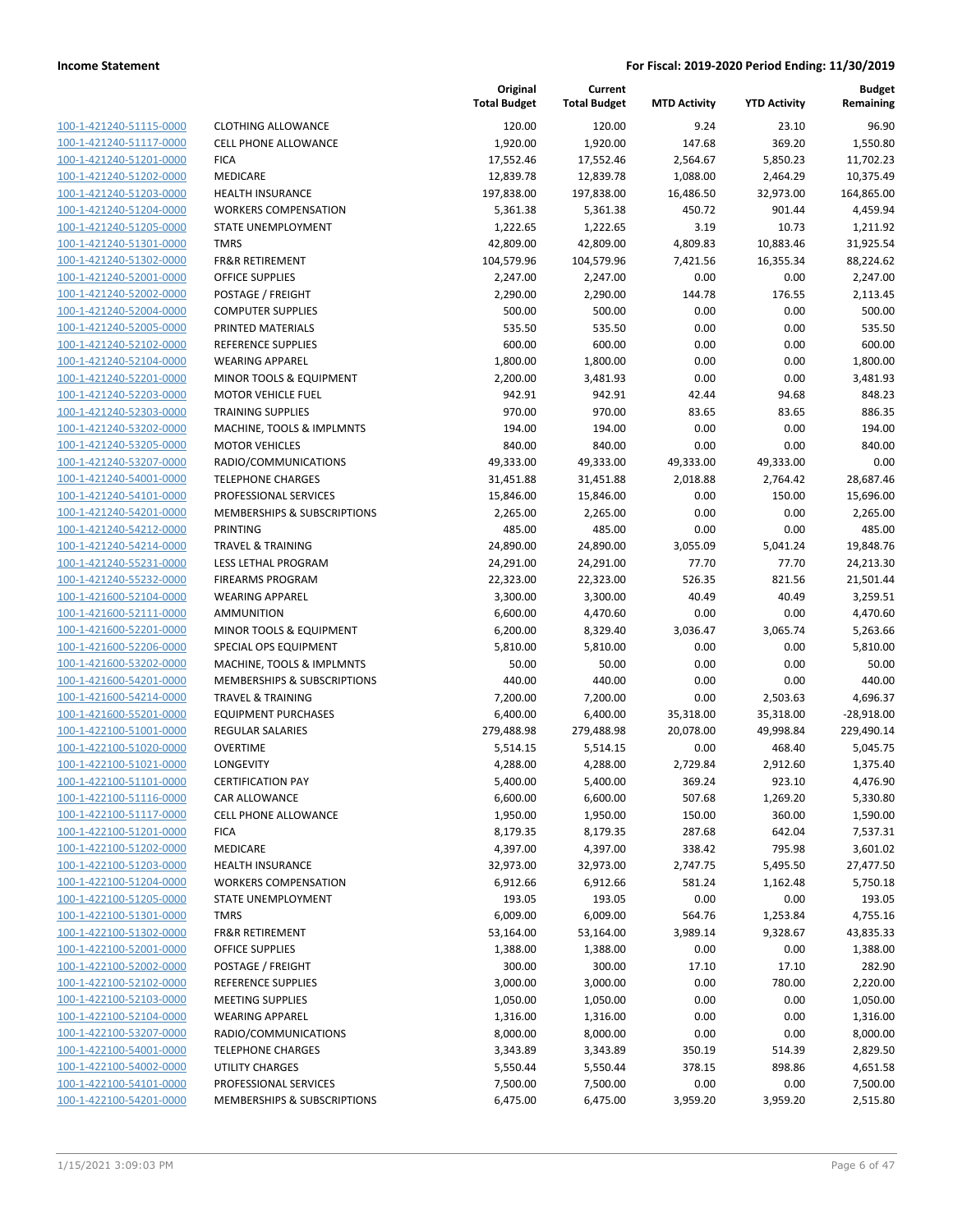| 100-1-422100-54214-0000        |
|--------------------------------|
| 100-1-422100-54217-0000        |
| 100-1-422200-51001-0000        |
| 100-1-422200-51020-0000        |
| 100-1-422200-51021-0000        |
| 100-1-422200-51101-0000        |
| 100-1-422200-51102-0000        |
| 100-1-422200-51117-0000        |
| 100-1-422200-51202-0000        |
| 100-1-422200-51203-0000        |
| 100-1-422200-51204-0000        |
| 100-1-422200-51205-0000        |
| 100-1-422200-51302-0000        |
|                                |
| 100-1-422200-51401-0000        |
| 100-1-422200-52001-0000        |
| 100-1-422200-52101-0000        |
| 100-1-422200-52102-0000        |
| 100-1-422200-52104-0000        |
| 100-1-422200-52107-0000        |
| 100-1-422200-52201-0000        |
| 100-1-422200-52203-0000        |
| 100-1-422200-52205-0000        |
| 100-1-422200-52207-0000        |
| 100-1-422200-52208-0000        |
| 100-1-422200-52306-0000        |
| 100-1-422200-53202-0000        |
| 100-1-422200-53205-0000        |
| 100-1-422200-53208-0000        |
|                                |
| 100-1-422200-53213-0000        |
| 100-1-422200-54001-0000        |
| 100-1-422200-54002-0000        |
| 100-1-422200-54109-0000        |
| 100-1-422200-54214-0000        |
| 100-1-422200-55201-0000        |
| 100-1-422200-55207-0000        |
| 100-1-422300-51001-0000        |
| 100-1-422300-51020-0000        |
| 100-1-422300-51021-0000        |
| 100-1-422300-51101-0000        |
| 100-1-422300-51117-0000        |
| 100-1-422300-51201-0000        |
| 100-1-422300-51202-0000        |
| <u>100-1-422300-51203-0000</u> |
| <u>100-1-422300-51204-0000</u> |
| 100-1-422300-51205-0000        |
| 100-1-422300-51302-0000        |
|                                |
| 100-1-422300-52001-0000        |
| 100-1-422300-52002-0000        |
| <u>100-1-422300-52005-0000</u> |
| 100-1-422300-52104-0000        |
| 100-1-422300-52201-0000        |
| 100-1-422300-52203-0000        |
| 100-1-422300-52304-0000        |
| <u>100-1-422300-53205-0000</u> |
| <u>100-1-422300-54001-0000</u> |
| <u>100-1-422300-54201-0000</u> |
| 100-1-422300-54208-0000        |
| <u>100-1-422300-54210-0000</u> |
| <u>100-1-422300-54214-0000</u> |
|                                |

| <b>RAVEL &amp; TRAINING</b>                           |
|-------------------------------------------------------|
| WARDS PROGRAM                                         |
| <b>EGULAR SALARIES</b>                                |
| <b>OVERTIME</b>                                       |
| ONGEVITY                                              |
| ERTIFICATION PAY                                      |
| IILINGUAL PAY                                         |
| <b>ELL PHONE ALLOWANCE</b>                            |
| <b><i>AEDICARE</i></b>                                |
| IEALTH INSURANCE                                      |
| <b>VORKERS COMPENSATION</b>                           |
| TATE UNEMPLOYMENT                                     |
| <b>R&amp;R RETIREMENT</b>                             |
| <b>CONTRA - SALARIES</b>                              |
| <b>DEFICE SUPPLIES</b>                                |
| ANITORIAL SUPPLIES                                    |
| EFERENCE SUPPLIES                                     |
| VEARING APPAREL                                       |
| OTANICAL SUPPLIES                                     |
| <i><b>IINOR TOOLS &amp; EQUIPMENT</b></i>             |
| <i>I</i> OTOR VEHICLE FUEL                            |
| IRST RESPONDER SUPPLIES                               |
| <b>UNKER GEAR</b>                                     |
| ESCUE EQUIPMENT                                       |
| <b>IAZMAT SUPPLIES</b>                                |
| <b>AACHINE, TOOLS &amp; IMPLMNTS</b>                  |
| <i><b>IOTOR VEHICLES</b></i>                          |
| IRE HOSE/NOZZLES                                      |
| CBA MAINTENANCE                                       |
| <b>ELEPHONE CHARGES</b>                               |
| <b>JTILITY CHARGES</b>                                |
| NSPECTIONS/TESTING                                    |
| <b>RAVEL &amp; TRAINING</b>                           |
| <b>QUIPMENT PURCHASES</b><br>ADIO COMMUNICATION EQUIP |
| EGULAR SALARIES:                                      |
| )VERTIME                                              |
| ONGEVITY                                              |
| <b>ERTIFICATION PAY</b>                               |
| <b>ELL PHONE ALLOWANCE</b>                            |
| ICA                                                   |
| <b>AEDICARE</b>                                       |
| IEALTH INSURANCE                                      |
| <b>VORKERS COMPENSATION</b>                           |
| <b>TATE UNEMPLOYMENT</b>                              |
| <b>R&amp;R RETIREMENT</b>                             |
| <b>PERCE SUPPLIES</b>                                 |
| 'OSTAGE / FREIGHT                                     |
| RINTED MATERIALS                                      |
| VEARING APPAREL                                       |
| <b><i>INOR TOOLS &amp; EQUIPMENT</i></b>              |
| <i><b>IOTOR VEHICLE FUEL</b></i>                      |
| IRE PREVENTION SUPPLIES                               |
| <b><i>AOTOR VEHICLES</i></b>                          |
| <b>ELEPHONE CHARGES</b>                               |
| AEMBERSHIPS & SUBSCRIPTIONS                           |
| <b>ABORATORY WORK</b>                                 |
| <b>HOTO PROCESSING</b>                                |

|                                                    |                                                     | Original<br><b>Total Budget</b> | Current<br><b>Total Budget</b> | <b>MTD Activity</b> | <b>YTD Activity</b> | <b>Budget</b><br>Remaining |
|----------------------------------------------------|-----------------------------------------------------|---------------------------------|--------------------------------|---------------------|---------------------|----------------------------|
| 100-1-422100-54214-0000                            | <b>TRAVEL &amp; TRAINING</b>                        | 5,700.00                        | 5,700.00                       | 0.00                | 0.00                | 5,700.00                   |
| 100-1-422100-54217-0000                            | <b>AWARDS PROGRAM</b>                               | 500.00                          | 500.00                         | 0.00                | 0.00                | 500.00                     |
| 100-1-422200-51001-0000                            | REGULAR SALARIES                                    | 3,211,436.63                    | 3,211,436.63                   | 244,423.27          | 597,931.54          | 2,613,505.09               |
| 100-1-422200-51020-0000                            | <b>OVERTIME</b>                                     | 407,672.43                      | 407,672.43                     | 34,926.10           | 97,021.34           | 310,651.09                 |
| 100-1-422200-51021-0000                            | <b>LONGEVITY</b>                                    | 53,900.00                       | 53,900.00                      | 51,513.94           | 51,932.99           | 1,967.01                   |
| 100-1-422200-51101-0000                            | <b>CERTIFICATION PAY</b>                            | 111,360.00                      | 111,360.00                     | 5,612.42            | 14,104.89           | 97,255.11                  |
| 100-1-422200-51102-0000                            | <b>BILINGUAL PAY</b>                                | 600.00                          | 600.00                         | 92.32               | 230.80              | 369.20                     |
| 100-1-422200-51117-0000                            | CELL PHONE ALLOWANCE                                | 2,340.00                        | 2,340.00                       | 180.00              | 419.53              | 1,920.47                   |
| 100-1-422200-51202-0000                            | <b>MEDICARE</b>                                     | 54,136.00                       | 54,136.00                      | 4,803.63            | 10,690.21           | 43,445.79                  |
| 100-1-422200-51203-0000                            | <b>HEALTH INSURANCE</b>                             | 527,568.00                      | 527,568.00                     | 43,963.99           | 87,927.98           | 439,640.02                 |
| 100-1-422200-51204-0000                            | <b>WORKERS COMPENSATION</b>                         | 100,858.72                      | 100,858.72                     | 8,474.73            | 16,949.46           | 83,909.26                  |
| 100-1-422200-51205-0000                            | STATE UNEMPLOYMENT                                  | 3,181.46                        | 3,181.46                       | 0.00                | 0.00                | 3,181.46                   |
| 100-1-422200-51302-0000                            | <b>FR&amp;R RETIREMENT</b>                          | 806,696.83                      | 806,696.83                     | 71,719.47           | 159,344.08          | 647,352.75                 |
| 100-1-422200-51401-0000                            | <b>CONTRA - SALARIES</b>                            | 0.00                            | 0.00                           | $-2,874.00$         | $-5,778.00$         | 5,778.00                   |
| 100-1-422200-52001-0000                            | <b>OFFICE SUPPLIES</b>                              | 1,266.00                        | 1,266.00                       | 330.96              | 330.96              | 935.04                     |
| 100-1-422200-52101-0000                            | <b>JANITORIAL SUPPLIES</b>                          | 0.00                            | 0.00                           | 0.00                | 79.15               | $-79.15$                   |
| 100-1-422200-52102-0000                            | <b>REFERENCE SUPPLIES</b>                           | 400.00                          | 400.00                         | 0.00                | 0.00                | 400.00                     |
| 100-1-422200-52104-0000                            | <b>WEARING APPAREL</b>                              | 21,460.00                       | 21,460.00                      | 20.00               | 20.00               | 21,440.00                  |
| 100-1-422200-52107-0000                            | <b>BOTANICAL SUPPLIES</b>                           | 1,000.00                        | 1,000.00                       | 0.00                | 0.00                | 1,000.00                   |
| 100-1-422200-52201-0000                            | MINOR TOOLS & EQUIPMENT                             | 13,900.00                       | 13,900.00                      | 106.28              | 325.06              | 13,574.94                  |
| 100-1-422200-52203-0000                            | <b>MOTOR VEHICLE FUEL</b>                           | 31,508.14                       | 31,508.14                      | 1,603.73            | 4,365.85            | 27,142.29                  |
| 100-1-422200-52205-0000                            | FIRST RESPONDER SUPPLIES                            | 19,500.00                       | 19,500.00                      | 354.00              | 354.00              | 19,146.00                  |
| 100-1-422200-52207-0000                            | <b>BUNKER GEAR</b>                                  | 36,480.00                       | 36,480.00                      | 0.00                | 0.00                | 36,480.00                  |
| 100-1-422200-52208-0000                            | <b>RESCUE EQUIPMENT</b>                             | 5,025.00                        | 5,025.00                       | 0.00                | 0.00                | 5,025.00                   |
| 100-1-422200-52306-0000                            | <b>HAZMAT SUPPLIES</b>                              | 13,800.00                       | 13,800.00                      | 0.00                | 0.00                | 13,800.00                  |
| 100-1-422200-53202-0000                            | MACHINE, TOOLS & IMPLMNTS                           | 1,900.00                        | 1,900.00                       | 0.00                | 0.00                | 1,900.00                   |
| 100-1-422200-53205-0000                            | <b>MOTOR VEHICLES</b>                               | 50,000.00                       | 50,000.00                      | 1,850.71            | 2,250.55            | 47,749.45                  |
| 100-1-422200-53208-0000<br>100-1-422200-53213-0000 | FIRE HOSE/NOZZLES                                   | 9,200.00                        | 9,200.00                       | 0.00                | 0.00                | 9,200.00                   |
| 100-1-422200-54001-0000                            | <b>SCBA MAINTENANCE</b><br><b>TELEPHONE CHARGES</b> | 2,000.00<br>8,894.61            | 2,000.00<br>8,894.61           | 0.00<br>1,083.22    | 0.00<br>1,757.46    | 2,000.00<br>7,137.15       |
| 100-1-422200-54002-0000                            | <b>UTILITY CHARGES</b>                              | 57,994.78                       | 57,994.78                      | 14,548.67           | 20,528.52           | 37,466.26                  |
| 100-1-422200-54109-0000                            | INSPECTIONS/TESTING                                 | 9,820.00                        | 9,820.00                       | 0.00                | 0.00                | 9,820.00                   |
| 100-1-422200-54214-0000                            | <b>TRAVEL &amp; TRAINING</b>                        | 20,400.00                       | 20,400.00                      | 2,697.23            | 2,964.07            | 17,435.93                  |
| 100-1-422200-55201-0000                            | <b>EQUIPMENT PURCHASES</b>                          | 4,100.00                        | 4,100.00                       | 0.00                | 0.00                | 4,100.00                   |
| 100-1-422200-55207-0000                            | RADIO COMMUNICATION EQUIP                           | 7,000.00                        | 7,000.00                       | 249.30              | 249.30              | 6,750.70                   |
| 100-1-422300-51001-0000                            | REGULAR SALARIES                                    | 111,259.76                      | 111,259.76                     | 7,696.40            | 19,566.32           | 91,693.44                  |
| 100-1-422300-51020-0000                            | <b>OVERTIME</b>                                     | 15,015.96                       | 15,015.96                      | 344.16              | 1,787.77            | 13,228.19                  |
| 100-1-422300-51021-0000                            | <b>LONGEVITY</b>                                    | 1,744.00                        | 1,744.00                       | 1,744.00            | 1,744.00            | 0.00                       |
| 100-1-422300-51101-0000                            | <b>CERTIFICATION PAY</b>                            | 2,520.00                        | 2,520.00                       | 147.70              | 369.25              | 2,150.75                   |
| 100-1-422300-51117-0000                            | CELL PHONE ALLOWANCE                                | 780.00                          | 780.00                         | 60.00               | 143.08              | 636.92                     |
| 100-1-422300-51201-0000                            | <b>FICA</b>                                         | 8,141.82                        | 8,141.82                       | 0.00                | 0.00                | 8,141.82                   |
| 100-1-422300-51202-0000                            | MEDICARE                                            | 1,904.14                        | 1,904.14                       | 144.90              | 342.39              | 1,561.75                   |
| 100-1-422300-51203-0000                            | <b>HEALTH INSURANCE</b>                             | 10,991.00                       | 10,991.00                      | 915.92              | 1,831.84            | 9,159.16                   |
| 100-1-422300-51204-0000                            | <b>WORKERS COMPENSATION</b>                         | 3,547.52                        | 3,547.52                       | 298.08              | 596.16              | 2,951.36                   |
| 100-1-422300-51205-0000                            | STATE UNEMPLOYMENT                                  | 64.35                           | 64.35                          | 0.00                | 0.00                | 64.35                      |
| 100-1-422300-51302-0000                            | <b>FR&amp;R RETIREMENT</b>                          | 27,971.10                       | 27,971.10                      | 2,128.35            | 4,948.23            | 23,022.87                  |
| 100-1-422300-52001-0000                            | <b>OFFICE SUPPLIES</b>                              | 981.00                          | 981.00                         | 36.80               | 36.80               | 944.20                     |
| 100-1-422300-52002-0000                            | POSTAGE / FREIGHT                                   | 100.00                          | 100.00                         | 0.00                | 0.00                | 100.00                     |
| 100-1-422300-52005-0000                            | PRINTED MATERIALS                                   | 455.00                          | 455.00                         | 0.00                | 0.00                | 455.00                     |
| 100-1-422300-52104-0000                            | <b>WEARING APPAREL</b>                              | 510.00                          | 510.00                         | 0.00                | 0.00                | 510.00                     |
| 100-1-422300-52201-0000                            | MINOR TOOLS & EQUIPMENT                             | 505.00                          | 505.00                         | 4.54                | 4.54                | 500.46                     |
| 100-1-422300-52203-0000                            | <b>MOTOR VEHICLE FUEL</b>                           | 366.39                          | 366.39                         | 82.70               | 224.55              | 141.84                     |
| 100-1-422300-52304-0000                            | FIRE PREVENTION SUPPLIES                            | 8,946.50                        | 8,946.50                       | 997.33              | 1,120.13            | 7,826.37                   |
| 100-1-422300-53205-0000                            | <b>MOTOR VEHICLES</b>                               | 425.00                          | 425.00                         | 0.00                | 0.00                | 425.00                     |
| 100-1-422300-54001-0000                            | <b>TELEPHONE CHARGES</b>                            | 362.67                          | 362.67                         | 36.24               | 72.48               | 290.19                     |
| 100-1-422300-54201-0000                            | MEMBERSHIPS & SUBSCRIPTIONS                         | 1,902.00                        | 1,902.00                       | 0.00                | 0.00                | 1,902.00                   |
| 100-1-422300-54208-0000                            | <b>LABORATORY WORK</b>                              | 660.00                          | 660.00                         | 0.00                | 0.00                | 660.00                     |
| 100-1-422300-54210-0000                            | PHOTO PROCESSING                                    | 50.00                           | 50.00                          | 0.00                | 0.00                | 50.00                      |
| 100-1-422300-54214-0000                            | <b>TRAVEL &amp; TRAINING</b>                        | 4,035.00                        | 4,035.00                       | 579.60              | 1,083.00            | 2,952.00                   |
|                                                    |                                                     |                                 |                                |                     |                     |                            |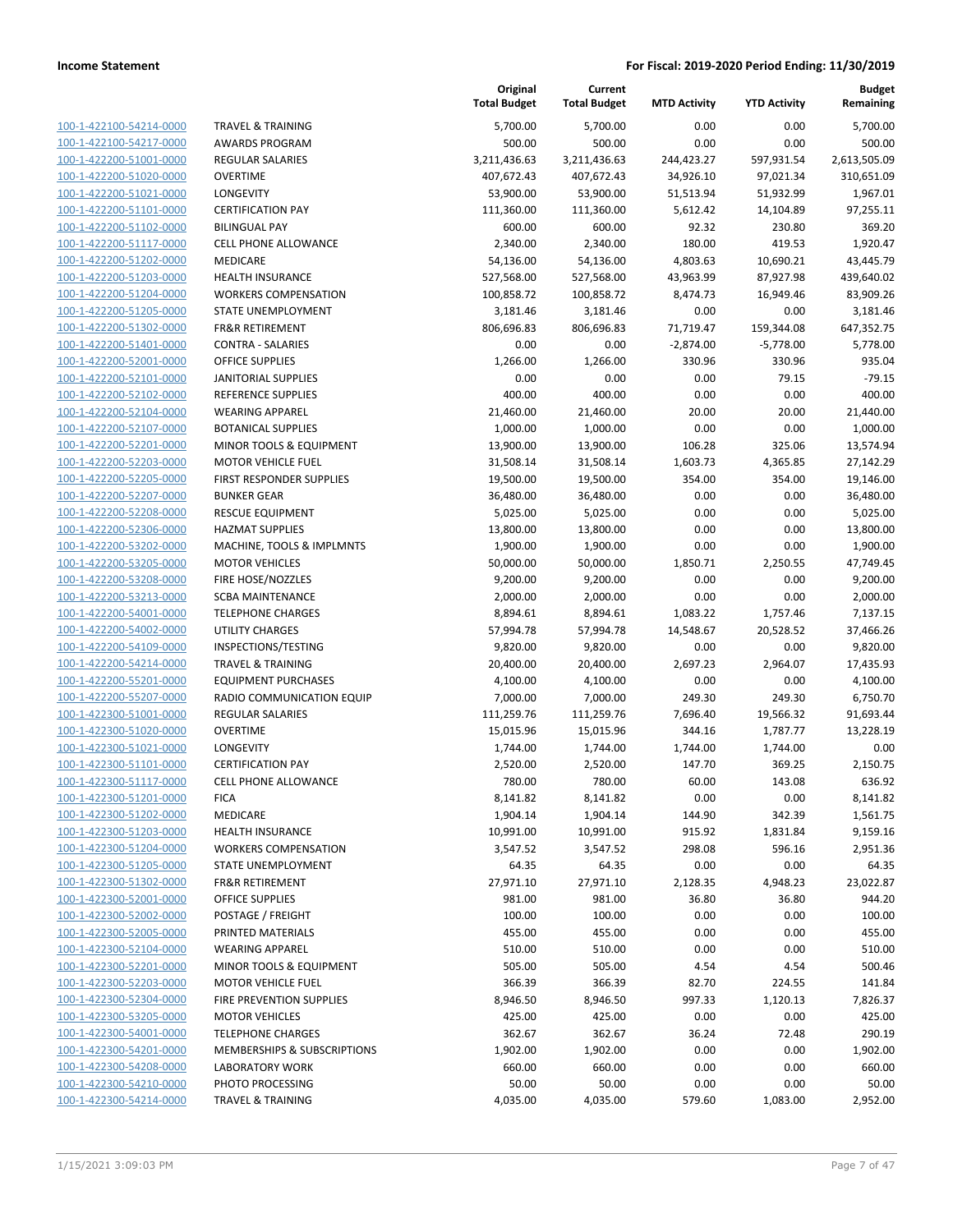**Current**

**Original**

**Budget Remaining**

| 100-1-422300-54217-0000         |
|---------------------------------|
| 100-1-422400-53204-0000         |
| 100-1-422400-53209-0000         |
| 100-1-422400-54001-0000         |
| 100-1-422400-54201-0000         |
| 100-1-422400-54214-0000         |
| 100-1-431100-51001-0000         |
| 100-1-431100-51021-0000         |
| 100-1-431100-51116-0000         |
| 100-1-431100-51117-0000         |
| 100-1-431100-51201-0000         |
| 100-1-431100-51202-0000         |
| 100-1-431100-51203-0000         |
| 100-1-431100-51204-0000         |
| 100-1-431100-51205-0000         |
| 100-1-431100-51301-0000         |
|                                 |
| 100-1-431100-52001-0000         |
| 100-1-431100-52002-0000         |
| 100-1-431100-52103-0000         |
| $100 - 1$<br>-431100-52203-0000 |
| 100-1-431100-53201-0000         |
| 100-1-431100-53205-0000         |
| 100-1-431100-53207-0000         |
| 100-1-431100-54001-0000         |
| 100-1-431100-54002-0000         |
| 100-1-431100-54101-0000         |
| 100-1-431100-54201-0000         |
| 100-1-431100-54214-0000         |
| 100-1-431200-51001-0000         |
| 100-1-431200-51020-0000         |
| 100-1-431200-51021-0000         |
| 100-1-431200-51117-0000         |
| 100-1-431200-51201-0000         |
| 100-1-431200-51202-0000         |
| 100-1-431200-51203-0000         |
| 100-1-431200-51204-0000         |
| 100-1-431200-51205-0000         |
| 100-1-431200-51301-0000         |
| 100-1-431200-52001-0000         |
|                                 |
| 100-1-431200-52002-0000         |
| 100-1-431200-52103-0000         |
| 100-1-431200-52104-0000         |
| <u>100-1-431200-52106-0000</u>  |
| 100-1-431200-52107-0000         |
| 100-1-431200-52201-0000         |
| 100-1-431200-52203-0000         |
| 100-1-431200-52302-0000         |
| 100-1-431200-52303-0000         |
| 100-1-431200-53202-0000         |
| 100-1-431200-53205-0000         |
| 100-1-431200-53207-0000         |
| 100-1-431200-53301-0000         |
| <u>100-1-431200-53303-0000</u>  |
| 100-1-431200-53305-0000         |
| 100-1-431200-53308-0000         |
| <u>100-1-431200-54001-0000</u>  |
| 100-1-431200-54002-0000         |
| <u>100-1-431200-54201-0000</u>  |
| 100-1-431200-54214-0000         |
|                                 |

|                         |                                 | <b>Total Budget</b> | <b>Total Budget</b> | <b>MTD Activity</b> | <b>YTD Activity</b> | Remaining  |
|-------------------------|---------------------------------|---------------------|---------------------|---------------------|---------------------|------------|
| 100-1-422300-54217-0000 | <b>AWARDS PROGRAM</b>           | 625.00              | 625.00              | 0.00                | 0.00                | 625.00     |
| 100-1-422400-53204-0000 | SIREN MAINTENANCE               | 1,000.00            | 1,000.00            | 0.00                | 0.00                | 1,000.00   |
| 100-1-422400-53209-0000 | HARDWARE/SOFTWARE               | 12,500.00           | 12,500.00           | 0.00                | 0.00                | 12,500.00  |
| 100-1-422400-54001-0000 | <b>TELEPHONE CHARGES</b>        | 3,652.60            | 3,652.60            | 175.00              | 194.01              | 3,458.59   |
| 100-1-422400-54201-0000 | MEMBERSHIPS & SUBSCRIPTIONS     | 3,150.00            | 3,150.00            | 0.00                | 0.00                | 3,150.00   |
| 100-1-422400-54214-0000 | <b>TRAVEL &amp; TRAINING</b>    | 1,500.00            | 1,500.00            | 0.00                | 0.00                | 1,500.00   |
| 100-1-431100-51001-0000 | <b>REGULAR SALARIES</b>         | 134,781.00          | 134,781.00          | 2,772.80            | 6,904.81            | 127,876.19 |
| 100-1-431100-51021-0000 | LONGEVITY                       | 630.00              | 630.00              | 234.00              | 234.00              | 396.00     |
| 100-1-431100-51116-0000 | <b>CAR ALLOWANCE</b>            | 4,200.00            | 4,200.00            | 0.00                | 0.00                | 4,200.00   |
| 100-1-431100-51117-0000 | CELL PHONE ALLOWANCE            | 780.00              | 780.00              | 60.00               | 136.15              | 643.85     |
| 100-1-431100-51201-0000 | <b>FICA</b>                     | 8,919.32            | 8,919.32            | 159.41              | 389.59              | 8,529.73   |
| 100-1-431100-51202-0000 | MEDICARE                        | 2,035.67            | 2,035.67            | 37.27               | 91.10               | 1,944.57   |
| 100-1-431100-51203-0000 | <b>HEALTH INSURANCE</b>         | 21,982.00           | 21,982.00           | 1,831.83            | 3,663.66            | 18,318.34  |
| 100-1-431100-51204-0000 | <b>WORKERS COMPENSATION</b>     | 363.89              | 363.89              | 30.61               | 61.22               | 302.67     |
| 100-1-431100-51205-0000 | STATE UNEMPLOYMENT              | 128.70              | 128.70              | 0.00                | 0.00                | 128.70     |
| 100-1-431100-51301-0000 | <b>TMRS</b>                     | 15,727.30           | 15,727.30           | 339.18              | 804.59              | 14,922.71  |
| 100-1-431100-52001-0000 | <b>OFFICE SUPPLIES</b>          | 600.00              | 600.00              | $-28.12$            | $-14.06$            | 614.06     |
| 100-1-431100-52002-0000 | POSTAGE / FREIGHT               | 100.00              | 100.00              | 0.00                | 0.00                | 100.00     |
| 100-1-431100-52103-0000 | <b>MEETING SUPPLIES</b>         | 50.00               | 50.00               | 0.00                | 0.00                | 50.00      |
| 100-1-431100-52203-0000 | <b>MOTOR VEHICLE FUEL</b>       | 26.29               | 26.29               | 0.00                | 0.00                | 26.29      |
| 100-1-431100-53201-0000 | FURNITURE & OFFICE EQUIPMENT    | 100.00              | 2,100.00            | 0.00                | 0.00                | 2,100.00   |
| 100-1-431100-53205-0000 | <b>MOTOR VEHICLES</b>           | 200.00              | 200.00              | 0.00                | 0.00                | 200.00     |
| 100-1-431100-53207-0000 | RADIO/COMMUNICATIONS            | 200.00              | 200.00              | 0.00                | 0.00                | 200.00     |
| 100-1-431100-54001-0000 | <b>TELEPHONE CHARGES</b>        | 3,230.46            | 3,230.46            | 426.59              | 566.79              | 2,663.67   |
| 100-1-431100-54002-0000 | UTILITY CHARGES                 | 843.14              | 843.14              | 72.70               | 85.89               | 757.25     |
| 100-1-431100-54101-0000 | PROFESSIONAL SERVICES           | 500.00              | 500.00              | 0.00                | 0.00                | 500.00     |
| 100-1-431100-54201-0000 | MEMBERSHIPS & SUBSCRIPTIONS     | 600.00              | 600.00              | 0.00                | 0.00                | 600.00     |
| 100-1-431100-54214-0000 | <b>TRAVEL &amp; TRAINING</b>    | 2,000.00            | 0.00                | 0.00                | 0.00                | 0.00       |
| 100-1-431200-51001-0000 | <b>REGULAR SALARIES</b>         | 402,927.91          | 402,927.91          | 31,256.47           | 76,630.40           | 326,297.51 |
| 100-1-431200-51020-0000 | <b>OVERTIME</b>                 | 15,964.43           | 15,964.43           | 550.76              | 1,776.52            | 14,187.91  |
| 100-1-431200-51021-0000 | LONGEVITY                       | 7,634.00            | 7,634.00            | 7,592.00            | 7,592.00            | 42.00      |
| 100-1-431200-51117-0000 | CELL PHONE ALLOWANCE            | 1,560.00            | 1,560.00            | 120.00              | 272.76              | 1,287.24   |
| 100-1-431200-51201-0000 | <b>FICA</b>                     | 26,541.35           | 26,541.35           | 2,290.63            | 5,002.36            | 21,538.99  |
| 100-1-431200-51202-0000 | MEDICARE                        | 6,207.25            | 6,207.25            | 535.71              | 1,169.90            | 5,037.35   |
| 100-1-431200-51203-0000 | HEALTH INSURANCE                | 120,901.00          | 120,901.00          | 10,075.08           | 20,150.16           | 100,750.84 |
| 100-1-431200-51204-0000 | <b>WORKERS COMPENSATION</b>     | 22,093.36           | 22,093.36           | 1,858.10            | 3,716.20            | 18,377.16  |
| 100-1-431200-51205-0000 | STATE UNEMPLOYMENT              | 707.85              | 707.85              | 2.02                | 4.97                | 702.88     |
| 100-1-431200-51301-0000 | <b>TMRS</b>                     | 47,956.37           | 47,956.37           | 4,370.81            | 9,541.64            | 38,414.73  |
| 100-1-431200-52001-0000 | <b>OFFICE SUPPLIES</b>          | 382.50              | 382.50              | 0.00                | 0.00                | 382.50     |
| 100-1-431200-52002-0000 | POSTAGE / FREIGHT               | 20.00               | 20.00               | 0.00                | 0.00                | 20.00      |
| 100-1-431200-52103-0000 | <b>MEETING SUPPLIES</b>         | 715.52              | 715.52              | 0.00                | 0.00                | 715.52     |
| 100-1-431200-52104-0000 | <b>WEARING APPAREL</b>          | 8,160.00            | 8,160.00            | 1,443.25            | 1,680.58            | 6,479.42   |
| 100-1-431200-52106-0000 | <b>CHEMICAL SUPPLIES</b>        | 2,018.02            | 2,018.02            | 0.00                | 0.00                | 2,018.02   |
| 100-1-431200-52107-0000 | <b>BOTANICAL SUPPLIES</b>       | 449.99              | 449.99              | 0.00                | 0.00                | 449.99     |
| 100-1-431200-52201-0000 | MINOR TOOLS & EQUIPMENT         | 7,959.76            | 7,959.76            | 0.00                | 0.00                | 7,959.76   |
| 100-1-431200-52203-0000 | <b>MOTOR VEHICLE FUEL</b>       | 38,815.82           | 38,815.82           | 1,947.03            | 5,443.18            | 33,372.64  |
| 100-1-431200-52302-0000 | <b>MEDICAL SUPPLIES</b>         | 150.00              | 150.00              | 0.00                | 0.00                | 150.00     |
| 100-1-431200-52303-0000 | <b>TRAINING SUPPLIES</b>        | 212.99              | 212.99              | 0.00                | 0.00                | 212.99     |
| 100-1-431200-53202-0000 | MACHINE, TOOLS & IMPLMNTS       | 3,833.00            | 3,833.00            | 146.13              | 877.12              | 2,955.88   |
| 100-1-431200-53205-0000 | <b>MOTOR VEHICLES</b>           | 26,900.00           | 26,900.00           | 206.96              | 317.87              | 26,582.13  |
| 100-1-431200-53207-0000 | RADIO/COMMUNICATIONS            | 5,099.00            | 5,099.00            | 0.00                | 0.00                | 5,099.00   |
| 100-1-431200-53301-0000 | SIDEWALKS, CURBS, & GUTTERS     | 20,014.80           | 20,014.80           | 216.00              | 216.00              | 19,798.80  |
| 100-1-431200-53303-0000 | MAINT - STREET /ALLEY/APRN/RNWY | 52,514.00           | 52,514.00           | 1,876.71            | 1,876.71            | 50,637.29  |
| 100-1-431200-53305-0000 | <b>BRIDGES &amp; CULVERTS</b>   | 7,777.00            | 7,777.00            | 0.00                | 0.00                | 7,777.00   |
| 100-1-431200-53308-0000 | <b>STORM SEWERS</b>             | 5,070.00            | 5,070.00            | 0.00                | 0.00                | 5,070.00   |
| 100-1-431200-54001-0000 | <b>TELEPHONE CHARGES</b>        | 1,824.07            | 1,824.07            | 96.24               | 192.48              | 1,631.59   |
| 100-1-431200-54002-0000 | UTILITY CHARGES                 | 7,622.48            | 7,622.48            | 469.88              | 939.14              | 6,683.34   |
| 100-1-431200-54201-0000 | MEMBERSHIPS & SUBSCRIPTIONS     | 353.00              | 353.00              | 0.00                | 0.00                | 353.00     |
| 100-1-431200-54214-0000 | TRAVEL & TRAINING               | 1,827.00            | 1,827.00            | 0.00                | 0.00                | 1,827.00   |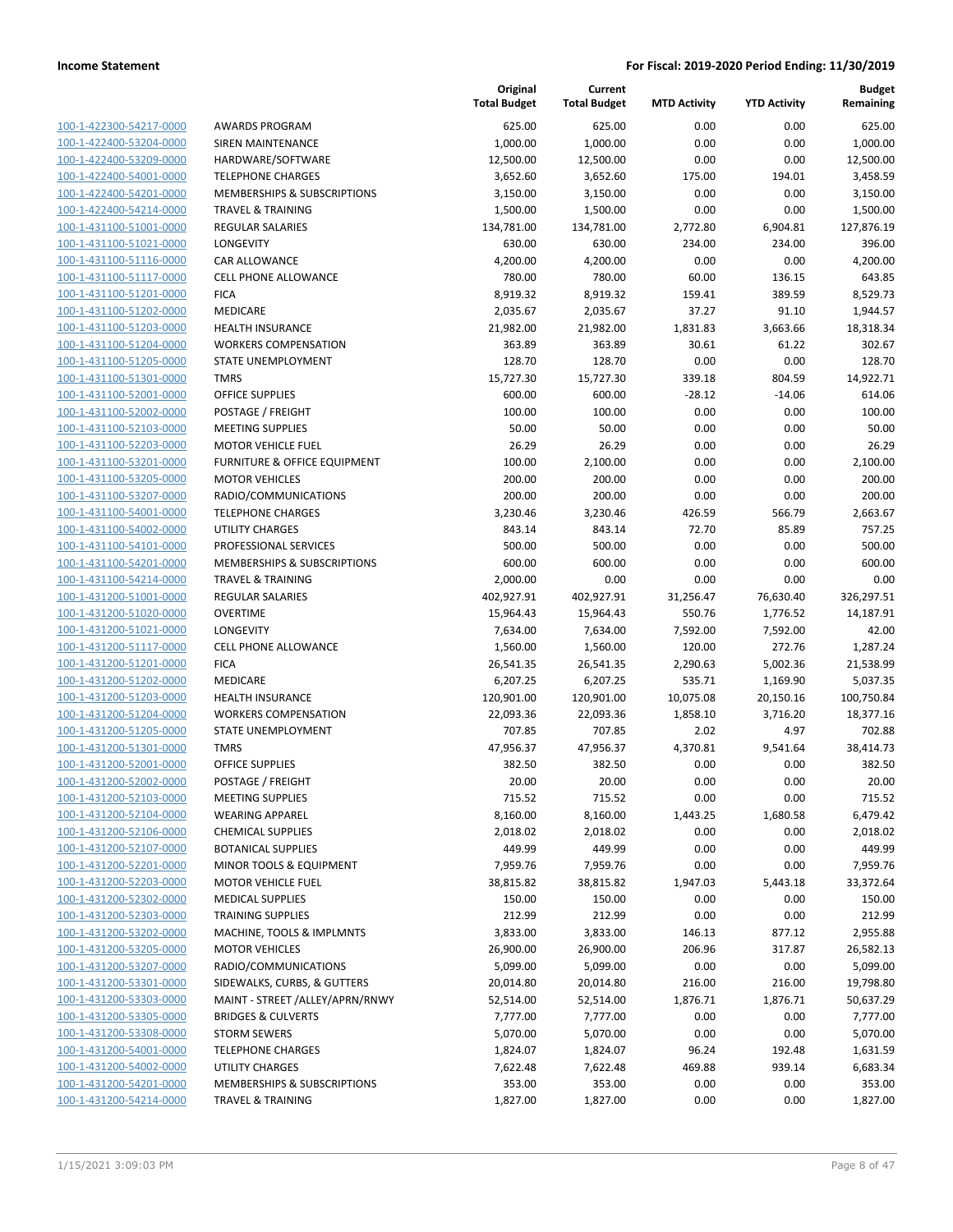| 100-1-431600-51001-0000        |
|--------------------------------|
| 100-1-431600-51020-0000        |
| 100-1-431600-51021-0000        |
| <u>100-1-431600-51101-0000</u> |
| 100-1-431600-51201-0000        |
| 100-1-431600-51202-0000        |
| 100-1-431600-51203-0000        |
| 100-1-431600-51204-0000        |
| 100-1-431600-51205-0000        |
| <u>100-1-431600-51301-0000</u> |
| 100-1-431600-52001-0000        |
| 100-1-431600-52104-0000        |
| 100-1-431600-52106-0000        |
| <u>100-1-431600-52201-0000</u> |
| <u>100-1-431600-52203-0000</u> |
| 100-1-431600-53202-0000        |
| 100-1-431600-53205-0000        |
| 100-1-431600-53207-0000        |
| <u>100-1-431600-53303-0000</u> |
| <u>100-1-431600-54001-0000</u> |
| 100-1-431600-54002-0000        |
| 100-1-431600-54214-0000        |
| <u>100-1-431700-51001-0000</u> |
| <u>100-1-431700-51020-0000</u> |
| 100-1-431700-51021-0000        |
| 100-1-431700-51117-0000        |
| 100-1-431700-51201-0000        |
| 100-1-431700-51202-0000        |
| 100-1-431700-51203-0000        |
| 100-1-431700-51204-0000        |
| 100-1-431700-51205-0000        |
| 100-1-431700-51301-0000        |
| <u>100-1-431700-52001-0000</u> |
| <u>100-1-431700-52002-0000</u> |
| 100-1-431700-52104-0000        |
| 100-1-431700-52201-0000        |
| 100-1-431700-52203-0000        |
| 100-1-431700-52303-0000        |
| 100-1-431700-53201-0000        |
| <u>100-1-431700-53205-0000</u> |
| 100-1-431700-53207-0000        |
| 100-1-431700-54001-0000        |
| <u>100-1-431700-54002-0000</u> |
| <u>100-1-431700-54201-0000</u> |
| <u>100-1-431700-54212-0000</u> |
| 100-1-431700-54214-0000        |
| 100-1-431700-54410-0000        |
| <u>100-1-441100-51001-0000</u> |
| <u>100-1-441100-51020-0000</u> |
| 100-1-441100-51021-0000        |
| 100-1-441100-51102-0000        |
| 100-1-441100-51117-0000        |
| <u>100-1-441100-51201-0000</u> |
| <u>100-1-441100-51202-0000</u> |
| <u>100-1-441100-51203-0000</u> |
| 100-1-441100-51204-0000        |
| 100-1-441100-51205-0000        |
| <u>100-1-441100-51301-0000</u> |
| <u>100-1-441100-52001-0000</u> |
|                                |

|                                                    |                                            | Original<br><b>Total Budget</b> | Current<br><b>Total Budget</b> | <b>MTD Activity</b> | <b>YTD Activity</b> | <b>Budget</b><br>Remaining |
|----------------------------------------------------|--------------------------------------------|---------------------------------|--------------------------------|---------------------|---------------------|----------------------------|
| 100-1-431600-51001-0000                            | <b>REGULAR SALARIES</b>                    | 71,468.22                       | 71,468.22                      | 5,858.57            | 14,947.31           | 56,520.91                  |
| 100-1-431600-51020-0000                            | <b>OVERTIME</b>                            | 8,084.64                        | 8,084.64                       | 1,098.70            | 2,815.23            | 5,269.41                   |
| 100-1-431600-51021-0000                            | LONGEVITY                                  | 2,436.00                        | 2,436.00                       | 2,520.00            | 2,520.00            | $-84.00$                   |
| 100-1-431600-51101-0000                            | <b>CERTIFICATION PAY</b>                   | 600.00                          | 600.00                         | 46.16               | 115.40              | 484.60                     |
| 100-1-431600-51201-0000                            | <b>FICA</b>                                | 5,120.51                        | 5,120.51                       | 577.84              | 1,237.46            | 3,883.05                   |
| 100-1-431600-51202-0000                            | MEDICARE                                   | 1,197.54                        | 1,197.54                       | 135.14              | 289.42              | 908.12                     |
| 100-1-431600-51203-0000                            | <b>HEALTH INSURANCE</b>                    | 21,982.00                       | 21,982.00                      | 1,831.83            | 3,663.66            | 18,318.34                  |
| 100-1-431600-51204-0000                            | <b>WORKERS COMPENSATION</b>                | 4,262.38                        | 4,262.38                       | 358.21              | 716.42              | 3,545.96                   |
| 100-1-431600-51205-0000                            | STATE UNEMPLOYMENT                         | 128.70                          | 128.70                         | 0.00                | 0.00                | 128.70                     |
| 100-1-431600-51301-0000                            | <b>TMRS</b>                                | 9,252.02                        | 9,252.02                       | 1,053.30            | 2,256.03            | 6,995.99                   |
| 100-1-431600-52001-0000                            | <b>OFFICE SUPPLIES</b>                     | 315.40                          | 315.40                         | 0.00                | 0.00                | 315.40                     |
| 100-1-431600-52104-0000                            | <b>WEARING APPAREL</b>                     | 3,270.40                        | 3,270.40                       | 401.57              | 521.57              | 2,748.83                   |
| 100-1-431600-52106-0000                            | <b>CHEMICAL SUPPLIES</b>                   | 402.66                          | 402.66                         | 0.00                | 0.00                | 402.66                     |
| 100-1-431600-52201-0000                            | MINOR TOOLS & EQUIPMENT                    | 4,038.79                        | 4,038.79                       | 6.83                | 6.83                | 4,031.96                   |
| 100-1-431600-52203-0000                            | <b>MOTOR VEHICLE FUEL</b>                  | 4,028.02                        | 4,028.02                       | 308.72              | 603.92              | 3,424.10                   |
| 100-1-431600-53202-0000                            | MACHINE, TOOLS & IMPLMNTS                  | 4,445.00                        | 4,445.00                       | 0.00                | 0.00                | 4,445.00                   |
| 100-1-431600-53205-0000                            | <b>MOTOR VEHICLES</b>                      | 4,689.00                        | 4,689.00                       | 0.00                | 0.00                | 4,689.00                   |
| 100-1-431600-53207-0000                            | RADIO/COMMUNICATIONS                       | 1,190.00                        | 1,190.00                       | 0.00                | 0.00                | 1,190.00                   |
| 100-1-431600-53303-0000                            | MAINT - STREET /ALLEY/APRN/RNWY            | 20,447.77                       | 20,447.77                      | 430.64              | 430.64              | 20,017.13                  |
| 100-1-431600-54001-0000                            | <b>TELEPHONE CHARGES</b>                   | 1,142.02                        | 1,142.02                       | 112.37              | 176.60              | 965.42                     |
| 100-1-431600-54002-0000                            | <b>UTILITY CHARGES</b>                     | 324,545.21                      | 324,545.21                     | 26,947.01           | 53,220.11           | 271,325.10                 |
| 100-1-431600-54214-0000                            | <b>TRAVEL &amp; TRAINING</b>               | 395.00                          | 395.00                         | 0.00                | 0.00                | 395.00                     |
| 100-1-431700-51001-0000                            | REGULAR SALARIES                           | 116,997.75                      | 116,997.75                     | 12,565.05           | 25,821.69           | 91,176.06                  |
| 100-1-431700-51020-0000                            | <b>OVERTIME</b>                            | 356.09                          | 356.09                         | 0.00                | 0.00                | 356.09                     |
| 100-1-431700-51021-0000                            | LONGEVITY                                  | 2,058.00                        | 2,058.00                       | 2,058.00            | 2,058.00            | 0.00                       |
| 100-1-431700-51117-0000                            | <b>CELL PHONE ALLOWANCE</b>                | 780.00                          | 780.00                         | 60.00               | 136.15              | 643.85                     |
| 100-1-431700-51201-0000                            | <b>FICA</b>                                | 7,451.89                        | 7,451.89                       | 887.70              | 1,664.01            | 5,787.88                   |
| 100-1-431700-51202-0000                            | MEDICARE                                   | 1,742.78                        | 1,742.78                       | 207.60              | 389.15              | 1,353.63                   |
| 100-1-431700-51203-0000                            | <b>HEALTH INSURANCE</b>                    | 21,982.00                       | 21,982.00                      | 1,831.83            | 3,663.66            | 18,318.34                  |
| 100-1-431700-51204-0000                            | <b>WORKERS COMPENSATION</b>                | 706.15                          | 706.15                         | 59.41               | 118.82              | 587.33                     |
| 100-1-431700-51205-0000                            | STATE UNEMPLOYMENT                         | 128.70                          | 128.70                         | 3.56                | 3.56                | 125.14                     |
| 100-1-431700-51301-0000                            | <b>TMRS</b>                                | 13,464.49                       | 13,464.49                      | 1,229.94            | 2,704.54            | 10,759.95                  |
| 100-1-431700-52001-0000                            | <b>OFFICE SUPPLIES</b>                     | 1,900.00                        | 1,900.00                       | 0.00                | 0.00                | 1,900.00                   |
| 100-1-431700-52002-0000                            | POSTAGE / FREIGHT                          | 100.00                          | 100.00                         | 0.00                | 0.00                | 100.00                     |
| 100-1-431700-52104-0000                            | <b>WEARING APPAREL</b>                     | 1,000.00                        | 1,000.00                       | 119.99              | 119.99              | 880.01                     |
| 100-1-431700-52201-0000                            | MINOR TOOLS & EQUIPMENT                    | 800.00                          | 800.00                         | 0.00                | 0.00                | 800.00                     |
| 100-1-431700-52203-0000                            | <b>MOTOR VEHICLE FUEL</b>                  | 5,079.41                        | 5,079.41                       | 293.07              | 624.74              | 4,454.67                   |
| 100-1-431700-52303-0000                            | <b>TRAINING SUPPLIES</b>                   | 350.00                          | 350.00                         | 0.00                | 0.00                | 350.00                     |
| 100-1-431700-53201-0000                            | <b>FURNITURE &amp; OFFICE EQUIPMENT</b>    | 1,100.00                        | 1,100.00                       | 0.00                | 0.00                | 1,100.00                   |
| 100-1-431700-53205-0000                            | <b>MOTOR VEHICLES</b>                      | 1,100.00                        | 1,100.00                       | 0.00                | 114.95              | 985.05                     |
| 100-1-431700-53207-0000                            | RADIO/COMMUNICATIONS                       | 200.00                          | 200.00                         | 0.00                | 0.00                | 200.00                     |
| 100-1-431700-54001-0000                            | <b>TELEPHONE CHARGES</b>                   | 1,811.88                        | 1,811.88                       | 264.23              | 504.71              | 1,307.17                   |
| 100-1-431700-54002-0000                            | <b>UTILITY CHARGES</b>                     | 843.12                          | 843.12                         | 72.70               | 85.89               | 757.23                     |
| 100-1-431700-54201-0000                            | MEMBERSHIPS & SUBSCRIPTIONS                | 700.00                          | 700.00                         | 0.00                | 0.00                | 700.00                     |
| 100-1-431700-54212-0000                            | <b>PRINTING</b>                            | 200.00                          | 200.00                         | 0.00                | 0.00                | 200.00                     |
| 100-1-431700-54214-0000                            | <b>TRAVEL &amp; TRAINING</b>               | 1,500.00                        | 1,500.00                       | 0.00                | 0.00                | 1,500.00                   |
| 100-1-431700-54410-0000                            | PERMITS/FEES                               | 200.00                          | 200.00                         | 0.00                | 0.00                | 200.00                     |
| 100-1-441100-51001-0000<br>100-1-441100-51020-0000 | <b>REGULAR SALARIES</b><br><b>OVERTIME</b> | 138,324.08                      | 138,324.08                     | 10,887.67           | 26,991.19           | 111,332.89                 |
| 100-1-441100-51021-0000                            | LONGEVITY                                  | 1,135.58<br>966.00              | 1,135.58<br>966.00             | 102.68<br>906.00    | 102.68<br>906.00    | 1,032.90<br>60.00          |
| 100-1-441100-51102-0000                            | <b>BILINGUAL PAY</b>                       | 1,200.00                        | 1,200.00                       | 92.32               | 230.80              | 969.20                     |
| 100-1-441100-51117-0000                            | CELL PHONE ALLOWANCE                       | 960.00                          | 960.00                         | 73.84               | 184.60              | 775.40                     |
| 100-1-441100-51201-0000                            | <b>FICA</b>                                | 8,840.31                        | 8,840.31                       | 711.84              | 1,689.72            | 7,150.59                   |
| 100-1-441100-51202-0000                            | MEDICARE                                   | 2,067.49                        | 2,067.49                       | 166.49              | 395.19              | 1,672.30                   |
| 100-1-441100-51203-0000                            | <b>HEALTH INSURANCE</b>                    | 32,973.00                       | 32,973.00                      | 2,747.75            | 5,495.50            | 27,477.50                  |
| 100-1-441100-51204-0000                            | <b>WORKERS COMPENSATION</b>                | 686.61                          | 686.61                         | 57.77               | 115.54              | 571.07                     |
| 100-1-441100-51205-0000                            | STATE UNEMPLOYMENT                         | 193.05                          | 193.05                         | 0.00                | 0.00                | 193.05                     |
| 100-1-441100-51301-0000                            | <b>TMRS</b>                                | 15,973.16                       | 15,973.16                      | 1,334.12            | 3,142.74            | 12,830.42                  |
| 100-1-441100-52001-0000                            | <b>OFFICE SUPPLIES</b>                     | 3,250.00                        | 3,250.00                       | 210.52              | 210.52              | 3,039.48                   |
|                                                    |                                            |                                 |                                |                     |                     |                            |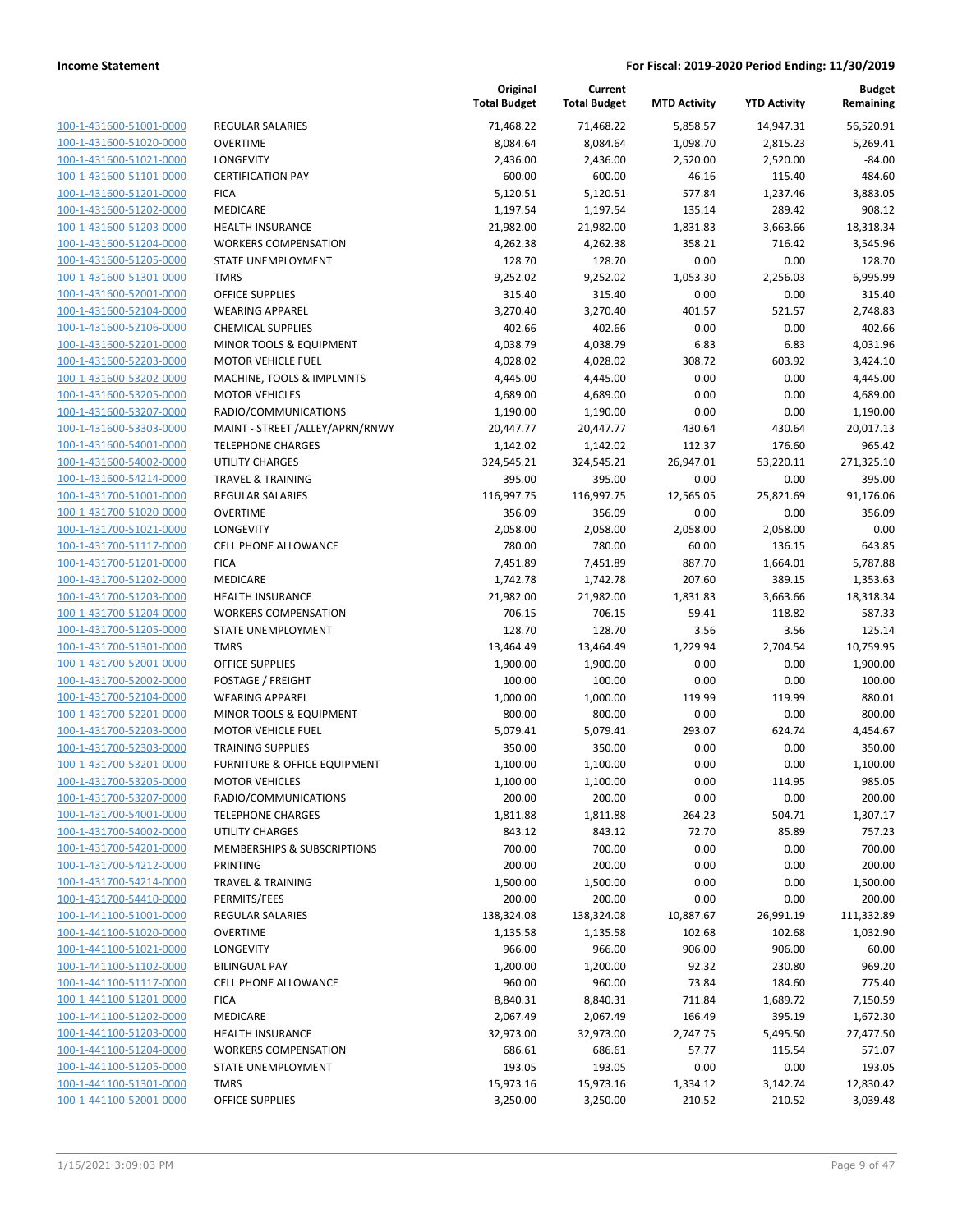| 100-1-441100-52002-0000        |
|--------------------------------|
| 100-1-441100-52005-0000        |
| 100-1-441100-54001-0000        |
| 100-1-441100-54002-0000        |
| 100-1-441100-54214-0000        |
| 100-1-441200-51001-0000        |
| 100-1-441200-51021-0000        |
|                                |
| 100-1-441200-51101-0000        |
| 100-1-441200-51117-0000        |
| 100-1-441200-51201-0000        |
| 100-1-441200-51202-0000        |
| 100-1-441200-51203-0000        |
| 100-1-441200-51204-0000        |
| 100-1-441200-51205-0000        |
| 100-1-441200-51301-0000        |
| 100-1-441200-52102-0000        |
| 100-1-441200-52104-0000        |
| 100-1-441200-54201-0000        |
| 100-1-441200-54214-0000        |
| $100-$<br>1-441300-51001-0000  |
| 100-1-441300-51021-0000        |
|                                |
| 100-1-441300-51101-0000        |
| 100-1-441300-51117-0000        |
| 100-1-441300-51201-0000        |
| 100-1-441300-51202-0000        |
| 100-1-441300-51203-0000        |
| 100-1-441300-51204-0000        |
| 100-1-441300-51205-0000        |
| 100-1-441300-51301-0000        |
| 100-1-441300-52002-0000        |
| 100-1-441300-52005-0000        |
| 100-1-441300-52102-0000        |
| 100-1-441300-52104-0000        |
| 100-1-441300-52201-0000        |
| 100-1-441300-52203-0000        |
| 100-1-441300-53205-0000        |
|                                |
| 100-1-441300-54001-0000        |
| 100-1-441300-54002-0000        |
| 100-1-441300-54201-0000        |
| 100-1-441300-54214-0000        |
| 100-1-441300-54410-0000        |
| 100-1-442200-53205-0000        |
| <u>100-1-443200-51001-0000</u> |
| <u>100-1-443200-51020-0000</u> |
| 100-1-443200-51021-0000        |
| 100-1-443200-51102-0000        |
| 100-1-443200-51117-0000        |
| <u>100-1-443200-51201-0000</u> |
| <u>100-1-443200-51202-0000</u> |
| 100-1-443200-51203-0000        |
|                                |
| 100-1-443200-51204-0000        |
| 100-1-443200-51205-0000        |
| 100-1-443200-51301-0000        |
| 100-1-443200-52001-0000        |
| 100-1-443200-52002-0000        |
| 100-1-443200-52101-0000        |
| 100-1-443200-52104-0000        |
| 100-1-443200-52106-0000        |
| <u>100-1-443200-52108-0000</u> |
|                                |

|                         |                              | Original<br><b>Total Budget</b> | Current<br><b>Total Budget</b> | <b>MTD Activity</b> | <b>YTD Activity</b> | <b>Budget</b><br>Remaining |
|-------------------------|------------------------------|---------------------------------|--------------------------------|---------------------|---------------------|----------------------------|
| 100-1-441100-52002-0000 | POSTAGE / FREIGHT            | 1,000.00                        | 1,000.00                       | 79.43               | 79.43               | 920.57                     |
| 100-1-441100-52005-0000 | PRINTED MATERIALS            | 372.48                          | 372.48                         | 0.00                | 0.00                | 372.48                     |
| 100-1-441100-54001-0000 | <b>TELEPHONE CHARGES</b>     | 3,128.05                        | 3,128.05                       | 256.19              | 340.33              | 2,787.72                   |
| 100-1-441100-54002-0000 | <b>UTILITY CHARGES</b>       | 843.14                          | 843.14                         | 72.70               | 85.89               | 757.25                     |
| 100-1-441100-54214-0000 | <b>TRAVEL &amp; TRAINING</b> | 1,000.00                        | 1,000.00                       | 0.00                | 283.20              | 716.80                     |
| 100-1-441200-51001-0000 | <b>REGULAR SALARIES</b>      | 55,161.60                       | 55,161.60                      | 4,278.40            | 10,636.80           | 44,524.80                  |
| 100-1-441200-51021-0000 | LONGEVITY                    | 366.00                          | 366.00                         | 366.00              | 366.00              | 0.00                       |
| 100-1-441200-51101-0000 | <b>CERTIFICATION PAY</b>     | 1,200.00                        | 1,200.00                       | 0.00                | 0.00                | 1,200.00                   |
| 100-1-441200-51117-0000 | <b>CELL PHONE ALLOWANCE</b>  | 432.00                          | 432.00                         | 0.00                | 0.00                | 432.00                     |
| 100-1-441200-51201-0000 | <b>FICA</b>                  | 3,543.90                        | 3,543.90                       | 253.65              | 609.35              | 2,934.55                   |
| 100-1-441200-51202-0000 | MEDICARE                     | 828.81                          | 828.81                         | 59.33               | 142.52              | 686.29                     |
| 100-1-441200-51203-0000 | HEALTH INSURANCE             | 10,991.00                       | 10,991.00                      | 915.92              | 1,831.84            | 9,159.16                   |
| 100-1-441200-51204-0000 | <b>WORKERS COMPENSATION</b>  | 335.82                          | 335.82                         | 28.25               | 56.50               | 279.32                     |
| 100-1-441200-51205-0000 | STATE UNEMPLOYMENT           | 64.35                           | 64.35                          | 0.00                | 0.00                | 64.35                      |
| 100-1-441200-51301-0000 | <b>TMRS</b>                  | 6,403.30                        | 6,403.30                       | 513.68              | 1,216.93            | 5,186.37                   |
| 100-1-441200-52102-0000 | <b>BOOKS / REF SUPPLIES</b>  | 750.00                          | 750.00                         | 0.00                | 0.00                | 750.00                     |
| 100-1-441200-52104-0000 | <b>WEARING APPAREL</b>       | 500.04                          | 500.04                         | 0.00                | 0.00                | 500.04                     |
| 100-1-441200-54201-0000 | MEMBERSHIPS & SUBSCRIPTIONS  | 250.00                          | 250.00                         | 0.00                | 0.00                | 250.00                     |
| 100-1-441200-54214-0000 | <b>TRAVEL &amp; TRAINING</b> | 1,000.00                        | 1,000.00                       | 0.00                | 0.00                | 1,000.00                   |
| 100-1-441300-51001-0000 | <b>REGULAR SALARIES</b>      | 316,636.61                      | 316,636.61                     | 21,234.73           | 52,566.82           | 264,069.79                 |
| 100-1-441300-51021-0000 | LONGEVITY                    | 3,066.00                        | 3,066.00                       | 3,024.00            | 3,024.00            | 42.00                      |
| 100-1-441300-51101-0000 | <b>CERTIFICATION PAY</b>     | 2,400.00                        | 2,400.00                       | 184.62              | 461.55              | 1,938.45                   |
| 100-1-441300-51117-0000 | <b>CELL PHONE ALLOWANCE</b>  | 2,172.00                        | 2,172.00                       | 180.00              | 409.37              | 1,762.63                   |
| 100-1-441300-51201-0000 | <b>FICA</b>                  | 20,105.03                       | 20,105.03                      | 1,491.51            | 3,431.54            | 16,673.49                  |
| 100-1-441300-51202-0000 | MEDICARE                     | 4,701.98                        | 4,701.98                       | 348.83              | 802.55              | 3,899.43                   |
| 100-1-441300-51203-0000 | <b>HEALTH INSURANCE</b>      | 65,946.00                       | 65,946.00                      | 5,495.50            | 10,991.00           | 54,955.00                  |
| 100-1-441300-51204-0000 | <b>WORKERS COMPENSATION</b>  | 1,957.05                        | 1,957.05                       | 164.46              | 328.92              | 1,628.13                   |
| 100-1-441300-51205-0000 | STATE UNEMPLOYMENT           | 386.10                          | 386.10                         | 0.00                | 0.00                | 386.10                     |
| 100-1-441300-51301-0000 | <b>TMRS</b>                  | 36,326.86                       | 36,326.86                      | 2,723.33            | 6,244.65            | 30,082.21                  |
| 100-1-441300-52002-0000 | POSTAGE / FREIGHT            | 6,000.00                        | 6,000.00                       | 143.52              | 488.88              | 5,511.12                   |
| 100-1-441300-52005-0000 | PRINTED MATERIALS            | 1,490.40                        | 1,490.40                       | 0.00                | 0.00                | 1,490.40                   |
| 100-1-441300-52102-0000 | <b>BOOKS / REF SUPPLIES</b>  | 1,000.00                        | 1,000.00                       | 0.00                | 0.00                | 1,000.00                   |
| 100-1-441300-52104-0000 | <b>WEARING APPAREL</b>       | 2,800.00                        | 2,800.00                       | 0.00                | 0.00                | 2,800.00                   |
| 100-1-441300-52201-0000 | MINOR TOOLS & EQUIPMENT      | 500.00                          | 500.00                         | 0.00                | 0.00                | 500.00                     |
| 100-1-441300-52203-0000 | <b>MOTOR VEHICLE FUEL</b>    | 4,351.96                        | 4,351.96                       | 262.27              | 580.51              | 3,771.45                   |
| 100-1-441300-53205-0000 | <b>MOTOR VEHICLES</b>        | 1,000.00                        | 1,000.00                       | 114.95              | 323.60              | 676.40                     |
| 100-1-441300-54001-0000 | <b>TELEPHONE CHARGES</b>     | 4,916.82                        | 4,916.82                       | 413.17              | 601.37              | 4,315.45                   |
| 100-1-441300-54002-0000 | <b>UTILITY CHARGES</b>       | 94.26                           | 94.26                          | 72.70               | 85.89               | 8.37                       |
| 100-1-441300-54201-0000 | MEMBERSHIPS & SUBSCRIPTIONS  | 750.00                          | 750.00                         | 0.00                | 0.00                | 750.00                     |
| 100-1-441300-54214-0000 | <b>TRAVEL &amp; TRAINING</b> | 4,000.00                        | 4,000.00                       | 224.02              | 224.02              | 3,775.98                   |
| 100-1-441300-54410-0000 | PERMITS/FEES                 | 15,000.00                       | 15,000.00                      | 1,500.75            | 1,500.75            | 13,499.25                  |
| 100-1-442200-53205-0000 | <b>MOTOR VEHICLES</b>        | 0.00                            | 300.00                         | 0.00                | 0.00                | 300.00                     |
| 100-1-443200-51001-0000 | <b>REGULAR SALARIES</b>      | 211,315.60                      | 211,315.60                     | 17,702.54           | 43,501.88           | 167,813.72                 |
| 100-1-443200-51020-0000 | <b>OVERTIME</b>              | 7,974.17                        | 7,974.17                       | 1,408.11            | 2,901.93            | 5,072.24                   |
| 100-1-443200-51021-0000 | <b>LONGEVITY</b>             | 7,296.00                        | 7,296.00                       | 7,296.00            | 7,296.00            | 0.00                       |
| 100-1-443200-51102-0000 | <b>BILINGUAL PAY</b>         | 600.00                          | 600.00                         | 46.16               | 115.40              | 484.60                     |
| 100-1-443200-51117-0000 | <b>CELL PHONE ALLOWANCE</b>  | 1,170.00                        | 1,170.00                       | 90.00               | 196.61              | 973.39                     |
| 100-1-443200-51201-0000 | <b>FICA</b>                  | 14,158.06                       | 14,158.06                      | 1,526.05            | 3,109.53            | 11,048.53                  |
| 100-1-443200-51202-0000 | <b>MEDICARE</b>              | 3,311.16                        | 3,311.16                       | 356.90              | 727.23              | 2,583.93                   |
| 100-1-443200-51203-0000 | <b>HEALTH INSURANCE</b>      | 65,946.00                       | 65,946.00                      | 5,495.50            | 10,991.00           | 54,955.00                  |
| 100-1-443200-51204-0000 | <b>WORKERS COMPENSATION</b>  | 8,220.81                        | 8,220.81                       | 691.28              | 1,382.56            | 6,838.25                   |
| 100-1-443200-51205-0000 | STATE UNEMPLOYMENT           | 386.10                          | 386.10                         | 0.00                | 0.00                | 386.10                     |
| 100-1-443200-51301-0000 | <b>TMRS</b>                  | 25,581.56                       | 25,581.56                      | 2,935.64            | 5,973.72            | 19,607.84                  |
| 100-1-443200-52001-0000 | <b>OFFICE SUPPLIES</b>       | 1,200.00                        | 1,200.00                       | 208.78              | 232.78              | 967.22                     |
| 100-1-443200-52002-0000 | POSTAGE / FREIGHT            | 40.00                           | 40.00                          | 0.00                | 0.00                | 40.00                      |
| 100-1-443200-52101-0000 | JANITORIAL SUPPLIES          | 2,000.00                        | 2,000.00                       | 26.86               | 53.72               | 1,946.28                   |
| 100-1-443200-52104-0000 | <b>WEARING APPAREL</b>       | 1,800.00                        | 1,800.00                       | 0.00                | 0.00                | 1,800.00                   |
| 100-1-443200-52106-0000 | <b>CHEMICAL SUPPLIES</b>     | 13,000.00                       | 13,000.00                      | 1,212.10            | 1,212.10            | 11,787.90                  |
| 100-1-443200-52108-0000 | <b>MENAGERIE SUPPLIES</b>    | 7,500.00                        | 7,500.00                       | 922.63              | 1,317.19            | 6,182.81                   |
|                         |                              |                                 |                                |                     |                     |                            |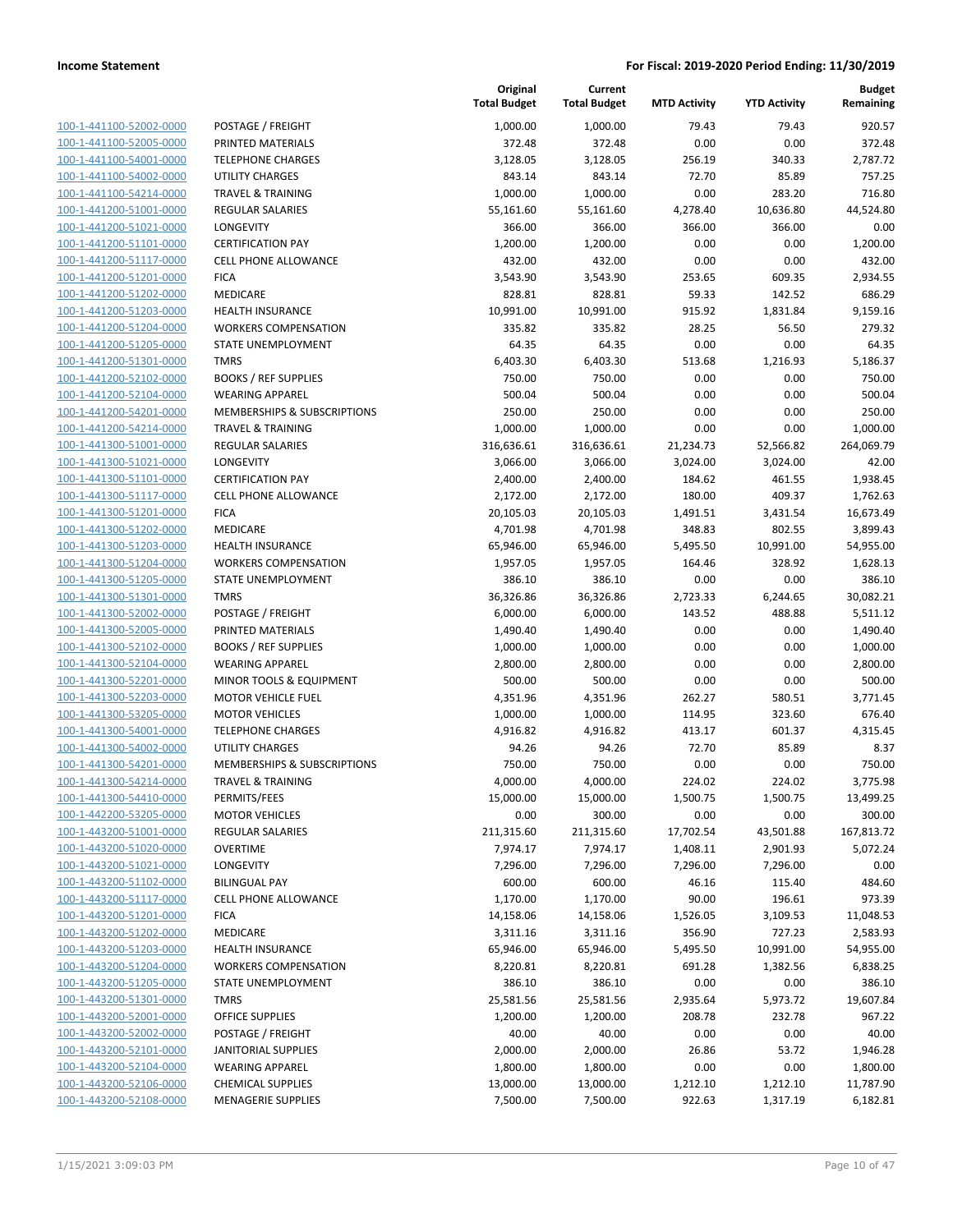| 100-1-443200-52201-0000        |
|--------------------------------|
| 100-1-443200-52203-0000        |
| 100-1-443200-53202-0000        |
| 100-1-443200-53205-0000        |
| 100-1-443200-53207-0000        |
|                                |
| 100-1-443200-54001-0000        |
| 100-1-443200-54002-0000        |
| <u>100-1-443200-54107-0000</u> |
| 100-1-443200-54108-0000        |
| 100-1-443200-54214-0000        |
| 100-1-451100-45310-0000        |
| 100-1-451100-51001-0000        |
| 100-1-451100-51020-0000        |
| 100-1-451100-51021-0000        |
|                                |
| 100-1-451100-51101-0000        |
| 100-1-451100-51102-0000        |
| 100-1-451100-51116-0000        |
| 100-1-451100-51117-0000        |
| 100-1-451100-51201-0000        |
| 100-1-451100-51202-0000        |
| 100-1-451100-51203-0000        |
| 100-1-451100-51204-0000        |
| <u>100-1-451100-51205-0000</u> |
|                                |
| 100-1-451100-51301-0000        |
| 100-1-451100-52001-0000        |
| 100-1-451100-52002-0000        |
| 100-1-451100-52101-0000        |
| 100-1-451100-52104-0000        |
| 100-1-451100-52106-0000        |
| 100-1-451100-52107-0000        |
| 100-1-451100-52201-0000        |
| 100-1-451100-52203-0000        |
| <u>100-1-451100-52401-0000</u> |
| 100-1-451100-53201-0000        |
|                                |
| 100-1-451100-53202-0000        |
| 100-1-451100-53205-0000        |
| 100-1-451100-53207-0000        |
| 100-1-451100-53402-0000        |
| 100-1-451100-53707-0000        |
| 100-1-451100-53708-0000        |
| 100-1-451100-53710-0000        |
| 100-1-451100-54001-0000        |
| <u>100-1-451100-54002-0000</u> |
| 100-1-451100-54101-0000        |
|                                |
| 100-1-451100-54201-0000        |
| 100-1-451100-54211-0000        |
| <u>100-1-451100-54212-0000</u> |
| 100-1-451100-54214-0000        |
| <u>100-1-451100-54301-0000</u> |
| 100-1-451100-54409-0000        |
| 100-1-455100-51001-0000        |
| 100-1-455100-51021-0000        |
| 100-1-455100-51102-0000        |
| <u>100-1-455100-51116-0000</u> |
|                                |
| 100-1-455100-51117-0000        |
| 100-1-455100-51201-0000        |
| <u>100-1-455100-51202-0000</u> |
| <u>100-1-455100-51203-0000</u> |
| <u>100-1-455100-51204-0000</u> |
|                                |

| MINOR TOOLS & EQUIPMENT                            |
|----------------------------------------------------|
| MOTOR VEHICLE FUEL                                 |
| MACHINE, TOOLS & IMPLMNTS                          |
| <b>MOTOR VEHICLES</b>                              |
| RADIO/COMMUNICATIONS                               |
| TELEPHONE CHARGES                                  |
| UTILITY CHARGES                                    |
| <b>MEDICAL</b>                                     |
| <b>VETERINARY SERVICES</b>                         |
| <b>TRAVEL &amp; TRAINING</b>                       |
| <b>REECY DAVIS SUPPLIES</b>                        |
| <b>REGULAR SALARIES</b>                            |
| <b>OVERTIME</b>                                    |
| <b>LONGEVITY</b>                                   |
| <b>CERTIFICATION PAY</b>                           |
| <b>BILINGUAL PAY</b>                               |
| <b>CAR ALLOWANCE</b>                               |
| <b>CELL PHONE ALLOWANCE</b>                        |
| <b>FICA</b>                                        |
| <b>MEDICARE</b>                                    |
| <b>HEALTH INSURANCE</b>                            |
| <b>WORKERS COMPENSATION</b>                        |
| STATE UNEMPLOYMENT                                 |
| <b>TMRS</b>                                        |
| <b>OFFICE SUPPLIES</b>                             |
| <b>POSTAGE / FREIGHT</b>                           |
| JANITORIAL SUPPLIES                                |
| <b>WEARING APPAREL</b>                             |
| <b>SPLASH PAD SUPPLIES</b>                         |
| <b>BOTANICAL SUPPLIES</b>                          |
| <b>REPAIR &amp; MAINTENANCE</b>                    |
| MOTOR VEHICLE FUEL                                 |
| RECREATIONAL SUPPLIES                              |
| <b>FURNITURE &amp; OFFICE EQUIPMENT</b>            |
| MACHINE, TOOLS & IMPLMNTS                          |
| <b>MOTOR VEHICLES</b>                              |
| RADIO/COMMUNICATIONS                               |
| <b>BUILDING MAINTENANCE</b>                        |
|                                                    |
| <b>MAINT - GROUNDS</b>                             |
| <b>ATHLETIC FIELDS</b><br><b>PARK IMPROVEMENTS</b> |
| <b>TELEPHONE CHARGES</b>                           |
|                                                    |
| <b>UTILITY CHARGES</b><br>PROFESSIONAL SERVICES    |
|                                                    |
| MEMBERSHIPS & SUBSCRIPTIONS                        |
| ADVERTISING                                        |
| <b>PRINTING</b>                                    |
| <b>TRAVEL &amp; TRAINING</b>                       |
| <b>SPECIAL EVENTS</b>                              |
| <b>CEMETERY MAINTENANCE</b>                        |
| <b>REGULAR SALARIES</b>                            |
| <b>LONGEVITY</b>                                   |
| <b>BILINGUAL PAY</b>                               |
| <b>CAR ALLOWANCE</b>                               |
| <b>CELL PHONE ALLOWANCE</b>                        |
| <b>FICA</b>                                        |
| <b>MEDICARE</b>                                    |
| <b>HEALTH INSURANCE</b>                            |
| <b>WORKERS COMPENSATION</b>                        |

|                         |                                        | Original<br><b>Total Budget</b> | Current<br><b>Total Budget</b> | <b>MTD Activity</b> | <b>YTD Activity</b> | <b>Budget</b><br>Remaining |
|-------------------------|----------------------------------------|---------------------------------|--------------------------------|---------------------|---------------------|----------------------------|
| 100-1-443200-52201-0000 | MINOR TOOLS & EQUIPMENT                | 1,600.00                        | 1,600.00                       | 64.67               | 64.67               | 1,535.33                   |
| 100-1-443200-52203-0000 | <b>MOTOR VEHICLE FUEL</b>              | 5,151.65                        | 5,151.65                       | 311.64              | 814.20              | 4,337.45                   |
| 100-1-443200-53202-0000 | MACHINE, TOOLS & IMPLMNTS              | 2,500.00                        | 2,500.00                       | 0.00                | 0.00                | 2,500.00                   |
| 100-1-443200-53205-0000 | <b>MOTOR VEHICLES</b>                  | 1,500.00                        | 1,500.00                       | 0.00                | $-44.70$            | 1,544.70                   |
| 100-1-443200-53207-0000 | RADIO/COMMUNICATIONS                   | 2,500.00                        | 0.00                           | 0.00                | 0.00                | 0.00                       |
| 100-1-443200-54001-0000 | <b>TELEPHONE CHARGES</b>               | 1,927.48                        | 4,427.48                       | 160.20              | 320.40              | 4,107.08                   |
| 100-1-443200-54002-0000 | <b>UTILITY CHARGES</b>                 | 27,159.86                       | 27,159.86                      | 2,287.39            | 5,517.93            | 21,641.93                  |
| 100-1-443200-54107-0000 | <b>MEDICAL</b>                         | 15,000.00                       | 15,000.00                      | 1,222.95            | 1,728.69            | 13,271.31                  |
| 100-1-443200-54108-0000 | <b>VETERINARY SERVICES</b>             | 10,000.00                       | 10,000.00                      | $-670.00$           | $-4,635.00$         | 14,635.00                  |
| 100-1-443200-54214-0000 | <b>TRAVEL &amp; TRAINING</b>           | 1,000.00                        | 1,000.00                       | 198.00              | 198.00              | 802.00                     |
| 100-1-451100-45310-0000 | REECY DAVIS SUPPLIES                   | 18,388.96                       | 18,388.96                      | 31.32               | 31.32               | 18,357.64                  |
| 100-1-451100-51001-0000 | REGULAR SALARIES                       | 644,944.85                      | 644,944.85                     | 48,197.06           | 112,979.33          | 531,965.52                 |
| 100-1-451100-51020-0000 | <b>OVERTIME</b>                        | 23,292.08                       | 23,292.08                      | 569.77              | 2,075.84            | 21,216.24                  |
| 100-1-451100-51021-0000 | LONGEVITY                              | 4,530.00                        | 4,530.00                       | 2,919.00            | 3,149.00            | 1,381.00                   |
| 100-1-451100-51101-0000 | <b>CERTIFICATION PAY</b>               | 3,000.00                        | 3,000.00                       | 230.80              | 577.00              | 2,423.00                   |
| 100-1-451100-51102-0000 | <b>BILINGUAL PAY</b>                   | 600.00                          | 600.00                         | 46.16               | 115.40              | 484.60                     |
| 100-1-451100-51116-0000 | <b>CAR ALLOWANCE</b>                   | 2,400.00                        | 2,400.00                       | 184.62              | 461.55              | 1,938.45                   |
| 100-1-451100-51117-0000 | <b>CELL PHONE ALLOWANCE</b>            | 5,850.00                        | 5,850.00                       | 510.00              | 1,008.93            | 4,841.07                   |
| 100-1-451100-51201-0000 | <b>FICA</b>                            | 42,446.25                       | 42,446.25                      | 3,207.51            | 7,434.55            | 35,011.70                  |
| 100-1-451100-51202-0000 | <b>MEDICARE</b>                        | 9,926.95                        | 9,926.95                       | 750.15              | 1,738.73            | 8,188.22                   |
| 100-1-451100-51203-0000 | <b>HEALTH INSURANCE</b>                | 164,865.00                      | 164,865.00                     | 14,654.67           | 29,309.34           | 135,555.66                 |
| 100-1-451100-51204-0000 | <b>WORKERS COMPENSATION</b>            | 11,645.20                       | 11,645.20                      | 1,108.30            | 2,216.60            | 9,428.60                   |
| 100-1-451100-51205-0000 | STATE UNEMPLOYMENT                     | 1,190.48                        | 1,190.48                       | 12.88               | 24.48               | 1,166.00                   |
| 100-1-451100-51301-0000 | <b>TMRS</b>                            | 75,550.08                       | 75,550.08                      | 5,981.18            | 13,785.77           | 61,764.31                  |
| 100-1-451100-52001-0000 | <b>OFFICE SUPPLIES</b>                 | 750.00                          | 750.00                         | 80.83               | 80.83               | 669.17                     |
| 100-1-451100-52002-0000 | POSTAGE / FREIGHT                      | 500.00                          | 500.00                         | 0.93                | 2.64                | 497.36                     |
| 100-1-451100-52101-0000 | JANITORIAL SUPPLIES                    | 7,500.00                        | 7,500.00                       | 721.59              | 721.59              | 6,778.41                   |
| 100-1-451100-52104-0000 | <b>WEARING APPAREL</b>                 | 12,335.00                       | 12,335.00                      | 378.90              | 1,183.68            | 11,151.32                  |
| 100-1-451100-52106-0000 | SPLASH PAD SUPPLIES                    | 7,670.00                        | 7,670.00                       | $-57.50$            | $-57.50$            | 7,727.50                   |
| 100-1-451100-52107-0000 | <b>BOTANICAL SUPPLIES</b>              | 11,250.00                       | 12,750.00                      | 0.00                | 37.99               | 12,712.01                  |
| 100-1-451100-52201-0000 | <b>REPAIR &amp; MAINTENANCE</b>        | 12,800.00                       | 17,000.00                      | 784.55              | 1,008.93            | 15,991.07                  |
| 100-1-451100-52203-0000 | <b>MOTOR VEHICLE FUEL</b>              | 25,570.39                       | 25,570.39                      | 730.54              | 2,110.59            | 23,459.80                  |
| 100-1-451100-52401-0000 | RECREATIONAL SUPPLIES                  | 500.00                          | 500.00                         | 17.28               | 17.28               | 482.72                     |
| 100-1-451100-53201-0000 | FURNITURE & OFFICE EQUIPMENT           | 1,840.00                        | 1,840.00                       | 0.00                | 0.00                | 1,840.00                   |
| 100-1-451100-53202-0000 | MACHINE, TOOLS & IMPLMNTS              | 3,801.00                        | 3,801.00                       | 80.80               | 80.80               | 3,720.20                   |
| 100-1-451100-53205-0000 | <b>MOTOR VEHICLES</b>                  | 8,000.00                        | 8,000.00                       | 0.00                | 248.00              | 7,752.00                   |
| 100-1-451100-53207-0000 | RADIO/COMMUNICATIONS                   | 1,380.00                        | 1,140.00                       | 0.00                | 0.00                | 1,140.00                   |
| 100-1-451100-53402-0000 | <b>BUILDING MAINTENANCE</b>            | 900.00                          | 900.00                         | 1,250.00            | 1,316.33            | $-416.33$                  |
| 100-1-451100-53707-0000 | <b>MAINT - GROUNDS</b>                 | 16,150.00                       | 16,150.00                      | 0.00                | 0.00                | 16,150.00                  |
| 100-1-451100-53708-0000 | <b>ATHLETIC FIELDS</b>                 | 15,400.00                       | 14,200.00                      | 1,057.03            | 1,057.03            | 13,142.97                  |
| 100-1-451100-53710-0000 | <b>PARK IMPROVEMENTS</b>               | 9,000.00                        | 7,500.00                       | 0.00                | 0.00                | 7,500.00                   |
| 100-1-451100-54001-0000 | <b>TELEPHONE CHARGES</b>               | 8,169.68                        | 8,169.68                       | 741.06              | 1,029.23            | 7,140.45                   |
| 100-1-451100-54002-0000 | <b>UTILITY CHARGES</b>                 | 154,391.56                      | 154,391.56                     | 12,682.85           | 22,245.16           | 132,146.40                 |
| 100-1-451100-54101-0000 | PROFESSIONAL SERVICES                  | 10,000.00                       | 7,000.00                       | 0.00                | 0.00                | 7,000.00                   |
| 100-1-451100-54201-0000 | <b>MEMBERSHIPS &amp; SUBSCRIPTIONS</b> | 1,510.00                        | 1,810.00                       | 536.21              | 591.21              | 1,218.79                   |
| 100-1-451100-54211-0000 | <b>ADVERTISING</b>                     | 8,000.00                        | 8,000.00                       | 0.00                | 113.13              | 7,886.87                   |
| 100-1-451100-54212-0000 | <b>PRINTING</b>                        | 0.00                            | 144.00                         | 0.00                | 0.00                | 144.00                     |
| 100-1-451100-54214-0000 | <b>TRAVEL &amp; TRAINING</b>           | 3,600.00                        | 2,856.00                       | 0.00                | 0.00                | 2,856.00                   |
| 100-1-451100-54301-0000 | <b>SPECIAL EVENTS</b>                  | 57,750.00                       | 57,750.00                      | 429.78              | 3,491.32            | 54,258.68                  |
| 100-1-451100-54409-0000 | <b>CEMETERY MAINTENANCE</b>            | 80,700.00                       | 80,700.00                      | 0.00                | 13,450.00           | 67,250.00                  |
| 100-1-455100-51001-0000 | REGULAR SALARIES                       | 323,051.02                      | 323,051.02                     | 22,837.84           | 58,064.75           | 264,986.27                 |
| 100-1-455100-51021-0000 | LONGEVITY                              | 4,164.00                        | 4,164.00                       | 4,116.00            | 4,116.00            | 48.00                      |
| 100-1-455100-51102-0000 | <b>BILINGUAL PAY</b>                   | 600.00                          | 600.00                         | 46.16               | 115.40              | 484.60                     |
| 100-1-455100-51116-0000 | CAR ALLOWANCE                          | 4,200.00                        | 4,200.00                       | 0.00                | 0.00                | 4,200.00                   |
| 100-1-455100-51117-0000 | CELL PHONE ALLOWANCE                   | 1,170.00                        | 1,170.00                       | 90.00               | 196.15              | 973.85                     |
| 100-1-455100-51201-0000 | <b>FICA</b>                            | 20,657.47                       | 20,657.47                      | 1,615.28            | 3,743.96            | 16,913.51                  |
| 100-1-455100-51202-0000 | MEDICARE                               | 4,831.18                        | 4,831.18                       | 377.76              | 875.60              | 3,955.58                   |
| 100-1-455100-51203-0000 | <b>HEALTH INSURANCE</b>                | 43,964.00                       | 43,964.00                      | 3,663.67            | 7,327.34            | 36,636.66                  |
| 100-1-455100-51204-0000 | <b>WORKERS COMPENSATION</b>            | 1,055.53                        | 1,055.53                       | 88.80               | 177.60              | 877.93                     |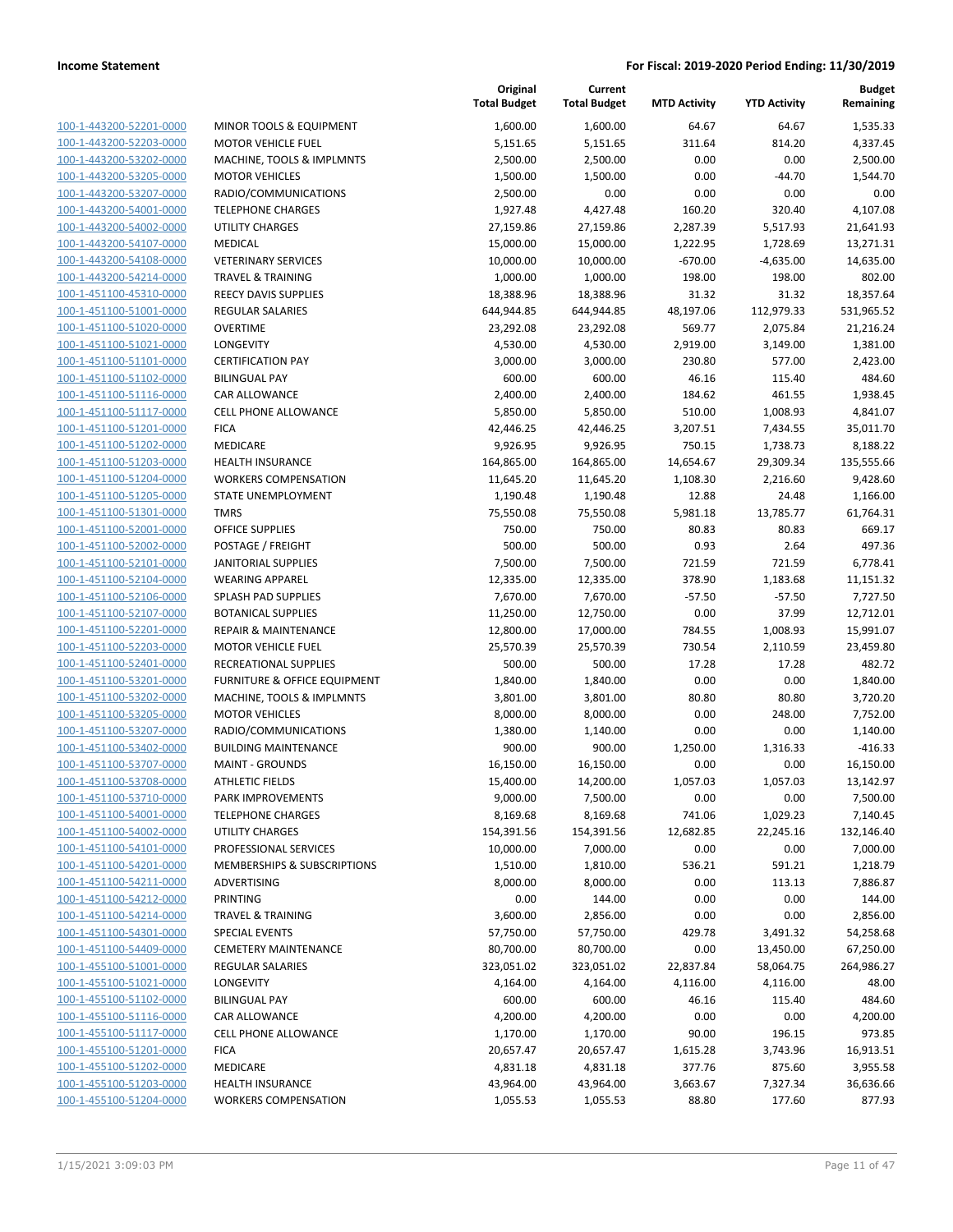| 100-1-455100-51205-0000        |
|--------------------------------|
| 100-1-455100-51301-0000        |
| 100-1-455100-52001-0000        |
| 100-1-455100-52002-0000        |
| 100-1-455100-52004-0000        |
| 100-1-455100-52005-0000        |
| 100-1-455100-52115-0000        |
| 100-1-455100-52201-0000        |
| 100-1-455100-52402-0000        |
| 100-1-455100-53201-0000        |
| 100-1-455100-54001-0000        |
| 100-1-455100-54002-0000        |
| 100-1-455100-54201-0000        |
| 100-1-455100-54202-0000        |
| 100-1-455100-54211-0000        |
| 100-1-455100-54214-0000        |
| 100-1-455100-55203-0000        |
| 100-1-455100-55211-0000        |
| 100-1-456100-51001-0000        |
|                                |
| 100-1-456100-51021-0000        |
| 100-1-456100-51116-0000        |
| 100-1-456100-51117-0000        |
| 100-1-456100-51201-0000        |
| 100-1-456100-51202-0000        |
| 100-1-456100-51203-0000        |
| 100-1-456100-51204-0000        |
| 100-1-456100-51205-0000        |
| 100-1-456100-51301-0000        |
| 100-1-456100-52001-0000        |
| 100-1-456100-52002-0000        |
| 100-1-456100-52103-0000        |
| 100-1-456100-54001-0000        |
| 100-1-456100-54201-0000        |
| 100-1-456100-54205-0000        |
| 100-1-456100-54214-0000        |
| 100-1-456100-54301-0000        |
| 100-1-456100-54523-0000        |
| 100-1-480000-52003-0000        |
| 100-1-480000-52006-0000        |
| 100-1-480000-54002-0000        |
| 100-1-480000-54105-0000        |
| <u>100-1-480000-54201-0000</u> |
| <u>100-1-480000-54904-0000</u> |
| 100-1-480000-56309-0000        |
| 100-1-480000-56309-0001        |
| 100-1-480000-57005-0000        |
| 100-1-480000-57007-0000        |
| 100-1-480000-57008-0000        |
| <u>100-1-480000-57015-0000</u> |
| 100-1-491000-58040-0000        |
| 100-1-491000-58204-0000        |
|                                |
| 100-1-495000-58702-0000        |
| <u>100-1-495000-58703-0000</u> |
| <u>100-1-495000-58704-0000</u> |
| <u>100-1-495000-58705-0000</u> |
| 100-1-495000-58706-0000        |
| <u>100-1-495000-58712-0000</u> |
| 100-1-495000-58713-0000        |
| 100-1-495000-58714-0000        |
|                                |

|                         |                                          | Original<br><b>Total Budget</b> | Current<br><b>Total Budget</b> | <b>MTD Activity</b> | <b>YTD Activity</b> | <b>Budget</b><br>Remaining |
|-------------------------|------------------------------------------|---------------------------------|--------------------------------|---------------------|---------------------|----------------------------|
| 100-1-455100-51205-0000 | STATE UNEMPLOYMENT                       | 777.21                          | 777.21                         | 2.55                | 5.15                | 772.06                     |
| 100-1-455100-51301-0000 | <b>TMRS</b>                              | 27,608.40                       | 27,608.40                      | 2,402.61            | 5,613.65            | 21,994.75                  |
| 100-1-455100-52001-0000 | <b>OFFICE SUPPLIES</b>                   | 2,590.00                        | 2,590.00                       | 106.20              | 123.19              | 2,466.81                   |
| 100-1-455100-52002-0000 | POSTAGE / FREIGHT                        | 60.00                           | 60.00                          | 0.00                | 0.00                | 60.00                      |
| 100-1-455100-52004-0000 | <b>COMPUTER SUPPLIES</b>                 | 75.00                           | 75.00                          | 0.00                | 0.00                | 75.00                      |
| 100-1-455100-52005-0000 | PRINTED MATERIALS                        | 72.00                           | 72.00                          | 24.00               | 24.00               | 48.00                      |
| 100-1-455100-52115-0000 | <b>CATALOGING SUPPLIES</b>               | 1,200.00                        | 1,200.00                       | 0.00                | 0.00                | 1,200.00                   |
| 100-1-455100-52201-0000 | MINOR TOOLS & EQUIPMENT                  | 75.00                           | 75.00                          | 0.00                | 0.00                | 75.00                      |
| 100-1-455100-52402-0000 | <b>BASIC PROGRAM EXPENSE</b>             | 4,100.00                        | 4,646.00                       | 151.04              | 590.24              | 4,055.76                   |
| 100-1-455100-53201-0000 | FURNITURE & OFFICE EQUIPMENT             | 669.00                          | 669.00                         | 0.00                | 0.00                | 669.00                     |
| 100-1-455100-54001-0000 | <b>TELEPHONE CHARGES</b>                 | 5,686.82                        | 5,686.82                       | 392.22              | 784.44              | 4,902.38                   |
| 100-1-455100-54002-0000 | UTILITY CHARGES                          | 37,830.50                       | 37,830.50                      | 4,143.34            | 7,595.91            | 30,234.59                  |
| 100-1-455100-54201-0000 | MEMBERSHIPS & SUBSCRIPTIONS              | 12,923.00                       | 12,923.00                      | 960.00              | 9,062.05            | 3,860.95                   |
| 100-1-455100-54202-0000 | <b>LIBRARY PERIODICALS</b>               | 2,570.00                        | 2,570.00                       | 0.00                | 2,549.97            | 20.03                      |
| 100-1-455100-54211-0000 | ADVERTISING                              | 1,500.00                        | 1,500.00                       | 0.00                | 0.00                | 1,500.00                   |
| 100-1-455100-54214-0000 | <b>TRAVEL &amp; TRAINING</b>             | 2,960.00                        | 2,414.00                       | 150.00              | 199.00              | 2,215.00                   |
| 100-1-455100-55203-0000 | <b>FURNITURE/OFFICE EQUIP</b>            | 600.00                          | 600.00                         | 342.27              | 497.57              | 102.43                     |
| 100-1-455100-55211-0000 | <b>BOOKS</b>                             | 43,800.00                       | 43,800.00                      | 951.10              | 6,857.91            | 36,942.09                  |
| 100-1-456100-51001-0000 | <b>REGULAR SALARIES</b>                  | 66,968.30                       | 66,968.30                      | 5,151.20            | 12,503.92           | 54.464.38                  |
| 100-1-456100-51021-0000 | <b>LONGEVITY</b>                         | 1,680.00                        | 1,680.00                       | 1,680.00            | 1,680.00            | 0.00                       |
| 100-1-456100-51116-0000 | CAR ALLOWANCE                            | 3,600.00                        | 3,600.00                       | 276.92              | 692.30              | 2,907.70                   |
| 100-1-456100-51117-0000 | <b>CELL PHONE ALLOWANCE</b>              | 1,170.00                        | 1,170.00                       | 90.00               | 196.61              | 973.39                     |
| 100-1-456100-51201-0000 | <b>FICA</b>                              | 4,551.93                        | 4,551.93                       | 414.12              | 870.32              | 3,681.61                   |
| 100-1-456100-51202-0000 | MEDICARE                                 | 1,064.57                        | 1,064.57                       | 96.86               | 203.56              | 861.01                     |
| 100-1-456100-51203-0000 | <b>HEALTH INSURANCE</b>                  | 10,991.00                       | 10,991.00                      | 915.92              | 1,831.84            | 9,159.16                   |
| 100-1-456100-51204-0000 | <b>WORKERS COMPENSATION</b>              | 190.30                          | 190.30                         | 14.13               | 28.26               | 162.04                     |
| 100-1-456100-51205-0000 | STATE UNEMPLOYMENT                       | 64.35                           | 64.35                          | 0.00                | 0.00                | 64.35                      |
| 100-1-456100-51301-0000 | <b>TMRS</b>                              | 8,224.69                        | 8,224.69                       | 796.11              | 1,667.05            | 6,557.64                   |
| 100-1-456100-52001-0000 | <b>OFFICE SUPPLIES</b>                   | 50.00                           | 50.00                          | 0.00                | 0.00                | 50.00                      |
| 100-1-456100-52002-0000 | POSTAGE / FREIGHT                        | 75.00                           | 75.00                          | 0.00                | 0.00                | 75.00                      |
| 100-1-456100-52103-0000 | <b>MEETING SUPPLIES</b>                  | 50.00                           | 50.00                          | 0.00                | 0.00                | 50.00                      |
| 100-1-456100-54001-0000 | <b>TELEPHONE CHARGES</b>                 | 413.36                          | 413.36                         | 40.23               | 80.46               | 332.90                     |
| 100-1-456100-54201-0000 | MEMBERSHIPS & SUBSCRIPTIONS              | 1,255.00                        | 1,255.00                       | 0.00                | 0.00                | 1,255.00                   |
| 100-1-456100-54205-0000 | <b>BUSINESS MEALS</b>                    | 50.00                           | 50.00                          | 0.00                | 0.00                | 50.00                      |
| 100-1-456100-54214-0000 | <b>TRAVEL &amp; TRAINING</b>             | 1,000.00                        | 1,000.00                       | 0.00                | 0.00                | 1,000.00                   |
| 100-1-456100-54301-0000 | SPECIAL EVENTS                           | 9,800.00                        | 9,800.00                       | 727.45              | 1,977.45            | 7,822.55                   |
| 100-1-456100-54523-0000 | PROPOSED EVENTS                          | 75,000.00                       | 75,000.00                      | 24,000.00           | 24,000.00           | 51,000.00                  |
| 100-1-480000-52003-0000 | <b>COPIER CHARGES</b>                    | 60,000.00                       | 60,000.00                      | 5,389.54            | 5,537.37            | 54,462.63                  |
| 100-1-480000-52006-0000 | <b>COPIER PAPER</b>                      | 4,500.00                        | 4,500.00                       | 0.00                | 0.00                | 4,500.00                   |
| 100-1-480000-54002-0000 | UTILITY CHARGES                          | 585.55                          | 585.55                         | 48.01               | 96.02               | 489.53                     |
| 100-1-480000-54105-0000 | MARKETING                                | 6,000.00                        | 6,000.00                       | 3,500.00            | 3,500.00            | 2,500.00                   |
| 100-1-480000-54201-0000 | MEMBERSHIPS & SUBSCRIPTIONS              | 8,601.00                        | 8,601.00                       | 0.00                | 0.00                | 8,601.00                   |
| 100-1-480000-54904-0000 | POSTAGE METER RENTAL                     | 0.00                            | 0.00                           | $-177.85$           | $-355.70$           | 355.70                     |
| 100-1-480000-56309-0000 | PAYOUT ARRANGEMENT LOCAL SALES TAX       | 187,096.00                      | 187,096.00                     | 14,841.30           | 29,682.60           | 157,413.40                 |
| 100-1-480000-56309-0001 | PAYOUT ARRANGEMENT - 380 AGREEMENT       | 126,000.00                      | 126,000.00                     | 0.00                | 0.00                | 126,000.00                 |
| 100-1-480000-57005-0000 | <b>ACCRUED VAC &amp; SICK PAY</b>        | 160,000.00                      | 160,000.00                     | 13,837.50           | 58,310.51           | 101,689.49                 |
| 100-1-480000-57007-0000 | <b>COMMUNITY SERVICES</b>                | 25,000.00                       | 25,000.00                      | 0.00                | 0.00                | 25,000.00                  |
| 100-1-480000-57008-0000 | <b>BANK CHARGES</b>                      | 12,000.00                       | 12,000.00                      | 776.06              | 1,573.12            | 10,426.88                  |
| 100-1-480000-57015-0000 | <b>CONTINGENCY EXPENSE</b>               | 90,000.00                       | 90,000.00                      | 0.00                | 0.00                | 90,000.00                  |
| 100-1-491000-58040-0000 | XFR - GENERAL CIP                        | 2,139,686.00                    | 2,139,686.00                   | 178,307.17          | 356,614.34          | 1,783,071.66               |
| 100-1-491000-58204-0000 | XFR - VEHICLE/EQUIP RPLCMNT              | 460,000.00                      | 460,000.00                     | 38,333.33           | 76,666.66           | 383,333.34                 |
| 100-1-495000-58702-0000 | CA - GEN GOV TO CENTRAL SERVICE FUND     | 2,967.00                        | 2,967.00                       | 247.25              | 494.50              | 2,472.50                   |
| 100-1-495000-58703-0000 | CA - PUBLIC WORKS TO CENTRAL SERVICE FU  | 88,468.00                       | 88,468.00                      | 7,372.33            | 14,744.66           | 73,723.34                  |
| 100-1-495000-58704-0000 | CA - PUBLIC SAFETY TO CENTRAL SERVICE FU | 245,537.00                      | 245,537.00                     | 20,461.43           | 40,922.85           | 204,614.15                 |
| 100-1-495000-58705-0000 | CA - COM DEV TO CENTRAL SERVICE FUND     | 55,699.00                       | 55,699.00                      | 4,641.58            | 9,283.17            | 46,415.83                  |
| 100-1-495000-58706-0000 | CA - PARKS & REC TO CENTRAL SERVICE FUND | 200,188.00                      | 200,188.00                     | 16,682.33           | 33,364.66           | 166,823.34                 |
| 100-1-495000-58712-0000 | CA - GEN GOV TO INSURANCE FUND           | 1,939.00                        | 1,939.00                       | 161.58              | 323.16              | 1,615.84                   |
| 100-1-495000-58713-0000 | CA - PUBLIC WORKS TO INSURANCE FUND      | 29,986.00                       | 29,986.00                      | 2,498.83            | 4,997.66            | 24,988.34                  |
| 100-1-495000-58714-0000 | CA - PUBLIC SAFETY TO INSURANCE FUND     | 109,404.00                      | 109,404.00                     | 9,117.01            | 18,234.01           | 91,169.99                  |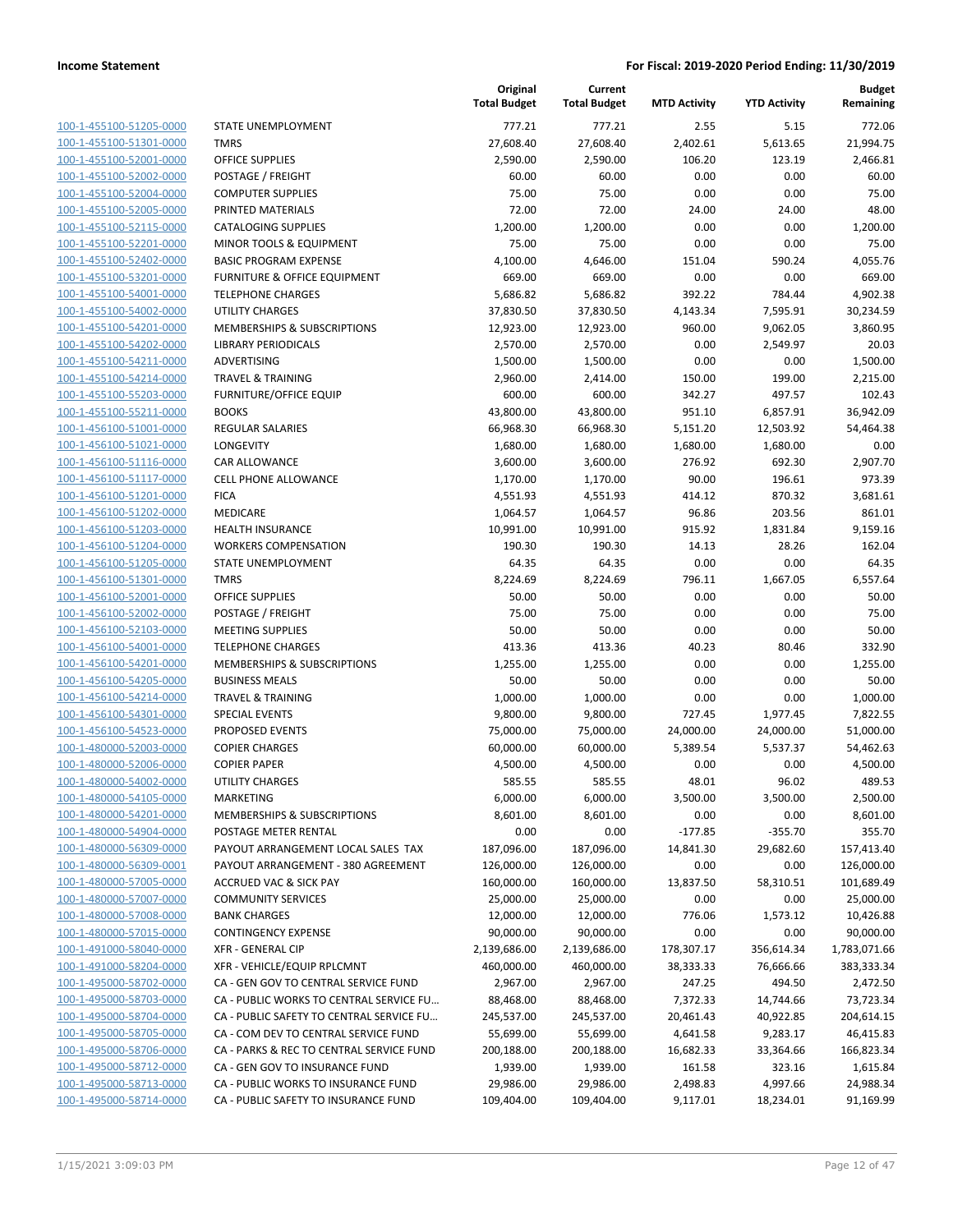|                                                    |                                                                       | Original<br><b>Total Budget</b> | Current<br><b>Total Budget</b> | <b>MTD Activity</b> | <b>YTD Activity</b> | <b>Budget</b><br>Remaining |
|----------------------------------------------------|-----------------------------------------------------------------------|---------------------------------|--------------------------------|---------------------|---------------------|----------------------------|
| 100-1-495000-58715-0000                            | CA - COM DEV TO INSURANCE FUND                                        | 15,776.00                       | 15,776.00                      | 1,314.67            | 2,629.35            | 13,146.65                  |
| 100-1-495000-58716-0000                            | CA - PARKS & REC TO INSURANCE FUND                                    | 42,364.00                       | 42,364.00                      | 3,530.33            | 7,060.66            | 35,303.34                  |
| 100-1-495000-58722-0000                            | CA - GEN GOVERNMENT TO MIS FUND                                       | 16,011.00                       | 16,011.00                      | 1,334.25            | 2,668.50            | 13,342.50                  |
| 100-1-495000-58723-0000                            | CA - PUBLIC WORKS TO MIS FUND                                         | 11,166.00                       | 11,166.00                      | 930.49              | 1,860.98            | 9,305.02                   |
| 100-1-495000-58724-0000                            | CA - PUBLIC SAFETY TO MIS FUND                                        | 95,412.00                       | 95,412.00                      | 7,951.00            | 15,902.00           | 79,510.00                  |
| 100-1-495000-58725-0000                            | CA - COM DEV TO MIS FUND                                              | 47,411.00                       | 47,411.00                      | 3,950.92            | 7,901.84            | 39,509.16                  |
| 100-1-495000-58726-0000                            | CA - PARKS & REC TO MIS FUND                                          | 70,640.00                       | 70,640.00                      | 5,886.67            | 11,773.34           | 58,866.66                  |
|                                                    | <b>Expense Total:</b>                                                 | 26,072,457.79                   | 26,076,217.79                  | 2,266,029.50        | 4,730,082.10        | 21,346,135.69              |
|                                                    | Fund: 100 - GENERAL FUND Surplus (Deficit):                           | -670,510.62                     | -674,270.62                    | 56,047.98           | -1,071,908.69       |                            |
| Fund: 101 - MUNICIPAL COURT BUILDING SECURITY FEES |                                                                       |                                 |                                |                     |                     |                            |
| Revenue                                            |                                                                       |                                 |                                |                     |                     |                            |
| 101-1-318001-44101-0000                            | MUNICIPAL COURT COST/FEES                                             | 0.00                            | 0.00                           | 328.66              | 747.41              | $-747.41$                  |
| 101-1-319001-45401-0000                            | <b>INTEREST REVENUES</b>                                              | 0.00                            | 0.00                           | 31.19               | 90.07               | $-90.07$                   |
|                                                    | <b>Revenue Total:</b>                                                 | 0.00                            | 0.00                           | 359.85              | 837.48              | -837.48                    |
| <b>Expense</b>                                     |                                                                       |                                 |                                |                     |                     |                            |
| 101-1-412100-54214-0000                            | <b>TRAVEL &amp; TRAINING</b>                                          | 0.00                            | 0.00                           | $-15.00$            | $-15.00$            | 15.00                      |
| 101-1-480000-57008-0000                            | <b>BANK CHARGES</b>                                                   | 0.00                            | 0.00                           | 0.00                | 1.66                | $-1.66$                    |
|                                                    | <b>Expense Total:</b>                                                 | 0.00                            | 0.00                           | $-15.00$            | $-13.34$            | 13.34                      |
|                                                    | Fund: 101 - MUNICIPAL COURT BUILDING SECURITY FEES Surplus (Deficit): | 0.00                            | 0.00                           | 374.85              | 850.82              |                            |
| Fund: 102 - MUNICIPAL COURT TECH FUND              |                                                                       |                                 |                                |                     |                     |                            |
| Revenue                                            |                                                                       |                                 |                                |                     |                     |                            |
| 102-1-318001-44101-0000                            | MUNICIPAL COURT COST/FEES                                             | 0.00                            | 0.00                           | 438.20              | 996.54              | -996.54                    |
| 102-1-319001-45401-0000                            | <b>INTEREST REVENUES</b>                                              | 0.00                            | 0.00                           | 21.00               | 60.54               | $-60.54$                   |
|                                                    | <b>Revenue Total:</b>                                                 | 0.00                            | 0.00                           | 459.20              | 1,057.08            | $-1,057.08$                |
| <b>Expense</b>                                     |                                                                       |                                 |                                |                     |                     |                            |
| 102-1-480000-57008-0000                            | <b>BANK CHARGES</b>                                                   | 0.00                            | 0.00                           | 0.00                | 1.12                | $-1.12$                    |
|                                                    | <b>Expense Total:</b>                                                 | 0.00                            | 0.00                           | 0.00                | 1.12                | $-1.12$                    |
|                                                    | Fund: 102 - MUNICIPAL COURT TECH FUND Surplus (Deficit):              | 0.00                            | 0.00                           | 459.20              | 1,055.96            |                            |
| Fund: 103 - MUNICIPAL COURT CHILD SAFETY FUND      |                                                                       |                                 |                                |                     |                     |                            |
| Revenue                                            |                                                                       |                                 |                                |                     |                     |                            |
| 103-1-318001-44101-0000                            | MUNICIPAL COURT COST/FEES                                             | 100.00                          | 100.00                         | 0.00                | 19.45               | 80.55                      |
| 103-1-318001-44110-0000                            | OPTIONAL COUNTY FEE - CHILD SAFETY                                    | 27,000.00                       | 27,000.00                      | 0.00                | 0.00                | 27,000.00                  |
| 103-1-319001-45401-0000                            | <b>INTEREST REVENUES</b>                                              | 150.00                          | 150.00                         | 7.91                | 26.67               | 123.33                     |
|                                                    | <b>Revenue Total:</b>                                                 | 27,250.00                       | 27,250.00                      | 7.91                | 46.12               | 27,203.88                  |
| <b>Expense</b>                                     |                                                                       |                                 |                                |                     |                     |                            |
| 103-1-480000-57007-0000                            | <b>COMMUNITY SERVICES</b>                                             | 25,000.00                       | 25,000.00                      | 7,379.76            | 7,379.76            | 17,620.24                  |
| 103-1-480000-57008-0000                            | <b>BANK CHARGES</b>                                                   | 0.00                            | 0.00                           | 0.00                | 0.54                | $-0.54$                    |
|                                                    | <b>Expense Total:</b>                                                 | 25,000.00                       | 25,000.00                      | 7,379.76            | 7,380.30            | 17,619.70                  |
|                                                    | Fund: 103 - MUNICIPAL COURT CHILD SAFETY FUND Surplus (Deficit):      | 2,250.00                        | 2,250.00                       | $-7,371.85$         | $-7,334.18$         |                            |
| Fund: 110 - EXCHANGE BUILDING FUND                 |                                                                       |                                 |                                |                     |                     |                            |
| <b>Expense</b>                                     |                                                                       |                                 |                                |                     |                     |                            |
| 110-1-463100-54001-0000                            | <b>TELEPHONE CHARGES</b>                                              | 30.37                           | 30.37                          | 0.00                | 0.00                | 30.37                      |
|                                                    | <b>Expense Total:</b>                                                 | 30.37                           | 30.37                          | 0.00                | 0.00                | 30.37                      |
|                                                    | Fund: 110 - EXCHANGE BUILDING FUND Total:                             | 30.37                           | 30.37                          | 0.00                | 0.00                |                            |
| <b>Fund: 111 - RECREATION ACTIVITIES FUND</b>      |                                                                       |                                 |                                |                     |                     |                            |
| Revenue                                            |                                                                       |                                 |                                |                     |                     |                            |
| 111-1-319001-45401-0000                            | <b>INTEREST REVENUES</b>                                              | 40.00                           | 40.00                          | 0.00                | 0.00                | 40.00                      |
| 111-1-319010-45306-0000                            | PARK CONCESSIONS                                                      | 22,450.00                       | 22,450.00                      | 742.12              | 1,813.38            | 20,636.62                  |
| 111-1-319011-44507-0000                            | <b>ADULT RECREATION FEES</b>                                          | 24,400.00                       | 24,400.00                      | 750.00              | 1,300.00            | 23,100.00                  |
| 111-1-319011-44508-0000                            | YOUTH RECREATION FEES                                                 | 93,450.00                       | 93,450.00                      | 9,126.00            | 19,746.00           | 73,704.00                  |
| 111-1-319011-44511-0000                            | REECY DAVIS MEMBERSHIPS                                               | 42,450.00                       | 42,450.00                      | 0.00                | 0.00                | 42,450.00                  |
| 111-1-319012-44509-0000                            | SPECIAL EVENT FUNDING                                                 | 45,703.00                       | 45,703.00                      | 1,875.00            | 3,370.00            | 42,333.00                  |
| 111-1-319012-45504-0000                            | RECREATION FACILTY RENTAL                                             | 39,942.50                       | 39,942.50                      | 0.00                | 0.00                | 39,942.50                  |
|                                                    | <b>Revenue Total:</b>                                                 | 268,435.50                      | 268,435.50                     | 12,493.12           | 26,229.38           | 242,206.12                 |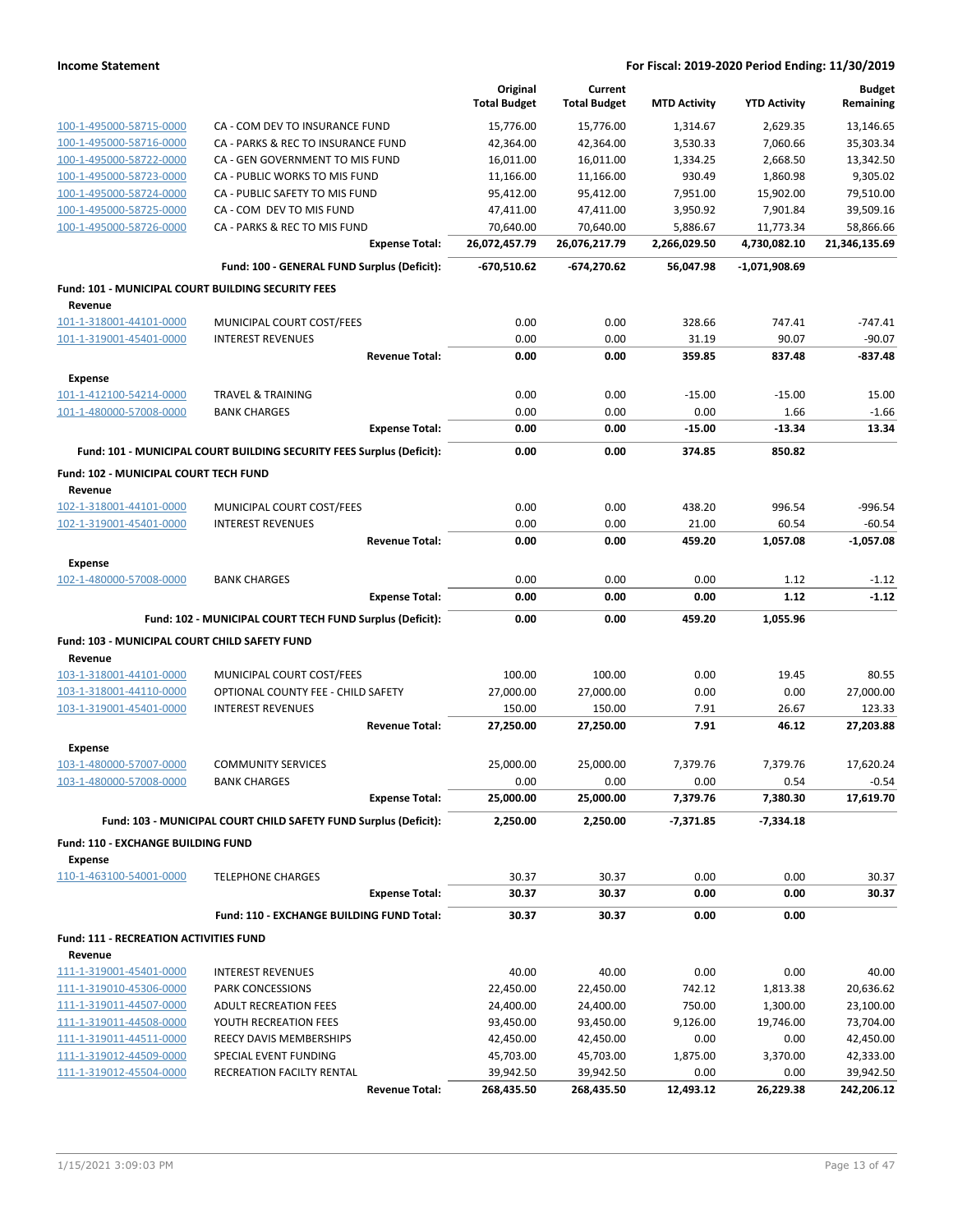|                                                    |                                                           | Original             | Current              |                     |                     | <b>Budget</b>      |
|----------------------------------------------------|-----------------------------------------------------------|----------------------|----------------------|---------------------|---------------------|--------------------|
|                                                    |                                                           | <b>Total Budget</b>  | <b>Total Budget</b>  | <b>MTD Activity</b> | <b>YTD Activity</b> | Remaining          |
| <b>Expense</b>                                     |                                                           |                      |                      |                     |                     |                    |
| 111-1-451200-51001-0000                            | REGULAR SALARIES / PART TIME TEMPORARY                    | 69,864.00            | 69,864.00            | 355.20              | 980.50              | 68,883.50          |
| 111-1-451200-51201-0000<br>111-1-451200-51202-0000 | <b>FICA</b><br><b>MEDICARE</b>                            | 4,331.57<br>1,013.03 | 4,331.57<br>1,013.03 | 22.02<br>5.15       | 60.79<br>14.22      | 4,270.78<br>998.81 |
| 111-1-451200-51204-0000                            | <b>WORKERS COMPENSATION</b>                               | 534.43               | 534.43               | 44.99               | 89.98               | 444.45             |
| 111-1-451200-51205-0000                            | STATE UNEMPLOYMENT                                        | 319.18               | 319.18               | 0.36                | 0.98                | 318.20             |
| 111-1-451200-51301-0000                            | <b>TMRS</b>                                               | 5,890.72             | 5,890.72             | 0.00                | 0.00                | 5,890.72           |
| 111-1-451200-52001-0000                            | <b>OFFICE SUPPLIES</b>                                    | 500.00               | 500.00               | 0.00                | 0.00                | 500.00             |
| 111-1-451200-52101-0000                            | <b>JANITORIAL SUPPLIES</b>                                | 750.00               | 750.00               | 0.00                | 0.00                | 750.00             |
| 111-1-451200-52401-0000                            | YOUTH SPORT SUPPLIES                                      | 53,700.00            | 53,700.00            | 8,494.78            | 8,708.41            | 44,991.59          |
| 111-1-451200-52403-0000                            | <b>RESALE ITEMS</b>                                       | 22,812.00            | 22,812.00            | 1,006.90            | 1,006.90            | 21,805.10          |
| 111-1-451200-52412-0000                            | <b>ADULT SPORT SUPPLIES</b>                               | 11,450.00            | 11,450.00            | 650.42              | 667.74              | 10,782.26          |
| 111-1-451200-54301-0000                            | <b>SPECIAL EVENTS</b>                                     | 37,250.00            | 34,723.12            | 319.12              | 1,569.12            | 33,154.00          |
| 111-1-451200-54303-0000                            | ADULT OFFICIALS / INSTRUCTORS                             | 13,466.00            | 13,466.00            | 4,416.00            | 4,516.00            | 8,950.00           |
| 111-1-451200-54305-0000                            | YOUTH OFFICALS/INSTRUCTORS                                | 26,166.00            | 26,166.00            | 0.00                | 0.00                | 26,166.00          |
| 111-1-480000-52003-0000                            | <b>COPIER CHARGES</b>                                     | 2,050.00             | 3,700.00             | 219.15              | 219.15              | 3,480.85           |
| 111-1-480000-57008-0000                            | <b>BANK CHARGES</b>                                       | 2,200.00             | 3,076.88             | 322.02              | 772.08              | 2,304.80           |
| 111-1-495000-58501-0000                            | CA - GENERAL FUND                                         | 9,613.00             | 9,613.00             | 801.08              | 1,602.16            | 8,010.84           |
| 111-1-495000-58701-0000                            | CA - CENTRAL SERVICE FUND                                 | 562.00               | 562.00               | 46.83               | 93.66               | 468.34             |
| 111-1-495000-58710-0000                            | <b>CA - INSURANCE FUND</b>                                | 124.00               | 124.00               | 10.33               | 20.66               | 103.34             |
| 111-1-495000-58720-0000                            | CA - MIS FUN                                              | 501.00               | 501.00               | 41.75               | 83.50               | 417.50             |
|                                                    | <b>Expense Total:</b>                                     | 263,096.93           | 263,096.93           | 16,756.10           | 20,405.85           | 242,691.08         |
|                                                    | Fund: 111 - RECREATION ACTIVITIES FUND Surplus (Deficit): | 5,338.57             | 5,338.57             | -4,262.98           | 5,823.53            |                    |
| <b>Fund: 112 - GUN RANGE FUND</b>                  |                                                           |                      |                      |                     |                     |                    |
| Revenue                                            |                                                           |                      |                      |                     |                     |                    |
| 112-1-319001-45401-0000                            | <b>INTEREST REVENUES</b>                                  | 0.00                 | 0.00                 | 0.63                | 1.47                | $-1.47$            |
| 112-1-319001-45601-0000                            | MISCELLANEOUS REVENUES                                    | 1,500.00             | 1,500.00             | 310.00              | 420.00              | 1,080.00           |
|                                                    | <b>Revenue Total:</b>                                     | 1,500.00             | 1,500.00             | 310.63              | 421.47              | 1,078.53           |
| Expense                                            |                                                           |                      |                      |                     |                     |                    |
| 112-1-421700-54501-0000                            | <b>SPECIAL SERVICES</b>                                   | 1,000.00             | 1,000.00             | 0.00                | 0.00                | 1,000.00           |
| 112-1-480000-57008-0000                            | <b>BANK CHARGES</b>                                       | 0.00                 | 0.00                 | 0.00                | 0.02                | $-0.02$            |
|                                                    | <b>Expense Total:</b>                                     | 1,000.00             | 1,000.00             | 0.00                | 0.02                | 999.98             |
|                                                    | Fund: 112 - GUN RANGE FUND Surplus (Deficit):             | 500.00               | 500.00               | 310.63              | 421.45              |                    |
| Fund: 113 - HOTEL / MOTEL OCCUPANCY TAX FUND       |                                                           |                      |                      |                     |                     |                    |
| Revenue                                            |                                                           |                      |                      |                     |                     |                    |
| 113-1-313005-41402-0000                            | HOTEL/MOTEL OCCUPANCY TAX                                 | 573,097.00           | 573,097.00           | 60,515.94           | 101,540.59          | 471,556.41         |
| 113-1-319001-45401-0000                            | <b>INTEREST REVENUES</b>                                  | 5,000.00             | 5,000.00             | 205.55              | 594.81              | 4,405.19           |
|                                                    | <b>Revenue Total:</b>                                     | 578,097.00           | 578,097.00           | 60,721.49           | 102,135.40          | 475,961.60         |
| Expense                                            |                                                           |                      |                      |                     |                     |                    |
| 113-1-457100-54205-0000                            | <b>BUSINESS MEALS</b>                                     | 500.00               | 500.00               | 20.00               | 20.00               | 480.00             |
| 113-1-458100-51001-0000                            | <b>REGULAR</b>                                            | 42,074.39            | 42,074.39            | 3,024.41            | 7,532.21            | 34,542.18          |
| 113-1-458100-51020-0000                            | <b>OVERTIME</b>                                           | 22.50                | 22.50                | 97.48               | 267.63              | $-245.13$          |
| 113-1-458100-51021-0000                            | <b>LONGEVITY</b>                                          | 360.00               | 360.00               | 246.00              | 246.00              | 114.00             |
| 113-1-458100-51116-0000                            | <b>CAR ALLOWANCE</b>                                      | 1,200.00             | 1,200.00             | 92.30               | 230.75              | 969.25             |
| 113-1-458100-51117-0000                            | <b>CELL PHONE ALLOWANCE</b>                               | 585.00               | 585.00               | 45.00               | 98.07               | 486.93             |
| 113-1-458100-51201-0000                            | <b>FICA</b>                                               | 2,743.00             | 2,743.00             | 211.59              | 504.92              | 2,238.08           |
| 113-1-458100-51202-0000                            | MEDICARE                                                  | 641.51               | 641.51               | 49.49               | 118.09              | 523.42             |
| 113-1-458100-51203-0000                            | <b>HEALTH INSURANCE</b>                                   | 10,991.00            | 10,991.00            | 915.92              | 1,831.84            | 9,159.16           |
| 113-1-458100-51204-0000                            | <b>WORKERS COMPENSATION</b>                               | 699.03               | 699.03               | 58.85               | 117.70              | 581.33             |
| 113-1-458100-51205-0000                            | UNEMPLOYMENT                                              | 64.35                | 64.35                | 0.00                | 0.00                | 64.35              |
| 113-1-458100-51301-0000                            | <b>TMRS</b>                                               | 4,956.20             | 4,956.20             | 377.46              | 900.71              | 4,055.49           |
| 113-1-458100-52001-0000                            | <b>OFFICE SUPPLIES</b>                                    | 400.00               | 400.00               | 0.00                | 60.87               | 339.13             |
| 113-1-458100-52002-0000                            | POSTAGE / FREIGHT                                         | 1,000.00             | 1,000.00             | 17.71               | 68.43               | 931.57             |
| 113-1-458100-54101-0000                            | PROFESSIONAL SERVICES                                     | 20,000.00            | 20,000.00            | 0.00                | 0.00                | 20,000.00          |
| 113-1-458100-54105-0000                            | MARKETING                                                 | 10,000.00            | 10,000.00            | 0.00                | 170.25              | 9,829.75           |
| 113-1-458100-54201-0000                            | MEMBERSHIPS & SUBSCRIPTIONS                               | 1,500.00             | 1,500.00             | 0.00                | 0.00                | 1,500.00           |
| 113-1-458100-54211-0000                            | ADVERTISING                                               | 55,000.00            | 55,000.00            | 8,039.29            | 20,767.01           | 34,232.99          |
|                                                    |                                                           |                      |                      |                     |                     |                    |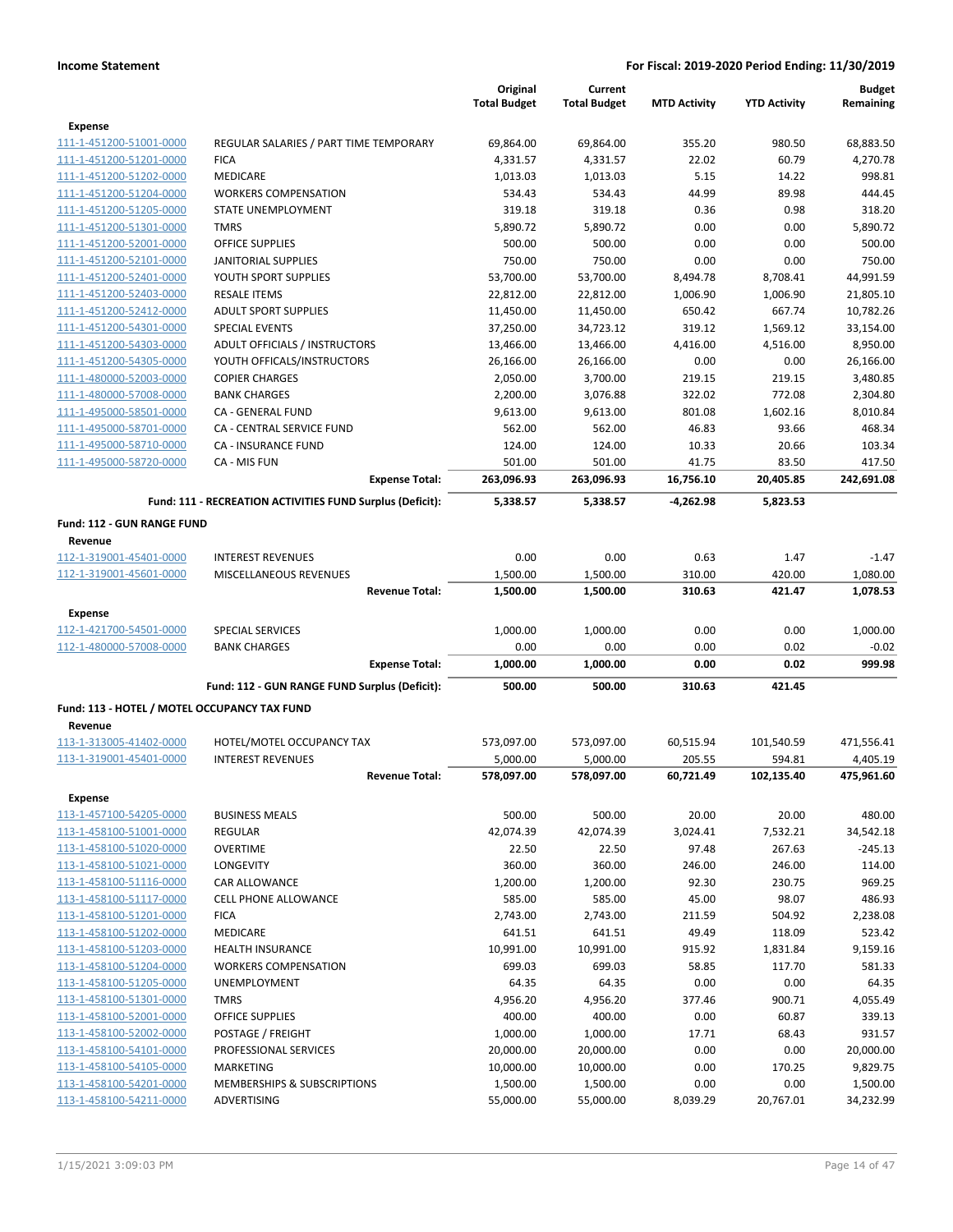|                                          |                                                                 | Original<br><b>Total Budget</b> | Current<br><b>Total Budget</b> | <b>MTD Activity</b> | <b>YTD Activity</b> | <b>Budget</b><br>Remaining |
|------------------------------------------|-----------------------------------------------------------------|---------------------------------|--------------------------------|---------------------|---------------------|----------------------------|
| 113-1-458100-54212-0000                  | PRINTING                                                        | 5,000.00                        | 5,000.00                       | 0.00                | 0.00                | 5,000.00                   |
| 113-1-458100-54214-0000                  | TRAVEL/TRAINING EXPENSE                                         | 2,500.00                        | 2,500.00                       | 0.00                | 0.00                | 2,500.00                   |
| 113-1-458100-54301-0000                  | <b>SPECIAL EVENTS</b>                                           | 15,000.00                       | 15,000.00                      | 0.00                | 7,905.00            | 7,095.00                   |
| 113-1-458100-55203-0000                  | <b>FURNITURE/OFFICE EQUIP</b>                                   | 600.00                          | 600.00                         | 0.00                | 0.00                | 600.00                     |
| 113-1-480000-57008-0000                  | <b>BANK CHARGES</b>                                             | 0.00                            | 0.00                           | 0.00                | 11.00               | $-11.00$                   |
| 113-1-491000-58001-0000                  | <b>XFR - GENERAL FUND</b>                                       | 145,000.00                      | 145,000.00                     | 12,083.33           | 24,166.66           | 120,833.34                 |
| 113-1-491000-58014-0000                  | <b>XFR - VENUE MGMT FUND</b>                                    | 160,000.00                      | 160,000.00                     | 13,333.33           | 26,666.66           | 133,333.34                 |
| 113-1-491000-58040-0000                  | XFR - GENERAL CIP FUND                                          | 47,747.00                       | 47,747.00                      | 3,978.92            | 7,957.84            | 39,789.16                  |
| 113-1-491000-58101-0000                  | <b>XFR - UTILITY FUND</b>                                       | 45,000.00                       | 45,000.00                      | 3,750.00            | 7,500.00            | 37,500.00                  |
|                                          | <b>Expense Total:</b>                                           | 573,583.98                      | 573,583.98                     | 46,341.08           | 107,141.64          | 466,442.34                 |
|                                          | Fund: 113 - HOTEL / MOTEL OCCUPANCY TAX FUND Surplus (Deficit): | 4,513.02                        | 4,513.02                       | 14,380.41           | $-5,006.24$         |                            |
| <b>Fund: 114 - VENUE MANAGEMENT FUND</b> |                                                                 |                                 |                                |                     |                     |                            |
| Revenue                                  |                                                                 |                                 |                                |                     |                     |                            |
| 114-1-319010-45306-0000                  | <b>CONCESSIONS</b>                                              | 1,008.00                        | 1,008.00                       | 121.00              | 116.05              | 891.95                     |
| 114-1-319030-45506-0000                  | <b>AUDITORIUM RENTALS</b>                                       | 32,035.00                       | 32,035.00                      | 675.00              | 1,275.00            | 30,760.00                  |
| 114-1-319031-45505-0000                  | <b>CIVIC CENTER RENTALS</b>                                     | 48,696.00                       | 48,696.00                      | 2,596.00            | 6,027.00            | 42,669.00                  |
| 114-1-319032-44509-0000                  | SPECIAL EVENTS/SPONSORS                                         | 4,981.00                        | 4,981.00                       | 0.00                | 0.00                | 4,981.00                   |
| 114-1-319033-45307-0000                  | <b>TICKET SALES</b>                                             | 95,000.00                       | 95,000.00                      | 0.00                | 0.00                | 95,000.00                  |
| 114-1-323001-46008-0000                  | <b>XFR - TOURISM FUND</b>                                       | 160,000.00                      | 160,000.00                     | 13,333.33           | 26,666.66           | 133,333.34                 |
|                                          | <b>Revenue Total:</b>                                           | 341,720.00                      | 341,720.00                     | 16,725.33           | 34,084.71           | 307,635.29                 |
| <b>Expense</b>                           |                                                                 |                                 |                                |                     |                     |                            |
| 114-1-457100-51001-0000                  | <b>REGULAR SALARIES</b>                                         | 26,474.39                       | 26,474.39                      | 2,240.53            | 5,222.57            | 21,251.82                  |
| 114-1-457100-51020-0000                  | <b>OVERTIME</b>                                                 | 11,000.00                       | 11,000.00                      | 58.49               | 113.15              | 10,886.85                  |
| 114-1-457100-51021-0000                  | LONGEVITY                                                       | 318.00                          | 318.00                         | 159.00              | 159.00              | 159.00                     |
| 114-1-457100-51116-0000                  | CAR ALLOWANCE                                                   | 1,200.00                        | 1,200.00                       | 92.32               | 230.80              | 969.20                     |
| 114-1-457100-51117-0000                  | <b>CELL PHONE ALLOWANCE</b>                                     | 585.00                          | 585.00                         | 45.00               | 98.08               | 486.92                     |
| 114-1-457100-51201-0000                  | <b>FICA</b>                                                     | 1,771.80                        | 1,771.80                       | 160.22              | 362.54              | 1,409.26                   |
| 114-1-457100-51202-0000                  | MEDICARE                                                        | 414.37                          | 414.37                         | 37.48               | 84.80               | 329.57                     |
| 114-1-457100-51203-0000                  | <b>HEALTH INSURANCE</b>                                         | 5,495.50                        | 5,495.50                       | 458.00              | 916.00              | 4,579.50                   |
| 114-1-457100-51204-0000                  | <b>WORKERS COMPENSATION</b>                                     | 658.42                          | 658.42                         | 55.37               | 110.74              | 547.68                     |
| 114-1-457100-51205-0000                  | STATE UNEMPLOYMENT                                              | 32.18                           | 32.18                          | 0.00                | 0.00                | 32.18                      |
| 114-1-457100-51301-0000                  | <b>TMRS</b>                                                     | 3,201.38                        | 3,201.38                       | 297.26              | 669.62              | 2,531.76                   |
| 114-1-457100-52001-0000                  | <b>OFFICE SUPPLIES</b>                                          | 250.00                          | 250.00                         | 0.00                | 0.00                | 250.00                     |
| 114-1-457100-52002-0000                  | POSTAGE / FREIGHT                                               | 200.00                          | 200.00                         | 0.00                | 12.12               | 187.88                     |
| 114-1-457100-52201-0000                  | MINOR TOOLS & EQUIPMENT                                         | 2,500.00                        | 2,500.00                       | 134.16              | 134.16              | 2,365.84                   |
| 114-1-457100-52403-0000                  | <b>RESALE ITEMS</b>                                             | 1,500.00                        | 1,500.00                       | 0.00                | 0.00                | 1,500.00                   |
| 114-1-457100-53702-0000                  | <b>AUDTIORIUM MAINTENANCE</b>                                   | 10,000.00                       | 10,000.00                      | 0.00                | 0.00                | 10,000.00                  |
| 114-1-457100-53704-0000                  | <b>CIVIC CENTER</b>                                             | 6,000.00                        | 6,000.00                       | 166.13              | 219.34              | 5,780.66                   |
| 114-1-457100-54001-0000                  | TELEPHONE CHARGES                                               | 450.00                          | 450.00                         | 0.00                | 0.00                | 450.00                     |
| 114-1-457100-54005-0000                  | <b>CIVIC CENTER UTILITY CHARGES</b>                             | 0.00                            | 0.00                           | 2,239.14            | 4,905.91            | $-4,905.91$                |
| 114-1-457100-54105-0000                  | MARKETING                                                       | 4,500.00                        | 4,500.00                       | 44.00               | 44.00               | 4,456.00                   |
| 114-1-457100-54201-0000                  | MEMBERSHIPS & SUBSCRIPTIONS                                     | 2,000.00                        | 2,000.00                       | 0.00                | 0.00                | 2,000.00                   |
| 114-1-457100-54205-0000                  | <b>BUSINESS MEALS</b>                                           | 250.00                          | 250.00                         | 0.00                | 0.00                | 250.00                     |
| 114-1-457100-54211-0000                  | ADVERTISING                                                     | 30,000.00                       | 30,000.00                      | 618.95              | 5,618.95            | 24,381.05                  |
| 114-1-457100-54214-0000                  | <b>TRAVEL &amp; TRAINING</b>                                    | 500.00                          | 500.00                         | 0.00                | 0.00                | 500.00                     |
| 114-1-457100-54301-0000                  | <b>SPECIAL EVENTS</b>                                           | 78,500.00                       | 78,500.00                      | 9,154.57            | 31,702.81           | 46,797.19                  |
| 114-1-480000-52003-0000                  | <b>COPIER CHARGES</b>                                           | 0.00                            | 0.00                           | 219.15              | 219.15              | $-219.15$                  |
| 114-1-480000-57008-0000                  | <b>BANK CHARGES</b>                                             | 0.00                            | 0.00                           | 132.00              | 325.98              | $-325.98$                  |
| 114-1-495000-58501-0000                  | CA - GENERAL FUND                                               | 3,004.00                        | 3,004.00                       | 250.33              | 500.66              | 2,503.34                   |
| 114-1-495000-58701-0000                  | <b>CA - CENTRAL SERVICE FUND</b>                                | 258.00                          | 258.00                         | 21.50               | 43.00               | 215.00                     |
| 114-1-495000-58710-0000                  | <b>CA - INSURANCE FUND</b>                                      | 253.00                          | 253.00                         | 21.08               | 42.16               | 210.84                     |
| 114-1-495000-58720-0000                  | CA - MIS FUN                                                    | 1,385.00                        | 1,385.00                       | 115.42              | 230.84              | 1,154.16                   |
|                                          | <b>Expense Total:</b>                                           | 192,701.04                      | 192,701.04                     | 16,720.10           | 51,966.38           | 140,734.66                 |
|                                          | Fund: 114 - VENUE MANAGEMENT FUND Surplus (Deficit):            | 149,018.96                      | 149,018.96                     | 5.23                | $-17,881.67$        |                            |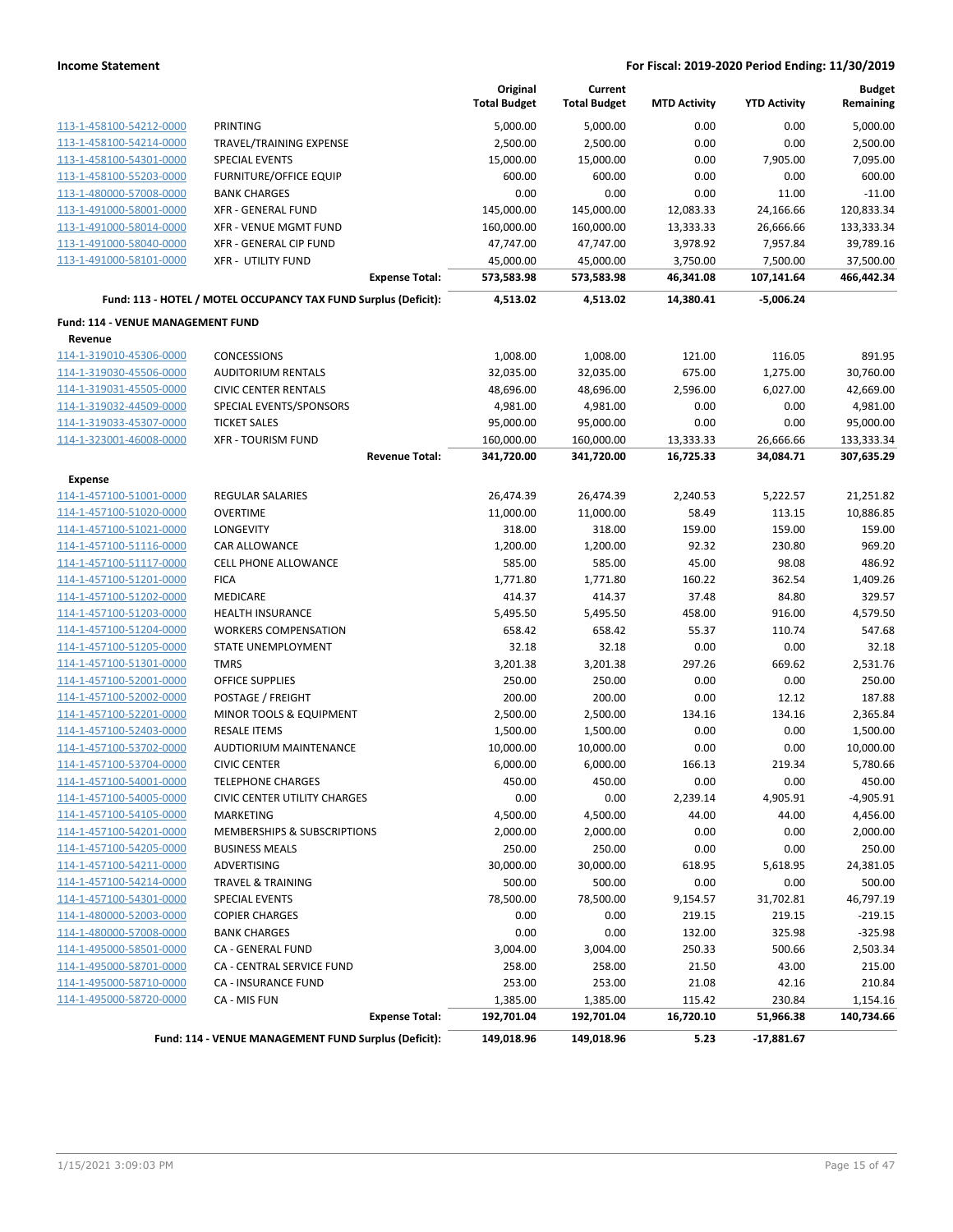|                                                    |                                                                               | Original<br><b>Total Budget</b> | Current<br><b>Total Budget</b> | <b>MTD Activity</b>    | <b>YTD Activity</b>    | Budget<br>Remaining         |
|----------------------------------------------------|-------------------------------------------------------------------------------|---------------------------------|--------------------------------|------------------------|------------------------|-----------------------------|
| Revenue                                            | <b>Fund: 123 - PTRAIN - POLICE REIMBURSEMENT GRANTS &amp; CONT EDUCAT</b>     |                                 |                                |                        |                        |                             |
| 123-1-319001-45401-0000                            | <b>INTEREST REVENUES</b>                                                      | 0.00                            | 0.00                           | 2.39                   | 6.99                   | $-6.99$                     |
|                                                    | <b>Revenue Total:</b>                                                         | 0.00                            | 0.00                           | 2.39                   | 6.99                   | $-6.99$                     |
| <b>Expense</b>                                     |                                                                               |                                 |                                |                        |                        |                             |
| 123-1-480000-57008-0000                            | <b>BANK CHARGES</b>                                                           | 0.00                            | 0.00                           | 0.00                   | 0.12                   | $-0.12$                     |
|                                                    | <b>Expense Total:</b>                                                         | 0.00                            | 0.00                           | 0.00                   | 0.12                   | $-0.12$                     |
|                                                    | <b>Fund: 123 - PTRAIN - POLICE REIMBURSEMENT GRANTS &amp; CONT EDUCAT Sur</b> | 0.00                            | 0.00                           | 2.39                   | 6.87                   |                             |
| Fund: 140 - DEBT SERVICE FUND                      |                                                                               |                                 |                                |                        |                        |                             |
| Revenue                                            |                                                                               |                                 |                                |                        |                        |                             |
| 140-1-311001-41101-0000                            | <b>REAL PROPERTY TAXES</b>                                                    | 5,148,330.00                    | 5,148,330.00                   | 728,836.04             | 878,311.97             | 4,270,018.03                |
| 140-1-311002-41102-0000                            | <b>DELINQUENT TAXES</b>                                                       | 60,313.00                       | 60,313.00                      | 2,962.81               | 10,727.29              | 49,585.71                   |
| 140-1-319001-45401-0000                            | <b>INTEREST REVENUES</b>                                                      | 20,084.00                       | 20,084.00                      | 865.11                 | 1,854.72               | 18,229.28                   |
| 140-1-323001-46100-0000                            | <b>XFR - UTILITY FUND</b>                                                     | 1,597,520.00                    | 1,597,520.00                   | 133,126.67             | 266,253.34             | 1,331,266.66                |
|                                                    | <b>Revenue Total:</b>                                                         | 6,826,247.00                    | 6,826,247.00                   | 865,790.63             | 1,157,147.32           | 5,669,099.68                |
| Expense                                            |                                                                               |                                 |                                |                        |                        |                             |
| 140-1-471100-56105-0000                            | 2010 CO - PRINCIPAL                                                           | 310,000.00                      | 310,000.00                     | 0.00                   | 0.00                   | 310,000.00                  |
| 140-1-471100-56106-0000                            | 2013 CO PRINCIPAL                                                             | 265,000.00                      | 265,000.00                     | 0.00                   | 0.00                   | 265,000.00                  |
| 140-1-471100-56306-0000                            | 2010 GO REFUND PRINCIPAL                                                      | 715,000.00                      | 715,000.00                     | 0.00                   | 0.00                   | 715,000.00                  |
| 140-1-471100-56308-0000                            | 2011 GO REFUND PRINCIPAL                                                      | 1,125,000.00                    | 1,125,000.00                   | 0.00                   | 0.00                   | 1,125,000.00                |
| 140-1-471100-56310-0000                            | 2014 GO REFUND PRINCIPAL                                                      | 186,000.00                      | 186,000.00                     | 0.00                   | 0.00                   | 186,000.00                  |
| 140-1-471100-56311-0000                            | 2014 GENERAL OBLIGATIONS PRINCIPAL                                            | 310,000.00                      | 310,000.00                     | 0.00                   | 0.00                   | 310,000.00                  |
| 140-1-471100-56312-0000                            | 2015 GENERAL OBLIGATIONS PRINCIPAL                                            | 470,000.00                      | 470,000.00                     | 0.00                   | 0.00                   | 470,000.00                  |
| 140-1-471100-56313-0000                            | 2017 GO REFUND PRINCIPAL                                                      | 1,775,000.00                    | 1,775,000.00                   | 0.00                   | 0.00                   | 1,775,000.00                |
| 140-1-471200-56205-0000                            | 2010 CO - INTEREST                                                            | 167,737.50                      | 167,737.50                     | 0.00                   | 0.00                   | 167,737.50                  |
| 140-1-471200-56206-0000                            | 2013 CO INTEREST                                                              | 17,043.50                       | 17,043.50                      | 0.00                   | 0.00                   | 17,043.50                   |
| 140-1-471200-56406-0000                            | 2010 GO REFUND INTEREST                                                       | 271,048.00                      | 271,048.00                     | 0.00                   | 0.00                   | 271,048.00                  |
| 140-1-471200-56408-0000<br>140-1-471200-56409-0000 | 2011 GO REFUND INTEREST<br>2014 GENERAL OBLIGATIONS - INTEREST                | 80,145.00<br>94,622.00          | 80,145.00<br>94,622.00         | 0.00<br>0.00           | 0.00<br>0.00           | 80,145.00<br>94,622.00      |
| 140-1-471200-56410-0000                            | 2015 GO - INTEREST                                                            | 132,136.40                      | 132,136.40                     | 0.00                   | 0.00                   | 132,136.40                  |
| 140-1-471200-56411-0000                            | 2014 GO REFUND INTEREST                                                       | 21,500.00                       | 21,500.00                      | 0.00                   | 0.00                   | 21,500.00                   |
| 140-1-471200-56413-0000                            | 2017 GO REFUND INTEREST                                                       | 236,875.00                      | 236,875.00                     | 0.00                   | 0.00                   | 236,875.00                  |
| 140-1-471200-56414-0000                            | 2019 GO AND REFUNDING INTEREST                                                | 568,743.00                      | 568,743.00                     | 0.00                   | 0.00                   | 568,743.00                  |
| 140-1-475100-56002-0000                            | <b>AGENT FEE</b>                                                              | 1,500.00                        | 1,500.00                       | 0.00                   | 0.00                   | 1,500.00                    |
| 140-1-475100-56005-0000                            | ARBITRAGE                                                                     | 6,100.00                        | 6,100.00                       | 0.00                   | 0.00                   | 6,100.00                    |
| 140-1-480000-57008-0000                            | <b>BANK CHARGES</b>                                                           | 150.00                          | 150.00                         | 0.00                   | 27.98                  | 122.02                      |
| 140-1-491000-58001-0000                            | <b>XFR - GENERAL FUND</b>                                                     | 464,592.00                      | 464,592.00                     | 38,716.00              | 77,432.00              | 387,160.00                  |
|                                                    | <b>Expense Total:</b>                                                         | 7,218,192.40                    | 7,218,192.40                   | 38,716.00              | 77,459.98              | 7,140,732.42                |
|                                                    | Fund: 140 - DEBT SERVICE FUND Surplus (Deficit):                              | -391,945.40                     | -391,945.40                    | 827,074.63             | 1,079,687.34           |                             |
| Fund: 160 - GENERAL CAPITAL IMPROVEMENT FUND       |                                                                               |                                 |                                |                        |                        |                             |
| Revenue                                            |                                                                               |                                 |                                |                        |                        |                             |
| 160-1-314004-41808-0000                            | FRANCHISE FEES/CABLE-SICFA                                                    | 52,350.00                       | 52,350.00                      | 7,899.50               | 7,899.50               | 44,450.50                   |
| 160-1-319001-45401-0000                            | <b>INTEREST REVENUES</b>                                                      | 30,368.00                       | 30,368.00                      | 2,148.60               | 5,679.87               | 24,688.13                   |
| 160-1-319001-47201-0000                            | <b>GO BOND PROCEEDS</b>                                                       | 15,000,000.00                   | 15,000,000.00                  | 0.00                   | 0.00                   | 15,000,000.00               |
| 160-1-323001-46001-0000                            | <b>XFR - GENERAL FUND</b>                                                     | 2,139,686.00                    | 2,139,686.00                   | 178,307.17             | 356,614.34             | 1,783,071.66<br>39,789.16   |
| 160-1-323001-46008-0000                            | <b>XFR - TOURISM FUND</b><br><b>Revenue Total:</b>                            | 47,747.00<br>17,270,151.00      | 47,747.00<br>17,270,151.00     | 3,978.92<br>192,334.19 | 7,957.84<br>378,151.55 | 16,891,999.45               |
|                                                    |                                                                               |                                 |                                |                        |                        |                             |
| <b>Expense</b>                                     |                                                                               |                                 |                                |                        |                        |                             |
| 160-1-000000-55098-0000<br>160-1-421240-55207-0000 | GBOD INDUSTRIAL PROJECT - TRACKING ONLY<br>RADIO COMMUNICATION EQUIP          | 0.00<br>0.00                    | 0.00<br>0.00                   | 9,426.00               | 9,426.00               | $-9,426.00$                 |
| 160-1-431200-53304-0000                            | STREET IMPROV PROGRAM                                                         | 2,000,000.00                    | 2,000,000.00                   | 1,110.00<br>14,031.87  | 1,110.00<br>27,741.87  | $-1,110.00$<br>1,972,258.13 |
| 160-1-431600-55102-0000                            | <b>STREETS</b>                                                                | 15,000,000.00                   | 15,000,000.00                  | 0.00                   | 0.00                   | 15,000,000.00               |
| 160-1-451100-55201-0000                            | <b>EQUIPMENT PURCHASES</b>                                                    | 9,589.00                        | 9,589.00                       | 0.00                   | 0.00                   | 9,589.00                    |
| 160-1-455100-55003-0000                            | <b>BUILDING IMPROVEMENTS</b>                                                  | 10,737.00                       | 10,737.00                      | 0.00                   | 10,737.00              | 0.00                        |
| 160-1-456100-55204-0000                            | <b>OLD TOWN GREENVILLE</b>                                                    | 7,500.00                        | 7,500.00                       | 0.00                   | 0.00                   | 7,500.00                    |
| 160-1-458100-55002-0000                            | <b>EQUIPMENT PURCHASES</b>                                                    | 12,747.00                       | 12,747.00                      | 3,545.00               | 4,090.00               | 8,657.00                    |
| 160-1-480000-54101-0000                            | PROFESSIONAL SERVICES                                                         | 0.00                            | 33,232.00                      | 3,532.44               | 3,532.44               | 29,699.56                   |
|                                                    |                                                                               |                                 |                                |                        |                        |                             |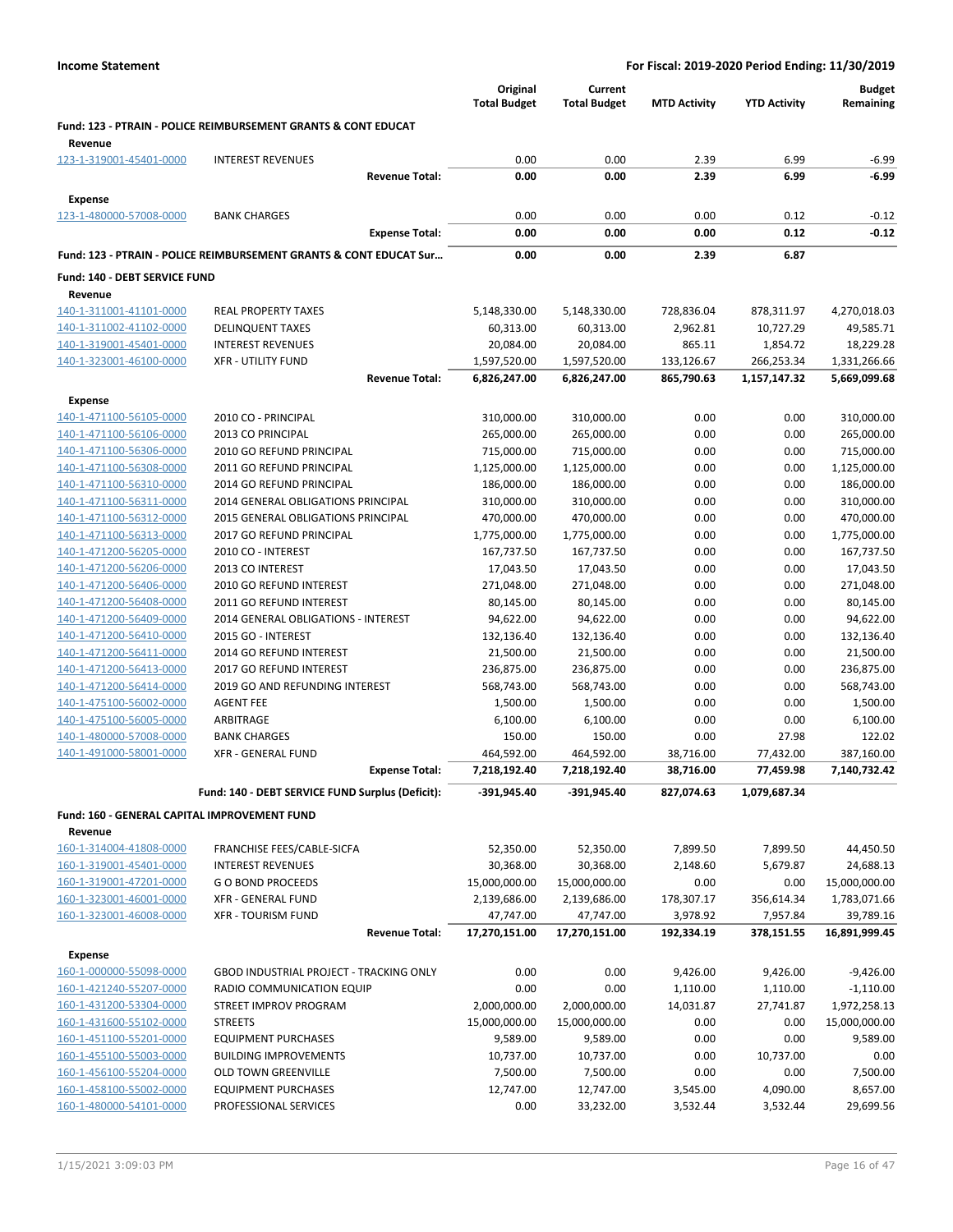|                                                    |                                                                 | Original<br><b>Total Budget</b> | Current<br><b>Total Budget</b> | <b>MTD Activity</b> | <b>YTD Activity</b>  | <b>Budget</b><br>Remaining |
|----------------------------------------------------|-----------------------------------------------------------------|---------------------------------|--------------------------------|---------------------|----------------------|----------------------------|
| 160-1-480000-55002-0000                            | <b>IMPROVEMENTS</b>                                             | 125,762.00                      | 125,762.00                     | 51,285.52           | 51,285.52            | 74.476.48                  |
| 160-1-480000-55201-0000                            | <b>EQUIPMENT PURCHASES</b>                                      | 11,000.00                       | 11,000.00                      | 0.00                | 0.00                 | 11,000.00                  |
| 160-1-480000-55203-0000                            | <b>FURNITURE/OFFICE EQUIP</b>                                   | 10,098.00                       | 10,098.00                      | 10,153.43           | 10,153.43            | $-55.43$                   |
| 160-1-480000-57008-0000                            | <b>BANK CHARGES</b>                                             | 1,000.00                        | 1,000.00                       | 0.00                | 74.30                | 925.70                     |
|                                                    | <b>Expense Total:</b>                                           | 17,188,433.00                   | 17,221,665.00                  | 93,084.26           | 118,150.56           | 17,103,514.44              |
|                                                    | Fund: 160 - GENERAL CAPITAL IMPROVEMENT FUND Surplus (Deficit): | 81,718.00                       | 48,486.00                      | 99,249.93           | 260,000.99           |                            |
| Fund: 161 - STREET CONSTRUCTION FUND               |                                                                 |                                 |                                |                     |                      |                            |
| Revenue                                            |                                                                 |                                 |                                |                     |                      |                            |
| 161-1-319001-45401-0000                            | <b>INTEREST REVENUES</b><br><b>Revenue Total:</b>               | 14,250.00<br>14,250.00          | 14,250.00<br>14,250.00         | 418.27<br>418.27    | 1,210.09<br>1,210.09 | 13,039.91<br>13,039.91     |
|                                                    |                                                                 |                                 |                                |                     |                      |                            |
| <b>Expense</b>                                     |                                                                 | 0.00                            |                                | 0.00                | 0.00                 |                            |
| 161-1-431200-55007-0000<br>161-1-480000-57008-0000 | ENG/ARCHITECTS/MGMT<br><b>BANK CHARGES</b>                      | 400.00                          | 50,000.00<br>400.00            | 0.00                | 22.40                | 50,000.00<br>377.60        |
|                                                    | <b>Expense Total:</b>                                           | 400.00                          | 50,400.00                      | 0.00                | 22.40                | 50,377.60                  |
|                                                    | Fund: 161 - STREET CONSTRUCTION FUND Surplus (Deficit):         | 13,850.00                       | $-36,150.00$                   | 418.27              | 1,187.69             |                            |
| Fund: 164 - 2013 CO CAPITAL FUND                   |                                                                 |                                 |                                |                     |                      |                            |
| Revenue                                            |                                                                 |                                 |                                |                     |                      |                            |
| 164-1-319001-45401-0000                            | <b>INTEREST REVENUES</b>                                        | 450.00                          | 450.00                         | 18.61               | 51.69                | 398.31                     |
|                                                    | <b>Revenue Total:</b>                                           | 450.00                          | 450.00                         | 18.61               | 51.69                | 398.31                     |
| <b>Expense</b>                                     |                                                                 |                                 |                                |                     |                      |                            |
| 164-1-480000-57008-0000                            | <b>BANK CHARGES</b>                                             | 15.00                           | 15.00                          | 0.00                | 0.84                 | 14.16                      |
|                                                    | <b>Expense Total:</b>                                           | 15.00                           | 15.00                          | 0.00                | 0.84                 | 14.16                      |
|                                                    | Fund: 164 - 2013 CO CAPITAL FUND Surplus (Deficit):             | 435.00                          | 435.00                         | 18.61               | 50.85                |                            |
| Fund: 165 - 2014 GO FUND<br>Revenue                |                                                                 |                                 |                                |                     |                      |                            |
| 165-1-319001-45401-0000                            | <b>INTEREST REVENUES</b>                                        | 15,000.00                       | 15,000.00                      | 1,137.36            | 2,465.89             | 12,534.11                  |
|                                                    | <b>Revenue Total:</b>                                           | 15,000.00                       | 15,000.00                      | 1,137.36            | 2,465.89             | 12,534.11                  |
|                                                    | Fund: 165 - 2014 GO FUND Total:                                 | 15,000.00                       | 15,000.00                      | 1,137.36            | 2,465.89             |                            |
| Fund: 171 - MAIN STREET SPECIAL REVENUE            |                                                                 |                                 |                                |                     |                      |                            |
| <b>Expense</b>                                     |                                                                 |                                 |                                |                     |                      |                            |
| 171-1-456100-54111-0000                            | <b>GRANT MANAGEMENT</b>                                         | 0.00                            | 0.00                           | 1,100.00            | 2,200.00             | $-2,200.00$                |
|                                                    | <b>Expense Total:</b>                                           | 0.00                            | 0.00                           | 1,100.00            | 2,200.00             | $-2,200.00$                |
|                                                    | Fund: 171 - MAIN STREET SPECIAL REVENUE Total:                  | 0.00                            | 0.00                           | 1,100.00            | 2,200.00             |                            |
| Fund: 172 - MINOR GRANTS FUND                      |                                                                 |                                 |                                |                     |                      |                            |
| Revenue                                            |                                                                 |                                 |                                |                     |                      |                            |
| 172-1-310001-43108-0000                            | <b>GRANTS / LIBRARY GRANT</b><br><b>Revenue Total:</b>          | 0.00<br>0.00                    | 0.00<br>0.00                   | 0.00<br>0.00        | 732.00<br>732.00     | $-732.00$<br>-732.00       |
|                                                    |                                                                 |                                 |                                |                     |                      |                            |
| <b>Expense</b><br>172-1-455100-52402-0000          | <b>BASIC PROGRAM EXPENSE</b>                                    | 0.00                            | 0.00                           | 133.75              | 133.75               | $-133.75$                  |
|                                                    | <b>Expense Total:</b>                                           | 0.00                            | 0.00                           | 133.75              | 133.75               | $-133.75$                  |
|                                                    | Fund: 172 - MINOR GRANTS FUND Surplus (Deficit):                | 0.00                            | 0.00                           | $-133.75$           | 598.25               |                            |
| Fund: 175 - JUSTICE ASSISTANCE GRANT - JAG         |                                                                 |                                 |                                |                     |                      |                            |
| Revenue                                            |                                                                 |                                 |                                |                     |                      |                            |
| 175-1-310001-43102-0000                            | <b>GRANTS / GRANT REVENUE</b>                                   | 0.00                            | 0.00                           | 0.00                | 11,553.00            | $-11,553.00$               |
|                                                    | <b>Revenue Total:</b>                                           | 0.00                            | 0.00                           | 0.00                | 11,553.00            | $-11,553.00$               |
|                                                    | Fund: 175 - JUSTICE ASSISTANCE GRANT - JAG Total:               | 0.00                            | 0.00                           | 0.00                | 11,553.00            |                            |
| Fund: 200 - WATER / WASTEWATER FUND                |                                                                 |                                 |                                |                     |                      |                            |
| Revenue                                            |                                                                 |                                 |                                |                     |                      |                            |
| 200-2-318003-42304-0000                            | <b>BACKFLOW INSPECTION FEES</b>                                 | 6,674.00                        | 6,674.00                       | 0.00                | 0.00                 | 6,674.00                   |
| 200-2-318003-44302-0000                            | WATER REVENUES / SERVICE CHARGES                                | 105,000.00                      | 105,000.00                     | 24,937.83           | 41,868.34            | 63,131.66                  |
| 200-2-318003-44305-0000                            | LATE CHARGES - WATER                                            | 42,000.00                       | 42,000.00                      | 3,609.14            | 8,136.71             | 33,863.29                  |
| 200-2-318003-44312-0000                            | <b>METER TAMPERING</b>                                          | 3,075.00                        | 3,075.00                       | 125.00              | 125.00               | 2,950.00                   |
| 200-2-318003-45103-0000<br>200-2-318004-42303-0000 | <b>GEUS RAW WATER CONSUMPTN</b><br><b>WASTE HAULER PERMITS</b>  | 88,000.00<br>4,523.00           | 88,000.00<br>4,523.00          | 0.00<br>100.00      | 0.00<br>900.00       | 88,000.00<br>3,623.00      |
|                                                    |                                                                 |                                 |                                |                     |                      |                            |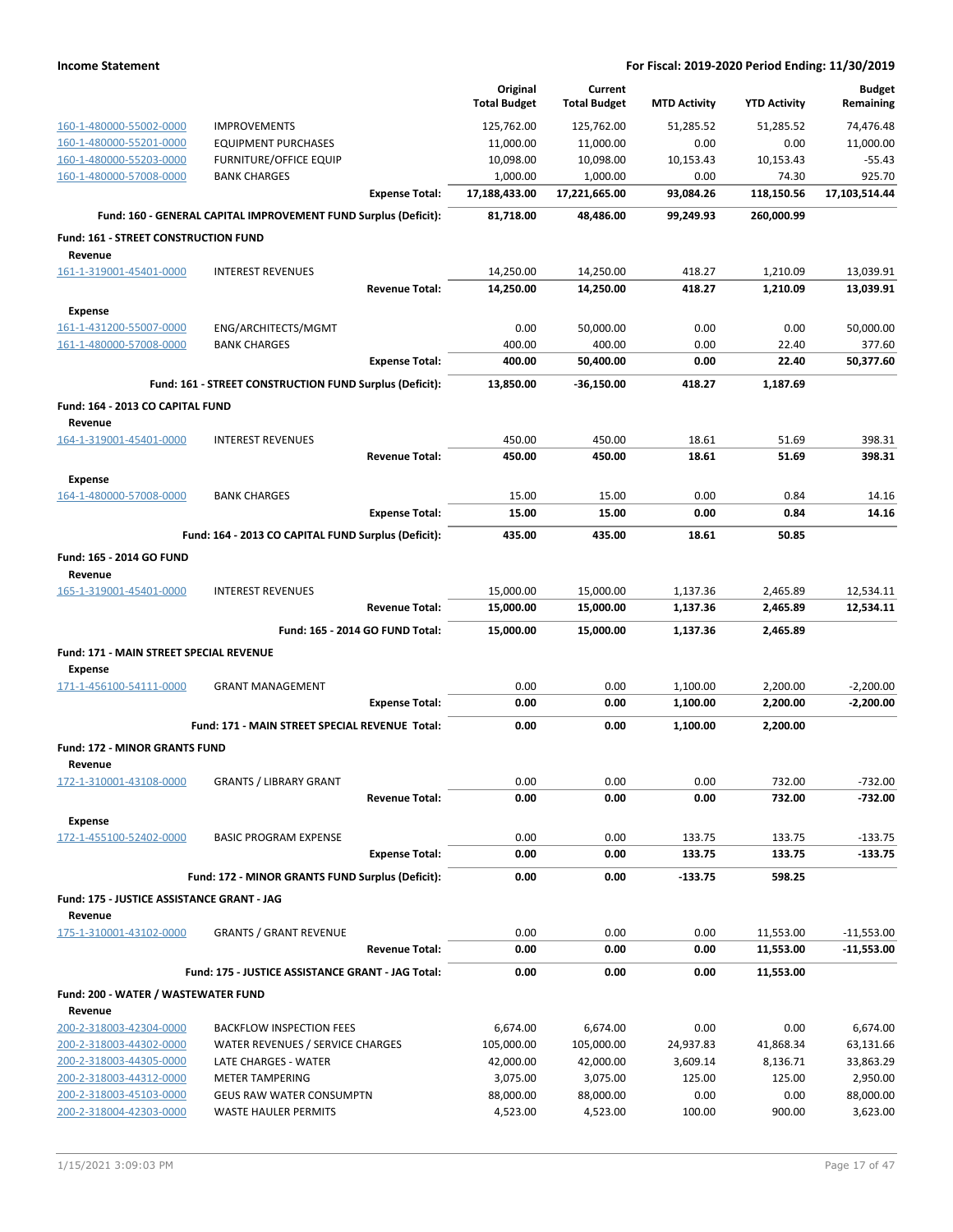|                                |                                         | Original<br><b>Total Budget</b> | Current<br><b>Total Budget</b> | <b>MTD Activity</b> | <b>YTD Activity</b> | <b>Budget</b><br>Remaining |
|--------------------------------|-----------------------------------------|---------------------------------|--------------------------------|---------------------|---------------------|----------------------------|
| 200-2-318004-44307-0000        | <b>NEW SERVICES - SEWER</b>             | 5,769.00                        | 5,769.00                       | 0.00                | 0.00                | 5,769.00                   |
| 200-2-318004-44309-0000        | SEWER REVENUES / SERVICE CHARGES        | 44,446.00                       | 44,446.00                      | 4,001.23            | 9,352.83            | 35,093.17                  |
| 200-2-318004-44310-0000        | LATE CHARGES - SEWER                    | 39,760.00                       | 39,760.00                      | 2,983.09            | 6,902.64            | 32,857.36                  |
| 200-2-318004-44318-0000        | LATE CHARGES - WASTEHAULERS             | 4,185.00                        | 4,185.00                       | 41.25               | 382.50              | 3,802.50                   |
| 200-2-318004-45106-0000        | L-3 COMM COD DISCHARGE                  | 126,360.00                      | 126,360.00                     | 10,530.00           | 21,060.00           | 105,300.00                 |
| 200-2-318004-45201-0000        | SEWER REV/ SEWER HAULER FEES            | 416,486.00                      | 416,486.00                     | 0.00                | 0.00                | 416,486.00                 |
| 200-2-319003-45101-0000        | WATER REVENUES / METERED SALES          | 7,035,000.00                    | 7,035,000.00                   | 628,252.79          | 1,314,963.93        | 5,720,036.07               |
| 200-2-319004-45104-0000        | <b>SEWER COLLECTION FEES</b>            | 6,314,917.00                    | 6,314,917.00                   | 526,742.44          | 1,087,518.56        | 5,227,398.44               |
| 200-2-319004-45105-0000        | SEWER REVENUES / EPA REVENUE            | 0.00                            | 0.00                           | 28.27               | 46.98               | $-46.98$                   |
| 200-2-320003-45305-0000        | <b>AUCTION PROCEEDS</b>                 | 5,000.00                        | 5,000.00                       | 0.00                | 0.00                | 5,000.00                   |
| 200-2-320003-45401-0000        | <b>INTEREST REVENUES</b>                | 85,915.00                       | 85,915.00                      | 3,526.78            | 9,866.42            | 76,048.58                  |
| 200-2-320003-45601-0000        | MISCELLANEOUS REVENUES                  | 1,000.00                        | 1,000.00                       | 0.00                | 0.00                | 1,000.00                   |
| 200-2-323001-58013-0000        | <b>XFR - TOURISM FUND</b>               | 45,000.00                       | 45,000.00                      | 3,750.00            | 7,500.00            | 37,500.00                  |
|                                | <b>Revenue Total:</b>                   | 14,373,110.00                   | 14,373,110.00                  | 1,208,627.82        | 2,508,623.91        | 11,864,486.09              |
| <b>Expense</b>                 |                                         |                                 |                                |                     |                     |                            |
| 200-2-436100-51001-0000        | REGULAR SALARIES                        | 75,085.13                       | 75,085.13                      | 6,003.23            | 14,705.23           | 60,379.90                  |
| 200-2-436100-51020-0000        | <b>OVERTIME</b>                         | 301.56<br>2,248.00              | 301.56<br>2,248.00             | 631.08              | 631.08              | $-329.52$<br>1,084.00      |
| 200-2-436100-51021-0000        | LONGEVITY                               |                                 |                                | 1,164.00            | 1,164.00            |                            |
| 200-2-436100-51101-0000        | <b>CERTIFICATION PAY</b>                | 600.00                          | 600.00                         | 92.32               | 230.80              | 369.20                     |
| 200-2-436100-51117-0000        | CELL PHONE ALLOWANCE                    | 780.00                          | 780.00                         | 60.00               | 136.61              | 643.39                     |
| 200-2-436100-51201-0000        | <b>FICA</b>                             | 4,898.91                        | 4,898.91                       | 487.88              | 1,034.73            | 3,864.18                   |
| 200-2-436100-51202-0000        | <b>MEDICARE</b>                         | 1,145.71                        | 1,145.71                       | 114.10              | 242.00              | 903.71                     |
| 200-2-436100-51203-0000        | <b>HEALTH INSURANCE</b>                 | 21,982.00                       | 21,982.00                      | 1,831.83            | 3,663.66            | 18,318.34                  |
| 200-2-436100-51204-0000        | <b>WORKERS COMPENSATION</b>             | 1,059.93                        | 1,059.93                       | 88.40               | 176.80              | 883.13                     |
| 200-2-436100-51205-0000        | STATE UNEMPLOYMENT                      | 128.70                          | 128.70                         | 0.00                | 0.00                | 128.70                     |
| 200-2-436100-51301-0000        | <b>TMRS</b>                             | 8,989.63                        | 8,989.63                       | 879.34              | 1,865.57            | 7,124.06                   |
| 200-2-436100-52001-0000        | <b>OFFICE SUPPLIES</b>                  | 750.00                          | 750.00                         | 126.68              | 126.68              | 623.32                     |
| 200-2-436100-52002-0000        | POSTAGE / FREIGHT                       | 7,500.00                        | 7,500.00                       | 0.00                | 0.00                | 7,500.00                   |
| 200-2-436100-52201-0000        | MINOR TOOLS & EQUIPMENT                 | 750.00                          | 750.00                         | 116.09              | 116.09              | 633.91                     |
| 200-2-436100-52305-0000        | PUBLIC EDUCATION                        | 3,600.00                        | 3,600.00                       | 0.00                | 0.00                | 3,600.00                   |
| 200-2-436100-53402-0000        | <b>BUILDING MAINTENANCE</b>             | 1,000.00                        | 1,000.00                       | 0.00                | 0.00                | 1,000.00                   |
| 200-2-436100-54001-0000        | <b>TELEPHONE CHARGES</b>                | 915.47                          | 915.47                         | 80.19               | 160.38              | 755.09                     |
| 200-2-436100-54002-0000        | <b>UTILITY CHARGES</b>                  | 33,990.56                       | 33,990.56                      | 2,569.44            | 5,265.84            | 28,724.72                  |
| 200-2-436100-54101-0000        | PROFESSIONAL SERVICES                   | 2,000.00                        | 2,000.00                       | 0.00                | 0.00                | 2,000.00                   |
| 200-2-436100-54201-0000        | MEMBERSHIPS & SUBSCRIPTIONS             | 350.00                          | 350.00                         | 0.00                | 0.00                | 350.00                     |
| 200-2-436200-51001-0000        | REGULAR SALARIES                        | 390,920.55                      | 390,920.55                     | 29,746.39           | 73,601.51           | 317,319.04                 |
| 200-2-436200-51020-0000        | <b>OVERTIME</b>                         | 17,493.00                       | 17,493.00                      | 2,800.16            | 4,385.99            | 13,107.01                  |
| 200-2-436200-51021-0000        | LONGEVITY                               | 4,398.00                        | 4,398.00                       | 3,990.00            | 3,990.00            | 408.00                     |
| 200-2-436200-51101-0000        | <b>CERTIFICATION PAY</b>                | 3,000.00                        | 3,000.00                       | 230.78              | 576.95              | 2,423.05                   |
| <u>200-2-436200-51117-0000</u> | <b>CELL PHONE ALLOWANCE</b>             | 780.00                          | 780.00                         | 60.00               | 136.61              | 643.39                     |
| 200-2-436200-51201-0000        | <b>FICA</b>                             | 25,828.68                       | 25,828.68                      | 2,130.78            | 4,817.22            | 21,011.46                  |
| 200-2-436200-51202-0000        | <b>MEDICARE</b>                         | 6,040.58                        | 6,040.58                       | 498.34              | 1,126.63            | 4,913.95                   |
| 200-2-436200-51203-0000        | <b>HEALTH INSURANCE</b>                 | 98,919.00                       | 98,919.00                      | 8,243.25            | 16,486.50           | 82,432.50                  |
| 200-2-436200-51204-0000        | <b>WORKERS COMPENSATION</b>             | 12,285.78                       | 12,285.78                      | 998.35              | 1,996.70            | 10,289.08                  |
| 200-2-436200-51205-0000        | <b>STATE UNEMPLOYMENT</b>               | 643.50                          | 643.50                         | 0.00                | 0.50                | 643.00                     |
| 200-2-436200-51301-0000        | <b>TMRS</b>                             | 45,535.76                       | 45,535.76                      | 4,073.12            | 9,089.92            | 36,445.84                  |
| 200-2-436200-52001-0000        | OFFICE SUPPLIES                         | 541.00                          | 541.00                         | 0.00                | 72.49               | 468.51                     |
| 200-2-436200-52002-0000        | POSTAGE / FREIGHT                       | 800.00                          | 800.00                         | 0.00                | 5.14                | 794.86                     |
| 200-2-436200-52101-0000        | JANITORIAL SUPPLIES                     | 956.00                          | 956.00                         | 0.00                | 0.00                | 956.00                     |
| 200-2-436200-52104-0000        | <b>WEARING APPAREL</b>                  | 6,500.00                        | 6,500.00                       | 561.59              | 776.27              | 5,723.73                   |
| 200-2-436200-52105-0000        | <b>LABORATORY</b>                       | 14,405.00                       | 14,405.00                      | 11.88               | 11.88               | 14,393.12                  |
| 200-2-436200-52106-0000        | <b>CHEMICAL SUPPLIES</b>                | 320,950.00                      | 320,950.00                     | 26,309.27           | 26,309.27           | 294,640.73                 |
| 200-2-436200-52201-0000        | MINOR TOOLS & EQUIPMENT                 | 1,490.00                        | 8,312.43                       | 26.98               | 26.98               | 8,285.45                   |
| 200-2-436200-52202-0000        | MECHANICAL SUPPLIES                     | 1,552.00                        | 1,552.00                       | 0.00                | 0.00                | 1,552.00                   |
| 200-2-436200-52203-0000        | <b>MOTOR VEHICLE FUEL</b>               | 4,965.15                        | 4,965.15                       | 240.95              | 612.29              | 4,352.86                   |
| 200-2-436200-52301-0000        | <b>SAFETY SUPPLIES</b>                  | 0.00                            | 0.00                           | 110.24              | 110.24              | $-110.24$                  |
| 200-2-436200-53201-0000        | <b>FURNITURE &amp; OFFICE EQUIPMENT</b> | 500.00                          | 500.00                         | 0.00                | 0.00                | 500.00                     |
| 200-2-436200-53202-0000        | MACHINE, TOOLS & IMPLMNTS               | 5,236.00                        | 5,236.00                       | 0.00                | 0.00                | 5,236.00                   |
| 200-2-436200-53203-0000        | <b>INSTRUMENTS &amp; APPARATUS</b>      | 6,553.00                        | 6,553.00                       | 0.00                | 0.00                | 6,553.00                   |
|                                |                                         |                                 |                                |                     |                     |                            |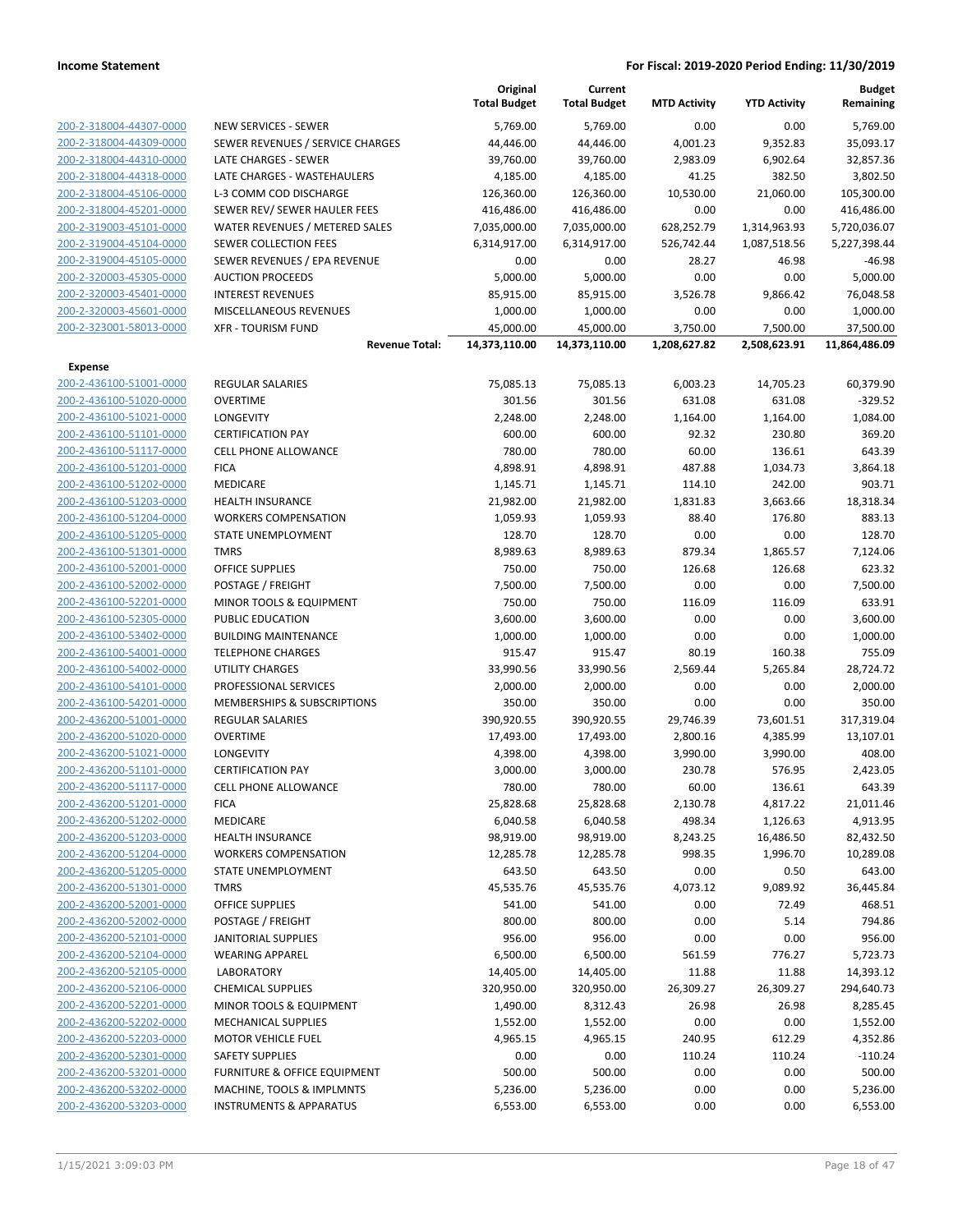| 200-2-436200-53205-0000        | <b>MOTOR VEHICLES</b>            |
|--------------------------------|----------------------------------|
| 200-2-436200-53310-0000        | RESVRS/STRG TANKS/ST             |
| 200-2-436200-53402-0000        | <b>BUILDING MAINTENANG</b>       |
| 200-2-436200-53403-0000        | <b>HEATING &amp; COOLING SY</b>  |
| 200-2-436200-53404-0000        | <b>STRUCTURES / EXTERIOR</b>     |
| 200-2-436200-53605-0000        | STRUCTURES / FILTRATI            |
|                                | <b>MAINT - GROUNDS</b>           |
| <u>200-2-436200-53606-0000</u> | <b>TELEPHONE CHARGES</b>         |
| 200-2-436200-54001-0000        |                                  |
| 200-2-436200-54002-0000        | <b>UTILITY CHARGES</b>           |
| 200-2-436200-54201-0000        | MEMBERSHIPS & SUBSC              |
| 200-2-436200-54208-0000        | <b>LABORATORY WORK</b>           |
| 200-2-436200-54212-0000        | PRINTING                         |
| 200-2-436200-54214-0000        | <b>TRAVEL &amp; TRAINING</b>     |
| 200-2-436200-54219-0000        | SABINE RIVER AUTHORIT            |
| 200-2-436200-54410-0000        | PERMITS/FEES                     |
| 200-2-436300-51001-0000        | <b>REGULAR SALARIES</b>          |
| <u>200-2-436300-51020-0000</u> | <b>OVERTIME</b>                  |
| 200-2-436300-51021-0000        | LONGEVITY                        |
| 200-2-436300-51101-0000        | <b>CERTIFICATION PAY</b>         |
| 200-2-436300-51117-0000        | <b>CELL PHONE ALLOWANG</b>       |
| 200-2-436300-51201-0000        | <b>FICA</b>                      |
| 200-2-436300-51202-0000        | <b>MEDICARE</b>                  |
| 200-2-436300-51203-0000        | <b>HEALTH INSURANCE</b>          |
| 200-2-436300-51204-0000        | <b>WORKERS COMPENSATI</b>        |
| 200-2-436300-51205-0000        | <b>STATE UNEMPLOYMENT</b>        |
| 200-2-436300-51301-0000        | TMRS                             |
| <u>200-2-436300-51401-0000</u> | <b>CONTRA - SALARIES</b>         |
| 200-2-436300-52001-0000        | <b>OFFICE SUPPLIES</b>           |
| 200-2-436300-52002-0000        | POSTAGE / FREIGHT                |
| 200-2-436300-52005-0000        | PRINTED MATERIALS                |
| 200-2-436300-52104-0000        | <b>WEARING APPAREL</b>           |
| 200-2-436300-52106-0000        | <b>CHEMICAL SUPPLIES</b>         |
| 200-2-436300-52201-0000        | MINOR TOOLS & EQUIPI             |
| 200-2-436300-52203-0000        | <b>MOTOR VEHICLE FUEL</b>        |
| 200-2-436300-52303-0000        | TRAINING SUPPLIES                |
| 200-2-436300-53201-0000        | <b>FURNITURE &amp; OFFICE EC</b> |
| 200-2-436300-53202-0000        | MACHINE, TOOLS & IMP             |
| 200-2-436300-53205-0000        | <b>MOTOR VEHICLES</b>            |
| 200-2-436300-53207-0000        | RADIO/COMMUNICATIC               |
| 200-2-436300-53210-0000        | <b>FIRE HYDRANTS</b>             |
| 200-2-436300-53211-0000        | METERS & SETTINGS                |
| 200-2-436300-53306-0000        | <b>WATER MAINS</b>               |
| 200-2-436300-54001-0000        | <b>TELEPHONE CHARGES</b>         |
| 200-2-436300-54214-0000        | <b>TRAVEL &amp; TRAINING</b>     |
| 200-2-437200-51001-0000        | <b>REGULAR SALARIES</b>          |
| 200-2-437200-51020-0000        | <b>OVERTIME</b>                  |
| 200-2-437200-51021-0000        | <b>LONGEVITY</b>                 |
| 200-2-437200-51101-0000        | <b>CERTIFICATION PAY</b>         |
| 200-2-437200-51117-0000        | <b>CELL PHONE ALLOWANG</b>       |
| 200-2-437200-51201-0000        | <b>FICA</b>                      |
| 200-2-437200-51202-0000        | MEDICARE                         |
| 200-2-437200-51203-0000        | <b>HEALTH INSURANCE</b>          |
| 200-2-437200-51204-0000        | <b>WORKERS COMPENSATI</b>        |
| 200-2-437200-51205-0000        | <b>STATE UNEMPLOYMENT</b>        |
| 200-2-437200-51301-0000        | TMRS                             |
| 200-2-437200-52103-0000        | <b>MEETING SUPPLIES</b>          |
| 200-2-437200-52104-0000        | <b>WEARING APPAREL</b>           |
| 200-2-437200-52106-0000        | <b>CHEMICAL SUPPLIES</b>         |
| 200-2-437200-52107-0000        | <b>BOTANICAL SUPPLIES</b>        |
|                                |                                  |
|                                |                                  |

|                         |                                         | Original<br><b>Total Budget</b> | Current<br><b>Total Budget</b> | <b>MTD Activity</b> | <b>YTD Activity</b> | <b>Budget</b><br>Remaining |
|-------------------------|-----------------------------------------|---------------------------------|--------------------------------|---------------------|---------------------|----------------------------|
| 200-2-436200-53205-0000 | <b>MOTOR VEHICLES</b>                   | 1,580.00                        | 1,580.00                       | 0.00                | 0.00                | 1,580.00                   |
| 200-2-436200-53310-0000 | RESVRS/STRG TANKS/ST PIPE               | 20,020.00                       | 13,197.57                      | 0.00                | 82.60               | 13,114.97                  |
| 200-2-436200-53402-0000 | <b>BUILDING MAINTENANCE</b>             | 1,910.00                        | 1,910.00                       | 34.95               | 34.95               | 1,875.05                   |
| 200-2-436200-53403-0000 | <b>HEATING &amp; COOLING SYSTEMS</b>    | 3,381.00                        | 3,381.00                       | 0.00                | 0.00                | 3,381.00                   |
| 200-2-436200-53404-0000 | STRUCTURES / EXTERIOR STRUCTURES        | 500.00                          | 500.00                         | 23.86               | 65.84               | 434.16                     |
| 200-2-436200-53605-0000 | STRUCTURES / FILTRATION PLANT           | 37,075.00                       | 37,075.00                      | 8,364.52            | 8,364.52            | 28,710.48                  |
| 200-2-436200-53606-0000 | <b>MAINT - GROUNDS</b>                  | 340.00                          | 340.00                         | 0.00                | 0.00                | 340.00                     |
| 200-2-436200-54001-0000 | <b>TELEPHONE CHARGES</b>                | 15,783.78                       | 15,783.78                      | 1,022.24            | 1,366.41            | 14,417.37                  |
| 200-2-436200-54002-0000 | <b>UTILITY CHARGES</b>                  | 459,761.22                      | 459,761.22                     | 37,491.84           | 60,271.64           | 399,489.58                 |
| 200-2-436200-54201-0000 | MEMBERSHIPS & SUBSCRIPTIONS             | 1,201.00                        | 1,201.00                       | 0.00                | 0.00                | 1,201.00                   |
| 200-2-436200-54208-0000 | <b>LABORATORY WORK</b>                  | 56,875.00                       | 56,875.00                      | 694.25              | 694.25              | 56,180.75                  |
| 200-2-436200-54212-0000 | <b>PRINTING</b>                         | 850.00                          | 850.00                         | 0.00                | 0.00                | 850.00                     |
| 200-2-436200-54214-0000 | <b>TRAVEL &amp; TRAINING</b>            | 5,602.00                        | 5,602.00                       | 586.00              | 586.00              | 5,016.00                   |
| 200-2-436200-54219-0000 | SABINE RIVER AUTHORITY                  | 1,049,386.00                    | 1,049,386.00                   | 88,148.50           | 88,148.50           | 961,237.50                 |
| 200-2-436200-54410-0000 | PERMITS/FEES                            | 26,000.00                       | 26,000.00                      | 0.00                | 0.00                | 26,000.00                  |
| 200-2-436300-51001-0000 | REGULAR SALARIES                        | 560,867.24                      | 560,867.24                     | 44,978.53           | 106,917.84          | 453,949.40                 |
| 200-2-436300-51020-0000 | <b>OVERTIME</b>                         | 56,500.47                       | 56,500.47                      | 12,473.89           | 31,950.34           | 24,550.13                  |
| 200-2-436300-51021-0000 | LONGEVITY                               | 5,360.00                        | 5,360.00                       | 4,346.00            | 4,346.00            | 1,014.00                   |
| 200-2-436300-51101-0000 | <b>CERTIFICATION PAY</b>                | 600.00                          | 600.00                         | 46.16               | 115.40              | 484.60                     |
| 200-2-436300-51117-0000 | <b>CELL PHONE ALLOWANCE</b>             | 2,520.00                        | 2,520.00                       | 90.00               | 204.46              | 2,315.54                   |
| 200-2-436300-51201-0000 | <b>FICA</b>                             | 38,802.74                       | 38,802.74                      | 3,677.98            | 8,595.91            | 30,206.83                  |
| 200-2-436300-51202-0000 | MEDICARE                                | 9,074.84                        | 9,074.84                       | 860.17              | 2,010.32            | 7,064.52                   |
| 200-2-436300-51203-0000 | <b>HEALTH INSURANCE</b>                 | 186,847.00                      | 186,847.00                     | 15,570.58           | 31,141.16           | 155,705.84                 |
| 200-2-436300-51204-0000 | <b>WORKERS COMPENSATION</b>             | 18,119.21                       | 18,119.21                      | 1,523.17            | 3,046.34            | 15,072.87                  |
| 200-2-436300-51205-0000 | <b>STATE UNEMPLOYMENT</b>               | 1,126.13                        | 1,126.13                       | 7.54                | 18.00               | 1,108.13                   |
| 200-2-436300-51301-0000 | <b>TMRS</b>                             | 70,110.93                       | 70,110.93                      | 6,849.97            | 15,849.90           | 54,261.03                  |
| 200-2-436300-51401-0000 | <b>CONTRA - SALARIES</b>                | 0.00                            | 0.00                           | $-963.01$           | $-963.01$           | 963.01                     |
| 200-2-436300-52001-0000 | <b>OFFICE SUPPLIES</b>                  | 300.00                          | 300.00                         | 134.40              | 134.40              | 165.60                     |
| 200-2-436300-52002-0000 | POSTAGE / FREIGHT                       | 50.00                           | 50.00                          | 0.00                | 0.00                | 50.00                      |
| 200-2-436300-52005-0000 | PRINTED MATERIALS                       | 100.00                          | 100.00                         | 0.00                | 0.00                | 100.00                     |
| 200-2-436300-52104-0000 | <b>WEARING APPAREL</b>                  | 15,000.00                       | 15,000.00                      | 2,820.23            | 4,032.16            | 10,967.84                  |
| 200-2-436300-52106-0000 | <b>CHEMICAL SUPPLIES</b>                | 500.00                          | 500.00                         | 0.00                | 0.00                | 500.00                     |
| 200-2-436300-52201-0000 | MINOR TOOLS & EQUIPMENT                 | 11,926.00                       | 11,926.00                      | 293.56              | 293.56              | 11,632.44                  |
| 200-2-436300-52203-0000 | <b>MOTOR VEHICLE FUEL</b>               | 31,020.47                       | 31,020.47                      | 2,652.00            | 6,186.14            | 24,834.33                  |
| 200-2-436300-52303-0000 | <b>TRAINING SUPPLIES</b>                | 300.00                          | 300.00                         | 0.00                | 0.00                | 300.00                     |
| 200-2-436300-53201-0000 | <b>FURNITURE &amp; OFFICE EQUIPMENT</b> | 96.00                           | 96.00                          | 0.00                | 0.00                | 96.00                      |
| 200-2-436300-53202-0000 | MACHINE, TOOLS & IMPLMNTS               | 4,998.00                        | 4,998.00                       | 1,654.10            | 1,654.10            | 3,343.90                   |
| 200-2-436300-53205-0000 | <b>MOTOR VEHICLES</b>                   | 18,000.00                       | 18,000.00                      | 3,651.00            | 5,294.48            | 12,705.52                  |
| 200-2-436300-53207-0000 | RADIO/COMMUNICATIONS                    | 4,484.00                        | 4,484.00                       | 0.00                | 0.00                | 4,484.00                   |
| 200-2-436300-53210-0000 | FIRE HYDRANTS                           | 8,000.00                        | 8,000.00                       | 0.00                | 0.00                | 8,000.00                   |
| 200-2-436300-53211-0000 | <b>METERS &amp; SETTINGS</b>            | 70,000.00                       | 70,000.00                      | 13,704.79           | 13,704.79           | 56,295.21                  |
| 200-2-436300-53306-0000 | <b>WATER MAINS</b>                      | 165,000.00                      | 165,000.00                     | 18,581.16           | 19,871.20           | 145,128.80                 |
| 200-2-436300-54001-0000 | <b>TELEPHONE CHARGES</b>                | 1,740.25                        | 1,740.25                       | 111.38              | 151.61              | 1,588.64                   |
| 200-2-436300-54214-0000 | <b>TRAVEL &amp; TRAINING</b>            | 3,985.00                        | 3,985.00                       | 111.00              | 111.00              | 3,874.00                   |
| 200-2-437200-51001-0000 | REGULAR SALARIES                        | 394,347.10                      | 394,347.10                     | 29,866.78           | 74,615.26           | 319,731.84                 |
| 200-2-437200-51020-0000 | <b>OVERTIME</b>                         | 59,012.70                       | 59,012.70                      | 8,308.39            | 18,035.94           | 40,976.76                  |
| 200-2-437200-51021-0000 | <b>LONGEVITY</b>                        | 15,298.00                       | 15,298.00                      | 14,842.00           | 14,842.00           | 456.00                     |
| 200-2-437200-51101-0000 | <b>CERTIFICATION PAY</b>                | 1,200.00                        | 1,200.00                       | 92.30               | 230.75              | 969.25                     |
| 200-2-437200-51117-0000 | <b>CELL PHONE ALLOWANCE</b>             | 2,340.00                        | 2,340.00                       | 150.00              | 340.60              | 1,999.40                   |
| 200-2-437200-51201-0000 | <b>FICA</b>                             | 29,276.26                       | 29,276.26                      | 3,223.32            | 6,532.16            | 22,744.10                  |
| 200-2-437200-51202-0000 | MEDICARE                                | 6,846.87                        | 6,846.87                       | 753.84              | 1,527.68            | 5,319.19                   |
| 200-2-437200-51203-0000 | <b>HEALTH INSURANCE</b>                 | 115,405.50                      | 115,405.50                     | 9,617.13            | 19,234.26           | 96,171.24                  |
| 200-2-437200-51204-0000 | <b>WORKERS COMPENSATION</b>             | 9,731.05                        | 9,731.05                       | 817.56              | 1,635.12            | 8,095.93                   |
| 200-2-437200-51205-0000 | STATE UNEMPLOYMENT                      | 675.68                          | 675.68                         | 2.98                | 7.65                | 668.03                     |
| 200-2-437200-51301-0000 | <b>TMRS</b>                             | 52,897.96                       | 52,897.96                      | 5,890.50            | 11,927.04           | 40,970.92                  |
| 200-2-437200-52103-0000 | <b>MEETING SUPPLIES</b>                 | 300.00                          | 300.00                         | 0.00                | 0.00                | 300.00                     |
| 200-2-437200-52104-0000 | <b>WEARING APPAREL</b>                  | 15,000.00                       | 15,000.00                      | 2,790.05            | 3,577.31            | 11,422.69                  |
| 200-2-437200-52106-0000 | <b>CHEMICAL SUPPLIES</b>                | 2,400.00                        | 2,400.00                       | 0.00                | 0.00                | 2,400.00                   |
| 200-2-437200-52107-0000 | <b>BOTANICAL SUPPLIES</b>               | 390.00                          | 390.00                         | 0.00                | 0.00                | 390.00                     |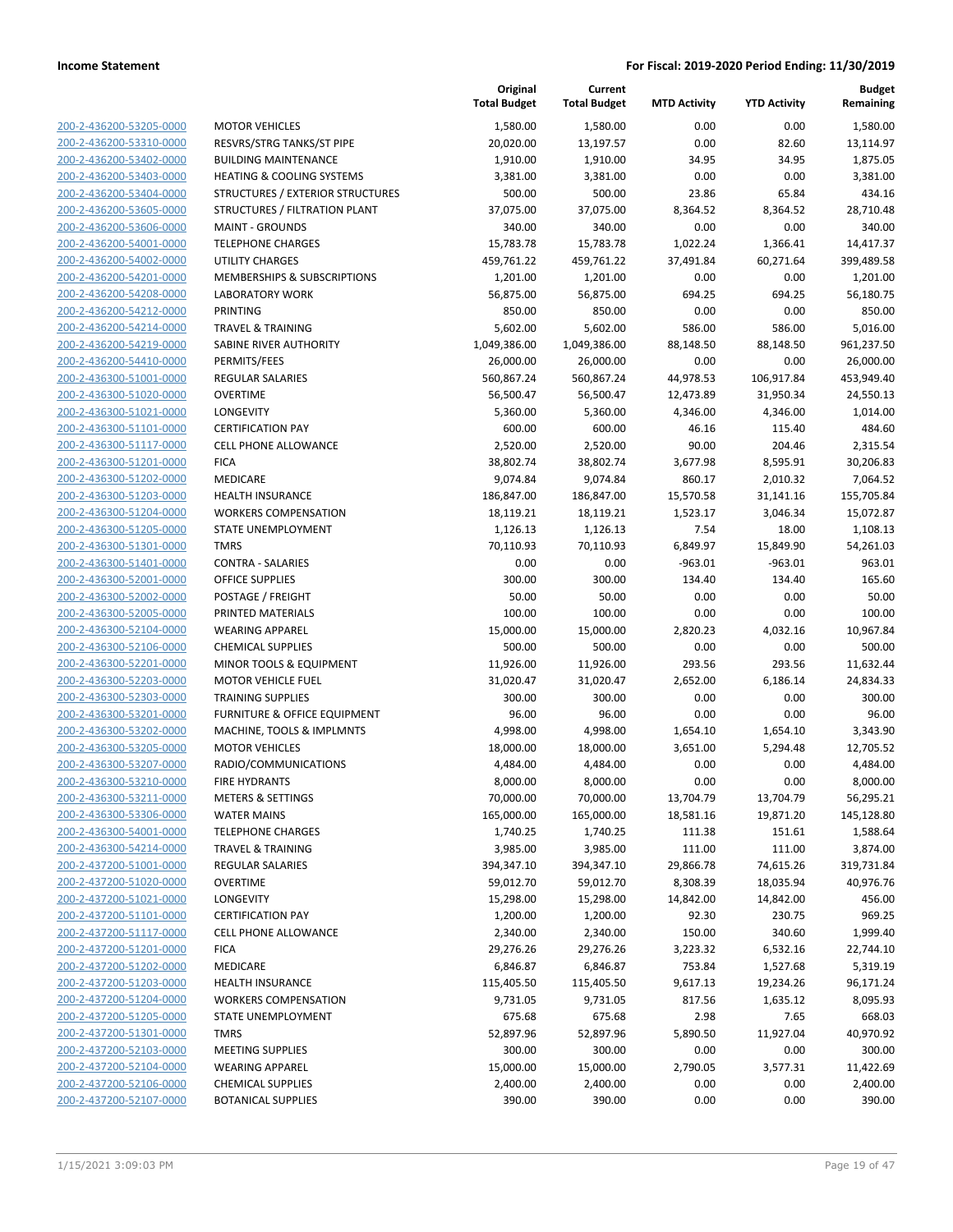| 200-2-437200-52201-0000        |
|--------------------------------|
| 200-2-437200-52203-0000        |
| <u>200-2-437200-52303-0000</u> |
| 200-2-437200-53202-0000        |
| 200-2-437200-53205-0000        |
| 200-2-437200-53207-0000        |
| 200-2-437200-53309-0000        |
| 200-2-437200-53311-0000        |
| 200-2-437200-54001-0000        |
| 200-2-437200-54002-0000        |
| 200-2-437200-54214-0000        |
| 200-2-437300-51001-0000        |
|                                |
| <u>200-2-437300-51020-0000</u> |
| 200-2-437300-51021-0000        |
| 200-2-437300-51101-0000        |
| 200-2-437300-51117-0000        |
| 200-2-437300-51201-0000        |
| 200-2-437300-51202-0000        |
| 200-2-437300-51203-0000        |
| 200-2-437300-51204-0000        |
| 200-2-437300-51205-0000        |
| 200-2-437300-51301-0000        |
| <u>200-2-437300-51401-0000</u> |
| 200-2-437300-52001-0000        |
| 200-2-437300-52002-0000        |
| 200-2-437300-52005-0000        |
| 200-2-437300-52101-0000        |
| <u>200-2-437300-52104-0000</u> |
| 200-2-437300-52105-0000        |
| 200-2-437300-52106-0000        |
| 200-2-437300-52107-0000        |
| 200-2-437300-52201-0000        |
|                                |
| 200-2-437300-52202-0000        |
| 200-2-437300-52203-0000        |
| 200-2-437300-52301-0000        |
| 200-2-437300-53202-0000        |
| 200-2-437300-53203-0000        |
| <u>200-2-437300-53205-0000</u> |
| 200-2-437300-53402-0000        |
| 200-2-437300-54001-0000        |
| 200-2-437300-54002-0000        |
| 200-2-437300-54201-0000        |
| <u>200-2-437300-54208-0000</u> |
| 200-2-437300-54214-0000        |
| 200-2-437300-54410-0000        |
| 200-2-471100-56507-0000        |
| 200-2-471100-56508-0000        |
| 200-2-471100-56510-0000        |
| <u>200-2-471200-56607-0000</u> |
| 200-2-471200-56611-0000        |
|                                |
| 200-2-475100-56002-0000        |
| 200-2-475100-56005-0000        |
| 200-2-480000-52003-0000        |
| <u>200-2-480000-52006-0000</u> |
| <u>200-2-480000-54002-0000</u> |
| 200-2-480000-54226-0000        |
| <u>200-2-480000-57002-0000</u> |
| <u>200-2-480000-57005-0000</u> |
| <u>200-2-480000-57008-0000</u> |
|                                |

|                         |                                    | Original<br><b>Total Budget</b> | Current<br><b>Total Budget</b> | <b>MTD Activity</b> | <b>YTD Activity</b> | <b>Budget</b><br>Remaining |
|-------------------------|------------------------------------|---------------------------------|--------------------------------|---------------------|---------------------|----------------------------|
| 200-2-437200-52201-0000 | MINOR TOOLS & EQUIPMENT            | 10,995.00                       | 10,995.00                      | 0.00                | 0.00                | 10,995.00                  |
| 200-2-437200-52203-0000 | <b>MOTOR VEHICLE FUEL</b>          | 19,741.35                       | 19,741.35                      | 1,116.43            | 2,718.51            | 17,022.84                  |
| 200-2-437200-52303-0000 | <b>TRAINING SUPPLIES</b>           | 275.00                          | 275.00                         | 0.00                | 0.00                | 275.00                     |
| 200-2-437200-53202-0000 | MACHINE, TOOLS & IMPLMNTS          | 4,963.00                        | 4,963.00                       | 495.00              | 495.00              | 4,468.00                   |
| 200-2-437200-53205-0000 | <b>MOTOR VEHICLES</b>              | 13,000.00                       | 13,000.00                      | 1,573.94            | 2,312.06            | 10,687.94                  |
| 200-2-437200-53207-0000 | RADIO/COMMUNICATIONS               | 3,000.00                        | 3,000.00                       | 0.00                | 0.00                | 3,000.00                   |
| 200-2-437200-53309-0000 | SANITARY SEWER & TCEQ SSO          | 84,998.87                       | 84,998.87                      | 5,235.61            | 10,595.05           | 74,403.82                  |
| 200-2-437200-53311-0000 | <b>LIFT STATIONS</b>               | 22,490.00                       | 22,490.00                      | 14.90               | 14.90               | 22,475.10                  |
| 200-2-437200-54001-0000 | <b>TELEPHONE CHARGES</b>           | 5,000.00                        | 5,000.00                       | 389.05              | 427.30              | 4,572.70                   |
| 200-2-437200-54002-0000 | <b>UTILITY CHARGES</b>             | 29,706.99                       | 29,706.99                      | 2,557.85            | 6,856.58            | 22,850.41                  |
| 200-2-437200-54214-0000 | <b>TRAVEL &amp; TRAINING</b>       | 2,800.00                        | 2,800.00                       | 0.00                | 0.00                | 2,800.00                   |
| 200-2-437300-51001-0000 | <b>REGULAR SALARIES</b>            | 517.77                          | 517,377.62                     | 41,034.08           | 100,966.35          | 416,411.27                 |
| 200-2-437300-51020-0000 | <b>OVERTIME</b>                    | 41,777.41                       | 41,777.41                      | 3,069.74            | 5,929.83            | 35,847.58                  |
| 200-2-437300-51021-0000 | LONGEVITY                          | 12,838.00                       | 12,838.00                      | 12,790.00           | 12,790.00           | 48.00                      |
| 200-2-437300-51101-0000 | <b>CERTIFICATION PAY</b>           | 6,600.00                        | 6,600.00                       | 553.86              | 1,384.65            | 5,215.35                   |
| 200-2-437300-51117-0000 | <b>CELL PHONE ALLOWANCE</b>        | 1,644.00                        | 1,644.00                       | 60.00               | 136.61              | 1,507.39                   |
| 200-2-437300-51201-0000 | <b>FICA</b>                        | 35,974.70                       | 35,974.70                      | 3,407.77            | 7,199.59            | 28,775.11                  |
| 200-2-437300-51202-0000 | MEDICARE                           | 8,413.44                        | 8,413.44                       | 796.98              | 1,683.78            | 6,729.66                   |
| 200-2-437300-51203-0000 | <b>HEALTH INSURANCE</b>            | 131,892.00                      | 131,892.00                     | 10,991.00           | 21,982.00           | 109,910.00                 |
| 200-2-437300-51204-0000 | <b>WORKERS COMPENSATION</b>        | 11,898.11                       | 11,898.11                      | 1,068.69            | 2,137.38            | 9,760.73                   |
| 200-2-437300-51205-0000 | STATE UNEMPLOYMENT                 | 772.20                          | 772.20                         | 0.00                | 0.00                | 772.20                     |
| 200-2-437300-51301-0000 | <b>TMRS</b>                        | 65,001.05                       | 65,001.05                      | 6,360.35            | 13,405.54           | 51,595.51                  |
| 200-2-437300-51401-0000 | <b>CONTRA - SALARIES</b>           | 0.00                            | 0.00                           | $-513.10$           | $-513.10$           | 513.10                     |
| 200-2-437300-52001-0000 | <b>OFFICE SUPPLIES</b>             | 600.00                          | 600.00                         | 92.31               | 92.31               | 507.69                     |
| 200-2-437300-52002-0000 | POSTAGE / FREIGHT                  | 600.00                          | 600.00                         | 102.21              | 271.71              | 328.29                     |
| 200-2-437300-52005-0000 | PRINTED MATERIALS                  | 1,280.00                        | 1,280.00                       | 0.00                | 0.00                | 1,280.00                   |
| 200-2-437300-52101-0000 | <b>JANITORIAL SUPPLIES</b>         | 1,650.00                        | 1,650.00                       | 0.00                | 0.00                | 1,650.00                   |
| 200-2-437300-52104-0000 | <b>WEARING APPAREL</b>             | 11,000.00                       | 11,000.00                      | 483.09              | 693.51              | 10,306.49                  |
| 200-2-437300-52105-0000 | <b>LABORATORY</b>                  | 15,000.00                       | 15,000.00                      | 680.12              | 694.08              | 14,305.92                  |
| 200-2-437300-52106-0000 | <b>CHEMICAL SUPPLIES</b>           | 54,660.00                       | 54,660.00                      | 0.00                | 0.00                | 54,660.00                  |
| 200-2-437300-52107-0000 | <b>BOTANICAL SUPPLIES</b>          | 900.00                          | 900.00                         | 0.00                | 0.00                | 900.00                     |
| 200-2-437300-52201-0000 | MINOR TOOLS & EQUIPMENT            | 6,300.00                        | 6,300.00                       | 1,160.49            | 1,160.49            | 5,139.51                   |
| 200-2-437300-52202-0000 | <b>MECHANICAL SUPPLIES</b>         | 18,400.00                       | 18,400.00                      | 836.88              | 836.88              | 17,563.12                  |
| 200-2-437300-52203-0000 | <b>MOTOR VEHICLE FUEL</b>          | 5,875.01                        | 5,875.01                       | 181.40              | 495.16              | 5,379.85                   |
| 200-2-437300-52301-0000 | <b>SAFETY SUPPLIES</b>             | 2,300.00                        | 2,300.00                       | 0.00                | 0.00                | 2,300.00                   |
| 200-2-437300-53202-0000 | MACHINE, TOOLS & IMPLMNTS          | 70,000.00                       | 70,000.00                      | 2,529.35            | 2,827.16            | 67,172.84                  |
| 200-2-437300-53203-0000 | <b>INSTRUMENTS &amp; APPARATUS</b> | 6,000.00                        | 6,000.00                       | 3,155.08            | 3,511.75            | 2,488.25                   |
| 200-2-437300-53205-0000 | <b>MOTOR VEHICLES</b>              | 5,300.00                        | 5,300.00                       | 335.99              | $-3,725.43$         | 9,025.43                   |
| 200-2-437300-53402-0000 | <b>BUILDING MAINTENANCE</b>        | 6,500.00                        | 6,500.00                       | 202.18              | 468.95              | 6,031.05                   |
| 200-2-437300-54001-0000 | <b>TELEPHONE CHARGES</b>           | 5,237.33                        | 5,237.33                       | 436.34              | 768.55              | 4,468.78                   |
| 200-2-437300-54002-0000 | <b>UTILITY CHARGES</b>             | 406,861.45                      | 406,861.45                     | 31,281.89           | 60,227.64           | 346,633.81                 |
| 200-2-437300-54201-0000 | MEMBERSHIPS & SUBSCRIPTIONS        | 12,500.00                       | 12,500.00                      | 4,391.95            | 4,391.95            | 8,108.05                   |
| 200-2-437300-54208-0000 | LABORATORY WORK                    | 12,400.00                       | 12,400.00                      | 0.00                | 1,412.25            | 10,987.75                  |
| 200-2-437300-54214-0000 | <b>TRAVEL &amp; TRAINING</b>       | 4,500.00                        | 4,500.00                       | 0.00                | 0.00                | 4,500.00                   |
| 200-2-437300-54410-0000 | PERMITS/FEES                       | 74,000.00                       | 74,000.00                      | 0.00                | 37,403.32           | 36,596.68                  |
| 200-2-471100-56507-0000 | 08 REV BONDS - PRINCIPAL           | 970,000.00                      | 970,000.00                     | 0.00                | 0.00                | 970,000.00                 |
| 200-2-471100-56508-0000 | 09 TWDP REV BOND - PRINC           | 15,000.00                       | 15,000.00                      | 0.00                | 0.00                | 15,000.00                  |
| 200-2-471100-56510-0000 | 2019 REVENUE BONDS PRINCIPAL       | 110,000.00                      | 110,000.00                     | 0.00                | 0.00                | 110,000.00                 |
| 200-2-471200-56607-0000 | 08 REV BONDS - INTEREST            | 284,448.00                      | 284,448.00                     | 0.00                | 0.00                | 284,448.00                 |
| 200-2-471200-56611-0000 | 2019 REVENUE BONDS INTEREST        | 988,336.25                      | 988,336.25                     | 0.00                | 0.00                | 988,336.25                 |
| 200-2-475100-56002-0000 | MISCELLANEOUS DEBT EXP / AGENT FEE | 750.00                          | 750.00                         | 0.00                | 0.00                | 750.00                     |
| 200-2-475100-56005-0000 | ARBITRAGE                          | 1,750.00                        | 1,750.00                       | 0.00                | 0.00                | 1,750.00                   |
| 200-2-480000-52003-0000 | <b>COPIER CHARGES</b>              | 7,500.00                        | 7,500.00                       | 688.48              | 688.48              | 6,811.52                   |
| 200-2-480000-52006-0000 | <b>COPIER PAPER</b>                | 250.00                          | 250.00                         | 0.00                | 0.00                | 250.00                     |
| 200-2-480000-54002-0000 | UTILITY CHARGES                    | 13,804.03                       | 13,804.03                      | 1,123.76            | 2,231.08            | 11,572.95                  |
| 200-2-480000-54226-0000 | <b>INSURANCE EXPENSE</b>           | 64,000.00                       | 64,000.00                      | 0.00                | 0.00                | 64,000.00                  |
| 200-2-480000-57002-0000 | <b>BAD DEBT EXPENSE</b>            | 25,000.00                       | 25,000.00                      | 0.00                | 0.00                | 25,000.00                  |
| 200-2-480000-57005-0000 | <b>ACCRUED VAC &amp; SICK PAY</b>  | 40,000.00                       | 40,000.00                      | 0.00                | 0.00                | 40,000.00                  |
| 200-2-480000-57008-0000 | <b>BANK CHARGES</b>                | 30,000.00                       | 30,000.00                      | 2,330.41            | 4,945.95            | 25,054.05                  |
|                         |                                    |                                 |                                |                     |                     |                            |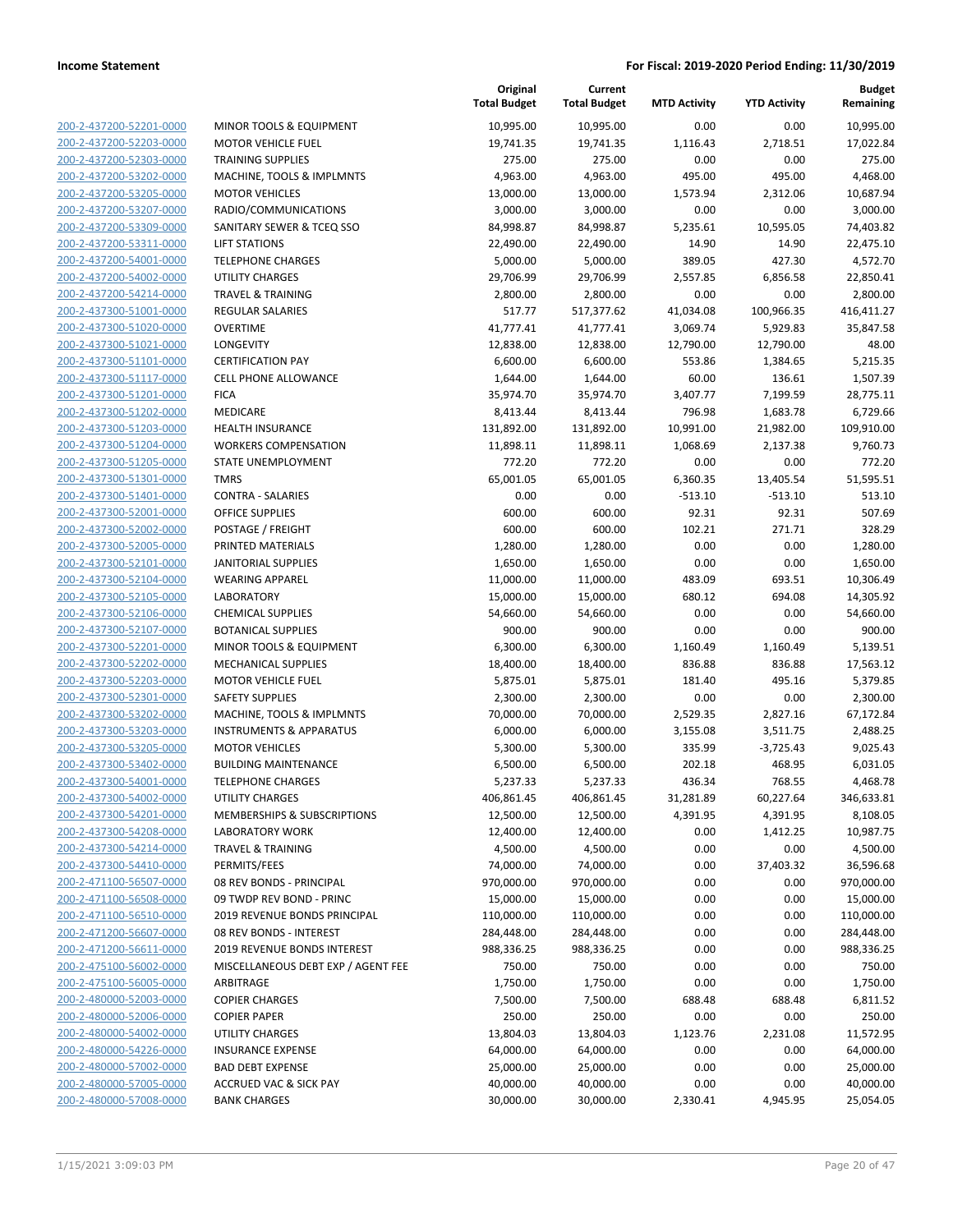|                                                |                                                                  | Original            | Current             |                     |                     | <b>Budget</b> |
|------------------------------------------------|------------------------------------------------------------------|---------------------|---------------------|---------------------|---------------------|---------------|
|                                                |                                                                  | <b>Total Budget</b> | <b>Total Budget</b> | <b>MTD Activity</b> | <b>YTD Activity</b> | Remaining     |
| 200-2-480000-57015-0000                        | <b>CONTINGENCY EXPENSE</b>                                       | 50,000.00           | 50,000.00           | 0.00                | 0.00                | 50,000.00     |
| 200-2-491000-58001-0000                        | <b>XFR - GENERAL FUND</b>                                        | 0.00                | 627,424.00          | 110,809.11          | 226,152.07          | 401,271.93    |
| 200-2-491000-58037-0000                        | XFR - DEBT SERVICE FUND                                          | 1,597,520.00        | 1,597,520.00        | 133,126.67          | 266,253.34          | 1,331,266.66  |
| 200-2-491000-58120-0000                        | <b>XFR - UTILITY CIP FUND</b>                                    | 304,000.40          | 304,000.40          | 0.00                | 0.00                | 304,000.40    |
| 200-2-495000-58580-0000                        | CA - GENERAL FUND - GENERAL GOVERNMENT                           | 408,115.00          | 408,115.00          | 34,009.58           | 68,019.16           | 340,095.84    |
| 200-2-495000-58581-0000                        | CA - GENERAL FUND - PUBLIC WORKS                                 | 160,063.00          | 160,063.00          | 13,338.58           | 26,677.16           | 133,385.84    |
| 200-2-495000-58701-0000                        | CA - CENTRAL SERVICE FUND                                        | 206,641.00          | 206,641.00          | 17,220.08           | 34,440.16           | 172,200.84    |
| 200-2-495000-58710-0000                        | <b>CA - INSURANCE FUND</b>                                       | 87,018.00           | 87,018.00           | 7,251.50            | 14,503.00           | 72,515.00     |
| 200-2-495000-58720-0000                        | CA - MIS FUN                                                     | 73,708.00           | 73,708.00           | 6,142.33            | 12,284.66           | 61,423.34     |
| 200-2-495000-58900-0000                        | <b>CA - ELECTRIC FUND</b>                                        | 617,107.00          | 617,107.00          | 51,425.58           | 102,851.16          | 514,255.84    |
|                                                | <b>Expense Total:</b>                                            | 12,100,356.36       | 13,244,640.21       | 954,509.78          | 1,801,537.67        | 11,443,102.54 |
|                                                | Fund: 200 - WATER / WASTEWATER FUND Surplus (Deficit):           | 2,272,753.64        | 1,128,469.79        | 254,118.04          | 707,086.24          |               |
| Revenue                                        | Fund: 212 - TX COMMUNITY DEV SWR SYSTEM IMPROV PROG GRANT        |                     |                     |                     |                     |               |
| 212-2-310001-43105-0000                        | MISCELLANEOUS / GRANTS                                           | 0.00                | 0.00                | 150,993.84          | 150,993.84          | -150,993.84   |
|                                                | <b>Revenue Total:</b>                                            | 0.00                | 0.00                | 150,993.84          | 150,993.84          | -150,993.84   |
|                                                | Fund: 212 - TX COMMUNITY DEV SWR SYSTEM IMPROV PROG GRANT Total: | 0.00                | 0.00                | 150,993.84          | 150,993.84          |               |
| Fund: 216 - UTILIITY CIP FUND                  |                                                                  |                     |                     |                     |                     |               |
| Revenue                                        |                                                                  |                     |                     |                     |                     |               |
| 216-2-319001-45401-0000                        | <b>INTEREST REVENUES</b>                                         | 10,621.00           | 10,621.00           | 23,689.65           | 51,360.94           | $-40,739.94$  |
| 216-2-323001-46100-0000                        | <b>XFR - UTILITY FUND</b>                                        | 304,000.00          | 304,000.00          | 0.00                | 0.00                | 304,000.00    |
|                                                | <b>Revenue Total:</b>                                            | 314,621.00          | 314,621.00          | 23,689.65           | 51,360.94           | 263,260.06    |
| <b>Expense</b>                                 |                                                                  |                     |                     |                     |                     |               |
| 216-2-436200-53312-0000                        | <b>WATER LINE EASEMENTS</b>                                      | 0.00                | 0.00                | 50,961.31           | 50,961.31           | $-50,961.31$  |
| 216-2-436200-55002-0000                        | <b>IMPROVEMENTS</b>                                              | 254,000.00          | 254,000.00          | 7,939.55            | 7,939.55            | 246,060.45    |
| 216-2-436300-55105-0000                        | <b>WATER MAINS</b>                                               | 0.00                | 200,000.00          | 350,496.06          | 350,496.06          | $-150,496.06$ |
| 216-2-437300-55110-0000                        | <b>LIFT STATIONS</b>                                             | 50,000.00           | 50,000.00           | 0.00                | 0.00                | 50,000.00     |
| 216-2-480000-54101-0000                        | PROFESSIONAL SERVICES                                            | 150,000.00          | 150,000.00          | 0.00                | 0.00                | 150,000.00    |
|                                                | <b>Expense Total:</b>                                            | 454,000.00          | 654,000.00          | 409,396.92          | 409,396.92          | 244,603.08    |
|                                                | Fund: 216 - UTILIITY CIP FUND Surplus (Deficit):                 | -139,379.00         | -339,379.00         | -385,707.27         | -358,035.98         |               |
| <b>Fund: 217 - WASTEWATER RECLAMATION FUND</b> |                                                                  |                     |                     |                     |                     |               |
| Revenue                                        |                                                                  |                     |                     |                     |                     |               |
| 217-2-319001-45401-0000                        | <b>INTEREST REVENUES</b>                                         | 14,000.00           | 14,000.00           | 1,103.37            | 2,392.19            | 11,607.81     |
|                                                | <b>Revenue Total:</b>                                            | 14,000.00           | 14,000.00           | 1,103.37            | 2,392.19            | 11,607.81     |
|                                                | Fund: 217 - WASTEWATER RECLAMATION FUND Total:                   | 14,000.00           | 14,000.00           | 1,103.37            | 2,392.19            |               |
| Fund: 300 - AIRPORT FUND                       |                                                                  |                     |                     |                     |                     |               |
| Revenue                                        |                                                                  |                     |                     |                     |                     |               |
| 300-2-319001-44315-0000                        | <b>AIRPORT FUEL FEES</b>                                         | 0.00                | 0.00                | 215.84              | 215.84              | $-215.84$     |
| 300-2-319001-45401-0000                        | <b>INTEREST REVENUES</b>                                         | 0.00                | 0.00                | 3,931.09            | 4,237.01            | $-4,237.01$   |
| 300-2-321001-45507-0000                        | L-3 COMM LEASE                                                   | 639,217.00          | 639,217.00          | 53,268.08           | 106,536.16          | 532,680.84    |
| 300-2-321001-45508-0000                        | AIR EVAC HANGAR FEES                                             | 8,101.80            | 8,101.80            | 0.00                | 675.09              | 7,426.71      |
| 300-2-321001-45509-0000                        | BLUE SKY T-HANGAR & LA ND LEASES                                 | 4,768.50            | 4,768.50            | 0.00                | 0.00                | 4,768.50      |
| 300-2-321001-45510-0000                        | ARKOMA - HORIZONS AHEAD LEASE                                    | 48,096.00           | 48,096.00           | 0.00                | 8,016.00            | 40,080.00     |
| 300-2-321001-45513-0000                        | MAJORS FLYING CLUB LAND LEASE                                    | 1,396.00            | 1,396.00            | 116.33              | 232.66              | 1,163.34      |
| 300-2-321001-45515-0000                        | TEXSAN AVIATION LAND LEASE                                       | 1,080.00            | 1,080.00            | 0.00                | 0.00                | 1,080.00      |
| 300-2-321001-45516-0000                        | MFC PARTNERS LAND LEASE                                          | 1,260.00            | 1,260.00            | 0.00                | 0.00                | 1,260.00      |
| 300-2-321001-45517-0000                        | INNOVATION FIRST MAINT HANGAR                                    | 17,618.00           | 17,618.00           | 0.00                | 0.00                | 17,618.00     |
|                                                | <b>Revenue Total:</b>                                            | 721,537.30          | 721,537.30          | 57,531.34           | 119,912.76          | 601,624.54    |
| <b>Expense</b>                                 |                                                                  |                     |                     |                     |                     |               |
| 300-2-438100-51001-0000                        | <b>REGULAR SALARIES</b>                                          | 61,452.14           | 61,452.14           | 4,727.20            | 11,356.80           | 50,095.34     |
| 300-2-438100-51021-0000                        | LONGEVITY                                                        | 294.00              | 294.00              | 294.00              | 294.00              | 0.00          |
| 300-2-438100-51117-0000                        | CELL PHONE ALLOWANCE                                             | 1,170.00            | 1,170.00            | 90.00               | 196.62              | 973.38        |
| 300-2-438100-51201-0000                        | <b>FICA</b>                                                      | 3,900.80            | 3,900.80            | 317.05              | 734.85              | 3,165.95      |
| 300-2-438100-51202-0000                        | MEDICARE                                                         | 912.28              | 912.28              | 74.14               | 171.85              | 740.43        |
| 300-2-438100-51203-0000                        | <b>HEALTH INSURANCE</b>                                          | 10,991.00           | 10,991.00           | 915.92              | 1,831.84            | 9,159.16      |
| 300-2-438100-51204-0000                        | <b>WORKERS COMPENSATION</b>                                      | 1,206.78            | 1,206.78            | 83.77               | 167.54              | 1,039.24      |
|                                                |                                                                  |                     |                     |                     |                     |               |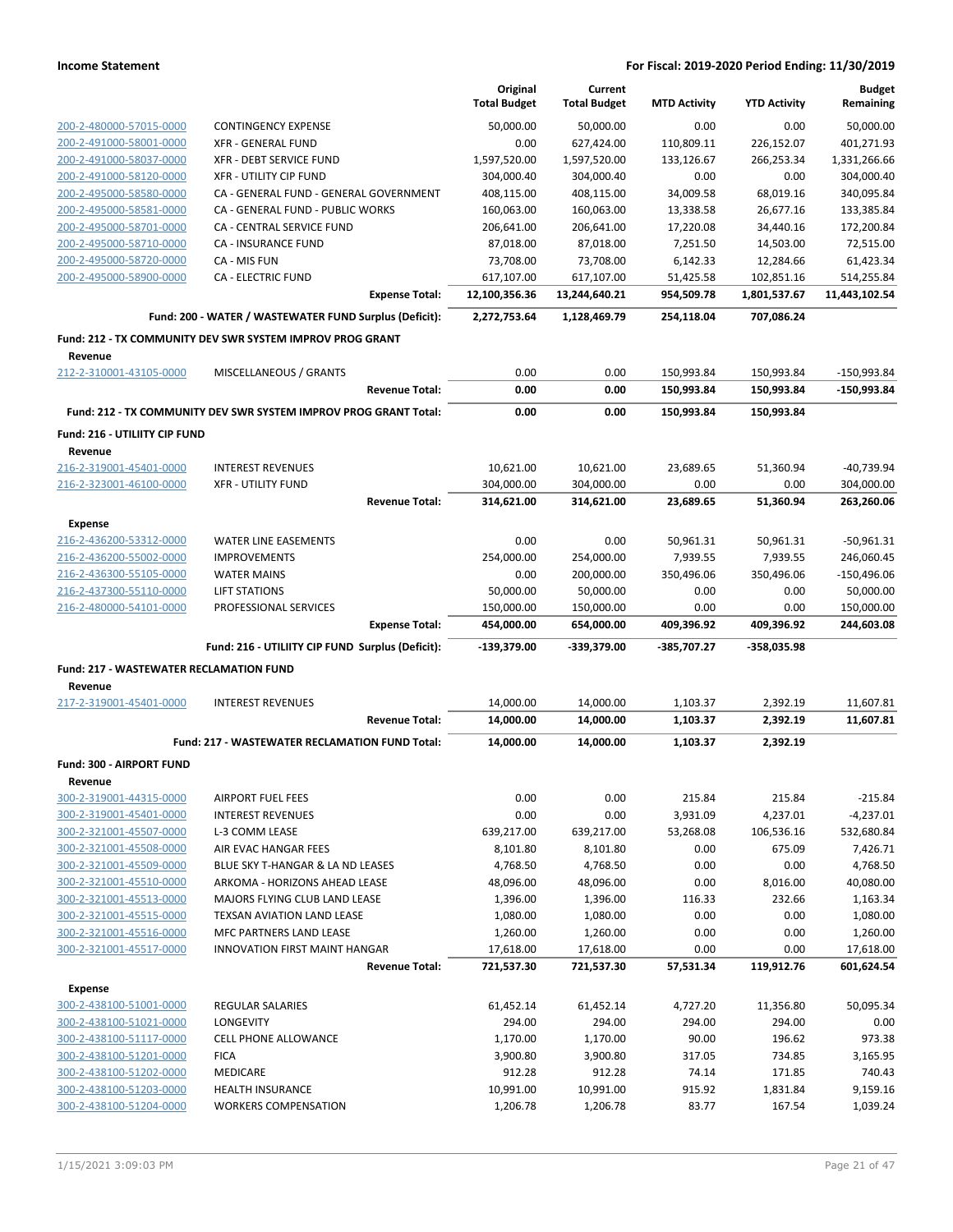|                                  |                                                     | Original<br><b>Total Budget</b> | Current<br><b>Total Budget</b> | <b>MTD Activity</b>  | <b>YTD Activity</b>    | <b>Budget</b><br>Remaining |
|----------------------------------|-----------------------------------------------------|---------------------------------|--------------------------------|----------------------|------------------------|----------------------------|
| 300-2-438100-51205-0000          | STATE UNEMPLOYMENT                                  | 128.70                          | 128.70                         | 0.00                 | 0.00                   | 128.70                     |
| 300-2-438100-51301-0000          | <b>TMRS</b>                                         | 7,048.18                        | 7,048.18                       | 565.30               | 1,310.32               | 5,737.86                   |
| 300-2-438100-52001-0000          | <b>OFFICE SUPPLIES</b>                              | 400.00                          | 400.00                         | 0.00                 | 0.00                   | 400.00                     |
| 300-2-438100-52002-0000          | POSTAGE / FREIGHT                                   | 100.00                          | 100.00                         | 27.03                | 29.00                  | 71.00                      |
| 300-2-438100-52201-0000          | MINOR TOOLS & EQUIPMENT                             | 225.00                          | 225.00                         | 0.00                 | 0.00                   | 225.00                     |
| 300-2-438100-53202-0000          | MACHINE, TOOLS & IMPLMNTS                           | 1,500.00                        | 1,500.00                       | 0.00                 | 0.00                   | 1,500.00                   |
| 300-2-438100-53205-0000          | <b>MOTOR VEHICLES</b>                               | 500.00                          | 500.00                         | 0.00                 | 0.00                   | 500.00                     |
| 300-2-438100-53303-0000          | MAINT - STREET /ALLEY/APRN/RNWY                     | 2,500.00                        | 2,500.00                       | 0.00                 | 0.00                   | 2,500.00                   |
| 300-2-438100-53402-0000          | <b>BUILDING MAINTENANCE</b>                         | 12,000.00                       | 12,000.00                      | 56.51                | 81.39                  | 11,918.61                  |
| 300-2-438100-54001-0000          | <b>TELEPHONE CHARGES</b>                            | 1,810.85                        | 1,810.85                       | 169.49               | 261.73                 | 1,549.12                   |
| 300-2-438100-54002-0000          | <b>UTILITY CHARGES</b>                              | 14,457.30                       | 14,457.30                      | 1,258.70             | 2,350.86               | 12,106.44                  |
| 300-2-438100-54105-0000          | <b>MARKETING</b>                                    | 6,500.00                        | 6,500.00                       | 0.00                 | 0.00                   | 6,500.00                   |
| 300-2-438100-54110-0000          | <b>AUDIT</b>                                        | 10,000.00                       | 10,000.00                      | 0.00                 | 0.00                   | 10,000.00                  |
| 300-2-438100-54201-0000          | MEMBERSHIPS & SUBSCRIPTIONS                         | 515.00                          | 515.00                         | 0.00                 | 0.00                   | 515.00                     |
| 300-2-438100-54214-0000          | <b>TRAVEL &amp; TRAINING</b>                        | 2,300.00                        | 2,300.00                       | 0.00                 | 0.00                   | 2,300.00                   |
| 300-2-438100-54408-0000          | OTHER / INSURANCE EXPENSE                           | 0.00                            | 0.00                           | 0.00                 | 0.00                   | 0.00                       |
| 300-2-438100-54410-0000          | PERMITS/FEES                                        | 1,400.00                        | 1,400.00                       | 1,095.00             | 1,095.00               | 305.00                     |
| 300-2-480000-52003-0000          | <b>COPIER CHARGES</b>                               | 0.00                            | 0.00                           | 138.47               | 138.47                 | $-138.47$                  |
| 300-2-480000-52006-0000          | <b>COPIER PAPER</b>                                 | 75.00                           | 75.00                          | 0.00                 | 0.00                   | 75.00                      |
| 300-2-480000-57008-0000          | <b>BANK CHARGES</b>                                 | 0.00                            | 0.00                           | 0.00                 | 8.66                   | $-8.66$                    |
|                                  | <b>Expense Total:</b>                               | 141,387.03                      | 141,387.03                     | 9,812.58             | 20,028.93              | 121.358.10                 |
|                                  | Fund: 300 - AIRPORT FUND Surplus (Deficit):         | 580,150.27                      | 580,150.27                     | 47,718.76            | 99,883.83              |                            |
| Fund: 360 - AIRPORT CAPITAL FUND |                                                     |                                 |                                |                      |                        |                            |
| Revenue                          |                                                     |                                 |                                |                      |                        |                            |
| 360-2-319001-45401-0000          | <b>INTEREST REVENUES</b><br><b>Revenue Total:</b>   | 68,598.00<br>68,598.00          | 68,598.00<br>68,598.00         | 3,834.99<br>3,834.99 | 11,094.56<br>11,094.56 | 57,503.44<br>57,503.44     |
| <b>Expense</b>                   |                                                     |                                 |                                |                      |                        |                            |
| 360-2-438100-55006-0000          | <b>AQUISITION</b>                                   | 0.00                            | 0.00                           | 168,338.46           | 168,338.46             | $-168,338.46$              |
| 360-2-438100-55012-0000          | <b>CONSTRUCTION</b>                                 | 219,381.00                      | 219,381.00                     | 0.00                 | 0.00                   | 219,381.00                 |
| 360-2-480000-57008-0000          | <b>BANK CHARGES</b>                                 | 2,000.00                        | 2,000.00                       | 0.00                 | 205.30                 | 1,794.70                   |
|                                  | <b>Expense Total:</b>                               | 221,381.00                      | 221,381.00                     | 168,338.46           | 168,543.76             | 52,837.24                  |
|                                  | Fund: 360 - AIRPORT CAPITAL FUND Surplus (Deficit): | -152,783.00                     | $-152,783.00$                  | $-164,503.47$        | -157,449.20            |                            |
| Fund: 362 - AIRPORT FBO FUEL     |                                                     |                                 |                                |                      |                        |                            |
| Revenue                          |                                                     |                                 |                                |                      |                        |                            |
| 362-2-319001-44315-0000          | <b>AIRPORT - FUEL FEES</b>                          | 0.00                            | 0.00                           | 38,637.20            | 90,528.54              | $-90,528.54$               |
| 362-2-319001-44316-0000          | AIRPORT - PARKING, TIE DOWNS, & RAMP FE             | 0.00                            | 0.00                           | 317.95               | 771.50                 | $-771.50$                  |
| 362-2-319001-44320-0000          | AIRPORT - OIL                                       | 0.00                            | 0.00                           | 512.63               | 763.58                 | $-763.58$                  |
| 362-2-319001-44322-0000          | <b>AIRPORT - PILOT SUPPLIES</b>                     | 0.00                            | 0.00                           | 9.75                 | 34.75                  | $-34.75$                   |
| 362-2-319001-45401-0000          | <b>INTEREST REVENUES</b>                            | 0.00                            | 0.00                           | 98.35                | 322.47                 | $-322.47$                  |
|                                  | <b>Revenue Total:</b>                               | 0.00                            | 0.00                           | 39,575.88            | 92,420.84              | -92,420.84                 |
| <b>Expense</b>                   |                                                     |                                 |                                |                      |                        |                            |
| 362-2-438100-52222-0000          | AIRPORT - OIL                                       | 0.00                            | 0.00                           | 0.00                 | 0.00                   | 0.00                       |
| 362-2-438100-52422-0000          | AIRPORT - PILOT SUPPLIES                            | 0.00                            | 0.00                           | 0.00                 | 0.00                   | 0.00                       |
| 362-2-438100-57003-0000          | <b>CREDIT CARD FEES</b>                             | 0.00                            | 0.00                           | 1,303.18             | 3,162.25               | $-3,162.25$                |
| 362-2-480000-57008-0000          | <b>BANK CHARGES</b>                                 | 0.00                            | 0.00                           | 0.00                 | 6.34                   | $-6.34$                    |
|                                  | <b>Expense Total:</b>                               | 0.00                            | 0.00                           | 1,303.18             | 3,168.59               | $-3,168.59$                |
|                                  | Fund: 362 - AIRPORT FBO FUEL Surplus (Deficit):     | 0.00                            | 0.00                           | 38,272.70            | 89,252.25              |                            |
| Fund: 400 - GOLF FUND            |                                                     |                                 |                                |                      |                        |                            |
| Revenue                          |                                                     |                                 |                                |                      |                        |                            |
| 400-2-319001-45604-0000          | OTHER REVENUE / OVER/SHORT                          | 28.00                           | 28.00                          | 0.01                 | 0.25                   | 27.75                      |
| 400-2-319005-44510-0000          | <b>GREENS FEES</b>                                  | 98,030.00                       | 98,030.00                      | 4,524.00             | 11,676.00              | 86,354.00                  |
| 400-2-319006-45308-0000          | PRO SHOP CONCESSIONS                                | 9,841.00                        | 9,841.00                       | 423.65               | 1,173.97               | 8,667.03                   |
| 400-2-319007-45309-0000          | <b>MERCHANDISE SALES</b>                            | 7,940.00                        | 7,940.00                       | 151.23               | 680.30                 | 7,259.70                   |
| 400-2-319008-45511-0000          | <b>CART RENTALS</b>                                 | 61,464.00                       | 61,464.00                      | 2,309.75             | 6,305.00               | 55,159.00                  |
| 400-2-319009-45512-0000          | <b>GOLF LEASES / MEMBERSHIPS</b>                    | 67,095.00                       | 67,095.00                      | 1,238.86             | 2,532.42               | 64,562.58                  |
|                                  | <b>Revenue Total:</b>                               | 244,398.00                      | 244,398.00                     | 8,647.50             | 22,367.94              | 222,030.06                 |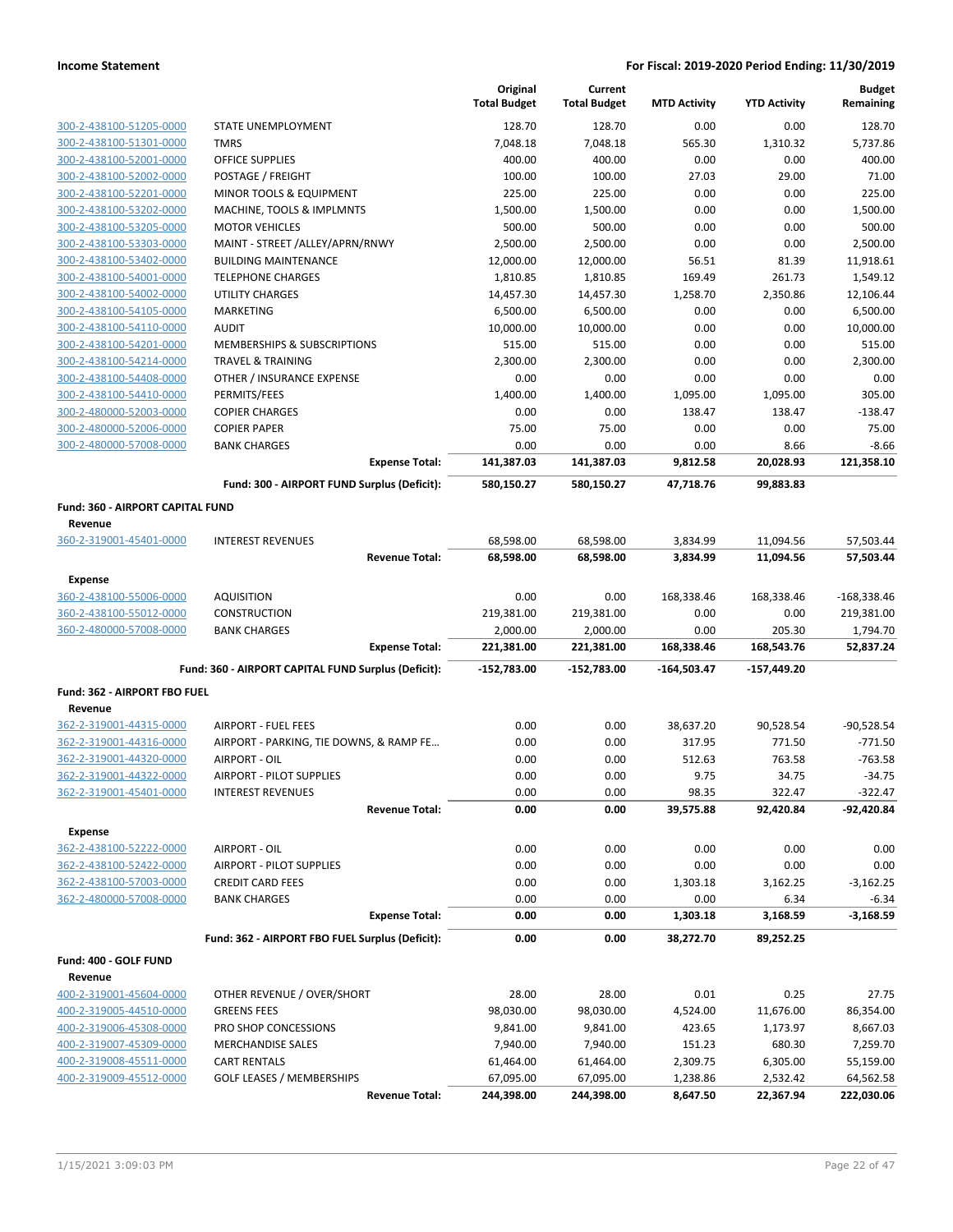|                                    |                                          | Original<br><b>Total Budget</b> | Current<br><b>Total Budget</b> | <b>MTD Activity</b> | <b>YTD Activity</b> | <b>Budget</b><br>Remaining |
|------------------------------------|------------------------------------------|---------------------------------|--------------------------------|---------------------|---------------------|----------------------------|
| <b>Expense</b>                     |                                          |                                 |                                |                     |                     |                            |
| 400-2-451250-51001-0000            | <b>REGULAR SALARIES</b>                  | 111,803.87                      | 111,803.87                     | 8,129.68            | 21,357.71           | 90,446.16                  |
| 400-2-451250-51020-0000            | <b>OVERTIME</b>                          | 5,375.04                        | 5,375.04                       | 91.03               | 1,032.87            | 4,342.17                   |
| 400-2-451250-51021-0000            | LONGEVITY                                | 6,656.00                        | 6,656.00                       | 6,530.00            | 6,530.00            | 126.00                     |
| 400-2-451250-51101-0000            | <b>CERTIFICATION PAY</b>                 | 600.00                          | 600.00                         | 46.16               | 115.40              | 484.60                     |
| 400-2-451250-51117-0000            | <b>CELL PHONE ALLOWANCE</b>              | 780.00                          | 780.00                         | 60.00               | 146.77              | 633.23                     |
| 400-2-451250-51201-0000            | <b>FICA</b>                              | 7,763.32                        | 7,763.32                       | 907.44              | 1,782.17            | 5,981.15                   |
| 400-2-451250-51202-0000            | <b>MEDICARE</b>                          | 1,815.62                        | 1,815.62                       | 212.23              | 416.80              | 1,398.82                   |
| 400-2-451250-51203-0000            | HEALTH INSURANCE                         | 10,991.00                       | 10,991.00                      | 983.67              | 1,967.34            | 9,023.66                   |
| 400-2-451250-51204-0000            | <b>WORKERS COMPENSATION</b>              | 3,231.15                        | 3,231.15                       | 271.62              | 543.24              | 2,687.91                   |
| 400-2-451250-51205-0000            | STATE UNEMPLOYMENT                       | 364.01                          | 364.01                         | 1.84                | 4.69                | 359.32                     |
| 400-2-451250-51301-0000            | <b>TMRS</b>                              | 11,348.55                       | 11,348.55                      | 1,439.65            | 2,709.46            | 8,639.09                   |
| 400-2-451250-52001-0000            | <b>OFFICE SUPPLIES</b>                   | 450.00                          | 450.00                         | 0.00                | 0.00                | 450.00                     |
| 400-2-451250-52101-0000            | <b>JANITORIAL SUPPLIES</b>               | 600.00                          | 600.00                         | 0.00                | 3.95                | 596.05                     |
| 400-2-451250-52104-0000            | <b>WEARING APPAREL</b>                   | 500.00                          | 500.00                         | 0.00                | 0.00                | 500.00                     |
| 400-2-451250-52107-0000            | <b>BOTANICAL SUPPLIES</b>                | 6,600.00                        | 6,600.00                       | 0.00                | 0.00                | 6,600.00                   |
| 400-2-451250-52201-0000            | MINOR TOOLS & EQUIPMENT                  | 600.00                          | 600.00                         | 0.00                | 64.39               | 535.61                     |
| 400-2-451250-52203-0000            | <b>MOTOR VEHICLE FUEL</b>                | 1,632.77                        | 1,632.77                       | 0.00                | 176.46              | 1,456.31                   |
| 400-2-451250-52401-0000            | RECREATIONAL SUPPLIES                    | 500.00                          | 500.00                         | 0.00                | 0.00                | 500.00                     |
| 400-2-451250-52403-0000            | <b>RESALE ITEMS</b>                      | 15,000.00                       | 15,000.00                      | 847.78              | 847.78              | 14,152.22                  |
| 400-2-451250-53202-0000            | MACHINE, TOOLS & IMPLMNTS                | 6,000.00                        | 6,000.00                       | 320.50              | 320.50              | 5,679.50                   |
| 400-2-451250-53205-0000            | <b>MOTOR VEHICLES</b>                    | 400.00                          | 400.00                         | 0.00                | 0.00                | 400.00                     |
| 400-2-451250-53307-0000            | <b>IRRIGATION</b>                        | 1,500.00                        | 1,500.00                       | 398.46              | 398.46              | 1,101.54                   |
| 400-2-451250-53402-0000            | <b>BUILDING MAINTENANCE</b>              | 1,450.00                        | 1,450.00                       | 299.00              | 299.00              | 1,151.00                   |
| 400-2-451250-54001-0000            | <b>TELEPHONE CHARGES</b>                 | 716.96                          | 716.96                         | 64.23               | 128.46              | 588.50                     |
| 400-2-451250-54002-0000            | UTILITY CHARGES                          | 10,688.09                       | 10,688.09                      | 825.28              | 1,622.39            | 9,065.70                   |
| 400-2-451250-54201-0000            | MEMBERSHIPS & SUBSCRIPTIONS              | 785.00                          | 785.00                         | 0.00                | 0.00                | 785.00                     |
| 400-2-451250-54214-0000            | <b>TRAVEL &amp; TRAINING</b>             | 2,100.00                        | 2,100.00                       | 0.00                | 0.00                | 2,100.00                   |
| 400-2-451250-54226-0000            | <b>INSURANCE EXPENSE</b>                 | 500.00                          | 500.00                         | 0.00                | 0.00                | 500.00                     |
| 400-2-451250-54909-0000            | <b>GOLF CART LEASE EXPENSE</b>           | 31,000.00                       | 31,000.00                      | 0.00                | 2,250.00            | 28,750.00                  |
| 400-2-480000-52003-0000            | <b>COPIER CHARGES</b>                    | 1,525.00                        | 1,525.00                       | 128.98              | 128.98              | 1,396.02                   |
| 400-2-480000-57008-0000            | <b>BANK CHARGES</b>                      | 4,500.00                        | 4,500.00                       | 179.84              | 402.90              | 4,097.10                   |
|                                    | <b>Expense Total:</b>                    | 247,776.38                      | 247,776.38                     | 21,737.39           | 43,249.72           | 204,526.66                 |
|                                    | Fund: 400 - GOLF FUND Surplus (Deficit): | $-3,378.38$                     | $-3,378.38$                    | -13,089.89          | -20,881.78          |                            |
| <b>Fund: 500 - SANITATION FUND</b> |                                          |                                 |                                |                     |                     |                            |
| Revenue                            |                                          |                                 |                                |                     |                     |                            |
| 500-2-318001-44314-0000            | <b>LATE CHARGES</b>                      | 101,636.00                      | 101,636.00                     | 10,581.68           | 24,398.83           | 77,237.17                  |
| 500-2-319001-45401-0000            | <b>INTEREST REVENUES</b>                 | 31,250.00                       | 31,250.00                      | 963.91              | 2,745.55            | 28,504.45                  |
| 500-2-319020-44313-0000            | <b>FUEL SURCHARGE</b>                    | 76,888.00                       | 76,888.00                      | 6,813.00            | 13,863.63           | 63,024.37                  |
| 500-2-319020-45107-0000            | <b>COLLECTION CHARGES</b>                | 4,182,011.00                    | 4,182,011.00                   | 371,551.76          | 757,386.23          | 3,424,624.77               |
| 500-2-319021-45108-0000            | DISPOSAL CHARGES                         | 380,000.00                      | 380,000.00                     | 35,913.35           | 73,604.93           | 306,395.07                 |
| 500-2-319022-45612-0000            | REG HH HAZ WASTE COL CTR                 | 13,923.00                       | 13,923.00                      | 3,400.00            | 14,886.45           | $-963.45$                  |
| 500-2-324001-46612-0000            | CA - SANITATION FD COL & FUEL            | 183,000.00                      | 183,000.00                     | 15,765.20           | 15,765.20           | 167,234.80                 |
|                                    | <b>Revenue Total:</b>                    | 4,968,708.00                    | 4,968,708.00                   | 444,988.90          | 902,650.82          | 4,066,057.18               |
| <b>Expense</b>                     |                                          |                                 |                                |                     |                     |                            |
| 500-2-432300-54412-0000            | <b>COLLECTION CHARGES</b>                | 4,559,104.00                    | 4,559,104.00                   | 384,891.81          | 384,891.81          | 4,174,212.19               |
| 500-2-432500-54002-0000            | UTILITY CHARGES                          | 2,290.34                        | 2,290.34                       | 182.43              | 386.72              | 1,903.62                   |
| 500-2-432500-54403-0000            | DISPOSAL CHARGES                         | 24,500.00                       | 24,500.00                      | 0.00                | 0.00                | 24,500.00                  |
| 500-2-442200-51001-0000            | <b>REGULAR SALARIES</b>                  | 141,214.33                      | 141,214.33                     | 9,854.60            | 24,465.78           | 116,748.55                 |
| 500-2-442200-51021-0000            | LONGEVITY                                | 3,242.00                        | 3,242.00                       | 2,846.00            | 2,846.00            | 396.00                     |
| 500-2-442200-51101-0000            | <b>CERTIFICATION PAY</b>                 | 1,200.00                        | 1,200.00                       | 92.30               | 230.75              | 969.25                     |
| 500-2-442200-51201-0000            | <b>FICA</b>                              | 9,030.69                        | 9,030.69                       | 805.80              | 1,719.83            | 7,310.86                   |
| 500-2-442200-51202-0000            | MEDICARE                                 | 2,112.02                        | 2,112.02                       | 188.45              | 402.21              | 1,709.81                   |
| 500-2-442200-51203-0000            | HEALTH INSURANCE                         | 10,991.00                       | 10,991.00                      | 915.92              | 1,831.84            | 9,159.16                   |
| 500-2-442200-51204-0000            | <b>WORKERS COMPENSATION</b>              | 3,355.92                        | 3,355.92                       | 282.32              | 564.64              | 2,791.28                   |
| 500-2-442200-51205-0000            | STATE UNEMPLOYMENT                       | 514.80                          | 514.80                         | 0.00                | 0.22                | 514.58                     |
| 500-2-442200-51301-0000            | <b>TMRS</b>                              | 16,317.15                       | 16,317.15                      | 1,438.27            | 3,069.57            | 13,247.58                  |
| 500-2-442200-52104-0000            | <b>WEARING APPAREL</b>                   | 3,646.00                        | 3,646.00                       | 773.93              | 773.93              | 2,872.07                   |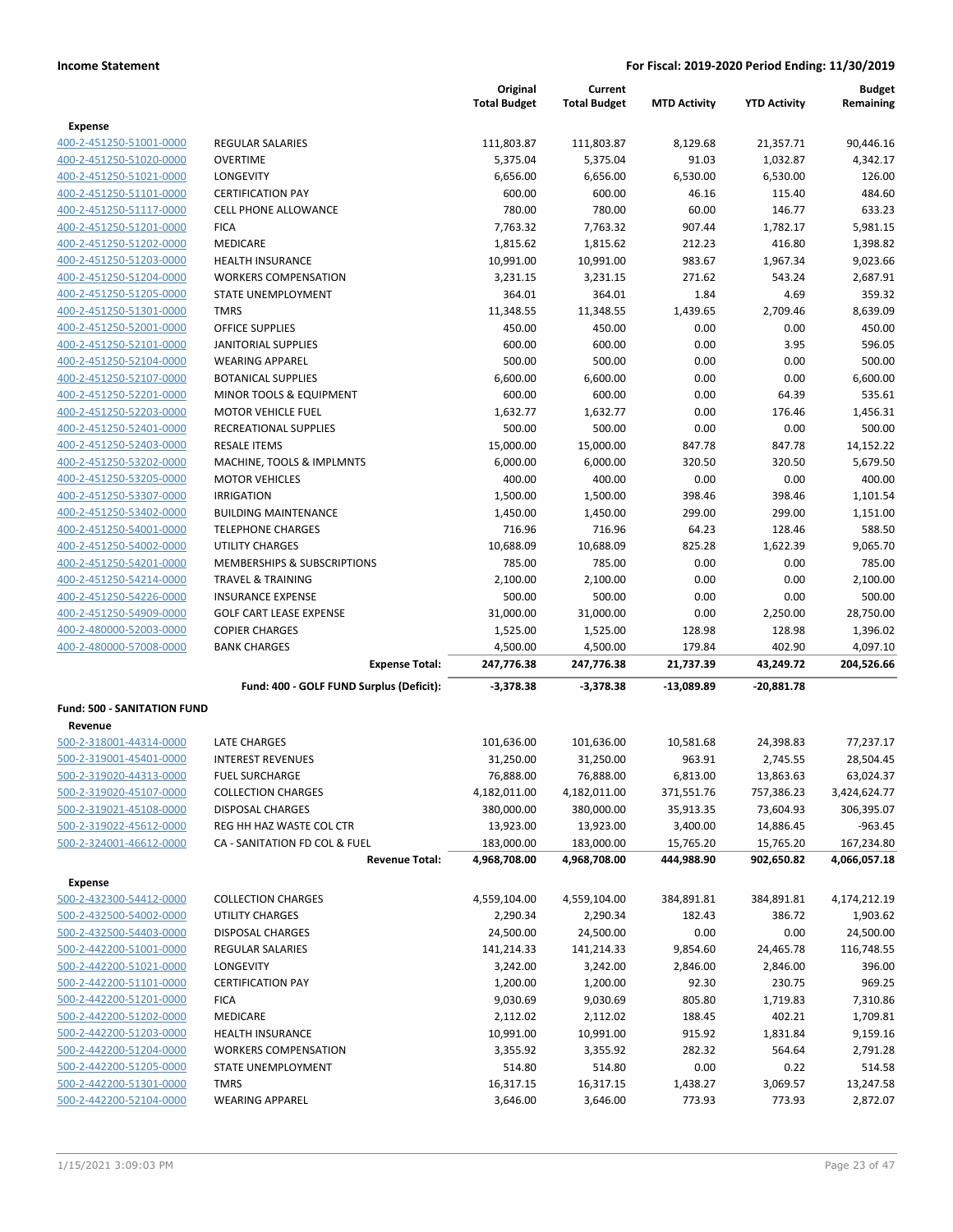|                                         |                                                | Original<br><b>Total Budget</b> | Current<br><b>Total Budget</b> | <b>MTD Activity</b> | <b>YTD Activity</b> | <b>Budget</b><br>Remaining |
|-----------------------------------------|------------------------------------------------|---------------------------------|--------------------------------|---------------------|---------------------|----------------------------|
| 500-2-442200-52203-0000                 | <b>MOTOR VEHICLE FUEL</b>                      | 2,311.41                        | 2,311.41                       | 294.16              | 719.13              | 1,592.28                   |
| 500-2-442200-53202-0000                 | MACHINE, TOOLS & IMPLMNTS                      | 1,600.00                        | 1,600.00                       | 86.09               | 86.09               | 1,513.91                   |
| 500-2-442200-53205-0000                 | <b>MOTOR VEHICLES</b>                          | 900.00                          | 900.00                         | 0.00                | 35.25               | 864.75                     |
| 500-2-480000-54413-0000                 | <b>BULK WASTE PICK-UP</b>                      | 68,000.00                       | 68,000.00                      | 0.00                | 0.00                | 68,000.00                  |
| 500-2-480000-54901-0000                 | <b>RENTALS / LEASES</b>                        | 53,692.13                       | 53,692.13                      | 0.00                | 0.00                | 53,692.13                  |
| 500-2-480000-57005-0000                 | <b>ACCRUED VAC &amp; SICK PAY</b>              | 0.00                            | 0.00                           | 211.14              | 211.14              | $-211.14$                  |
| 500-2-480000-57007-0000                 | <b>COMMUNITY SERVICES</b>                      | 42,400.00                       | 42,400.00                      | 0.00                | 0.00                | 42,400.00                  |
| 500-2-480000-57008-0000                 | <b>BANK CHARGES</b>                            | 10,000.00                       | 10,000.00                      | 882.41              | 1,811.59            | 8,188.41                   |
| 500-2-491000-58001-0000                 | <b>XFR - GENERAL FUND</b>                      | 285,000.00                      | 285,000.00                     | 47,397.79           | 71,147.79           | 213,852.21                 |
| 500-2-495000-58501-0000                 | CA - GENERAL FUND                              | 33,493.00                       | 33,493.00                      | 2,791.08            | 5,582.16            | 27,910.84                  |
| 500-2-495000-58701-0000                 | CA - CENTRAL SERVICE FUND                      | 2,428.00                        | 2,428.00                       | 202.33              | 404.66              | 2,023.34                   |
| 500-2-495000-58710-0000                 | <b>CA - INSURANCE FUND</b>                     | 484.00                          | 484.00                         | 40.33               | 80.66               | 403.34                     |
| 500-2-495000-58720-0000                 | CA - MIS FUN                                   | 5,141.00                        | 5,141.00                       | 428.42              | 856.84              | 4,284.16                   |
| 500-2-495000-58900-0000                 | <b>CA - ELECTRIC FUND</b>                      | 109,481.00                      | 109,481.00                     | 9,123.42            | 18,246.84           | 91,234.16                  |
|                                         | <b>Expense Total:</b>                          | 5,392,448.79                    | 5,392,448.79                   | 463,729.00          | 520,365.45          | 4,872,083.34               |
|                                         | Fund: 500 - SANITATION FUND Surplus (Deficit): | -423,740.79                     | -423,740.79                    | $-18,740.10$        | 382,285.37          |                            |
| <b>Fund: 601 - CENTRAL SERVICE FUND</b> |                                                |                                 |                                |                     |                     |                            |
| Revenue                                 |                                                |                                 |                                |                     |                     |                            |
| 601-2-324001-46501-0000                 | CA - GENERAL FUND                              | 592,859.00                      | 592,859.00                     | 49,404.92           | 98,809.84           | 494,049.16                 |
| 601-2-324001-46506-0000                 | <b>CA - RECREATION FUND</b>                    | 562.00                          | 562.00                         | 46.83               | 93.66               | 468.34                     |
| 601-2-324001-46509-0000                 | CA - VENUE MGMT FUND                           | 258.00                          | 258.00                         | 21.50               | 43.00               | 215.00                     |
| 601-2-324001-46611-0000                 | CA - UTILITY FUND                              | 206,641.00                      | 206,641.00                     | 17,220.08           | 34,440.16           | 172,200.84                 |
| 601-2-324001-46614-0000                 | CA - SANITATION FUND COLLECTION                | 2,428.00                        | 2,428.00                       | 202.33              | 404.66              | 2,023.34                   |
| 601-2-324009-46901-0000                 | <b>CA - ELECTRIC UTILITY</b>                   | 82,159.00                       | 82,159.00                      | 6,846.58            | 13,693.16           | 68,465.84                  |
| 601-2-324009-46906-0000                 | <b>CA - CABLE UTILITY</b>                      | 12,622.00                       | 12,622.00                      | 1,051.83            | 2,103.66            | 10,518.34                  |
|                                         | <b>Revenue Total:</b>                          | 897,529.00                      | 897,529.00                     | 74,794.07           | 149,588.14          | 747,940.86                 |
| Expense                                 |                                                |                                 |                                |                     |                     |                            |
| 601-2-461100-51001-0000                 | <b>REGULAR SALARIES</b>                        | 272,623.83                      | 272,623.83                     | 19,292.12           | 47,297.46           | 225,326.37                 |
| 601-2-461100-51020-0000                 | <b>OVERTIME</b>                                | 10,811.64                       | 10,811.64                      | 1,148.00            | 3,182.15            | 7,629.49                   |
| 601-2-461100-51021-0000                 | LONGEVITY                                      | 5,996.00                        | 5,996.00                       | 5,648.00            | 5,648.00            | 348.00                     |
| 601-2-461100-51101-0000                 | <b>CERTIFICATION PAY</b>                       | 1,200.00                        | 1,200.00                       | 92.32               | 230.80              | 969.20                     |
| 601-2-461100-51117-0000                 | <b>CELL PHONE ALLOWANCE</b>                    | 780.00                          | 780.00                         | 60.00               | 136.61              | 643.39                     |
| 601-2-461100-51201-0000                 | <b>FICA</b>                                    | 18,067.51                       | 18,067.51                      | 1,560.76            | 3,360.91            | 14,706.60                  |
| 601-2-461100-51202-0000                 | MEDICARE                                       | 4,225.47                        | 4,225.47                       | 365.02              | 786.01              | 3,439.46                   |
| 601-2-461100-51203-0000                 | <b>HEALTH INSURANCE</b>                        | 93,423.50                       | 93,423.50                      | 7,785.29            | 15,570.58           | 77,852.92                  |
| 601-2-461100-51204-0000                 | <b>WORKERS COMPENSATION</b>                    | 8,841.22                        | 8,841.22                       | 743.51              | 1,487.02            | 7,354.20                   |
| 601-2-461100-51205-0000                 | STATE UNEMPLOYMENT                             | 611.33                          | 611.33                         | 0.58                | 1.30                | 610.03                     |
| 601-2-461100-51301-0000                 | <b>TMRS</b>                                    | 31,228.07                       | 31,228.07                      | 2,717.58            | 5,893.24            | 25,334.83                  |
| 601-2-461100-51401-0000                 | <b>CONTRA - SALARIES</b>                       | $-5,000.00$                     | $-5,000.00$                    | 0.00                | -393.78             | -4,606.22                  |
| 601-2-461100-52001-0000                 | OFFICE SUPPLIES                                | 160.00                          | 160.00                         | 16.07               | 16.07               | 143.93                     |
| 601-2-461100-52002-0000                 | POSTAGE / FREIGHT                              | 20.00                           | 20.00                          | 0.00                | 0.00                | 20.00                      |
| 601-2-461100-52101-0000                 | JANITORIAL/CLEANING                            | 26,000.00                       | 26,000.00                      | 0.00                | 0.00                | 26,000.00                  |
| 601-2-461100-52104-0000                 | <b>WEARING APPAREL</b>                         | 4,500.00                        | 4,500.00                       | 504.51              | 644.07              | 3,855.93                   |
| 601-2-461100-52201-0000                 | MINOR TOOLS & EQUIPMENT                        | 1,500.00                        | 1,500.00                       | 116.76              | 116.76              | 1,383.24                   |
| 601-2-461100-52203-0000                 | <b>MOTOR VEHICLE FUEL</b>                      | 2,899.48                        | 2,899.48                       | 222.03              | 575.05              | 2,324.43                   |
| 601-2-461100-53205-0000                 | <b>MOTOR VEHICLES</b>                          | 1,100.00                        | 1,137.43                       | 0.00                | 20.00               | 1,117.43                   |
| 601-2-461100-53302-0000                 | <b>WALKS &amp; PARKING LOTS</b>                | 9,100.00                        | 9,100.00                       | 0.00                | 200.00              | 8,900.00                   |
| 601-2-461100-53406-0000                 | <b>CITY HALL</b>                               | 33,000.00                       | 33,000.00                      | 2,496.97            | 4,000.72            | 28,999.28                  |
| 601-2-461100-53407-0000                 | <b>ANIMAL SHELTER</b>                          | 5,000.00                        | 5,000.00                       | 803.95              | 934.49              | 4,065.51                   |
| 601-2-461100-53408-0000                 | FLEET MAINTENANCE                              | 2,000.00                        | 2,000.00                       | 0.00                | 0.00                | 2,000.00                   |
| 601-2-461100-53501-0000                 | POLICE & COURTS BLDG                           | 30,000.00                       | 30,000.00                      | 254.27              | 13,644.28           | 16,355.72                  |
| 601-2-461100-53503-0000                 | FIRE ADMINISTRATION                            | 750.00                          | 750.00                         | 34.95               | 34.95               | 715.05                     |
| 601-2-461100-53504-0000                 | FIRE STATION 1                                 | 1,350.00                        | 1,350.00                       | 3,384.95            | 3,384.95            | $-2,034.95$                |
| 601-2-461100-53505-0000                 | <b>FIRE STATION 2</b>                          | 19,500.00                       | 19,500.00                      | 281.95              | 281.95              | 19,218.05                  |
| 601-2-461100-53506-0000                 | FIRE STATION 3                                 | 19,800.00                       | 19,800.00                      | 1,354.95            | 1,354.95            | 18,445.05                  |
| 601-2-461100-53507-0000                 | <b>FIRE STATION 4</b>                          | 19,500.00                       | 19,500.00                      | 124.95              | 124.95              | 19,375.05                  |
| 601-2-461100-53601-0000                 | ANNEX                                          | 2,000.00                        | 2,000.00                       | 589.70              | 589.70              | 1,410.30                   |
| 601-2-461100-53602-0000                 | SERVICE CENTER                                 | 6,000.00                        | 6,000.00                       | 926.53              | 926.53              | 5,073.47                   |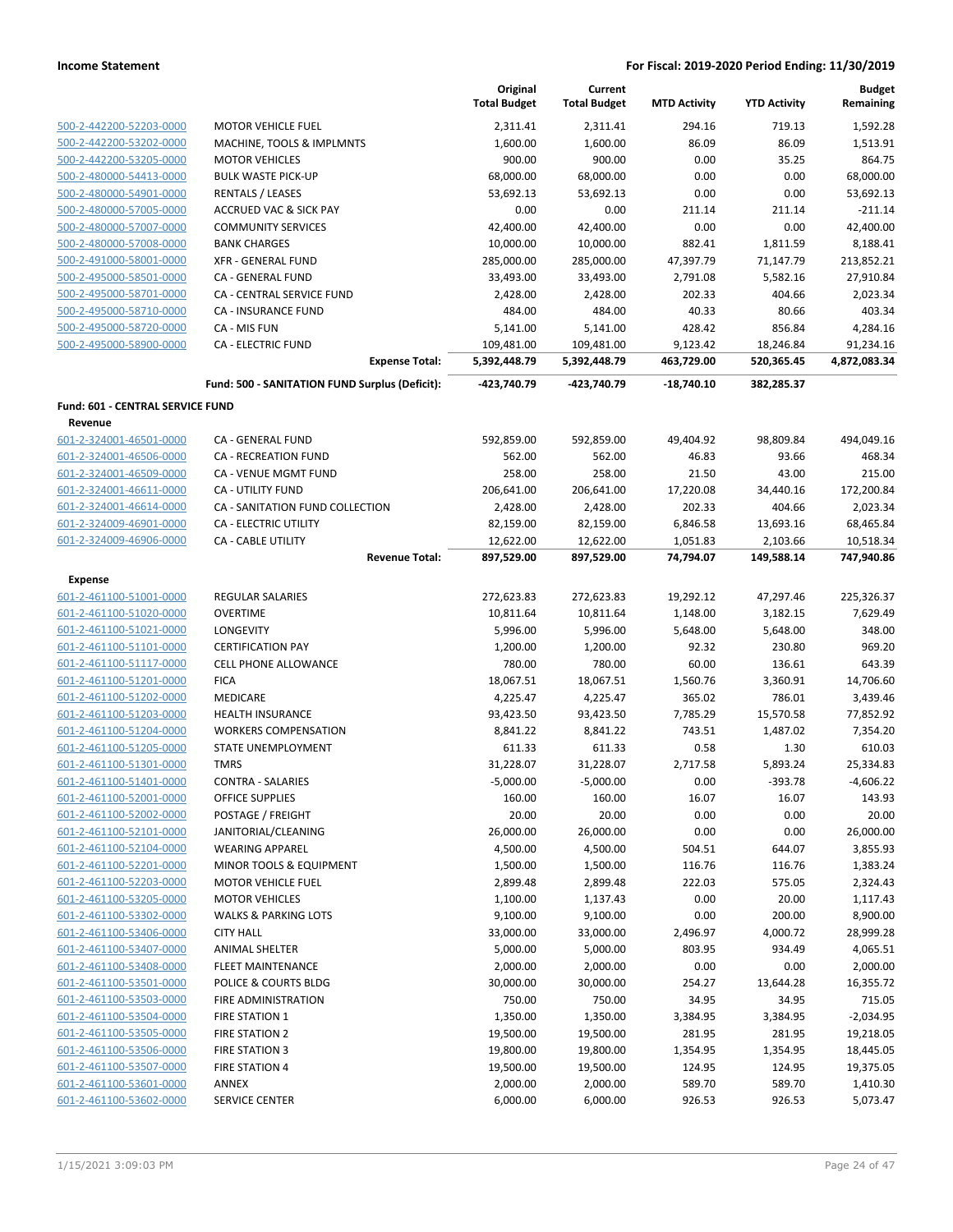| 601-2-461100-53603-0000 |
|-------------------------|
| 601-2-461100-53604-0000 |
| 601-2-461100-53701-0000 |
| 601-2-461100-53703-0000 |
| 601-2-461100-53704-0000 |
| 601-2-461100-53706-0000 |
| 601-2-461100-54001-0000 |
| 601-2-461100-54002-0000 |
| 601-2-461100-54112-0000 |
| 601-2-461200-51001-0000 |
| 601-2-461200-51020-0000 |
| 601-2-461200-51021-0000 |
| 601-2-461200-51101-0000 |
| 601-2-461200-51117-0000 |
| 601-2-461200-51201-0000 |
| 601-2-461200-51202-0000 |
| 601-2-461200-51203-0000 |
| 601-2-461200-51204-0000 |
| 601-2-461200-51205-0000 |
| 601-2-461200-51301-0000 |
| 601-2-461200-52001-0000 |
| 601-2-461200-52002-0000 |
| 601-2-461200-52104-0000 |
| 601-2-461200-52106-0000 |
| 601-2-461200-52201-0000 |
| 601-2-461200-52202-0000 |
| 601-2-461200-52203-0000 |
| 601-2-461200-53202-0000 |
| 601-2-461200-53205-0000 |
| 601-2-461200-53402-0000 |
| 601-2-461200-54001-0000 |
| 601-2-461200-54002-0000 |
| 601-2-461200-54201-0000 |
| 601-2-461200-54214-0000 |
| 601-2-480000-57004-0000 |

|                                                    |                                                     | Original<br><b>Total Budget</b> | Current<br><b>Total Budget</b> | <b>MTD Activity</b> | <b>YTD Activity</b> | <b>Budget</b><br>Remaining |
|----------------------------------------------------|-----------------------------------------------------|---------------------------------|--------------------------------|---------------------|---------------------|----------------------------|
| 601-2-461100-53603-0000                            | WATER TREATMENT BLDG                                | 400.00                          | 400.00                         | 0.00                | 0.00                | 400.00                     |
| 601-2-461100-53604-0000                            | WASTEWATER TRTMNT BLDG                              | 300.00                          | 300.00                         | 0.00                | 0.00                | 300.00                     |
| 601-2-461100-53701-0000                            | LIBRARY                                             | 17,000.00                       | 17,000.00                      | 376.41              | 432.31              | 16,567.69                  |
| 601-2-461100-53703-0000                            | <b>REECY DAVIS REC CENTER</b>                       | 12,000.00                       | 12,000.00                      | 1,509.81            | 1,597.91            | 10,402.09                  |
| 601-2-461100-53704-0000                            | <b>CIVIC CENTER</b>                                 | 7,500.00                        | 7,500.00                       | 0.00                | 0.00                | 7,500.00                   |
| 601-2-461100-53706-0000                            | SPORTSPARK                                          | 28,000.00                       | 28,000.00                      | 299.00              | 762.50              | 27,237.50                  |
| 601-2-461100-54001-0000                            | <b>TELEPHONE CHARGES</b>                            | 4,606.48                        | 4,606.48                       | 395.57              | 545.34              | 4,061.14                   |
| 601-2-461100-54002-0000                            | <b>UTILITY CHARGES</b>                              | 107,250.16                      | 107,250.16                     | 10,411.52           | 18,158.89           | 89,091.27                  |
| 601-2-461100-54112-0000                            | <b>ALARM MONITOR SERVICE</b>                        | 300.00                          | 300.00                         | 0.00                | 0.00                | 300.00                     |
| 601-2-461200-51001-0000                            | <b>REGULAR SALARIES</b>                             | 154,376.10                      | 154,376.10                     | 11,775.21           | 29,215.53           | 125,160.57                 |
| 601-2-461200-51020-0000                            | <b>OVERTIME</b>                                     | 6,548.76                        | 6,548.76                       | 681.72              | 1,654.27            | 4,894.49                   |
| 601-2-461200-51021-0000                            | <b>LONGEVITY</b>                                    | 2,824.00                        | 2,824.00                       | 2,824.00            | 2,824.00            | 0.00                       |
| 601-2-461200-51101-0000                            | <b>CERTIFICATION PAY</b>                            | 1,800.00                        | 1,800.00                       | 138.48              | 346.20              | 1,453.80                   |
| 601-2-461200-51117-0000                            | CELL PHONE ALLOWANCE                                | 2,520.00                        | 2,520.00                       | 193.84              | 463.83              | 2,056.17                   |
| 601-2-461200-51201-0000                            | <b>FICA</b>                                         | 10,420.27                       | 10,420.27                      | 914.52              | 2,027.31            | 8,392.96                   |
| 601-2-461200-51202-0000                            | <b>MEDICARE</b>                                     | 2,437.00                        | 2,437.00                       | 213.88              | 474.13              | 1,962.87                   |
| 601-2-461200-51203-0000                            | <b>HEALTH INSURANCE</b>                             | 43,964.00                       | 43,964.00                      | 3,663.67            | 7,327.34            | 36,636.66                  |
| 601-2-461200-51204-0000                            | <b>WORKERS COMPENSATION</b>                         | 7,657.49                        | 7,657.49                       | 643.87              | 1,287.74            | 6,369.75                   |
| 601-2-461200-51205-0000                            | <b>STATE UNEMPLOYMENT</b>                           | 257.40                          | 257.40                         | 0.00                | 0.00                | 257.40                     |
| 601-2-461200-51301-0000                            | <b>TMRS</b>                                         | 18,827.91                       | 18,827.91                      | 1,726.82            | 3,816.11            | 15,011.80                  |
| 601-2-461200-52001-0000                            | <b>OFFICE SUPPLIES</b>                              | 100.00                          | 100.00                         | 0.00                | 0.00                | 100.00                     |
| 601-2-461200-52002-0000                            | POSTAGE / FREIGHT                                   | 50.00                           | 50.00                          | 0.00                | 0.00                | 50.00                      |
| 601-2-461200-52104-0000                            | <b>WEARING APPAREL</b>                              | 4,200.00                        | 4,200.00                       | 80.00               | 720.00              | 3,480.00                   |
| 601-2-461200-52106-0000                            | <b>CHEMICAL SUPPLIES</b>                            | 250.00                          | 250.00                         | 0.00                | 0.00                | 250.00                     |
| 601-2-461200-52201-0000                            | MINOR TOOLS & EQUIPMENT                             | 3,000.00                        | 3,000.00                       | 339.38              | 339.38              | 2,660.62                   |
| 601-2-461200-52202-0000                            | <b>MECHANICAL SUPPLIES</b>                          | 12,000.00                       | 12,000.00                      | 1,775.95            | 1,855.52            | 10,144.48                  |
| 601-2-461200-52203-0000                            | <b>MOTOR VEHICLE FUEL</b>                           | 4,249.31                        | 4,249.31                       | 431.93              | 1,343.04            | 2,906.27                   |
| 601-2-461200-53202-0000<br>601-2-461200-53205-0000 | MACHINE, TOOLS & IMPLMNTS<br><b>MOTOR VEHICLES</b>  | 2,000.00<br>800.00              | 2,000.00<br>800.00             | 0.00<br>0.00        | 0.00<br>3.14        | 2,000.00<br>796.86         |
| 601-2-461200-53402-0000                            | <b>BUILDING MAINTENANCE</b>                         | 250.00                          | 250.00                         | 117.96              | 117.96              | 132.04                     |
| 601-2-461200-54001-0000                            | <b>TELEPHONE CHARGES</b>                            | 1,483.43                        | 1,483.43                       | 131.22              | 223.46              | 1,259.97                   |
| 601-2-461200-54002-0000                            | UTILITY CHARGES                                     | 11,601.12                       | 11,601.12                      | 1,076.79            | 1,780.62            | 9,820.50                   |
| 601-2-461200-54201-0000                            | MEMBERSHIPS & SUBSCRIPTIONS                         | 1,500.00                        | 1,500.00                       | 0.00                | 0.00                | 1,500.00                   |
| 601-2-461200-54214-0000                            | <b>TRAVEL &amp; TRAINING</b>                        | 2,000.00                        | 2,000.00                       | 97.93               | 97.93               | 1,902.07                   |
| 601-2-480000-57004-0000                            | <b>INVENTORY LOSS/GAIN</b>                          | 0.00                            | 0.00                           | 0.00                | $-936.85$           | 936.85                     |
|                                                    | <b>Expense Total:</b>                               | 1,099,461.48                    | 1,099,498.91                   | 90,345.20           | 186,527.33          | 912,971.58                 |
|                                                    | Fund: 601 - CENTRAL SERVICE FUND Surplus (Deficit): | $-201,932.48$                   | $-201.969.91$                  | $-15,551.13$        | $-36,939.19$        |                            |
| Fund: 602 - INSURANCE FUND                         |                                                     |                                 |                                |                     |                     |                            |
| <b>Revenue</b>                                     |                                                     |                                 |                                |                     |                     |                            |
| 602-2-319001-43211-0000                            | PRIOR YEAR INS REIMB                                | 4,560.00                        | 4,560.00                       | 0.00                | 0.00                | 4,560.00                   |
| 602-2-319001-45401-0000                            | <b>INTEREST REVENUES</b>                            | 2,410.00                        | 2,410.00                       | 354.62              | 1,010.95            | 1,399.05                   |
| 602-2-322001-43201-0000                            | <b>EMPLOYEE PORTION</b>                             | 656,109.00                      | 656,109.00                     | 48,220.44           | 96,445.18           | 559,663.82                 |
| 602-2-322001-43202-0000                            | <b>CITY PORTION-HEALTH</b>                          | 2,946,401.50                    | 2,946,401.50                   | 247,373.06          | 494,746.12          | 2,451,655.38               |
| 602-2-322001-43203-0000                            | <b>CITY PORTION-WORK COMP</b>                       | 367,317.38                      | 367,317.38                     | 30,678.00           | 61,356.00           | 305,961.38                 |
| 602-2-322001-43204-0000                            | <b>CITY PORTION-TWC FUTA</b>                        | 231.00                          | 231.00                         | 19.26               | 38.52               | 192.48                     |
| 602-2-322001-43205-0000                            | <b>GEUS EMPLOYEE PORTION</b>                        | 302,563.00                      | 302,563.00                     | 22,039.52           | 44,241.55           | 258,321.45                 |
| 602-2-322001-43206-0000                            | <b>GEUS PORTION-HEALTH</b>                          | 1,396,823.00                    | 1,396,823.00                   | 116,401.92          | 232,803.84          | 1,164,019.16               |
| 602-2-322001-43207-0000                            | <b>GEUS PORTION-WORK COMP</b>                       | 150,442.00                      | 150,442.00                     | 12,536.83           | 25,073.66           | 125,368.34                 |
| 602-2-322001-48610-0000                            | OTHER REV / CITY EMPL-DEPENDENT CARE                | 26,199.00                       | 26,199.00                      | 2,120.36            | 4,240.72            | 21,958.28                  |
| 602-2-324001-46501-0000                            | CA - GENERAL FUND                                   | 199,469.00                      | 199,469.00                     | 16,622.42           | 33,244.84           | 166,224.16                 |
| 602-2-324001-46506-0000                            | CA - RECREATION FUND                                | 124.00                          | 124.00                         | 10.33               | 20.66               | 103.34                     |
| 602-2-324001-46509-0000                            | CA - VENUE MGMT FUND                                | 253.00                          | 253.00                         | 21.08               | 42.16               | 210.84                     |
| 602-2-324001-46611-0000                            | CA - UTILITY FUND                                   | 87,018.00                       | 87,018.00                      | 7,251.50            | 14,503.00           | 72,515.00                  |
| 602-2-324001-46614-0000                            | CA - SANITATION FUND COLLECTION                     | 484.00                          | 484.00                         | 40.33               | 80.66               | 403.34                     |

602-2-324009-46612-0000 CA - ELECTRIC UTILITY 19,890.00 19,890.00 1,657.50 3,315.00 16,575.00 602-2-324009-46613-0000 CA - CABLE UTILITY 2,993.00 2,993.00 249.42 498.84 2,494.16

**Revenue Total: 6,163,286.88 6,163,286.88 505,596.59 1,011,661.70 5,151,625.18**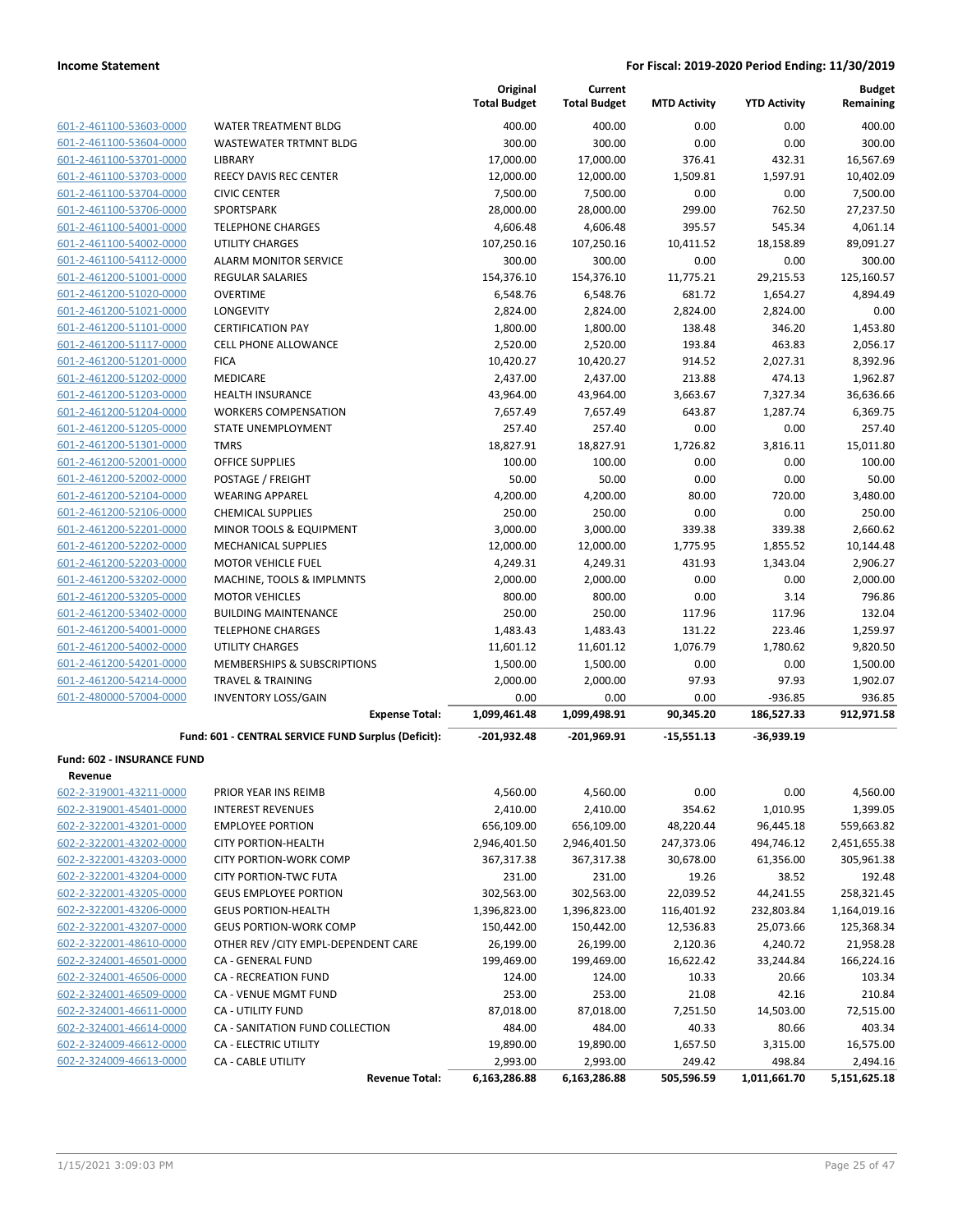|                         |                                               | Original            | Current             |                     |                     | <b>Budget</b> |
|-------------------------|-----------------------------------------------|---------------------|---------------------|---------------------|---------------------|---------------|
|                         |                                               | <b>Total Budget</b> | <b>Total Budget</b> | <b>MTD Activity</b> | <b>YTD Activity</b> | Remaining     |
| Expense                 |                                               |                     |                     |                     |                     |               |
| 602-2-462100-54101-0000 | PROFESSIONAL SERVICES                         | 29,000.00           | 29,000.00           | 2,979.32            | 2,979.32            | 26,020.68     |
| 602-2-462100-54801-0000 | <b>WELLNESS PROGRAM</b>                       | 10,000.00           | 10,000.00           | 0.00                | 0.00                | 10,000.00     |
| 602-2-462100-54809-0000 | <b>HEALTH AND DENTAL / PREMIUMS</b>           | 5,703,297.00        | 5,703,297.00        | 7,097.75            | 739,758.26          | 4,963,538.74  |
| 602-2-462100-54810-0000 | RETIREE INSURANCE PREMIUM                     | 100,000.00          | 100,000.00          | 3,539.82            | 7,074.74            | 92,925.26     |
| 602-2-462100-54812-0000 | LONG TERM DISABILITY                          | 53,500.00           | 53,500.00           | 4,064.71            | 8,065.80            | 45,434.20     |
| 602-2-462100-54813-0000 | LIFE / AD & D INSURANCE                       | 28,000.00           | 28,000.00           | 1,778.67            | 3,551.28            | 24,448.72     |
| 602-2-462100-54820-0000 | AIR EVAC PREMIUMS                             | 21,000.00           | 21,000.00           | 168.00              | 19,178.00           | 1,822.00      |
| 602-2-462100-54821-0000 | <b>WORKERS' COMPENSATION</b>                  | 470,850.00          | 470,850.00          | 0.00                | 0.00                | 470,850.00    |
| 602-2-462100-54822-0000 | STATE UNEMPLOYMENT INS.                       | 0.00                | 0.00                | $-0.19$             | $-0.24$             | 0.24          |
| 602-2-462100-54823-0000 | HEALTH CARE-125 FLEX PLAN & HSA               | 16,000.00           | 16,000.00           | $-6,564.24$         | $-7,343.56$         | 23,343.56     |
| 602-2-480000-54101-0000 | PROFESSIONAL SERVICES                         | 129,711.00          | 129,711.00          | 5,818.60            | 8,785.63            | 120,925.37    |
| 602-2-480000-54226-0000 | PROP INSURANCE EXP                            | 285,000.00          | 285,000.00          | 30,826.47           | 81,376.47           | 203,623.53    |
| 602-2-480000-57008-0000 | <b>BANK CHARGES</b>                           | 175.00              | 175.00              | 0.00                | 18.56               | 156.44        |
|                         | <b>Expense Total:</b>                         | 6,846,533.00        | 6,846,533.00        | 49,708.91           | 863,444.26          | 5,983,088.74  |
|                         | Fund: 602 - INSURANCE FUND Surplus (Deficit): | -683,246.12         | $-683,246.12$       | 455,887.68          | 148,217.44          |               |
| Fund: 604 - MIS FUND    |                                               |                     |                     |                     |                     |               |
| Revenue                 |                                               |                     |                     |                     |                     |               |
| 604-2-323001-46401-0000 | <b>XFR - ELECTRIC FUND</b>                    | 105,000.00          | 105,000.00          | 8,750.00            | 17,500.00           | 87,500.00     |
| 604-2-324001-46501-0000 | CA - GENERAL FUND                             | 240,640.00          | 240,640.00          | 20,053.33           | 40,106.66           | 200,533.34    |
| 604-2-324001-46506-0000 | CA - RECREATION FUND                          | 501.00              | 501.00              | 41.75               | 83.50               | 417.50        |
| 604-2-324001-46509-0000 | <b>CA - VENUE MGMT FUND</b>                   | 1,385.00            | 1,385.00            | 115.42              | 230.84              | 1,154.16      |
| 604-2-324001-46611-0000 | CA - UTILITY FUND                             | 73,708.00           | 73,708.00           | 6,142.33            | 12,284.66           | 61,423.34     |
| 604-2-324001-46614-0000 | CA - SANITATION FUND COLLECTION               | 5,141.00            | 5,141.00            | 428.42              | 856.84              | 4,284.16      |
| 604-2-324009-46901-0000 | CA - ELECTRIC UTILITY                         | 65,953.00           | 65,953.00           | 5,496.08            | 10,992.16           | 54,960.84     |
| 604-2-324009-46906-0000 | CA - CABLE UTILITY                            | 9,986.00            | 9,986.00            | 832.17              | 1,664.34            | 8,321.66      |
|                         | <b>Revenue Total:</b>                         | 502,314.00          | 502,314.00          | 41,859.50           | 83,719.00           | 418,595.00    |
| Expense                 |                                               |                     |                     |                     |                     |               |
| 604-2-441400-54001-0000 | <b>TELEPHONE CHARGES</b>                      | 362.77              | 362.77              | 36.23               | 72.46               | 290.31        |
| 604-2-441400-54002-0000 | <b>UTILITY CHARGES</b>                        | 843.15              | 843.15              | 72.69               | 85.87               | 757.28        |
| 604-2-465100-51001-0000 | REGULAR SALARIES                              | 236,042.88          | 236,042.88          | 16,536.37           | 40,913.53           | 195,129.35    |
| 604-2-465100-51020-0000 | <b>OVERTIME</b>                               | 5,739.09            | 5,739.09            | 1,416.64            | 3,271.10            | 2,467.99      |
| 604-2-465100-51021-0000 | <b>LONGEVITY</b>                              | 4,582.00            | 4,582.00            | 4,510.00            | 4,510.00            | 72.00         |
| 604-2-465100-51116-0000 | CAR ALLOWANCE                                 | 1,800.00            | 1,800.00            | 276.92              | 692.30              | 1,107.70      |
| 604-2-465100-51117-0000 | <b>CELL PHONE ALLOWANCE</b>                   | 1,440.00            | 1,440.00            | 221.52              | 553.80              | 886.20        |
| 604-2-465100-51201-0000 | <b>FICA</b>                                   | 15,475.45           | 15,475.45           | 1,344.24            | 2,935.09            | 12,540.36     |
| 604-2-465100-51202-0000 | <b>MEDICARE</b>                               | 3,619.26            | 3,619.26            | 314.39              | 686.44              | 2,932.82      |
| 604-2-465100-51203-0000 | <b>HEALTH INSURANCE</b>                       | 32,973.00           | 32,973.00           | 2,747.75            | 5,495.50            | 27,477.50     |
| 604-2-465100-51204-0000 | <b>WORKERS COMPENSATION</b>                   | 646.97              | 646.97              | 54.38               | 108.76              | 538.21        |
| 604-2-465100-51205-0000 | STATE UNEMPLOYMENT                            | 96.53               | 96.53               | 0.00                | 0.00                | 96.53         |
| 604-2-465100-51301-0000 | <b>TMRS</b>                                   | 27,961.88           | 27,961.88           | 2,539.54            | 5,523.45            | 22,438.43     |
| 604-2-465100-52001-0000 | <b>OFFICE SUPPLIES</b>                        | 150.00              | 4,150.00            | 37.97               | 37.97               | 4,112.03      |
| 604-2-465100-52002-0000 | POSTAGE / FREIGHT                             | 25.00               | 25.00               | 0.00                | 0.00                | 25.00         |
| 604-2-465100-52004-0000 | <b>COMPUTER SUPPLIES</b>                      | 1,000.00            | 1,000.00            | 0.00                | 0.00                | 1,000.00      |
| 604-2-465100-52201-0000 | MINOR TOOLS & EQUIPMENT                       | 250.00              | 250.00              | 0.00                | 0.00                | 250.00        |
| 604-2-465100-52203-0000 | <b>MOTOR VEHICLE FUEL</b>                     | 291.78              | 291.78              | 35.36               | 35.36               | 256.42        |
| 604-2-465100-53205-0000 | <b>MOTOR VEHICLES</b>                         | 800.00              | 800.00              | 8.02                | 8.02                | 791.98        |
| 604-2-465100-53209-0000 | HARDWARE/SOFTWARE                             | 704,703.00          | 700,943.00          | 72,487.33           | 184,373.46          | 516,569.54    |
| 604-2-465100-54001-0000 | <b>TELEPHONE CHARGES</b>                      | 10,797.30           | 10,797.30           | 1,182.97            | 1,455.22            | 9,342.08      |
| 604-2-465100-54101-0000 | PROFESSIONAL SERVICES                         | 5,000.00            | 5,000.00            | 0.00                | 0.00                | 5,000.00      |
| 604-2-465100-54214-0000 | <b>TRAVEL &amp; TRAINING</b>                  | 5,000.00            | 5,000.00            | 0.00                | 0.00                | 5,000.00      |
| 604-2-465100-54901-0000 | <b>RENTALS / LEASES</b>                       | 25,000.00           | 25,000.00           | 1,794.53            | 3,589.06            | 21,410.94     |
| 604-2-465100-54908-0000 | LEASE PURCHASE PAYMENTS                       | 25,000.00           | 25,000.00           | 0.00                | 0.00                | 25,000.00     |
| 604-2-465100-55205-0000 | COMPUTER EQUIPMENT / SOFTWARE                 | 8,250.00            | 8,250.00            | 0.00                | 0.00                | 8,250.00      |
| 604-2-480000-55205-0000 | <b>COMPUTER EQUIPMENT</b>                     | 50,000.00           | 50,000.00           | 0.00                | 21,225.00           | 28,775.00     |
|                         | <b>Expense Total:</b>                         | 1,167,850.06        | 1,168,090.06        | 105,616.85          | 275,572.39          | 892,517.67    |
|                         | Fund: 604 - MIS FUND Surplus (Deficit):       | -665,536.06         | -665,776.06         | $-63,757.35$        | -191,853.39         |               |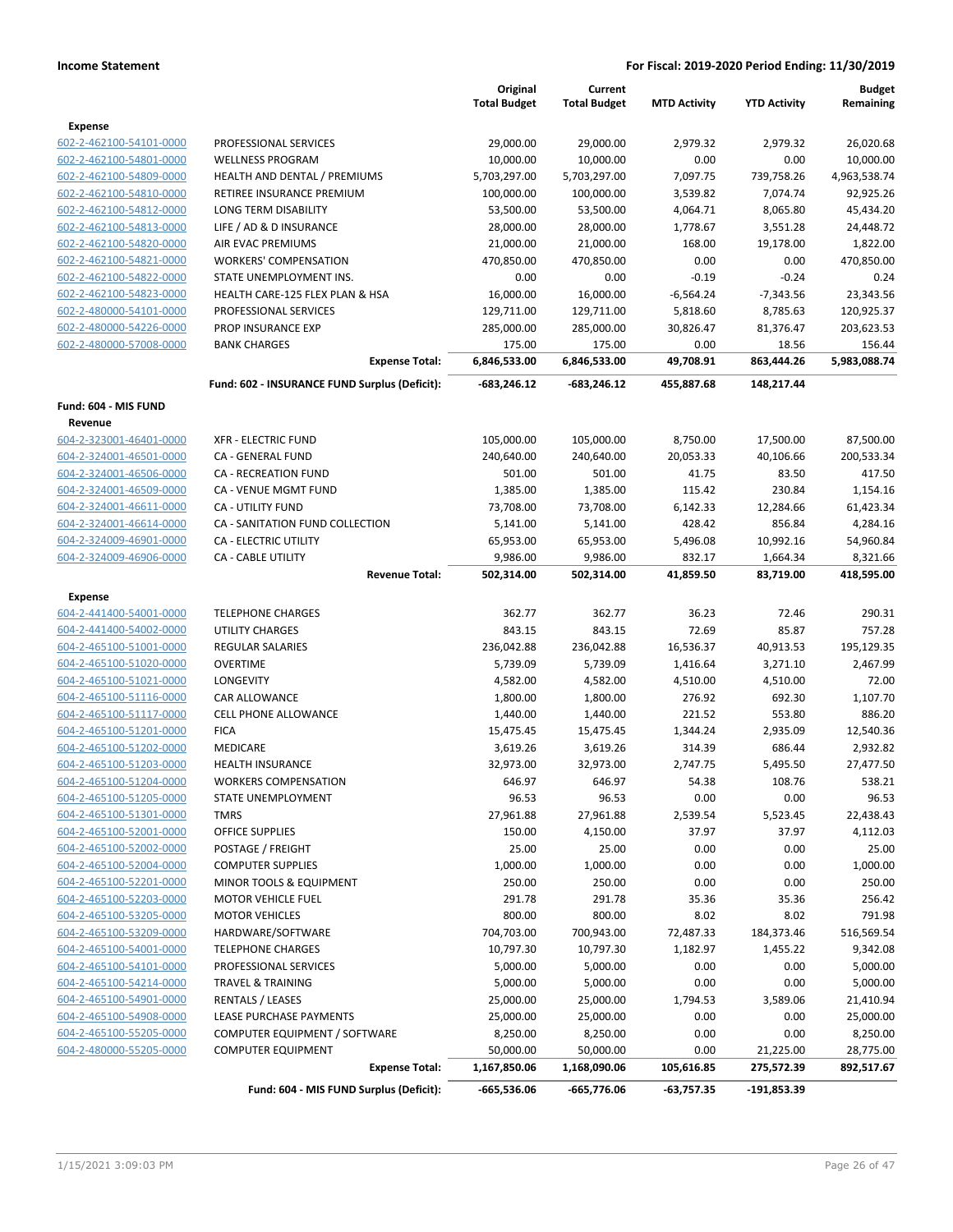|  | <b>Income Statement</b> |
|--|-------------------------|
|--|-------------------------|

|                                                    |                                                            |                       | Original<br><b>Total Budget</b> | Current<br><b>Total Budget</b> | <b>MTD Activity</b> | <b>YTD Activity</b> | <b>Budget</b><br>Remaining |
|----------------------------------------------------|------------------------------------------------------------|-----------------------|---------------------------------|--------------------------------|---------------------|---------------------|----------------------------|
| Fund: 660 - VEHICLE REPLACEMENT FUND<br>Revenue    |                                                            |                       |                                 |                                |                     |                     |                            |
| 660-2-319001-45401-0000                            | <b>INTEREST REVENUES</b>                                   |                       | 17,000.00                       | 17,000.00                      | 1,283.81            | 2,783.39            | 14,216.61                  |
| 660-2-323001-46001-0000                            | <b>XFR - GENERAL FUND</b>                                  |                       | 210,000.00                      | 210,000.00                     | 38,333.33           | 76,666.66           | 133,333.34                 |
|                                                    |                                                            | <b>Revenue Total:</b> | 227,000.00                      | 227,000.00                     | 39,617.14           | 79,450.05           | 147,549.95                 |
| <b>Expense</b>                                     |                                                            |                       |                                 |                                |                     |                     |                            |
| 660-2-421210-55202-0000                            | <b>VEHICLES</b>                                            |                       | 3,500.00                        | 3,500.00                       | 0.00                | 0.00                | 3,500.00                   |
| 660-2-421230-55202-0000                            | <b>VEHICLES</b>                                            |                       | 75,800.00                       | 75,800.00                      | 0.00                | 0.00                | 75,800.00                  |
| 660-2-422200-55202-0000                            | <b>VEHICLES</b>                                            |                       | 250,000.00                      | 250,000.00                     | 0.00                | 6,161.15            | 243,838.85                 |
| 660-2-431200-55202-0000                            | <b>VEHICLES</b>                                            |                       | 19,500.00                       | 19,500.00                      | 0.00                | 0.00                | 19,500.00                  |
| 660-2-431600-55202-0000                            | <b>VEHICLES</b>                                            |                       | 40,000.00                       | 40,000.00                      | 0.00                | 0.00                | 40,000.00                  |
| 660-2-431700-55202-0000                            | <b>VEHICLES</b>                                            |                       | 15,500.00                       | 15,500.00                      | 0.00                | 0.00                | 15,500.00                  |
| 660-2-441300-55201-0000                            | <b>EQUIPMENT PURCHASES</b>                                 |                       | 11,200.00                       | 11,200.00                      | 0.00                | 0.00                | 11,200.00                  |
| 660-2-443200-55202-0000                            | <b>VEHICLES</b>                                            |                       | 8,500.00                        | 8,500.00                       | 0.00                | 0.00                | 8,500.00                   |
| 660-2-451100-55202-0000                            | <b>VEHICLES</b>                                            |                       | 22,000.00                       | 22,000.00                      | 0.00                | 0.00                | 22,000.00                  |
| 660-2-461100-55201-0000                            | <b>EQUIPMENT PURCHASES</b>                                 |                       | 14,000.00                       | 13,962.57                      | 0.00                | 0.00                | 13,962.57                  |
|                                                    |                                                            | <b>Expense Total:</b> | 460,000.00                      | 459,962.57                     | 0.00                | 6,161.15            | 453,801.42                 |
|                                                    | Fund: 660 - VEHICLE REPLACEMENT FUND Surplus (Deficit):    |                       | -233,000.00                     | -232,962.57                    | 39,617.14           | 73,288.90           |                            |
| Fund: 800 - SPENCE FUND<br>Revenue                 |                                                            |                       |                                 |                                |                     |                     |                            |
| 800-3-319001-45401-0000                            | <b>INTEREST REVENUES</b>                                   |                       | 10,210.00                       | 10,210.00                      | 854.08              | 1,851.71            | 8.358.29                   |
|                                                    |                                                            | <b>Revenue Total:</b> | 10,210.00                       | 10,210.00                      | 854.08              | 1,851.71            | 8,358.29                   |
| <b>Expense</b>                                     | CA - GENERAL FUND                                          |                       | 600.00                          | 600.00                         | 50.00               |                     | 500.00                     |
| 800-3-495000-58501-0000                            |                                                            | <b>Expense Total:</b> | 600.00                          | 600.00                         | 50.00               | 100.00<br>100.00    | 500.00                     |
|                                                    |                                                            |                       |                                 |                                |                     |                     |                            |
| Fund: 801 - JONES LIBRARY TRUST<br>Revenue         | Fund: 800 - SPENCE FUND Surplus (Deficit):                 |                       | 9,610.00                        | 9,610.00                       | 804.08              | 1,751.71            |                            |
| 801-3-319001-45401-0000                            | <b>INTEREST REVENUES</b>                                   |                       | 0.00                            | 0.00                           | 7.63                | 22.06               | $-22.06$                   |
|                                                    |                                                            | <b>Revenue Total:</b> | 0.00                            | 0.00                           | 7.63                | 22.06               | -22.06                     |
|                                                    |                                                            |                       |                                 |                                |                     |                     |                            |
| <b>Expense</b><br>801-3-480000-57008-0000          | <b>BANK CHARGES</b>                                        |                       | 0.00                            | 0.00                           | 0.00                | 0.40                | $-0.40$                    |
|                                                    |                                                            | <b>Expense Total:</b> | 0.00                            | 0.00                           | 0.00                | 0.40                | $-0.40$                    |
|                                                    | Fund: 801 - JONES LIBRARY TRUST Surplus (Deficit):         |                       | 0.00                            | 0.00                           | 7.63                | 21.66               |                            |
| Fund: 809 - GREENVILLE IDC (L-3)                   |                                                            |                       |                                 |                                |                     |                     |                            |
| Revenue                                            |                                                            |                       |                                 |                                |                     |                     |                            |
| 809-3-319001-45609-0000                            | INTERGOVERNMENTAL / IDC GREENVILLE                         |                       | 0.00                            | 0.00                           | 0.00                | 696,415.19          | $-696,415.19$              |
|                                                    |                                                            | <b>Revenue Total:</b> | 0.00                            | 0.00                           | 0.00                | 696,415.19          | -696,415.19                |
|                                                    | Fund: 809 - GREENVILLE IDC (L-3) Total:                    |                       | 0.00                            | 0.00                           | 0.00                | 696,415.19          |                            |
| Fund: 810 - SEIZURE FUNDS - STATE RULES<br>Revenue |                                                            |                       |                                 |                                |                     |                     |                            |
| 810-3-319001-45401-0000                            | <b>INTEREST REVENUES</b>                                   |                       | 3,000.00                        | 3,000.00                       | 135.79              | 392.85              | 2,607.15                   |
| <b>Expense</b>                                     |                                                            | <b>Revenue Total:</b> | 3,000.00                        | 3,000.00                       | 135.79              | 392.85              | 2,607.15                   |
| 810-3-421230-55201-0000                            | <b>EQUIPMENT PURCHASES</b>                                 |                       | 0.00                            | 0.00                           | 0.00                | 0.00                | 0.00                       |
| 810-3-480000-57008-0000                            | <b>BANK CHARGES</b>                                        |                       | 220.00                          | 220.00                         | 0.00                | 7.26                | 212.74                     |
|                                                    |                                                            | <b>Expense Total:</b> | 220.00                          | 220.00                         | 0.00                | 7.26                | 212.74                     |
|                                                    | Fund: 810 - SEIZURE FUNDS - STATE RULES Surplus (Deficit): |                       | 2,780.00                        | 2,780.00                       | 135.79              | 385.59              |                            |
| Fund: 811 - SEIZURE FUNDS - FED RULES              |                                                            |                       |                                 |                                |                     |                     |                            |
| Revenue                                            |                                                            |                       |                                 |                                |                     |                     |                            |
| 811-3-319001-45401-0000                            | <b>INTEREST REVENUES</b>                                   |                       | 3,900.00                        | 3,900.00                       | 119.89              | 346.63              | 3,553.37                   |
| 811-3-322001-46803-0000                            | FED SEIZURES-CONTRIBUTION                                  |                       | 0.00                            | 0.00                           | 773.27              | 773.27              | $-773.27$                  |
|                                                    |                                                            | <b>Revenue Total:</b> | 3,900.00                        | 3,900.00                       | 893.16              | 1,119.90            | 2,780.10                   |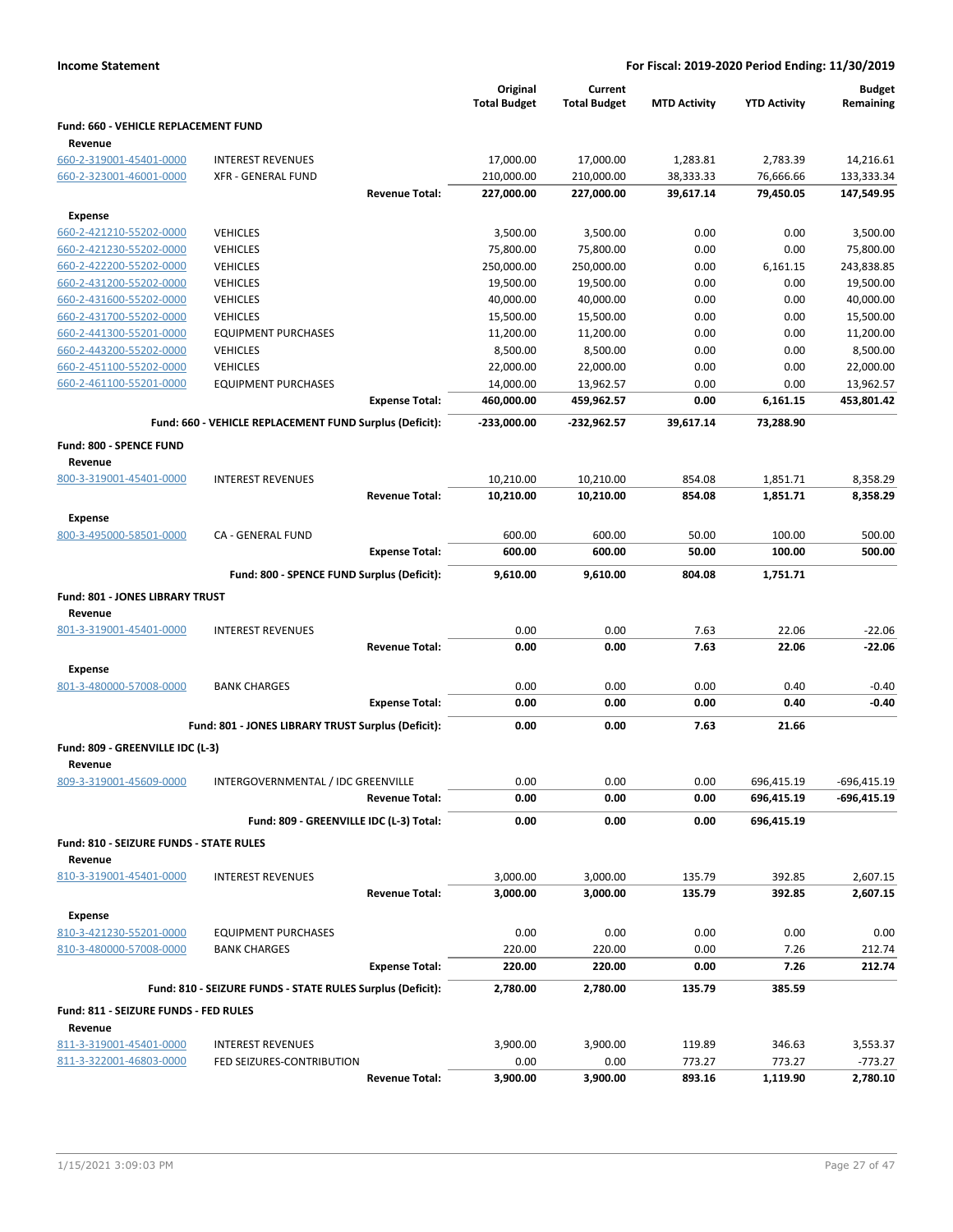|                                                |                                                                            | Original<br><b>Total Budget</b> | Current<br><b>Total Budget</b> | <b>MTD Activity</b> | <b>YTD Activity</b> | <b>Budget</b><br>Remaining |
|------------------------------------------------|----------------------------------------------------------------------------|---------------------------------|--------------------------------|---------------------|---------------------|----------------------------|
| Expense                                        |                                                                            |                                 |                                |                     |                     |                            |
| 811-3-421230-55201-0000                        | <b>EQUIPMENT PURCHASES</b>                                                 | 0.00                            | 0.00                           | 0.00                | 0.00                | 0.00                       |
| 811-3-480000-57008-0000                        | <b>BANK CHARGES</b>                                                        | 125.00                          | 125.00                         | 0.00                | 6.42                | 118.58                     |
|                                                | <b>Expense Total:</b>                                                      | 125.00                          | 125.00                         | 0.00                | 6.42                | 118.58                     |
|                                                | Fund: 811 - SEIZURE FUNDS - FED RULES Surplus (Deficit):                   | 3,775.00                        | 3,775.00                       | 893.16              | 1,113.48            |                            |
| Revenue                                        | Fund: 820 - TIRZ FUND (Tax Increment Reinvestment Zone)                    |                                 |                                |                     |                     |                            |
| 820-3-311001-41101-0000                        | <b>REAL PROPERTY TAXES - CITY</b>                                          | 479,286.82                      | 479,286.82                     | 51,338.95           | 53,482.27           | 425,804.55                 |
| 820-3-311001-41111-0000                        | REAL PROPERTY TAXES - COUNTY                                               | 191,031.58                      | 191,031.58                     | 0.00                | 0.00                | 191,031.58                 |
| 820-3-311001-41112-0000                        | REAL PROPERTY TAXES - HOSPITAL                                             | 87,910.52                       | 87,910.52                      | 0.00                | 0.00                | 87,910.52                  |
| 820-3-311002-41102-0000                        | <b>DELINQUENT TAXES</b>                                                    | 8,000.00                        | 8,000.00                       | 70.37               | 174.96              | 7,825.04                   |
| 820-3-319001-45401-0000                        | <b>INTEREST REVENUES</b>                                                   | 8,000.00                        | 8,000.00                       | 1,090.93            | 3,129.53            | 4,870.47                   |
|                                                | <b>Revenue Total:</b>                                                      | 774,228.92                      | 774,228.92                     | 52,500.25           | 56,786.76           | 717,442.16                 |
| <b>Expense</b>                                 |                                                                            |                                 |                                |                     |                     |                            |
| 820-3-416100-54101-0000                        | PROFESSIONAL SERVICES                                                      | 8,500.00                        | 8,500.00                       | 0.00                | 0.00                | 8,500.00                   |
| 820-3-416100-55002-0000                        | <b>IMPROVEMENTS</b>                                                        | 135,000.00                      | 135,000.00                     | 0.00                | 0.00                | 135,000.00                 |
| 820-3-480000-57008-0000                        | <b>BANK CHARGES</b>                                                        | 725.00                          | 725.00                         | 0.00                | 57.66               | 667.34                     |
|                                                | <b>Expense Total:</b>                                                      | 144,225.00                      | 144,225.00                     | 0.00                | 57.66               | 144,167.34                 |
|                                                | Fund: 820 - TIRZ FUND (Tax Increment Reinvestment Zone) Surplus (Deficit): | 630,003.92                      | 630,003.92                     | 52,500.25           | 56,729.10           |                            |
| Fund: 899 - POOLED CASH<br>Revenue             |                                                                            |                                 |                                |                     |                     |                            |
| 899-8-319001-45401-0000                        | <b>INTEREST REVENUES</b>                                                   | 0.00                            | 0.00                           | 0.00                | $-0.01$             | 0.01                       |
|                                                | <b>Revenue Total:</b>                                                      | 0.00                            | 0.00                           | 0.00                | $-0.01$             | 0.01                       |
|                                                | Fund: 899 - POOLED CASH Total:                                             | 0.00                            | 0.00                           | 0.00                | $-0.01$             |                            |
| Fund: 910 - ELECTRIC OPERATING FUND<br>Revenue |                                                                            |                                 |                                |                     |                     |                            |
| 910-9-000000-49001-4400                        | METERED SALES - RESIDENTIAL                                                | 12,663,696.00                   | 12,663,696.00                  | 862,938.27          | 2,174,939.22        | 10,488,756.78              |
| 910-9-000000-49010-4421                        | METERED SALES - GS-NO DEMAND                                               | 797,380.00                      | 797,380.00                     | 61,034.82           | 133,455.11          | 663,924.89                 |
| 910-9-000000-49020-4422                        | METERED SALES - GS-DEMAND                                                  | 18,252,573.00                   | 18,252,573.00                  | 1,493,185.03        | 3,096,984.32        | 15,155,588.68              |
| 910-9-000000-49030-4424                        | METERED SALES - GS-PRIMARY                                                 | 375,005.00                      | 375,005.00                     | 30,162.51           | 60,964.72           | 314,040.28                 |
| 910-9-000000-49040-4440                        | <b>METERED SALES - STREET LIGHTS</b>                                       | 228,307.00                      | 228,307.00                     | 19,536.36           | 38,442.37           | 189,864.63                 |
| 910-9-000000-49050-4400                        | <b>FUEL ADJUSTMENT</b>                                                     | 19,781,707.00                   | 19,781,707.00                  | 1,312,096.54        | 3,005,787.24        | 16,775,919.76              |
| 910-9-000000-49057-4490                        | POWER COST RECOVERY                                                        | $-756.00$                       | $-756.00$                      | 6.98                | $-369.88$           | $-386.12$                  |
| 910-9-000000-49058-4400                        | <b>REGULATORY CHARGE</b>                                                   | 3,242,423.00                    | 3,242,423.00                   | 60,832.25           | 131,775.87          | 3,110,647.13               |
| 910-9-000000-49140-4490                        | <b>VAPOR LIGHT REVENUES</b>                                                | 156,609.00                      | 156,609.00                     | 13,054.64           | 26,039.75           | 130,569.25                 |
| 910-9-000000-49201-4510                        | LATE CHARGES                                                               | 236,013.00                      | 236,013.00                     | 26,801.88           | 51,522.03           | 184,490.97                 |
| 910-9-000000-49209-4511                        | SERVICE CHARGES - CLEARING                                                 | 988.00                          | 988.00                         | 0.00                | 0.00                | 988.00                     |
| 910-9-000000-49210-4511                        | <b>ELECTRIC SERVICE CHARGES</b>                                            | 81,068.00                       | 81,068.00                      | 6,174.52            | 14,660.73           | 66,407.27                  |
| 910-9-000000-49211-4511                        | VAPOR LIGHT SERVICE CHARGES                                                | 421.00                          | 421.00                         | 75.00               | 75.00               | 346.00                     |
| 910-9-000000-49212-4511                        | <b>SAW POLES SERVICE CHARGES</b>                                           | 1,369.00                        | 1,369.00                       | 320.00              | 540.00              | 829.00                     |
| 910-9-000000-49213-4511                        | AMPY SERVICE CHARGES                                                       | 40,394.00                       | 40,394.00                      | $-108.65$           | 129.24              | 40,264.76                  |
| 910-9-000000-49220-4512                        | <b>RE-READ CHARGES</b>                                                     | 51.00                           | 51.00                          | 0.00                | 0.00                | 51.00                      |
| 910-9-000000-49301-4490                        | METERED SALES - 5% XFER to GENERAL FUND                                    | 2,833,866.00                    | 2,833,866.00                   | 192,547.95          | 433,351.49          | 2,400,514.51               |
| 910-9-000000-49307-4490                        | METERED SALES - 1% XFER to GBOD                                            | 566,773.00                      | 566,773.00                     | 38,512.32           | 86,674.84           | 480,098.16                 |
| 910-9-000000-49410-4564                        | <b>CUSTOMER AID TO CONSTRUCTION</b>                                        | 129,203.00                      | 129,203.00                     | 950.00              | 950.00              | 128,253.00                 |
| 910-9-000000-49420-4564                        | UNDERGROUND SERVICE                                                        | 23,870.00                       | 23,870.00                      | 594.00              | 4,449.50            | 19,420.50                  |
| 910-9-000000-49430-4564                        | RELOCATION OF SERVICE                                                      | 7,429.00                        | 7,429.00                       | 0.00                | 0.00                | 7,429.00                   |
| 910-9-000000-49450-4564                        | <b>ACCIDENTS</b>                                                           | 12,427.00                       | 12,427.00                      | 0.00                | 14,701.51           | $-2,274.51$                |
| 910-9-000000-49455-4564                        | <b>INSURANCE REIMBURSEMENTS</b>                                            | 235,136.00                      | 235,136.00                     | 0.00                | 0.00                | 235,136.00                 |
| 910-9-000000-49460-4564                        | <b>METER DAMAGE</b>                                                        | 195.00                          | 195.00                         | 0.00                | 0.00                | 195.00                     |
| 910-9-000000-49470-4564                        | OTHER REIMBURSEMENTS                                                       | 8,407.00                        | 8,407.00                       | 7,456.60            | 7,456.60            | 950.40                     |
| 910-9-000000-49480-4564                        | <b>METER BASES</b>                                                         | 4,189.00                        | 4,189.00                       | 187.03              | 305.65              | 3,883.35                   |
| 910-9-000000-49490-4564                        | <b>MATERIAL SALES</b>                                                      | 15,108.00                       | 15,108.00                      | 0.00                | 3,298.92            | 11,809.08                  |
| 910-9-000000-49520-4470                        | <b>ENERGY SALES</b>                                                        | 5,689,160.00                    | 5,689,160.00                   | 281,248.32          | 795,547.21          | 4,893,612.79               |
| 910-9-000000-49521-4470                        | <b>RUC REVENUES</b>                                                        | 715.00                          | 715.00                         | 70.95               | 1,070.58            | $-355.58$                  |
| 910-9-000000-49523-4470                        | RENEWABLE ENERGY CREDITS                                                   | 42,360.00                       | 42,360.00                      | 0.00                | 0.00                | 42,360.00                  |
| 910-9-000000-49530-4572                        | TCR AUCTION PROCEEDS                                                       | 675,831.00                      | 675,831.00                     | 71,588.28           | 148,164.36          | 527,666.64                 |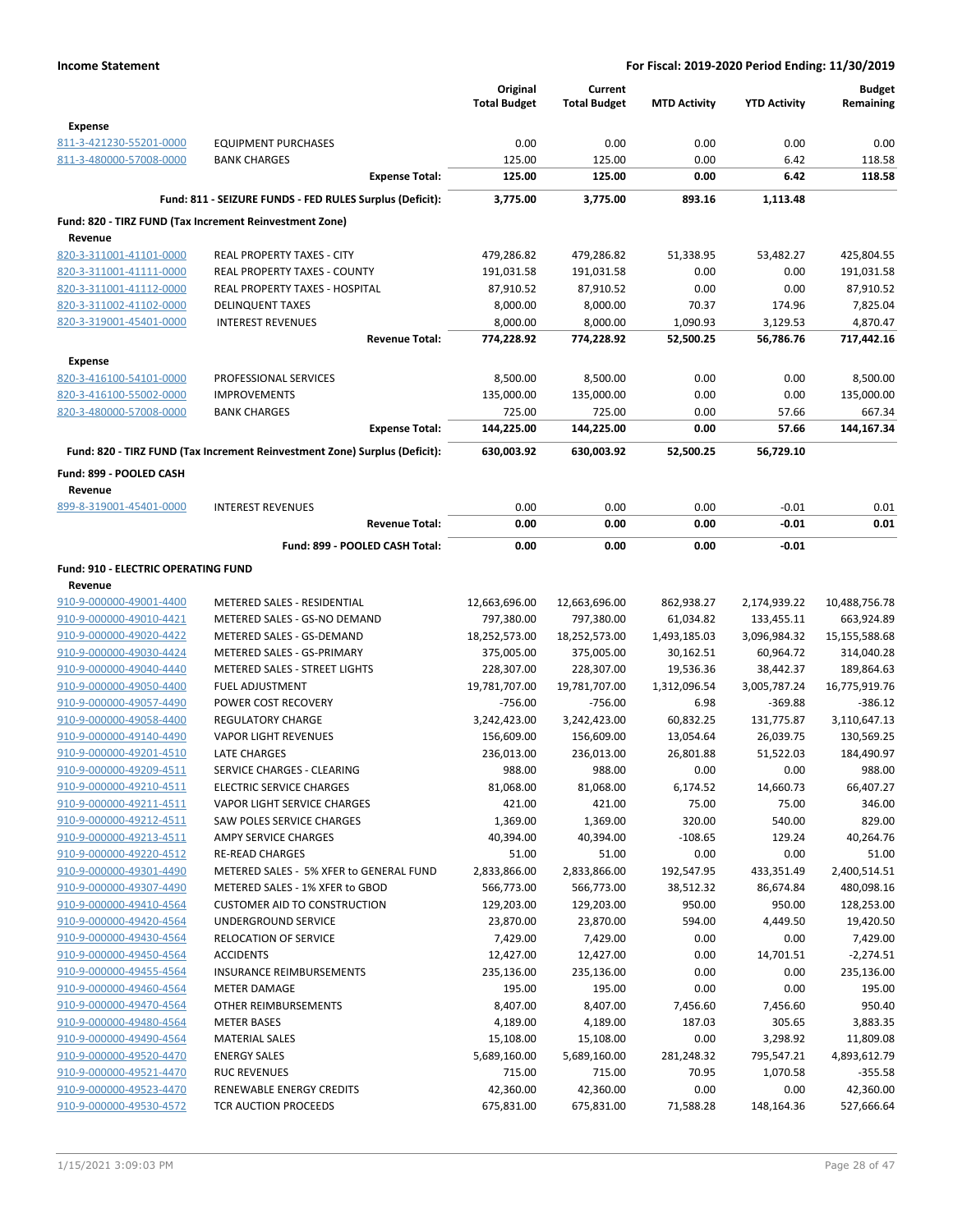|                                                    |                                      | Original<br><b>Total Budget</b> | Current<br><b>Total Budget</b> | <b>MTD Activity</b> | <b>YTD Activity</b> | <b>Budget</b><br>Remaining |
|----------------------------------------------------|--------------------------------------|---------------------------------|--------------------------------|---------------------|---------------------|----------------------------|
| 910-9-000000-49540-4572                            | <b>BLACK START REVENUES</b>          | 128,308.00                      | 128,308.00                     | 42,272.50           | 85,916.51           | 42,391.49                  |
| 910-9-000000-49560-4571                            | <b>TCOS REVENUES</b>                 | 176,482.00                      | 176,482.00                     | 64.99               | 2,927.62            | 173,554.38                 |
| 910-9-000000-49601-4540                            | POLE USE REVENUES                    | 49,879.00                       | 49,879.00                      | 177.50              | 177.50              | 49,701.50                  |
| 910-9-000000-49602-4118                            | <b>EPA ALLOWANCE SALES</b>           | 1.00                            | 1.00                           | 0.00                | 0.00                | 1.00                       |
| 910-9-000000-49699-4116                            | OTHER GAINS/LOSSES                   | 19,259.00                       | 19,259.00                      | 0.00                | 0.00                | 19,259.00                  |
| 910-9-000000-49701-4567                            | XFER FROM COG - GEN FUND             | 726,588.00                      | 726,588.00                     | 60,549.00           | 121,098.00          | 605,490.00                 |
| 910-9-000000-49754-4994                            | XFER FROM 950 - BILLING              | 61,828.00                       | 61,828.00                      | 5,152.33            | 10,304.66           | 51,523.34                  |
| 910-9-000000-49755-4995                            | XFER FROM 950 - CASHIERS             | 78,306.00                       | 78,306.00                      | 6,525.50            | 13,051.00           | 65,255.00                  |
| 910-9-000000-49759-4545                            | XFER FROM 950 FOR POLE USE           | 30,000.00                       | 30,000.00                      | 0.00                | 0.00                | 30,000.00                  |
| 910-9-000000-49801-4190                            | <b>INTEREST INCOME</b>               | 69,489.00                       | 69,489.00                      | 93,653.76           | 114,013.13          | $-44,524.13$               |
| 910-9-000000-49809-4190                            | INTEREST ON ERCOT COLLATERAL         | 61.00                           | 61.00                          | 0.00                | 0.00                | 61.00                      |
|                                                    | <b>Revenue Total:</b>                | 67,442,118.00                   | 67,442,118.00                  | 4,687,661.18        | 10,578,404.80       | 56,863,713.20              |
| <b>Expense</b>                                     |                                      |                                 |                                |                     |                     |                            |
| 910-9-901000-51001-5000                            | <b>REGULAR SALARIES</b>              | 455,441.00                      | 455,441.00                     | 34,391.99           | 84,904.15           | 370,536.85                 |
| 910-9-901000-51020-5000                            | <b>OVERTIME</b>                      | 61,296.00                       | 61,296.00                      | 5,477.56            | 9,785.14            | 51,510.86                  |
| 910-9-901000-51115-5000                            | <b>CLOTHING ALLOWANCE</b>            | 2,052.00                        | 2,052.00                       | 0.00                | 0.00                | 2,052.00                   |
| 910-9-901000-51116-5000                            | CAR ALLOWANCE                        | 975.00                          | 975.00                         | 150.00              | 375.00              | 600.00                     |
| 910-9-901000-51117-5000                            | <b>CELL PHONE ALLOWANCE</b>          | 623.00                          | 623.00                         | 47.92               | 119.80              | 503.20                     |
| 910-9-901000-51201-5000                            | <b>FICA</b>                          | 32,137.00                       | 32,137.00                      | 2,188.85            | 5,310.62            | 26,826.38                  |
| 910-9-901000-51202-5000                            | MEDICARE                             | 7,516.00                        | 7,516.00                       | 511.91              | 1,242.00            | 6,274.00                   |
| 910-9-901000-51203-5000                            | <b>HEALTH INSURANCE</b>              | 70,428.00                       | 70,428.00                      | 5,869.00            | 11,738.00           | 58,690.00                  |
| 910-9-901000-51204-5000                            | <b>WORKERS COMPENSATION</b>          | 9,121.00                        | 9,121.00                       | 760.08              | 1,520.16            | 7,600.84                   |
| 910-9-901000-51205-5000                            | <b>UNEMPLOYMENT</b>                  | 1,080.00                        | 1,080.00                       | 0.00                | 0.00                | 1,080.00                   |
| 910-9-901000-51301-5000                            | <b>TMRS</b>                          | 58,066.00                       | 58,066.00                      | 4,431.47            | 10,527.40           | 47,538.60                  |
| 910-9-901001-59020-5010<br>910-9-901008-59110-5080 | <b>NATURAL GAS</b>                   | 347,981.00                      | 347,981.00                     | 1,495.81            | 5,095.87            | 342,885.13                 |
| 910-9-901008-59112-5080                            | <b>GEUS OPERATIONS</b>               | 23,450.00                       | 23,450.00                      | 1,027.44            | 1,842.27            | 21,607.73                  |
| 910-9-901008-59121-5080                            | <b>SAFETY</b><br>MECHANICAL SUPPLIES | 10,250.00                       | 10,250.00                      | 250.39<br>1,310.41  | 250.39<br>6,307.91  | 9,999.61<br>8,942.09       |
| 910-9-901008-59122-5080                            | <b>ELECTRICAL SUPPLIES</b>           | 10,250.00<br>10,250.00          | 15,250.00<br>10,250.00         | 281.11              | 591.05              | 9,658.95                   |
| 910-9-901008-59125-5080                            | CHEMICAL & LABORATORY SUPPLIES       | 45,500.00                       | 45,500.00                      | 0.00                | 668.73              | 44,831.27                  |
| 910-9-901008-59141-5080                            | <b>UTILITY BILLS</b>                 | 250,000.00                      | 250,000.00                     | 11,143.96           | 23,409.58           | 226,590.42                 |
| 910-9-901008-59144-5080                            | MISCELLANEOUS SERVICES               | 60,250.00                       | 60,250.00                      | 1,003.72            | 27,738.00           | 32,512.00                  |
| 910-9-901008-59145-5080                            | <b>ENVIRONMENTAL SERVICES</b>        | 159,400.00                      | 159,400.00                     | 27,607.04           | 27,607.04           | 131,792.96                 |
| 910-9-901008-59146-5080                            | TRAINING AND/OR TRAVEL               | 26,000.00                       | 26,000.00                      | 0.00                | 0.00                | 26,000.00                  |
| 910-9-901008-59148-5080                            | <b>FUEL</b>                          | 2,000.00                        | 2,000.00                       | 55.02               | 109.01              | 1,890.99                   |
| 910-9-901015-51001-5150                            | REGULAR SALARIES                     | 248,778.00                      | 248,778.00                     | 17,924.60           | 44,842.22           | 203,935.78                 |
| 910-9-901015-51020-5150                            | <b>OVERTIME</b>                      | 30,339.00                       | 30,339.00                      | 989.32              | 3,170.45            | 27,168.55                  |
| 910-9-901015-51115-5150                            | <b>CLOTHING ALLOWANCE</b>            | 2,269.00                        | 2,269.00                       | 0.00                | 0.00                | 2,269.00                   |
| 910-9-901015-51116-5150                            | CAR ALLOWANCE                        | 975.00                          | 975.00                         | 150.00              | 375.00              | 600.00                     |
| 910-9-901015-51117-5150                            | CELL PHONE ALLOWANCE                 | 216.00                          | 216.00                         | 16.62               | 41.55               | 174.45                     |
| 910-9-901015-51201-5150                            | <b>FICA</b>                          | 17,379.00                       | 17,379.00                      | 2,152.44            | 3,897.62            | 13,481.38                  |
| 910-9-901015-51202-5150                            | MEDICARE                             | 4,064.00                        | 4,064.00                       | 503.40              | 911.55              | 3,152.45                   |
| 910-9-901015-51203-5150                            | <b>HEALTH INSURANCE</b>              | 41,083.00                       | 41,083.00                      | 3,423.58            | 6,847.16            | 34,235.84                  |
| 910-9-901015-51204-5150                            | <b>WORKERS COMPENSATION</b>          | 5,215.00                        | 5,215.00                       | 434.58              | 869.16              | 4,345.84                   |
| 910-9-901015-51205-5150                            | UNEMPLOYMENT                         | 630.00                          | 630.00                         | 0.00                | 0.00                | 630.00                     |
| 910-9-901015-51301-5150                            | <b>TMRS</b>                          | 31,402.00                       | 31,402.00                      | 4,067.35            | 7,426.63            | 23,975.37                  |
| 910-9-901015-59201-5150                            | <b>BUILDING MAINTENANCE</b>          | 20,000.00                       | 20,000.00                      | 1,327.25            | 1,327.25            | 18,672.75                  |
| 910-9-901015-59205-5150                            | <b>EQUIPMENT MAINTENANCE</b>         | 7,100.00                        | 7,100.00                       | 71.49               | 71.49               | 7,028.51                   |
| 910-9-901015-59290-5150                            | GENERAL PLANT EQUIPMENT MAINTENANCE  | 27,500.00                       | 27,500.00                      | 3,243.71            | 0.00                | 27,500.00                  |
| 910-9-901015-59291-5150                            | UNIT 1 MAINTENANCE                   | 17,300.00                       | 17,300.00                      | 0.00                | 0.00                | 17,300.00                  |
| 910-9-901015-59292-5150                            | UNIT 2 MAINTENANCE                   | 207,100.00                      | 202,100.00                     | 0.00                | 0.00                | 202,100.00                 |
| 910-9-901015-59293-5150                            | <b>UNIT 3 MAINTENANCE</b>            | 251,100.00                      | 251,100.00                     | 13,884.45           | 2,127.69            | 248,972.31                 |
| 910-9-901090-59312-9900                            | <b>BOILER PLANT EQUIPMENT</b>        | 0.00                            | 1,380,454.58                   | 0.00                | 0.00                | 1,380,454.58               |
| 910-9-901090-59315-9900                            | ACCESSORY ELECTRIC EQUIPMENT         | 240,000.00                      | 240,000.00                     | 0.00                | 0.00                | 240,000.00                 |
| 910-9-901146-51001-5460                            | <b>REGULAR SALARIES</b>              | 455,441.00                      | 455,441.00                     | 34,391.99           | 84,904.11           | 370,536.89                 |
| 910-9-901146-51020-5460                            | <b>OVERTIME</b>                      | 61,296.00                       | 61,296.00                      | 5,477.53            | 9,785.11            | 51,510.89                  |
| 910-9-901146-51115-5460                            | <b>CLOTHING ALLOWANCE</b>            | 2,056.00                        | 2,056.00                       | 0.00                | 0.00                | 2,056.00                   |
| 910-9-901146-51116-5460                            | CAR ALLOWANCE                        | 975.00                          | 975.00                         | 0.00                | 0.00                | 975.00                     |
| 910-9-901146-51117-5460                            | <b>CELL PHONE ALLOWANCE</b>          | 623.00                          | 623.00                         | 47.88               | 119.70              | 503.30                     |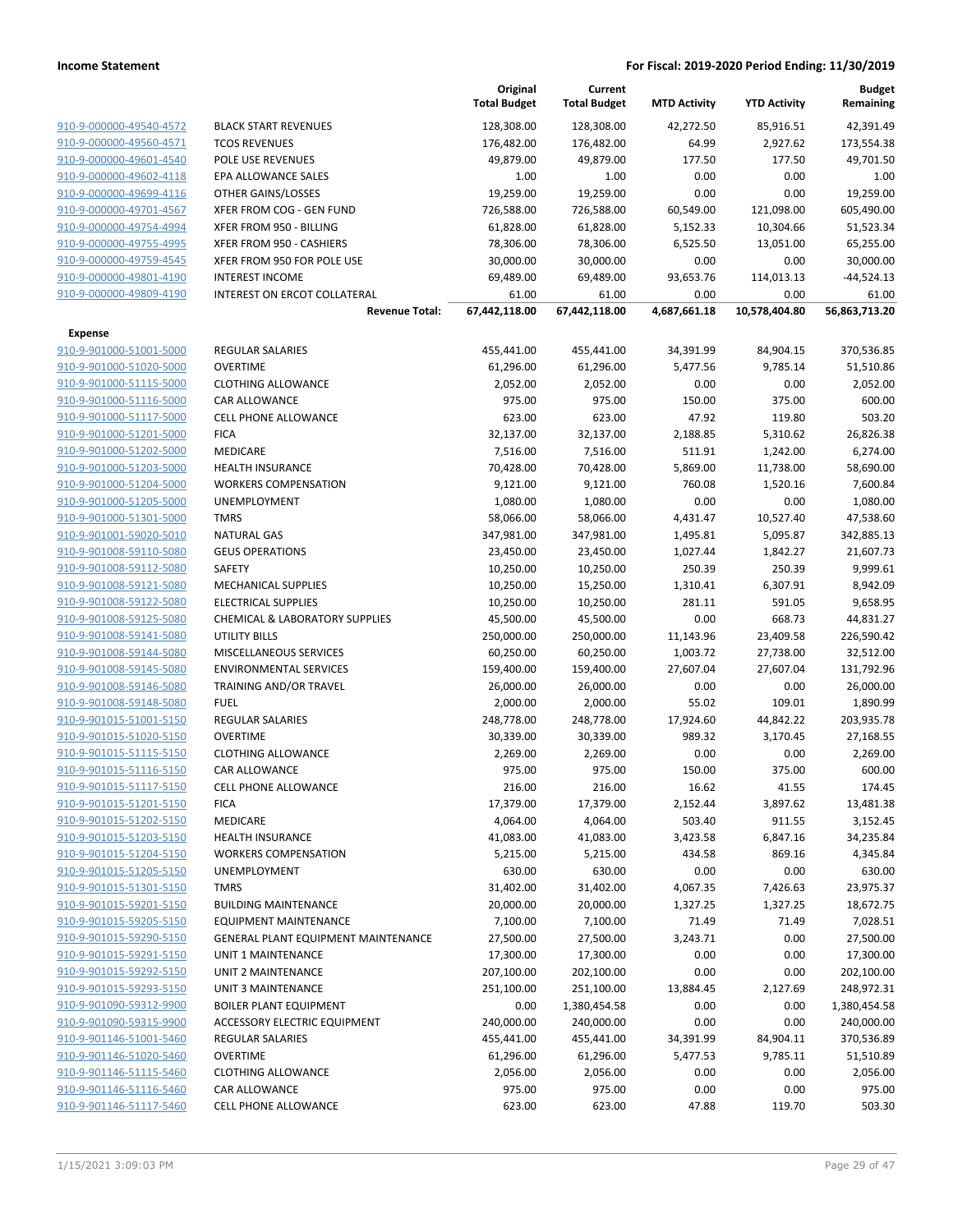|                                                    |                                                                   | Original<br><b>Total Budget</b> | Current<br><b>Total Budget</b> | <b>MTD Activity</b>    | <b>YTD Activity</b>      | <b>Budget</b><br>Remaining |
|----------------------------------------------------|-------------------------------------------------------------------|---------------------------------|--------------------------------|------------------------|--------------------------|----------------------------|
| 910-9-901146-51201-5460                            | <b>FICA</b>                                                       | 32,137.00                       | 32,137.00                      | 2,474.88               | 5,878.15                 | 26,258.85                  |
| 910-9-901146-51202-5460                            | <b>MEDICARE</b>                                                   | 7,516.00                        | 7,516.00                       | 578.81                 | 1,374.73                 | 6,141.27                   |
| 910-9-901146-51203-5460                            | <b>HEALTH INSURANCE</b>                                           | 70,428.00                       | 70,428.00                      | 5,869.00               | 11,738.00                | 58,690.00                  |
| 910-9-901146-51204-5460                            | <b>WORKERS COMPENSATION</b>                                       | 9,121.00                        | 9,121.00                       | 760.08                 | 1,520.16                 | 7,600.84                   |
| 910-9-901146-51205-5460                            | <b>UNEMPLOYMENT</b>                                               | 1,080.00                        | 1,080.00                       | 0.00                   | 0.00                     | 1,080.00                   |
| 910-9-901146-51301-5460                            | <b>TMRS</b>                                                       | 58,066.00                       | 58,066.00                      | 4,414.89               | 10,485.94                | 47,580.06                  |
| 910-9-901147-59020-5470                            | <b>NATURAL GAS</b>                                                | 773,944.00                      | 773,944.00                     | 38,800.09              | 94,667.71                | 679,276.29                 |
| 910-9-901151-59110-5501                            | <b>GEUS OPERATIONS</b>                                            | 4,500.00                        | 4,500.00                       | 142.49                 | 257.87                   | 4,242.13                   |
| 910-9-901151-59112-5501                            | SAFETY PROGRAM                                                    | 2,350.00                        | 2,350.00                       | 220.33                 | 220.33                   | 2,129.67                   |
| 910-9-901151-59121-5501                            | <b>MECHANICAL SUPPLIES</b>                                        | 7,500.00                        | 7,500.00                       | 269.86                 | 5,267.36                 | 2,232.64                   |
| 910-9-901151-59122-5501                            | <b>ELECTRICAL SUPPLIES</b>                                        | 3,000.00                        | 3,000.00                       | 0.00                   | 0.00                     | 3,000.00                   |
| 910-9-901151-59125-5501                            | <b>CHEMICAL &amp; LABORATORY</b>                                  | 17,500.00                       | 17,500.00                      | 0.00                   | 0.00                     | 17,500.00                  |
| 910-9-901151-59141-5501                            | UTILITY BILLS                                                     | 200.00                          | 200.00                         | 9.10                   | 9.10                     | 190.90                     |
| 910-9-901151-59144-5501                            | <b>MISCELLANEOUS SERVICES</b>                                     | 6,750.00                        | 6,750.00                       | 337.48                 | 225.00                   | 6,525.00                   |
| 910-9-901151-59145-5501                            | <b>ENVIRONMENTAL SERVICES</b>                                     | 29,500.00                       | 29,500.00                      | 0.00                   | 0.00                     | 29,500.00                  |
| 910-9-901151-59146-5501                            | TRAINING AND/OR TRAVEL                                            | 26,000.00                       | 26,000.00<br>248,778.00        | 0.00                   | 0.00                     | 26,000.00                  |
| 910-9-901154-51001-5541<br>910-9-901154-51020-5541 | <b>REGULAR SALARIES</b><br><b>OVERTIME</b>                        | 248,778.00                      | 30,339.00                      | 17,724.61<br>989.32    | 44,642.24                | 204,135.76<br>27,168.55    |
| 910-9-901154-51115-5541                            | <b>CLOTHING ALLOWANCE</b>                                         | 30,339.00                       | 2,266.00                       | 0.00                   | 3,170.45                 |                            |
| 910-9-901154-51116-5541                            | <b>CAR ALLOWANCE</b>                                              | 2,266.00<br>975.00              | 975.00                         | 0.00                   | 0.00<br>0.00             | 2,266.00<br>975.00         |
| 910-9-901154-51117-5541                            | <b>CELL PHONE ALLOWANCE</b>                                       | 216.00                          | 216.00                         | 16.60                  | 41.50                    | 174.50                     |
| 910-9-901154-51201-5541                            | <b>FICA</b>                                                       | 17,379.00                       | 17,379.00                      | 1,149.01               | 2,934.72                 | 14,444.28                  |
| 910-9-901154-51202-5541                            | MEDICARE                                                          | 4,064.00                        | 4,064.00                       | 268.72                 | 686.35                   | 3,377.65                   |
| 910-9-901154-51203-5541                            | <b>HEALTH INSURANCE</b>                                           | 41,083.00                       | 41,083.00                      | 3,423.58               | 6,847.16                 | 34,235.84                  |
| 910-9-901154-51204-5541                            | <b>WORKERS COMPENSATION</b>                                       | 5,215.00                        | 5,215.00                       | 434.58                 | 869.16                   | 4,345.84                   |
| 910-9-901154-51205-5541                            | <b>UNEMPLOYMENT</b>                                               | 630.00                          | 630.00                         | 0.00                   | 0.00                     | 630.00                     |
| 910-9-901154-51301-5541                            | <b>TMRS</b>                                                       | 31,402.00                       | 31,402.00                      | 2,049.68               | 5,235.14                 | 26,166.86                  |
| 910-9-901154-59201-5541                            | <b>BUILDINGS MAINTENANCE</b>                                      | 33,100.00                       | 33,100.00                      | 0.00                   | 0.00                     | 33,100.00                  |
| 910-9-901154-59205-5541                            | <b>EQUIPMENT MAINTENANCE</b>                                      | 14,500.00                       | 14,500.00                      | 0.00                   | 0.00                     | 14,500.00                  |
| 910-9-901154-59206-5541                            | <b>GENERATOR MAINTENANCE</b>                                      | 2,500.00                        | 2,500.00                       | 0.00                   | 0.00                     | 2,500.00                   |
| 910-9-901154-59290-5541                            | <b>GENERAL PLANT EQUIPMENT MAINTENANCE</b>                        | 68,000.00                       | 68,000.00                      | 0.00                   | 0.00                     | 68,000.00                  |
| 910-9-901154-59291-5541                            | UNIT 1 MAINTENANCE                                                | 105,500.00                      | 105,500.00                     | 0.00                   | 0.00                     | 105,500.00                 |
| 910-9-901154-59292-5541                            | <b>UNIT 2 MAINTENANCE</b>                                         | 105,500.00                      | 105,500.00                     | 75.00                  | 0.00                     | 105,500.00                 |
| 910-9-901154-59293-5541                            | UNIT 3 MAINTENANCE                                                | 105,500.00                      | 105,500.00                     | 0.00                   | 939.88                   | 104,560.12                 |
| 910-9-901190-59344-9900                            | <b>ENGINE PLANT GENERATORS</b>                                    | 760,000.00                      | 7,690.00                       | 0.00                   | 0.00                     | 7,690.00                   |
| 910-9-901190-59345-9900                            | EP ACCESSORY ELEC EQUIPMENT                                       | 0.00                            | 0.00                           | 0.00                   | 0.00                     | 0.00                       |
| 910-9-901500-59040-5550                            | <b>TMPA FIXED COST</b>                                            | 1,611,541.00                    | 1,611,541.00                   | 133,327.87             | 266,655.74               | 1,344,885.26               |
| 910-9-901500-59050-5550                            | <b>DUKE WIND ENERGY</b>                                           | 3,129,447.00                    | 3,129,447.00                   | 221,003.99             | 483,904.18               | 2,645,542.82               |
| 910-9-901500-59051-5550                            | <b>SOLAR ENERGY</b>                                               | 1,321,375.00                    | 1,321,375.00                   | 86,152.27              | 184,612.76               | 1,136,762.24               |
| 910-9-901500-59052-5550                            | OFF-SYSTEM NET PURCHASES                                          | 12,224,851.00                   | 11,590,396.42                  | 565,223.80             | 1,139,368.80             | 10,451,027.62              |
| 910-9-901500-59053-5550                            | <b>ERCOT BALANCING ENERGY</b>                                     | 6,567,679.00                    | 6,567,679.00                   | 495,841.57             | 1,285,100.87             | 5,282,578.13               |
| 910-9-901500-59054-5550                            | <b>ANCILLARY SERVICES</b>                                         | 489,578.00                      | 489,578.00                     | 23,688.53              | $-1,932.46$              | 491,510.46                 |
| 910-9-901500-59055-5550                            | <b>CONTROL CENTER COSTS</b>                                       | 237,000.00                      | 237,000.00                     | 19,750.00              | 39,500.00                | 197,500.00                 |
| 910-9-901500-59057-5550                            | <b>ERCOT UPLIFT</b>                                               | 421,580.00                      | 421,580.00                     | 15,298.63              | 53,019.55                | 368,560.45                 |
| 910-9-901500-59059-5550                            | <b>EILS</b>                                                       | 80,000.00                       | 80,000.00                      | 0.00                   | 0.00                     | 80,000.00                  |
| 910-9-901500-59063-5550<br>910-9-901500-59099-5550 | <b>ERCOT CONGESTION RIGHTS</b><br><b>GARLAND CLEARING ACCOUNT</b> | $-30,329.00$                    | $-30,329.00$                   | $-3,949.89$            | $-11,191.40$             | $-19,137.60$               |
| 910-9-901600-51001-5750                            | <b>REGULAR SALARIES</b>                                           | 0.00<br>198,058.00              | 0.00<br>198,058.00             | 14,557.38<br>20,113.60 | -146,306.39<br>49,509.11 | 146,306.39<br>148,548.89   |
| 910-9-901600-51116-5750                            | <b>CAR ALLOWANCE</b>                                              | 1,950.00                        | 1,950.00                       | 150.00                 | 375.00                   | 1,575.00                   |
| 910-9-901600-51117-5750                            | <b>CELL PHONE ALLOWANCE</b>                                       | 1,272.00                        | 1,272.00                       | 131.06                 | 303.19                   | 968.81                     |
| 910-9-901600-51201-5750                            | <b>FICA</b>                                                       | 11,728.00                       | 11,728.00                      | 1,212.00               | 2,896.02                 | 8,831.98                   |
| 910-9-901600-51202-5750                            | <b>MEDICARE</b>                                                   | 2,919.00                        | 2,919.00                       | 283.46                 | 677.31                   | 2,241.69                   |
| 910-9-901600-51203-5750                            | <b>HEALTH INSURANCE</b>                                           | 23,476.00                       | 23,476.00                      | 1,956.33               | 3,912.66                 | 19,563.34                  |
| 910-9-901600-51204-5750                            | WORKERS COMPENSATION                                              | 3,745.00                        | 3,745.00                       | 312.08                 | 624.16                   | 3,120.84                   |
| 910-9-901600-51205-5750                            | UNEMPLOYMENT                                                      | 540.00                          | 540.00                         | 4.33                   | 9.01                     | 530.99                     |
| 910-9-901600-51301-5750                            | <b>TMRS</b>                                                       | 22,548.00                       | 22,548.00                      | 2,255.64               | 5,355.65                 | 17,192.35                  |
| 910-9-901600-59110-5750                            | <b>GEUS OPERATIONS</b>                                            | 53,100.00                       | 67,100.00                      | 720.00                 | 720.00                   | 66,380.00                  |
| 910-9-901600-59146-5750                            | TRAINING AND/OR TRAVEL                                            | 3,000.00                        | 3,000.00                       | 665.93                 | 1,025.85                 | 1,974.15                   |
| 910-9-901690-59303-9900                            | <b>MISC INTANGIBLE</b>                                            | 125,000.00                      | 125,000.00                     | 0.00                   | 0.00                     | 125,000.00                 |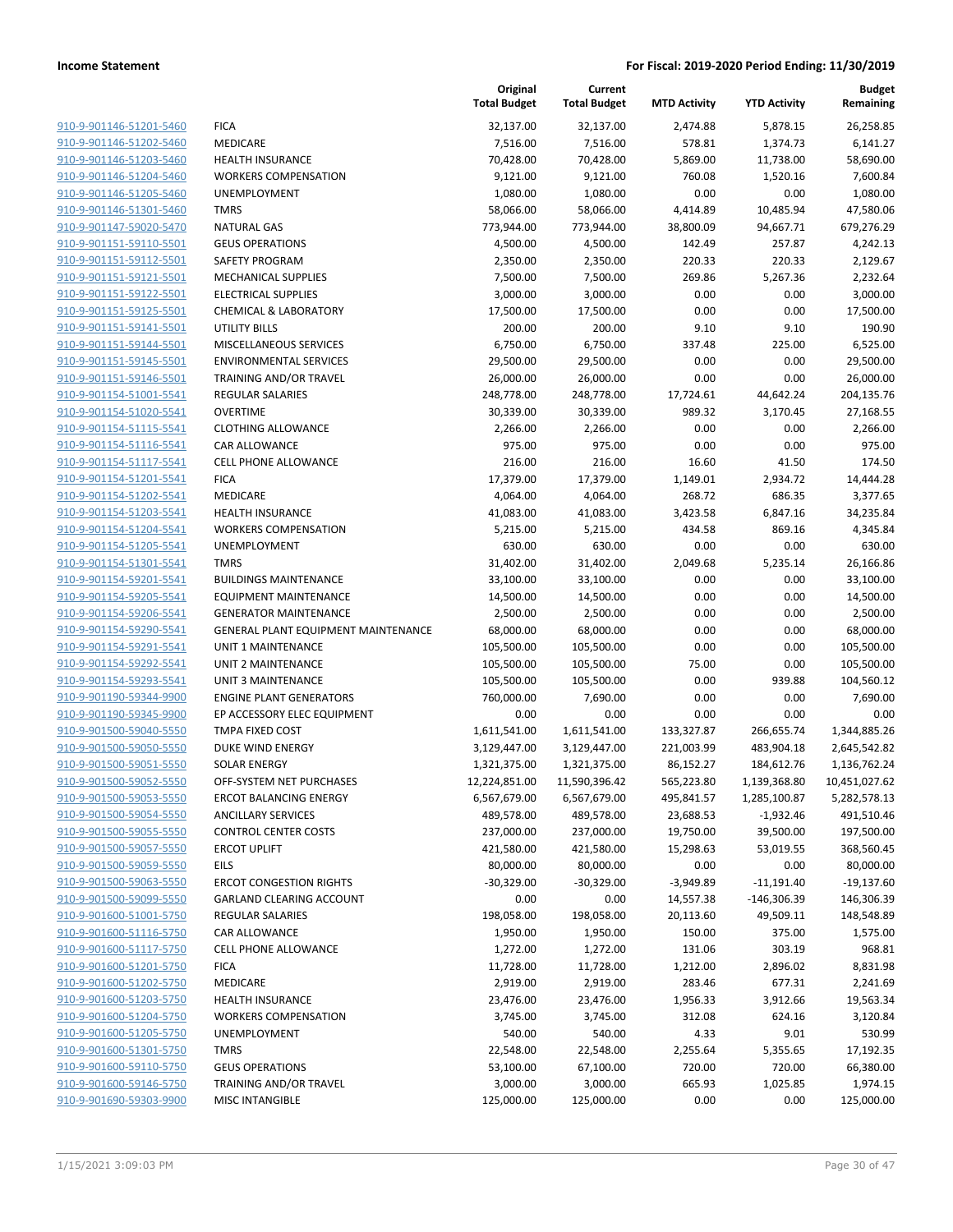|                                                    |                                              | Original<br><b>Total Budget</b> | Current<br><b>Total Budget</b> | <b>MTD Activity</b> | <b>YTD Activity</b> | Budget<br>Remaining   |
|----------------------------------------------------|----------------------------------------------|---------------------------------|--------------------------------|---------------------|---------------------|-----------------------|
| 910-9-910120-51001-9200                            | <b>REGULAR SALARIES</b>                      | 269,909.00                      | 269,909.00                     | 18,789.04           | 46,596.12           | 223,312.88            |
| 910-9-910120-51115-9200                            | <b>CLOTHING ALLOWANCE</b>                    | 256.00                          | 256.00                         | 0.00                | 0.00                | 256.00                |
| 910-9-910120-51116-9200                            | <b>CAR ALLOWANCE</b>                         | 5,600.00                        | 5,600.00                       | 538.46              | 1,346.15            | 4,253.85              |
| 910-9-910120-51117-9200                            | <b>CELL PHONE ALLOWANCE</b>                  | 1,208.00                        | 1,208.00                       | 80.72               | 201.80              | 1,006.20              |
| 910-9-910120-51201-9200                            | <b>FICA</b>                                  | 13,855.00                       | 13,855.00                      | 415.96              | 1,045.49            | 12,809.51             |
| 910-9-910120-51202-9200                            | MEDICARE                                     | 4,012.00                        | 4,012.00                       | 267.34              | 670.09              | 3,341.91              |
| 910-9-910120-51203-9200                            | <b>HEALTH INSURANCE</b>                      | 35,214.00                       | 35,214.00                      | 2,934.50            | 5,869.00            | 29,345.00             |
| 910-9-910120-51204-9200                            | <b>WORKERS COMPENSATION</b>                  | 5,543.00                        | 5,543.00                       | 461.92              | 923.84              | 4,619.16              |
| 910-9-910120-51205-9200                            | <b>UNEMPLOYMENT</b>                          | 540.00                          | 540.00                         | 0.00                | 0.00                | 540.00                |
| 910-9-910120-51301-9200                            | <b>TMRS</b>                                  | 30,999.00                       | 30,999.00                      | 2,146.56            | 5,324.76            | 25,674.24             |
| 910-9-910121-59110-9210                            | <b>GEUS OPERATIONS</b>                       | 6,700.00                        | 6,700.00                       | 497.72              | 1,586.01            | 5,113.99              |
| 910-9-910121-59116-9210                            | <b>BUILDING OPERATIONS</b>                   | 4,000.00                        | 4,000.00                       | 191.97              | 415.62              | 3,584.38              |
| 910-9-910121-59141-9210                            | UTILITY BILLS                                | 81,000.00                       | 81,000.00                      | 7,745.97            | 14,743.74           | 66,256.26             |
| 910-9-910121-59143-9210                            | PROFESSIONAL SERVICES                        | 186,000.00                      | 186,000.00                     | 5,922.35            | 5,922.35            | 180,077.65            |
| 910-9-910121-59144-9210                            | MISCELLANEOUS SERVICES                       | 16,000.00                       | 16,000.00                      | 3,685.19            | 4,673.43            | 11,326.57             |
| 910-9-910121-59148-9210                            | <b>FUEL</b>                                  | 500.00                          | 500.00                         | 26.36               | 50.54               | 449.46                |
| 910-9-910121-59193-9210                            | <b>GEUS INTERNET SERVICE</b>                 | 38,000.00                       | 38,000.00                      | 0.00                | 0.00                | 38,000.00             |
| 910-9-910121-59198-9210                            | <b>COLOCATION CHARGES</b>                    | 10,189.00                       | 10,189.00                      | 0.00                | 0.00                | 10,189.00             |
| 910-9-910132-59110-9302                            | <b>GEUS OPERATIONS</b>                       | 10,000.00                       | 10,000.00                      | 586.82              | 406.82              | 9,593.18              |
| 910-9-910132-59142-9302                            | <b>MEMBERSHIP FEES</b>                       | 59,850.00                       | 59,850.00                      | 0.00                | 2,000.00            | 57,850.00             |
| 910-9-910132-59146-9302                            | <b>TRAINING AND/OR TRAVEL</b>                | 6,000.00                        | 6,000.00                       | 0.00                | 0.00                | 6,000.00              |
| 910-9-910135-59200-9350                            | <b>LANDSCAPING MAINTENANCE</b>               | 18,500.00                       | 18,500.00                      | 800.00              | 1,600.00            | 16,900.00             |
| 910-9-910135-59201-9350                            | <b>BUILDING MAINTENANCE</b>                  | 33,500.00                       | 33,500.00                      | 1,305.98            | 1,460.84            | 32,039.16             |
| 910-9-910135-59205-9350                            | <b>EQUIPMENT MAINTENANCE</b>                 | 500.00                          | 500.00                         | 0.00                | 0.00                | 500.00                |
| 910-9-910190-59390-9900                            | <b>STRUCTURES &amp; IMPROVEMENTS</b>         | 85,000.00                       | 85,000.00                      | 9,300.00            | 14,300.00           | 70,700.00             |
| 910-9-911120-51001-9201                            | <b>REGULAR SALARIES</b>                      | 394,108.00                      | 394,108.00                     | 30,263.40           | 74,349.12           | 319,758.88            |
| 910-9-911120-51020-9201                            | <b>OVERTIME</b>                              | 518.00                          | 518.00                         | 0.00                | 0.00                | 518.00                |
| 910-9-911120-51102-9201                            | <b>BILINGUAL PAY</b>                         | 1,872.00                        | 1,872.00                       | 46.16               | 115.40              | 1,756.60              |
| 910-9-911120-51115-9201                            | <b>CLOTHING ALLOWANCE</b>                    | 410.00<br>0.00                  | 410.00                         | 0.00                | 0.00                | 410.00<br>$-300.00$   |
| 910-9-911120-51116-9201<br>910-9-911120-51117-9201 | CAR ALLOWANCE<br><b>CELL PHONE ALLOWANCE</b> |                                 | 0.00                           | 150.00<br>110.38    | 300.00<br>275.95    |                       |
| 910-9-911120-51201-9201                            | <b>FICA</b>                                  | 1,435.00<br>23,988.00           | 1,435.00<br>23,988.00          | 1,815.97            | 4,493.41            | 1,159.05<br>19,494.59 |
| 910-9-911120-51202-9201                            | MEDICARE                                     | 5,770.00                        | 5,770.00                       | 424.70              | 1,050.88            | 4,719.12              |
| 910-9-911120-51203-9201                            | <b>HEALTH INSURANCE</b>                      | 82,166.00                       | 82,166.00                      | 6,847.17            | 13,694.34           | 68,471.66             |
| 910-9-911120-51204-9201                            | <b>WORKERS COMPENSATION</b>                  | 8,029.00                        | 8,029.00                       | 669.08              | 1,338.16            | 6,690.84              |
| 910-9-911120-51205-9201                            | UNEMPLOYMENT                                 | 1,260.00                        | 1,260.00                       | 0.00                | 0.00                | 1,260.00              |
| 910-9-911120-51301-9201                            | <b>TMRS</b>                                  | 44,578.00                       | 44,578.00                      | 3,381.04            | 8,299.49            | 36,278.51             |
| 910-9-911121-59110-9211                            | <b>GEUS OPERATIONS</b>                       | 28,200.00                       | 28,200.00                      | 9,479.49            | 9,479.49            | 18,720.51             |
| 910-9-911121-59142-9211                            | <b>MEMBERSHIP FEES</b>                       | 4,260.00                        | 4,260.00                       | 558.00              | 558.00              | 3,702.00              |
| 910-9-911121-59146-9211                            | TRAINING AND/OR TRAVEL                       | 8,500.00                        | 8,500.00                       | 758.27              | 2,980.87            | 5,519.13              |
| 910-9-911121-59148-9211                            | <b>FUEL</b>                                  | 500.00                          | 500.00                         | 2.42                | 54.16               | 445.84                |
| 910-9-911135-59205-9351                            | <b>EQUIPMENT MAINTENANCE</b>                 | 6,000.00                        | 6,000.00                       | 0.00                | 0.00                | 6,000.00              |
| 910-9-911190-59393-9900                            | <b>WAREHOUSE EQUIPMENT</b>                   | 5,000.00                        | 5,000.00                       | 0.00                | 0.00                | 5,000.00              |
| 910-9-913101-51001-9301                            | <b>REGULAR SALARIES</b>                      | 212,118.00                      | 212,118.00                     | 16,633.60           | 41,410.80           | 170,707.20            |
| 910-9-913101-51115-9301                            | <b>CLOTHING ALLOWANCE</b>                    | 318.00                          | 318.00                         | 0.00                | 0.00                | 318.00                |
| 910-9-913101-51117-9301                            | <b>CELL PHONE ALLOWANCE</b>                  | 1,068.00                        | 1,068.00                       | 97.84               | 269.06              | 798.94                |
| 910-9-913101-51201-9301                            | <b>FICA</b>                                  | 13,218.00                       | 13,218.00                      | 984.78              | 2,470.54            | 10,747.46             |
| 910-9-913101-51202-9301                            | MEDICARE                                     | 3,091.00                        | 3,091.00                       | 230.30              | 577.77              | 2,513.23              |
| 910-9-913101-51203-9301                            | <b>HEALTH INSURANCE</b>                      | 41,083.00                       | 41,083.00                      | 3,423.58            | 6,847.16            | 34,235.84             |
| 910-9-913101-51204-9301                            | <b>WORKERS COMPENSATION</b>                  | 5,030.00                        | 5,030.00                       | 419.17              | 838.34              | 4,191.66              |
| 910-9-913101-51205-9301                            | <b>UNEMPLOYMENT</b>                          | 630.00                          | 630.00                         | 0.00                | 0.00                | 630.00                |
| 910-9-913101-51301-9301                            | <b>TMRS</b>                                  | 23,882.00                       | 23,882.00                      | 1,850.50            | 4,607.09            | 19,274.91             |
| 910-9-913101-59110-9301                            | <b>GEUS OPERATIONS</b>                       | 13,980.00                       | 13,980.00                      | 3,009.63            | 4,139.65            | 9,840.35              |
| 910-9-913101-59112-9301                            | SAFETY                                       | 3,175.00                        | 3,175.00                       | 0.00                | 0.00                | 3,175.00              |
| 910-9-913101-59131-9301                            | NON-BAD DEBT WRITE OFFS                      | 3,000.00                        | 3,000.00                       | 15.01               | 15.01               | 2,984.99              |
| 910-9-913101-59146-9301                            | TRAINING AND/OR TRAVEL                       | 2,000.00                        | 2,000.00                       | 266.20              | 266.20              | 1,733.80              |
| 910-9-913101-59160-9301                            | ADVERTISING                                  | 49,800.00                       | 49,800.00                      | 2,986.82            | 8,850.15            | 40,949.85             |
| 910-9-913101-59164-9301                            | <b>CONSUMER INFORMATION</b>                  | 0.00                            | 0.00                           | 0.00                | 0.00                | 0.00                  |
| 910-9-913101-59167-9301                            | <b>ENERGY EFFICIENCY OPERATIONS</b>          | 10,000.00                       | 10,000.00                      | 0.00                | 6.00                | 9,994.00              |
|                                                    |                                              |                                 |                                |                     |                     |                       |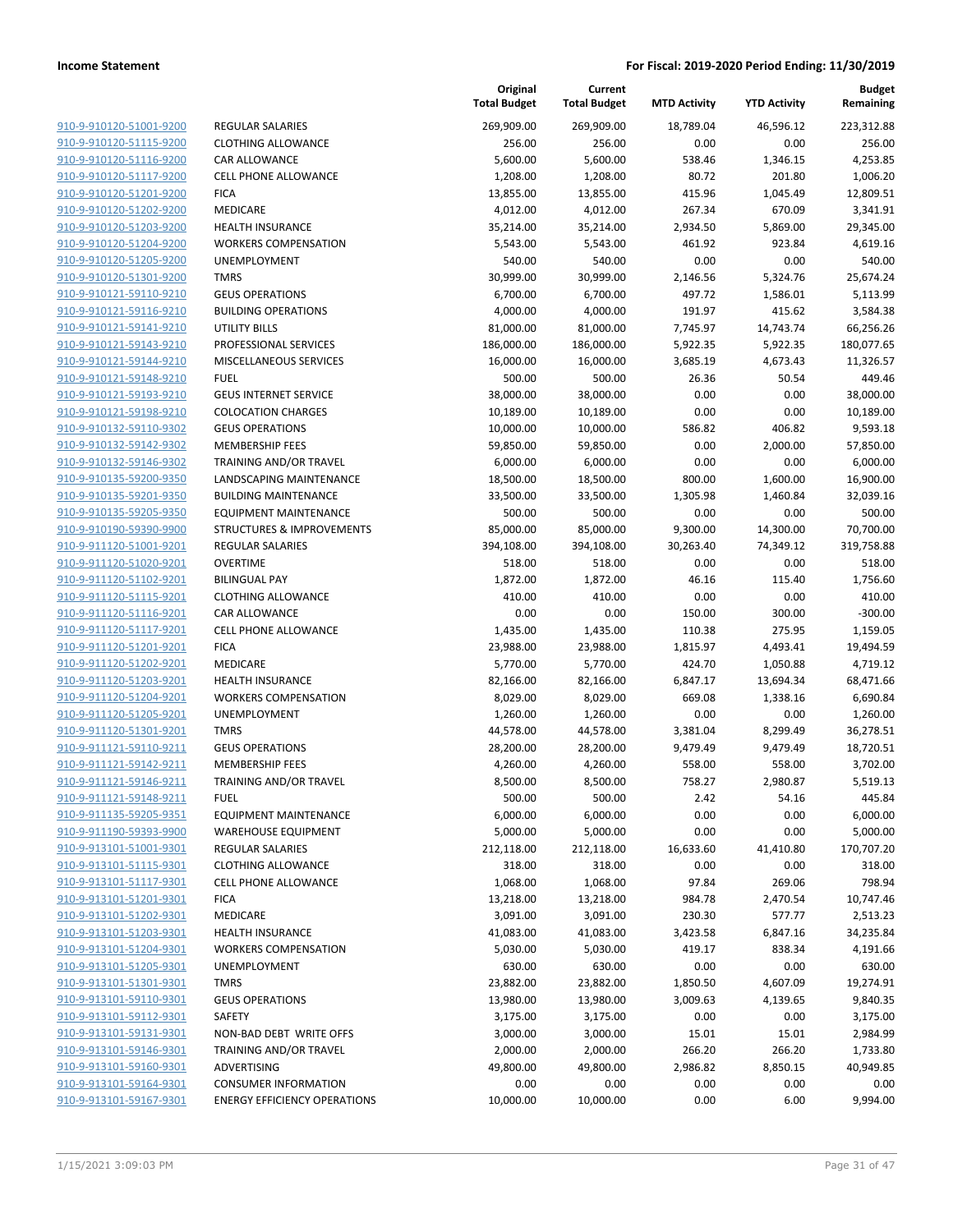| 910-9-913101-59195-9301        |
|--------------------------------|
| 910-9-913102-51001-9020        |
| 910-9-913102-51020-9020        |
| <u>910-9-913102-51115-9020</u> |
| 910-9-913102-51117-9020        |
| 910-9-913102-51201-9020        |
| 910-9-913102-51202-9020        |
| 910-9-913102-51203-9020        |
| 910-9-913102-51204-9020        |
| 910-9-913102-51205-9020        |
| 910-9-913102-51301-9020        |
| 910-9-913102-59110-9020        |
| 910-9-913102-59148-9020        |
|                                |
| <u>910-9-913102-59169-9020</u> |
| 910-9-913130-51001-9030        |
| 910-9-913130-51010-9030        |
| 910-9-913130-51020-9030        |
| 910-9-913130-51102-9030        |
| <u>910-9-913130-51201-9030</u> |
| 910-9-913130-51202-9030        |
| 910-9-913130-51203-9030        |
| 910-9-913130-51204-9030        |
| 910-9-913130-51205-9030        |
| 910-9-913130-51301-9030        |
| 910-9-913130-59110-9030        |
| 910-9-913130-59146-9030        |
| 910-9-913130-59166-9030        |
| 910-9-913131-51001-9031        |
| 910-9-913131-51020-9031        |
| 910-9-913131-51102-9031        |
| 910-9-913131-51201-9031        |
| 910-9-913131-51202-9031        |
| 910-9-913131-51203-9031        |
|                                |
| 910-9-913131-51204-9031        |
| 910-9-913131-51205-9031        |
| 910-9-913131-51301-9031        |
| 910-9-913131-59110-9031        |
| 910-9-913131-59146-9031        |
| 910-9-913134-51001-9034        |
| 910-9-913134-51020-9034        |
| 910-9-913134-51201-9034        |
| <u>910-9-913134-51202-9034</u> |
| 910-9-913134-51203-9034        |
| 910-9-913134-51204-9034        |
| <u>910-9-913134-51205-9034</u> |
| <u>910-9-913134-51301-9034</u> |
| <u>910-9-913134-59110-9034</u> |
| 910-9-913134-59146-9034        |
| <u>910-9-913135-51001-9035</u> |
| <u>910-9-913135-51020-9035</u> |
| <u>910-9-913135-51102-9035</u> |
| 910-9-913135-51201-9035        |
|                                |
| 910-9-913135-51202-9035        |
| 910-9-913135-51203-9035        |
| <u>910-9-913135-51204-9035</u> |
| <u>910-9-913135-51205-9035</u> |
| <u>910-9-913135-51301-9035</u> |
| 910-9-913135-59146-9035        |
| <u>910-9-913135-59170-9035</u> |
|                                |

|                                                    |                             | Original<br><b>Total Budget</b> | Current<br><b>Total Budget</b> | <b>MTD Activity</b> | <b>YTD Activity</b> | <b>Budget</b><br>Remaining |
|----------------------------------------------------|-----------------------------|---------------------------------|--------------------------------|---------------------|---------------------|----------------------------|
| 910-9-913101-59195-9301                            | PUBLIC SERVICE BY GEUS C/I  | 15,000.00                       | 15,000.00                      | 0.00                | 0.00                | 15,000.00                  |
| 910-9-913102-51001-9020                            | <b>REGULAR SALARIES</b>     | 309,333.00                      | 309,333.00                     | 22,209.07           | 54,479.99           | 254,853.01                 |
| 910-9-913102-51020-9020                            | <b>OVERTIME</b>             | 21,384.00                       | 21,384.00                      | 1,599.11            | 4,157.05            | 17,226.95                  |
| 910-9-913102-51115-9020                            | <b>CLOTHING ALLOWANCE</b>   | 3,255.00                        | 3,255.00                       | 0.00                | 0.00                | 3,255.00                   |
| 910-9-913102-51117-9020                            | <b>CELL PHONE ALLOWANCE</b> | 1,296.00                        | 1,296.00                       | 99.66               | 249.15              | 1,046.85                   |
| 910-9-913102-51201-9020                            | <b>FICA</b>                 | 20,585.00                       | 20,585.00                      | 1,312.13            | 3,337.54            | 17,247.46                  |
| 910-9-913102-51202-9020                            | MEDICARE                    | 4,814.00                        | 4,814.00                       | 306.87              | 780.55              | 4,033.45                   |
| 910-9-913102-51203-9020                            | <b>HEALTH INSURANCE</b>     | 93,904.00                       | 93,904.00                      | 7,825.34            | 15,650.68           | 78,253.32                  |
| 910-9-913102-51204-9020                            | <b>WORKERS COMPENSATION</b> | 5,939.00                        | 5,939.00                       | 494.92              | 989.84              | 4,949.16                   |
| 910-9-913102-51205-9020                            | UNEMPLOYMENT                | 1,440.00                        | 1,440.00                       | 0.00                | 2.77                | 1,437.23                   |
| 910-9-913102-51301-9020                            | <b>TMRS</b>                 | 37,194.00                       | 37,194.00                      | 2,644.21            | 6,512.83            | 30,681.17                  |
| 910-9-913102-59110-9020                            | <b>GEUS OPERATIONS</b>      | 38,000.00                       | 38,000.00                      | 1,485.32            | 2,095.82            | 35,904.18                  |
| 910-9-913102-59148-9020                            | <b>FUEL</b>                 | 16,000.00                       | 16,000.00                      | 828.28              | 1,102.27            | 14,897.73                  |
| 910-9-913102-59169-9020                            | PRE PAID METER COSTS        | 5,100.00                        | 5,100.00                       | $-75.00$            | 1,591.28            | 3,508.72                   |
| 910-9-913130-51001-9030                            | <b>REGULAR SALARIES</b>     | 298,704.00                      | 298,704.00                     | 22,603.27           | 56,481.38           | 242,222.62                 |
| 910-9-913130-51010-9030                            | PART TIME REGULAR           | 57,741.00                       | 57,741.00                      | 0.00                | 0.00                | 57,741.00                  |
| 910-9-913130-51020-9030                            | <b>OVERTIME</b>             | 3,975.00                        | 3,975.00                       | 44.88               | 194.04              | 3,780.96                   |
| 910-9-913130-51102-9030                            | <b>BILINGUAL PAY</b>        | 3,000.00                        | 3,000.00                       | 230.80              | 577.00              | 2,423.00                   |
| 910-9-913130-51201-9030<br>910-9-913130-51202-9030 | <b>FICA</b><br>MEDICARE     | 22,532.00<br>5,270.00           | 22,532.00                      | 1,346.23<br>314.84  | 3,395.58<br>794.13  | 19,136.42                  |
| 910-9-913130-51203-9030                            | <b>HEALTH INSURANCE</b>     | 93,904.00                       | 5,270.00                       | 7,825.33            | 15,650.67           | 4,475.87<br>78,253.33      |
| 910-9-913130-51204-9030                            | <b>WORKERS COMPENSATION</b> | 7,023.00                        | 93,904.00<br>7,023.00          | 585.25              | 1,170.50            | 5,852.50                   |
| 910-9-913130-51205-9030                            | UNEMPLOYMENT                | 1,800.00                        | 1,800.00                       | 0.00                | 0.00                | 1,800.00                   |
| 910-9-913130-51301-9030                            | <b>TMRS</b>                 | 40,712.00                       | 40,712.00                      | 2,561.16            | 6,365.58            | 34,346.42                  |
| 910-9-913130-59110-9030                            | <b>GEUS OPERATIONS</b>      | 15,800.00                       | 15,800.00                      | 2,908.29            | 3,631.29            | 12,168.71                  |
| 910-9-913130-59146-9030                            | TRAINING AND/OR TRAVEL      | 3,000.00                        | 3,000.00                       | 0.00                | 0.00                | 3,000.00                   |
| 910-9-913130-59166-9030                            | LOW INCOME ASSISTANCE       | 15,000.00                       | 15,000.00                      | 800.00              | 2,375.00            | 12,625.00                  |
| 910-9-913131-51001-9031                            | <b>REGULAR SALARIES</b>     | 47,133.00                       | 47,133.00                      | 3,625.60            | 9,061.20            | 38,071.80                  |
| 910-9-913131-51020-9031                            | <b>OVERTIME</b>             | 102.00                          | 102.00                         | 0.00                | 0.00                | 102.00                     |
| 910-9-913131-51102-9031                            | <b>BILINGUAL PAY</b>        | 600.00                          | 600.00                         | 46.16               | 115.40              | 484.60                     |
| 910-9-913131-51201-9031                            | <b>FICA</b>                 | 2,966.00                        | 2,966.00                       | 220.32              | 554.28              | 2,411.72                   |
| 910-9-913131-51202-9031                            | MEDICARE                    | 694.00                          | 694.00                         | 51.52               | 129.62              | 564.38                     |
| 910-9-913131-51203-9031                            | <b>HEALTH INSURANCE</b>     | 11,738.00                       | 11,738.00                      | 978.17              | 1,956.34            | 9,781.66                   |
| 910-9-913131-51204-9031                            | <b>WORKERS COMPENSATION</b> | 890.00                          | 890.00                         | 74.17               | 148.34              | 741.66                     |
| 910-9-913131-51205-9031                            | <b>UNEMPLOYMENT</b>         | 180.00                          | 180.00                         | 0.00                | 0.00                | 180.00                     |
| 910-9-913131-51301-9031                            | <b>TMRS</b>                 | 5,359.00                        | 5,359.00                       | 406.10              | 1,014.94            | 4,344.06                   |
| 910-9-913131-59110-9031                            | <b>GEUS OPERATIONS</b>      | 15,700.00                       | 15,700.00                      | 1,092.89            | 1,092.89            | 14,607.11                  |
| 910-9-913131-59146-9031                            | TRAINING AND/OR TRAVEL      | 750.00                          | 750.00                         | 0.00                | 0.00                | 750.00                     |
| 910-9-913134-51001-9034                            | <b>REGULAR SALARIES</b>     | 146,582.00                      | 146,582.00                     | 8,766.72            | 21,742.89           | 124,839.11                 |
| 910-9-913134-51020-9034                            | OVERTIME                    | 1,386.00                        | 1,386.00                       | 0.00                | 30.39               | 1,355.61                   |
| 910-9-913134-51201-9034                            | <b>FICA</b>                 | 9,174.00                        | 9,174.00                       | 520.50              | 1,303.92            | 7,870.08                   |
| 910-9-913134-51202-9034                            | MEDICARE                    | 2,146.00                        | 2,146.00                       | 121.74              | 304.96              | 1,841.04                   |
| 910-9-913134-51203-9034                            | <b>HEALTH INSURANCE</b>     | 41,083.00                       | 41,083.00                      | 3,423.58            | 6,847.16            | 34,235.84                  |
| 910-9-913134-51204-9034                            | <b>WORKERS COMPENSATION</b> | 2,991.00                        | 2,991.00                       | 249.25              | 498.50              | 2,492.50                   |
| 910-9-913134-51205-9034                            | UNEMPLOYMENT                | 630.00                          | 630.00                         | 0.00                | 0.00                | 630.00                     |
| 910-9-913134-51301-9034                            | <b>TMRS</b>                 | 16,576.00                       | 16,576.00                      | 969.60              | 2,408.13            | 14,167.87                  |
| 910-9-913134-59110-9034                            | <b>GEUS OPERATIONS</b>      | 106,048.68                      | 106,048.68                     | 7,694.41            | 7,694.41            | 98,354.27                  |
| 910-9-913134-59146-9034                            | TRAINING AND/OR TRAVEL      | 3,500.00                        | 3,500.00                       | 0.00                | 0.00                | 3,500.00                   |
| 910-9-913135-51001-9035                            | <b>REGULAR SALARIES</b>     | 162,282.00                      | 162,282.00                     | 11,252.00           | 29,761.60           | 132,520.40                 |
| 910-9-913135-51020-9035                            | <b>OVERTIME</b>             | 4,588.00                        | 4,588.00                       | 449.01              | 985.12              | 3,602.88                   |
| 910-9-913135-51102-9035                            | <b>BILINGUAL PAY</b>        | 600.00                          | 600.00                         | 46.16               | 115.40              | 484.60                     |
| 910-9-913135-51201-9035                            | <b>FICA</b>                 | 10,383.00                       | 10,383.00                      | 678.59              | 1,792.65            | 8,590.35                   |
| 910-9-913135-51202-9035                            | MEDICARE                    | 2,428.00                        | 2,428.00                       | 158.70              | 419.25              | 2,008.75                   |
| 910-9-913135-51203-9035                            | <b>HEALTH INSURANCE</b>     | 46,952.00                       | 46,952.00                      | 3,912.67            | 7,825.34            | 39,126.66                  |
| 910-9-913135-51204-9035                            | <b>WORKERS COMPENSATION</b> | 3,116.00                        | 3,116.00                       | 259.67              | 519.34              | 2,596.66                   |
| 910-9-913135-51205-9035                            | UNEMPLOYMENT<br><b>TMRS</b> | 720.00                          | 720.00                         | 0.00                | 0.00                | 720.00                     |
| 910-9-913135-51301-9035<br>910-9-913135-59146-9035 | TRAINING AND/OR TRAVEL      | 18,761.00                       | 18,761.00                      | 1,299.24<br>0.00    | 3,413.36<br>0.00    | 15,347.64                  |
| 910-9-913135-59170-9035                            | <b>CREDIT CARD FEES</b>     | 1,500.00<br>90,000.00           | 1,500.00<br>90,000.00          | 6,926.94            | 16,888.80           | 1,500.00<br>73,111.20      |
|                                                    |                             |                                 |                                |                     |                     |                            |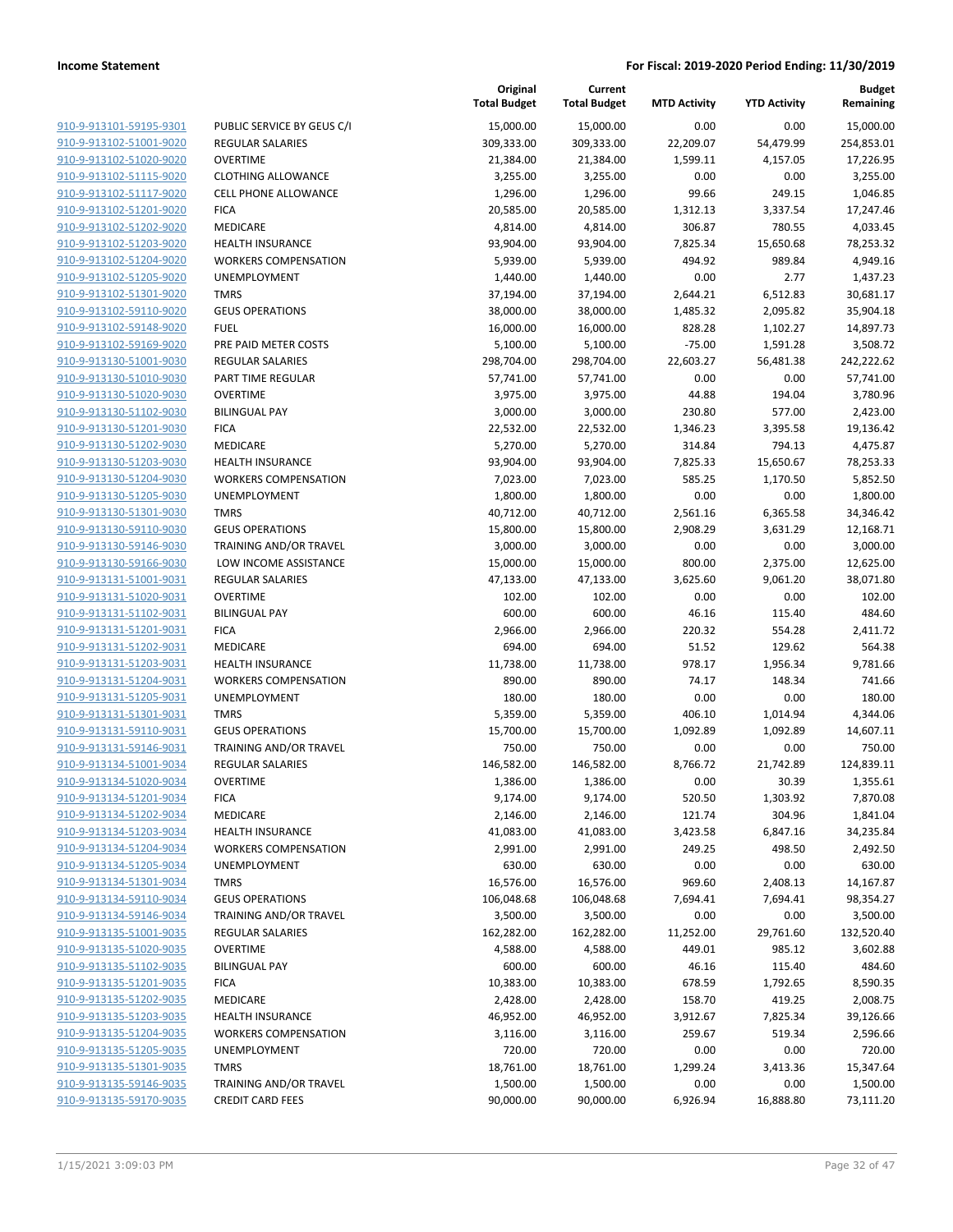|                                                    |                                                        | Original<br><b>Total Budget</b> | Current<br><b>Total Budget</b> | <b>MTD Activity</b> | <b>YTD Activity</b> | Budget<br>Remaining    |
|----------------------------------------------------|--------------------------------------------------------|---------------------------------|--------------------------------|---------------------|---------------------|------------------------|
| 910-9-913135-59172-9035                            | LOCKBOX OVER/SHORT                                     | 500.00                          | 500.00                         | 0.00                | 0.00                | 500.00                 |
| 910-9-913135-59173-9035                            | <b>ONLINE PAYMENT OVER/SHORT</b>                       | 500.00                          | 500.00                         | 0.00                | 0.00                | 500.00                 |
| 910-9-913135-59174-9035                            | <b>BANK RECS OVER/SHORT</b>                            | 100.00                          | 100.00                         | $-67,936.63$        | $-67,936.63$        | 68,036.63              |
| 910-9-913135-59175-9035                            | <b>CASHIERS OVER/SHORT</b>                             | 100.00                          | 100.00                         | $-50,714.65$        | $-50,704.65$        | 50,804.65              |
| 910-9-913136-51001-9036                            | <b>REGULAR SALARIES</b>                                | 31,866.00                       | 31,866.00                      | 2,451.20            | 6,116.00            | 25,750.00              |
| 910-9-913136-51020-9036                            | <b>OVERTIME</b>                                        | 115.00                          | 115.00                         | 0.00                | 0.00                | 115.00                 |
| 910-9-913136-51115-9036                            | <b>CLOTHING ALLOWANCE</b>                              | 256.00                          | 256.00                         | 0.00                | 0.00                | 256.00                 |
| 910-9-913136-51201-9036                            | <b>FICA</b>                                            | 1,983.00                        | 1,983.00                       | 120.10              | 314.26              | 1,668.74               |
| 910-9-913136-51202-9036                            | MEDICARE                                               | 464.00                          | 464.00                         | 28.08               | 73.49               | 390.51                 |
| 910-9-913136-51203-9036                            | <b>HEALTH INSURANCE</b>                                | 11,738.00                       | 11,738.00                      | 978.17              | 1,956.34            | 9,781.66               |
| 910-9-913136-51204-9036                            | <b>WORKERS COMPENSATION</b>                            | 595.00                          | 595.00                         | 49.58               | 99.16               | 495.84                 |
| 910-9-913136-51205-9036                            | <b>UNEMPLOYMENT</b>                                    | 180.00                          | 180.00                         | 0.00                | 0.00                | 180.00                 |
| 910-9-913136-51301-9036                            | <b>TMRS</b>                                            | 3,583.00                        | 3,583.00                       | 271.10              | 676.42              | 2,906.58               |
| 910-9-913136-59110-9036                            | <b>GEUS OPERATIONS</b>                                 | 21,755.00                       | 21,755.00                      | 2,719.91            | 3,073.63            | 18,681.37              |
| 910-9-913136-59141-9036                            | UTILITY BILLS                                          | 51,000.00                       | 51,000.00                      | 4,347.88            | 8,971.81            | 42,028.19              |
| 910-9-913139-59780-9240                            | PROPERTY INSURANCE                                     | 9,466.00                        | 9,466.00                       | 0.00                | 0.00                | 9,466.00               |
| 910-9-913139-59781-9250                            | <b>LIABILITY INSURANCE</b>                             | 4,559.00                        | 4,559.00                       | 0.00                | 3,484.19            | 1,074.81               |
| 910-9-913139-59902-9301                            | XFER to COG - ADMIN EXPENSES                           | 84,001.00                       | 84,001.00                      | 7,000.08            | 14,000.16           | 70,000.84              |
| 910-9-913139-59926-9301                            | XFER to COG - GARAGE                                   | 19,276.00                       | 19,276.00                      | 1,606.33            | 3,212.66            | 16,063.34              |
| 910-9-913139-59927-9301                            | XFER to COG - INSURANCE                                | 4,667.00                        | 4,667.00                       | 388.92              | 777.84              | 3,889.16               |
| 910-9-913139-59928-9301                            | XFER to COG - IT                                       | 15,474.00                       | 15,474.00                      | 7,134.50            | 14,269.00           | 1,205.00               |
| 910-9-913159-59200-9353                            | LANDSCAPING MAINTENANCE                                | 2,500.00                        | 2,500.00                       | 192.00              | 384.00              | 2,116.00               |
| 910-9-913159-59201-9353                            | <b>BUILDINGS MAINTENANCE</b>                           | 19,500.00                       | 19,500.00                      | 100.00              | 200.00              | 19,300.00              |
| 910-9-913159-59205-9353                            | <b>EQUIPMENT MAINTENANCE</b>                           | 4,000.00                        | 4,000.00                       | 638.91              | 674.91              | 3,325.09               |
| 910-9-913190-59390-9900                            | <b>STRUCTURES &amp; IMPROVEMENTS</b>                   | 43,500.00                       | 35,810.00                      | 0.00                | 0.00                | 35,810.00              |
| 910-9-913190-59391-9900                            | FURNITURE & OFFICE EQUIPMENT                           | 7,000.00                        | 7,000.00                       | 1,600.00            | 1,600.00            | 5,400.00               |
| 910-9-930000-59060-5650                            | <b>TRANSMISSION COSTS</b>                              | 3,418,905.00                    | 3,418,905.00                   | 62,505.91           | 281,355.66          | 3,137,549.34           |
| 910-9-930000-59110-5600                            | <b>GEUS OPERATIONS</b>                                 | 100,800.00                      | 100,800.00                     | 0.00                | 0.00                | 100,800.00             |
| 910-9-930161-51001-5610                            | <b>REGULAR SALARIES</b>                                | 257,306.00                      | 257,306.00                     | 19,535.59           | 48,587.15           | 208,718.85             |
| 910-9-930161-51020-5610                            | <b>OVERTIME</b>                                        | 18,768.00                       | 18,768.00                      | 2,455.20            | 5,638.52            | 13,129.48              |
| 910-9-930161-51116-5610                            | CAR ALLOWANCE                                          | 1,950.00                        | 1,950.00                       | 150.00              | 375.00              | 1,575.00               |
| 910-9-930161-51117-5610                            | <b>CELL PHONE ALLOWANCE</b>                            | 432.00                          | 432.00                         | 33.22               | 83.05               | 348.95                 |
| 910-9-930161-51201-5610                            | <b>FICA</b>                                            | 17,264.00                       | 17,264.00                      | 1,270.12            | 3,172.28            | 14,091.72              |
| 910-9-930161-51202-5610                            | MEDICARE                                               | 4,038.00                        | 4,038.00                       | 297.05              | 741.92              | 3,296.08               |
| 910-9-930161-51203-5610                            | <b>HEALTH INSURANCE</b><br><b>WORKERS COMPENSATION</b> | 39,616.00                       | 39,616.00                      | 3,301.33            | 6,602.66            | 33,013.34              |
| 910-9-930161-51204-5610                            |                                                        | 5,181.00                        | 5,181.00                       | 431.75              | 863.50              | 4,317.50               |
| 910-9-930161-51205-5610<br>910-9-930161-51301-5610 | UNEMPLOYMENT<br><b>TMRS</b>                            | 608.00<br>31,194.00             | 608.00                         | 0.00<br>2,452.45    | 0.00                | 608.00                 |
| 910-9-930161-59110-5610                            | <b>GEUS OPERATIONS</b>                                 | 16,900.00                       | 31,194.00<br>16,900.00         | 270.48              | 6,048.05<br>270.48  | 25,145.95<br>16,629.52 |
| 910-9-930161-59146-5610                            | TRAINING AND/OR TRAVEL                                 | 44,000.00                       | 44,000.00                      | 4,132.76            | 4,162.37            | 39,837.63              |
| 910-9-930181-51001-5810                            | <b>REGULAR SALARIES</b>                                | 153,347.00                      | 153,347.00                     | 11,539.50           | 28,596.89           | 124,750.11             |
| 910-9-930181-51020-5810                            | <b>OVERTIME</b>                                        | 18,768.00                       | 18,768.00                      | 2,455.20            | 5,638.51            | 13,129.49              |
| 910-9-930181-51201-5810                            | <b>FICA</b>                                            | 10,671.00                       | 10,671.00                      | 867.68              | 2,122.61            | 8,548.39               |
| 910-9-930181-51202-5810                            | MEDICARE                                               | 2,496.00                        | 2,496.00                       | 202.93              | 496.42              | 1,999.58               |
| 910-9-930181-51203-5810                            | <b>HEALTH INSURANCE</b>                                | 27,878.00                       | 27,878.00                      | 2,323.17            | 4,646.34            | 23,231.66              |
| 910-9-930181-51204-5810                            | <b>WORKERS COMPENSATION</b>                            | 3,202.00                        | 3,202.00                       | 266.83              | 533.66              | 2,668.34               |
| 910-9-930181-51205-5810                            | <b>UNEMPLOYMENT</b>                                    | 428.00                          | 428.00                         | 0.00                | 0.00                | 428.00                 |
| 910-9-930181-51301-5810                            | <b>TMRS</b>                                            | 19,281.00                       | 19,281.00                      | 1,547.83            | 3,786.46            | 15,494.54              |
| 910-9-930181-59110-5810                            | <b>GEUS OPERATIONS</b>                                 | 12,500.00                       | 12,500.00                      | 218.64              | 218.64              | 12,281.36              |
| 910-9-930190-59391-9900                            | FURNITURE & OFFICE EQUIPMENT                           | 100,000.00                      | 100,000.00                     | 0.00                | 0.00                | 100,000.00             |
| 910-9-931080-51001-5800                            | REGULAR SALARIES                                       | 681,691.00                      | 681,691.00                     | 46,209.97           | 113,994.57          | 567,696.43             |
| 910-9-931080-51010-5800                            | PART TIME REGULAR                                      | 75,490.00                       | 75,490.00                      | 0.00                | 0.00                | 75,490.00              |
| 910-9-931080-51020-5800                            | <b>OVERTIME</b>                                        | 1,980.00                        | 1,980.00                       | 0.00                | 0.00                | 1,980.00               |
| 910-9-931080-51115-5800                            | <b>CLOTHING ALLOWANCE</b>                              | 513.00                          | 513.00                         | 0.00                | 0.00                | 513.00                 |
| 910-9-931080-51116-5800                            | CAR ALLOWANCE                                          | 3,900.00                        | 3,900.00                       | 300.00              | 750.00              | 3,150.00               |
| 910-9-931080-51117-5800                            | <b>CELL PHONE ALLOWANCE</b>                            | 4,070.00                        | 4,070.00                       | 264.16              | 660.40              | 3,409.60               |
| 910-9-931080-51201-5800                            | <b>FICA</b>                                            | 44,660.00                       | 44,660.00                      | 2,755.66            | 6,869.43            | 37,790.57              |
| 910-9-931080-51202-5800                            | MEDICARE                                               | 11,123.00                       | 11,123.00                      | 644.47              | 1,606.57            | 9,516.43               |
| 910-9-931080-51203-5800                            | <b>HEALTH INSURANCE</b>                                | 93,904.00                       | 93,904.00                      | 7,825.34            | 15,650.67           | 78,253.33              |
|                                                    |                                                        |                                 |                                |                     |                     |                        |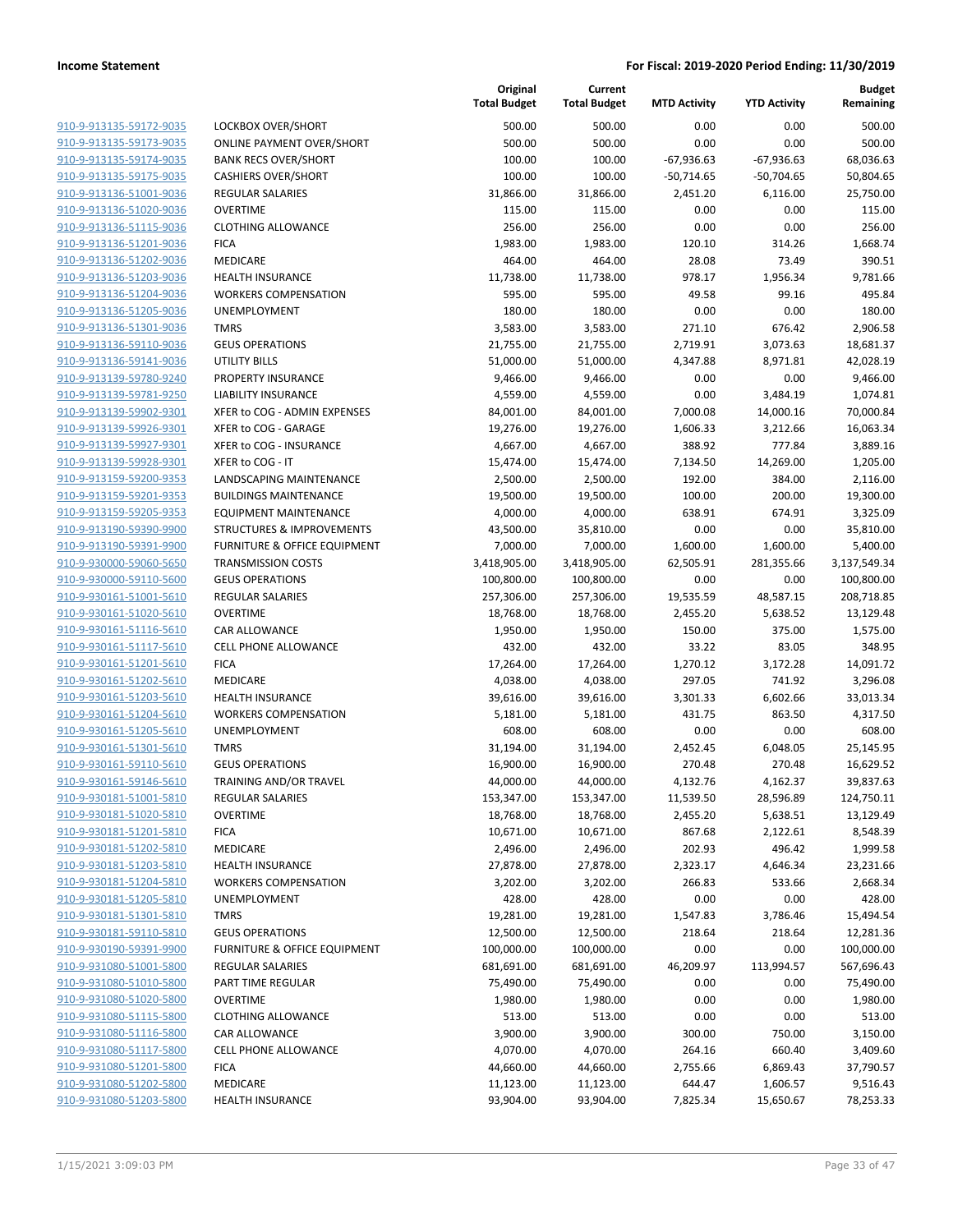|                         |                                   | Original<br><b>Total Budget</b> | Current<br><b>Total Budget</b> | <b>MTD Activity</b> | <b>YTD Activity</b> | <b>Budget</b><br>Remaining |
|-------------------------|-----------------------------------|---------------------------------|--------------------------------|---------------------|---------------------|----------------------------|
| 910-9-931080-51204-5800 | <b>WORKERS COMPENSATION</b>       | 15,317.00                       | 15,317.00                      | 1,276.42            | 2,552.84            | 12,764.16                  |
| 910-9-931080-51205-5800 | UNEMPLOYMENT                      | 1,800.00                        | 1,800.00                       | 0.00                | 0.00                | 1,800.00                   |
| 910-9-931080-51301-5800 | <b>TMRS</b>                       | 85,938.00                       | 85,938.00                      | 4,913.20            | 12,033.90           | 73,904.10                  |
| 910-9-931080-59110-5800 | <b>GEUS OPERATIONS</b>            | 8,780.00                        | 8,780.00                       | 2,431.09            | 2,473.56            | 6,306.44                   |
| 910-9-931080-59146-5800 | TRAINING AND/OR TRAVEL            | 14,600.00                       | 14,600.00                      | 659.80              | 659.80              | 13,940.20                  |
| 910-9-931080-59148-5800 | <b>FUEL</b>                       | 4,000.00                        | 4,000.00                       | 246.71              | 501.64              | 3,498.36                   |
| 910-9-931080-59205-5800 | <b>EQUIPMENT MAINTENANCE</b>      | 3,550.00                        | 3,550.00                       | 0.00                | 0.00                | 3,550.00                   |
| 910-9-931088-51001-5880 | REGULAR SALARIES                  | 43,846.00                       | 43,846.00                      | 6,822.40            | 16,932.80           | 26,913.20                  |
| 910-9-931088-51201-5880 | <b>FICA</b>                       | 2,718.00                        | 2,718.00                       | 374.04              | 949.67              | 1,768.33                   |
| 910-9-931088-51202-5880 | MEDICARE                          | 636.00                          | 636.00                         | 87.48               | 222.10              | 413.90                     |
| 910-9-931088-51203-5880 | <b>HEALTH INSURANCE</b>           | 11,738.00                       | 11,738.00                      | 978.17              | 1,956.34            | 9,781.66                   |
| 910-9-931088-51204-5880 | <b>WORKERS COMPENSATION</b>       | 816.00                          | 816.00                         | 68.00               | 136.00              | 680.00                     |
| 910-9-931088-51205-5880 | UNEMPLOYMENT                      | 180.00                          | 180.00                         | 0.00                | 0.00                | 180.00                     |
| 910-9-931088-51301-5880 | <b>TMRS</b>                       | 4,912.00                        | 4,912.00                       | 754.56              | 1,872.77            | 3,039.23                   |
| 910-9-931088-59110-5880 | <b>GEUS OPERATIONS</b>            | 3,850.00                        | 3,850.00                       | 696.51              | 696.51              | 3,153.49                   |
| 910-9-931088-59146-5880 | TRAINING AND/OR TRAVEL            | 3,000.00                        | 3,000.00                       | 0.00                | 0.00                | 3,000.00                   |
| 910-9-931092-51001-9202 | REGULAR SALARIES                  | 191,878.00                      | 191,878.00                     | 9,881.44            | 24,460.40           | 167,417.60                 |
| 910-9-931092-51117-9202 | <b>CELL PHONE ALLOWANCE</b>       | 2,064.00                        | 2,064.00                       | 125.54              | 313.85              | 1,750.15                   |
| 910-9-931092-51201-9202 | <b>FICA</b>                       | 12,024.00                       | 12,024.00                      | 584.54              | 1,462.10            | 10,561.90                  |
| 910-9-931092-51202-9202 | MEDICARE                          | 2,812.00                        | 2,812.00                       | 136.70              | 341.93              | 2,470.07                   |
| 910-9-931092-51203-9202 | <b>HEALTH INSURANCE</b>           | 35,214.00                       | 35,214.00                      | 2,934.50            | 5,869.00            | 29,345.00                  |
| 910-9-931092-51204-9202 | <b>WORKERS COMPENSATION</b>       | 4,002.00                        | 4,002.00                       | 333.50              | 667.00              | 3,335.00                   |
| 910-9-931092-51205-9202 | <b>UNEMPLOYMENT</b>               | 540.00                          | 540.00                         | 0.00                | 0.00                | 540.00                     |
| 910-9-931092-51301-9202 | <b>TMRS</b>                       | 21,726.00                       | 21,726.00                      | 1,106.78            | 2,740.05            | 18,985.95                  |
| 910-9-931092-59110-9212 | <b>GEUS OPERATIONS</b>            | 15,200.00                       | 15,200.00                      | 543.09              | 572.09              | 14,627.91                  |
| 910-9-931092-59130-9212 | PHONE MANAGEMENT SERVICE          | 66,900.00                       | 66,900.00                      | 5,560.00            | 5,560.00            | 61,340.00                  |
| 910-9-931092-59133-9212 | OFFICE 365                        | 10,920.00                       | 10,920.00                      | 888.50              | 1,777.00            | 9,143.00                   |
| 910-9-931092-59146-9212 | TRAINING AND/OR TRAVEL            | 5,000.00                        | 5,000.00                       | 638.54              | 638.54              | 4,361.46                   |
| 910-9-931093-59205-9352 | <b>EQUIPMENT MAINTENANCE - IT</b> | 22,500.00                       | 22,500.00                      | 4,776.18            | 4,776.18            | 17,723.82                  |
| 910-9-931099-59391-9900 | FURNITURE & OFFICE EQUIPMENT      | 394,400.00                      | 394,400.00                     | 45,902.64           | 48,141.64           | 346,258.36                 |
| 910-9-931099-59392-9900 | <b>TRANSPORTATION EQUIPMENT</b>   | 33,000.00                       | 33,000.00                      | 0.00                | 0.00                | 33,000.00                  |
| 910-9-931462-51001-5620 | REGULAR SALARIES                  | 63,483.00                       | 63,483.00                      | 5,002.92            | 12,507.30           | 50,975.70                  |
| 910-9-931462-51115-5620 | <b>CLOTHING ALLOWANCE</b>         | 154.00                          | 154.00                         | 0.00                | 0.00                | 154.00                     |
| 910-9-931462-51117-5620 | <b>CELL PHONE ALLOWANCE</b>       | 480.00                          | 480.00                         | 36.92               | 92.30               | 387.70                     |
| 910-9-931462-51201-5620 | <b>FICA</b>                       | 3,924.00                        | 3,924.00                       | 263.38              | 672.03              | 3,251.97                   |
| 910-9-931462-51202-5620 | MEDICARE                          | 927.00                          | 927.00                         | 61.60               | 157.17              | 769.83                     |
| 910-9-931462-51203-5620 | <b>HEALTH INSURANCE</b>           | 5,869.00                        | 5,869.00                       | 489.08              | 978.16              | 4,890.84                   |
| 910-9-931462-51204-5620 | <b>WORKERS COMPENSATION</b>       | 1,207.00                        | 1,207.00                       | 100.58              | 201.16              | 1,005.84                   |
| 910-9-931462-51205-5620 | UNEMPLOYMENT                      | 89.00                           | 89.00                          | 0.00                | 0.00                | 89.00                      |
| 910-9-931462-51301-5620 | <b>TMRS</b>                       | 7,165.00                        | 7,165.00                       | 557.40              | 1,393.50            | 5,771.50                   |
| 910-9-931462-59110-5620 | <b>GEUS OPERATIONS</b>            | 11,551.00                       | 11,551.00                      | 321.06              | 332.56              | 11,218.44                  |
| 910-9-931462-59146-5620 | TRAINING AND/OR TRAVEL            | 3,470.00                        | 3,470.00                       | 263.92              | 263.92              | 3,206.08                   |
| 910-9-931462-59148-5620 | <b>FUEL</b>                       | 1,000.00                        | 1,000.00                       | 225.87              | 342.82              | 657.18                     |
| 910-9-931462-59198-5620 | <b>COLOCATION CHARGES</b>         | 10,189.00                       | 10,189.00                      | 0.00                | 0.00                | 10,189.00                  |
| 910-9-931462-59199-5620 | LEASE OF DARK FIBER               | 210,857.00                      | 210,857.00                     | 0.00                | 0.00                | 210,857.00                 |
| 910-9-931470-51001-5700 | <b>REGULAR SALARIES</b>           | 110,993.00                      | 110,993.00                     | 6,185.10            | 15,353.00           | 95,640.00                  |
| 910-9-931470-51020-5700 | <b>OVERTIME</b>                   | 3,247.00                        | 3,247.00                       | 371.82              | 1,138.98            | 2,108.02                   |
| 910-9-931470-51115-5700 | <b>CLOTHING ALLOWANCE</b>         | 525.00                          | 525.00                         | 0.00                | 0.00                | 525.00                     |
| 910-9-931470-51117-5700 | <b>CELL PHONE ALLOWANCE</b>       | 648.00                          | 648.00                         | 33.24               | 83.10               | 564.90                     |
| 910-9-931470-51201-5700 | <b>FICA</b>                       | 7,120.00                        | 7,120.00                       | 339.63              | 876.80              | 6,243.20                   |
| 910-9-931470-51202-5700 | MEDICARE                          | 1,665.00                        | 1,665.00                       | 79.43               | 205.06              | 1,459.94                   |
| 910-9-931470-51203-5700 | <b>HEALTH INSURANCE</b>           | 17,607.00                       | 17,607.00                      | 1,467.25            | 2,934.50            | 14,672.50                  |
| 910-9-931470-51204-5700 | <b>WORKERS COMPENSATION</b>       | 2,167.00                        | 2,167.00                       | 180.58              | 361.16              | 1,805.84                   |
| 910-9-931470-51205-5700 | UNEMPLOYMENT                      | 266.00                          | 266.00                         | 0.00                | 0.00                | 266.00                     |
| 910-9-931470-51301-5700 | <b>TMRS</b>                       | 12,864.00                       | 12,864.00                      | 728.87              | 1,833.19            | 11,030.81                  |
| 910-9-931470-59205-5700 | <b>EQUIPMENT MAINTENANCE</b>      | 4,650.00                        | 4,650.00                       | 0.00                | 0.00                | 4,650.00                   |
| 910-9-931470-59253-5700 | TRANSMISSION SUBSTATION MAINT     | 23,278.00                       | 23,278.00                      | 481.50              | 1,230.69            | 22,047.31                  |
| 910-9-931490-59353-9900 | <b>TRANSMISSION SUBSTATIONS</b>   | 694,000.00                      | 694,000.00                     | 10,292.21           | 3,276.64            | 690,723.36                 |
| 910-9-931491-51001-9911 | REGULAR SALARIES                  | 2,510.00                        | 2,510.00                       | 0.00                | 1,116.36            | 1,393.64                   |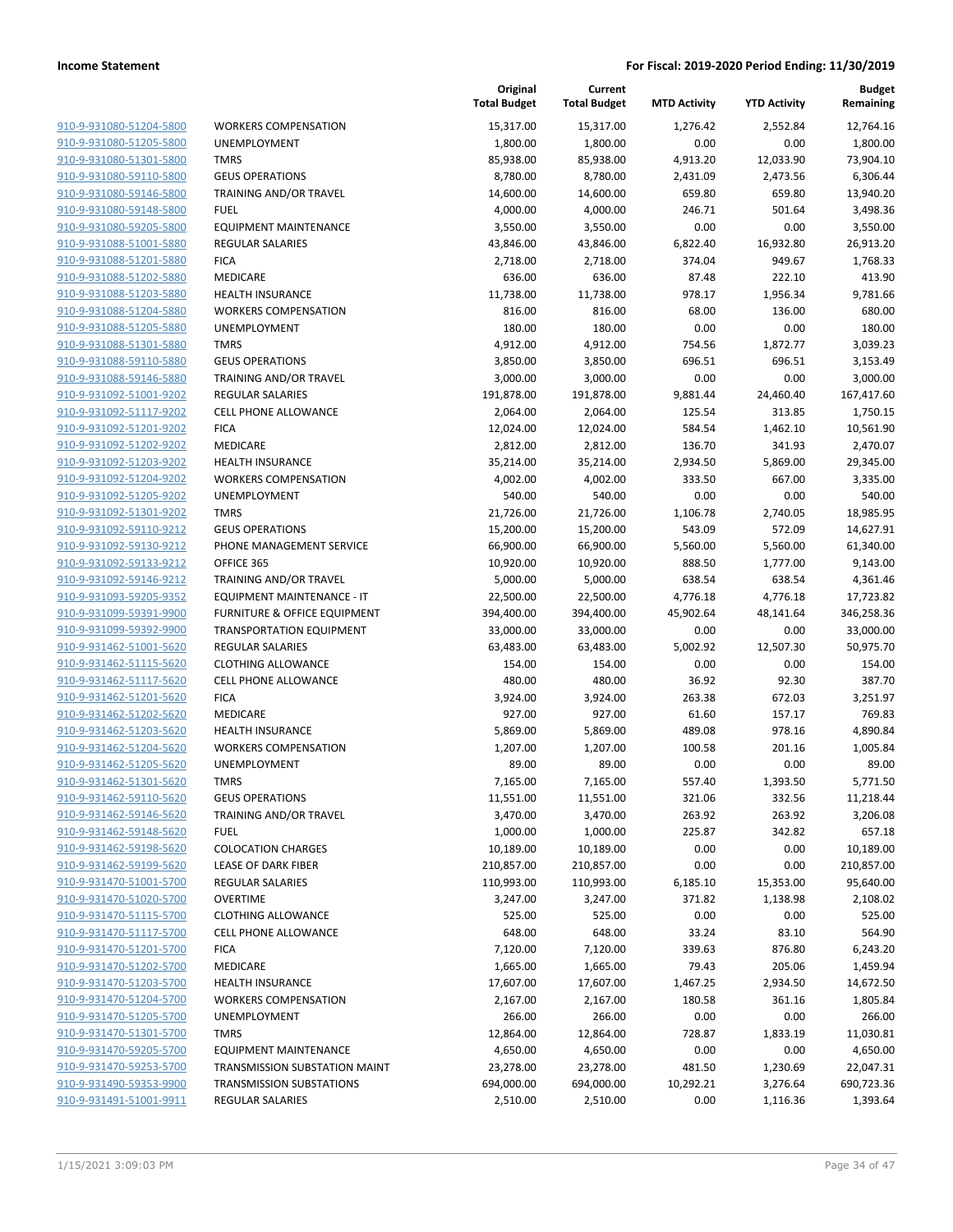| 910-9-931491-51201-9911                            |
|----------------------------------------------------|
| 910-9-931491-51202-9911                            |
| 910-9-931491-51205-9911                            |
| 910-9-931491-51301-9911                            |
| 910-9-931528-51001-5820                            |
| 910-9-931528-51115-5820                            |
| 910-9-931528-51117-5820                            |
| 910-9-931528-51201-5820                            |
| 910-9-931528-51202-5820                            |
| 910-9-931528-51203-5820                            |
| <u>910-9-931528-51204-5820</u>                     |
| 910-9-931528-51205-5820                            |
| 910-9-931528-51301-5820                            |
| 910-9-931528-59110-5820                            |
| 910-9-931528-59146-5820                            |
| <u>910-9-931528-59148-5820</u>                     |
| 910-9-931529-51001-5920                            |
| 910-9-931529-51020-5920                            |
| 910-9-931529-51115-5920                            |
| 910-9-931529-51117-5920                            |
| 910-9-931529-51201-5920                            |
| 910-9-931529-51202-5920                            |
| 910-9-931529-51203-5920                            |
| 910-9-931529-51204-5920                            |
| 910-9-931529-51205-5920                            |
| 910-9-931529-51301-5920                            |
| 910-9-931529-59205-5920                            |
| 910-9-931529-59262-5920                            |
| 910-9-931590-59362-9900                            |
| 910-9-931591-51001-9912                            |
| <u>910-9-931591-51201-9912</u>                     |
| 910-9-931591-51202-9912                            |
| 910-9-931591-51205-9912                            |
| 910-9-931591-51301-9912                            |
| 910-9-932467-51001-5671                            |
| 910-9-932467-51010-5671                            |
| 910-9-932467-51020-5671                            |
| 910-9-932467-51115-5671                            |
| 910-9-932467-51201-5671                            |
| 910-9-932467-51202-5671                            |
| <u>910-9-932467-51203-5671</u>                     |
| 910-9-932467-51204-5671                            |
| 910-9-932467-51205-5671<br>910-9-932467-51301-5671 |
|                                                    |
| 910-9-932467-59110-5671                            |
| 910-9-932467-59146-5671                            |
| 910-9-932467-59148-5671                            |
| 910-9-932474-51001-5740<br>910-9-932474-51020-5740 |
| 910-9-932474-51115-5740                            |
|                                                    |
| 910-9-932474-51201-5740                            |
| 910-9-932474-51202-5740                            |
| 910-9-932474-51203-5740                            |
| 910-9-932474-51204-5740                            |
| 910-9-932474-51205-5740                            |
| 910-9-932474-51301-5740                            |
| 910-9-932474-59205-5740                            |
| 910-9-932474-59257-5740                            |
| 910-9-932490-59356-9900                            |

|                         |                                     | Original<br><b>Total Budget</b> | Current<br><b>Total Budget</b> | <b>MTD Activity</b> | <b>YTD Activity</b> | <b>Budget</b><br>Remaining |
|-------------------------|-------------------------------------|---------------------------------|--------------------------------|---------------------|---------------------|----------------------------|
| 910-9-931491-51201-9911 | <b>FICA</b>                         | 159.00                          | 159.00                         | 0.00                | 69.21               | 89.79                      |
| 910-9-931491-51202-9911 | MEDICARE                            | 37.00                           | 37.00                          | 0.00                | 16.19               | 20.81                      |
| 910-9-931491-51205-9911 | <b>UNEMPLOYMENT</b>                 | 5.00                            | 5.00                           | 0.00                | 0.00                | 5.00                       |
| 910-9-931491-51301-9911 | <b>TMRS</b>                         | 288.00                          | 288.00                         | 0.00                | 123.46              | 164.54                     |
| 910-9-931528-51001-5820 | <b>REGULAR SALARIES</b>             | 63,636.00                       | 63,636.00                      | 5,002.92            | 12,507.30           | 51,128.70                  |
| 910-9-931528-51115-5820 | <b>CLOTHING ALLOWANCE</b>           | 154.00                          | 154.00                         | 0.00                | 0.00                | 154.00                     |
| 910-9-931528-51117-5820 | <b>CELL PHONE ALLOWANCE</b>         | 480.00                          | 480.00                         | 36.92               | 92.30               | 387.70                     |
| 910-9-931528-51201-5820 | <b>FICA</b>                         | 3,933.00                        | 3,933.00                       | 312.48              | 781.20              | 3,151.80                   |
| 910-9-931528-51202-5820 | <b>MEDICARE</b>                     | 930.00                          | 930.00                         | 73.08               | 182.70              | 747.30                     |
| 910-9-931528-51203-5820 | <b>HEALTH INSURANCE</b>             | 5,869.00                        | 5,869.00                       | 489.08              | 978.16              | 4,890.84                   |
| 910-9-931528-51204-5820 | <b>WORKERS COMPENSATION</b>         | 1,207.00                        | 1,207.00                       | 100.58              | 201.16              | 1,005.84                   |
| 910-9-931528-51205-5820 | UNEMPLOYMENT                        | 89.00                           | 89.00                          | 0.00                | 0.00                | 89.00                      |
| 910-9-931528-51301-5820 | <b>TMRS</b>                         | 7,182.00                        | 7,182.00                       | 557.40              | 1,393.50            | 5,788.50                   |
| 910-9-931528-59110-5820 | <b>GEUS OPERATIONS</b>              | 10,081.00                       | 10,081.00                      | 72.96               | 84.45               | 9,996.55                   |
| 910-9-931528-59146-5820 | TRAINING AND/OR TRAVEL              | 5,970.00                        | 5,970.00                       | 263.92              | 263.92              | 5,706.08                   |
| 910-9-931528-59148-5820 | <b>FUEL</b>                         | 3,000.00                        | 3,000.00                       | 120.69              | 422.01              | 2,577.99                   |
| 910-9-931529-51001-5920 | REGULAR SALARIES                    | 111,260.00                      | 111,260.00                     | 6,185.08            | 15,352.96           | 95,907.04                  |
| 910-9-931529-51020-5920 | <b>OVERTIME</b>                     | 3,247.00                        | 3,247.00                       | 371.82              | 1,139.00            | 2,108.00                   |
| 910-9-931529-51115-5920 | <b>CLOTHING ALLOWANCE</b>           | 525.00                          | 525.00                         | 0.00                | 0.00                | 525.00                     |
| 910-9-931529-51117-5920 | <b>CELL PHONE ALLOWANCE</b>         | 648.00                          | 648.00                         | 33.20               | 83.00               | 565.00                     |
| 910-9-931529-51201-5920 | <b>FICA</b>                         | 7,137.00                        | 7,137.00                       | 408.59              | 1,027.65            | 6,109.35                   |
| 910-9-931529-51202-5920 | <b>MEDICARE</b>                     | 1,669.00                        | 1,669.00                       | 95.56               | 240.33              | 1,428.67                   |
| 910-9-931529-51203-5920 | <b>HEALTH INSURANCE</b>             | 17,607.00                       | 17,607.00                      | 1,467.25            | 2,934.50            | 14,672.50                  |
| 910-9-931529-51204-5920 | <b>WORKERS COMPENSATION</b>         | 2,167.00                        | 2,167.00                       | 180.58              | 361.16              | 1,805.84                   |
| 910-9-931529-51205-5920 | <b>UNEMPLOYMENT</b>                 | 267.00                          | 267.00                         | 0.00                | 0.00                | 267.00                     |
| 910-9-931529-51301-5920 | <b>TMRS</b>                         | 12,895.00                       | 12,895.00                      | 728.87              | 1,833.18            | 11,061.82                  |
| 910-9-931529-59205-5920 | <b>EQUIPMENT MAINTENANCE</b>        | 6,050.00                        | 6,050.00                       | 0.00                | 0.00                | 6,050.00                   |
| 910-9-931529-59262-5920 | DISTRIBUTION SUBSTATION MAINTENANCE | 27,278.00                       | 27,278.00                      | 481.50              | 963.00              | 26,315.00                  |
| 910-9-931590-59362-9900 | <b>DISTRIBUTION SUBSTATIONS</b>     | 1,494,000.00                    | 1,494,000.00                   | 12,707.50           | 78,475.00           | 1,415,525.00               |
| 910-9-931591-51001-9912 | <b>REGULAR SALARIES</b>             | 2,092.00                        | 2,092.00                       | 0.00                | 0.00                | 2,092.00                   |
| 910-9-931591-51201-9912 | <b>FICA</b>                         | 132.00                          | 132.00                         | 0.00                | 0.00                | 132.00                     |
| 910-9-931591-51202-9912 | MEDICARE                            | 31.00                           | 31.00                          | 0.00                | 0.00                | 31.00                      |
| 910-9-931591-51205-9912 | <b>UNEMPLOYMENT</b>                 | 4.00                            | 4.00                           | 0.00                | 0.00                | 4.00                       |
| 910-9-931591-51301-9912 | <b>TMRS</b>                         | 240.00                          | 240.00                         | 0.00                | 0.00                | 240.00                     |
| 910-9-932467-51001-5671 | <b>REGULAR SALARIES</b>             | 62,555.00                       | 62,555.00                      | 9,094.95            | 19,470.33           | 43,084.67                  |
| 910-9-932467-51010-5671 | PART TIME REGULAR                   | 31,736.00                       | 31,736.00                      | 0.00                | 0.00                | 31,736.00                  |
| 910-9-932467-51020-5671 | <b>OVERTIME</b>                     | 8,105.00                        | 8,105.00                       | 540.30              | 697.67              | 7,407.33                   |
| 910-9-932467-51115-5671 | <b>CLOTHING ALLOWANCE</b>           | 578.00                          | 578.00                         | 0.00                | 0.00                | 578.00                     |
| 910-9-932467-51201-5671 | <b>FICA</b>                         | 6,266.00                        | 6,266.00                       | 565.21              | 1,184.72            | 5,081.28                   |
| 910-9-932467-51202-5671 | <b>MEDICARE</b>                     | 1,465.00                        | 1,465.00                       | 132.19              | 277.08              | 1,187.92                   |
| 910-9-932467-51203-5671 | <b>HEALTH INSURANCE</b>             | 11,738.00                       | 11,738.00                      | 978.17              | 1,956.34            | 9,781.66                   |
| 910-9-932467-51204-5671 | <b>WORKERS COMPENSATION</b>         | 2,252.00                        | 2,252.00                       | 187.67              | 375.34              | 1,876.66                   |
| 910-9-932467-51205-5671 | <b>UNEMPLOYMENT</b>                 | 301.00                          | 301.00                         | 0.00                | 0.00                | 301.00                     |
| 910-9-932467-51301-5671 | <b>TMRS</b>                         | 11,321.00                       | 11,321.00                      | 531.84              | 1,171.18            | 10,149.82                  |
| 910-9-932467-59110-5671 | <b>GEUS OPERATIONS</b>              | 3,500.00                        | 3,500.00                       | 27.75               | 27.75               | 3,472.25                   |
| 910-9-932467-59146-5671 | TRAINING AND/OR TRAVEL              | 1,000.00                        | 1,000.00                       | 0.00                | 0.00                | 1,000.00                   |
| 910-9-932467-59148-5671 | <b>FUEL</b>                         | 8,500.00                        | 8,500.00                       | 395.63              | 718.21              | 7,781.79                   |
| 910-9-932474-51001-5740 | REGULAR SALARIES                    | 56,563.00                       | 56,563.00                      | 3,001.20            | 6,292.02            | 50,270.98                  |
| 910-9-932474-51020-5740 | <b>OVERTIME</b>                     | 6,840.00                        | 6,840.00                       | 98.40               | 98.40               | 6,741.60                   |
| 910-9-932474-51115-5740 | <b>CLOTHING ALLOWANCE</b>           | 578.00                          | 578.00                         | 0.00                | 0.00                | 578.00                     |
| 910-9-932474-51201-5740 | <b>FICA</b>                         | 3,861.00                        | 3,861.00                       | 171.15              | 357.78              | 3,503.22                   |
| 910-9-932474-51202-5740 | MEDICARE                            | 903.00                          | 903.00                         | 40.03               | 83.68               | 819.32                     |
| 910-9-932474-51203-5740 | HEALTH INSURANCE                    | 11,738.00                       | 11,738.00                      | 978.17              | 1,956.34            | 9,781.66                   |
| 910-9-932474-51204-5740 | <b>WORKERS COMPENSATION</b>         | 1,388.00                        | 1,388.00                       | 115.67              | 231.34              | 1,156.66                   |
| 910-9-932474-51205-5740 | <b>UNEMPLOYMENT</b>                 | 150.00                          | 150.00                         | 0.00                | 0.00                | 150.00                     |
| 910-9-932474-51301-5740 | <b>TMRS</b>                         | 6,976.00                        | 6,976.00                       | 342.81              | 706.78              | 6,269.22                   |
| 910-9-932474-59205-5740 | <b>EQUIPMENT MAINTENANCE</b>        | 3.00                            | 3.00                           | 0.00                | 0.00                | 3.00                       |
| 910-9-932474-59257-5740 | TRANSMISSION LINE MAINTENANCE       | 49,280.00                       | 49,280.00                      | 3,217.79            | 3,217.79            | 46,062.21                  |
| 910-9-932490-59356-9900 | <b>GEUS TRANSMISSION LINES</b>      | 100,000.00                      | 100,000.00                     | 3,921.81            | 28,534.58           | 71,465.42                  |
|                         |                                     |                                 |                                |                     |                     |                            |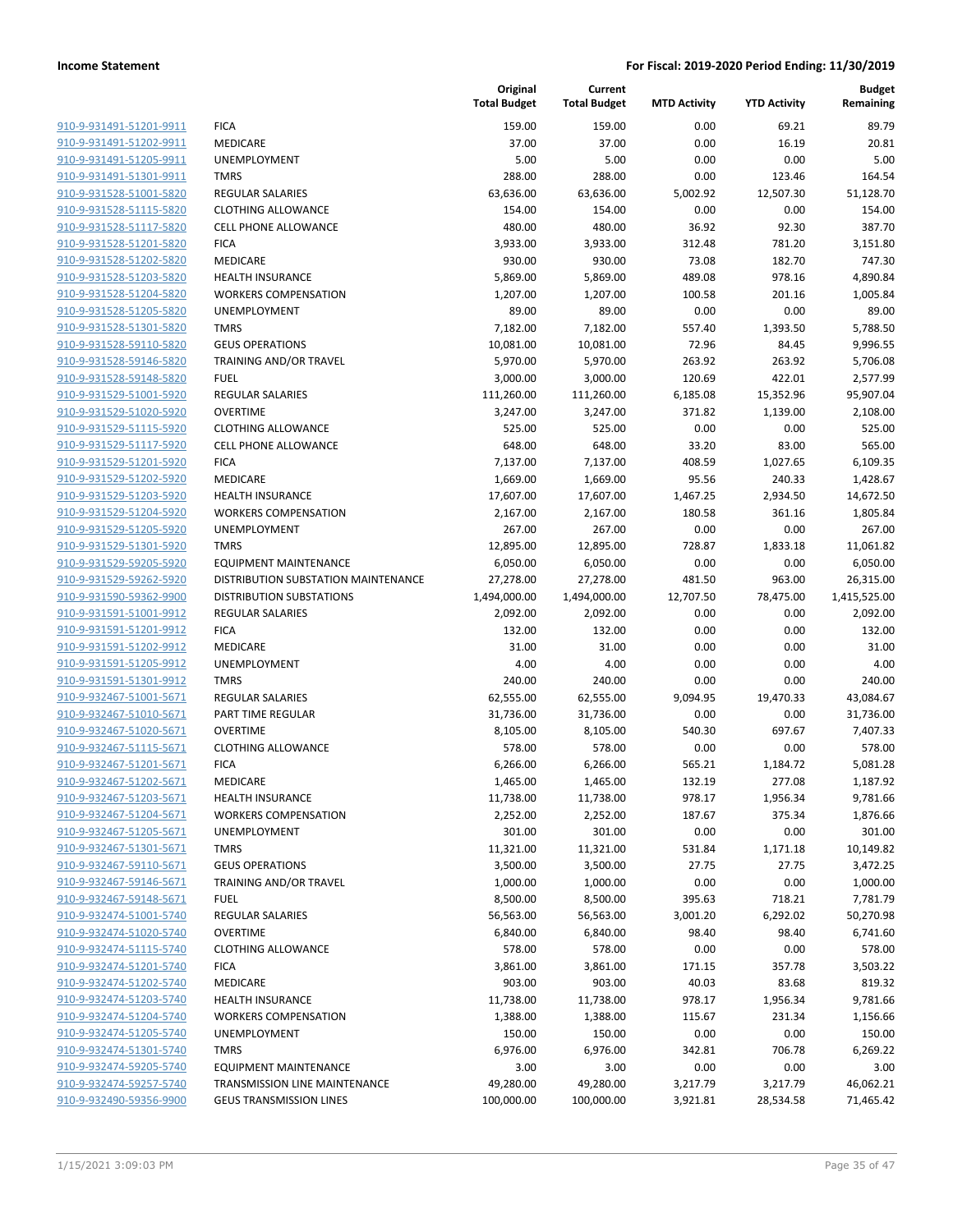| 910-9-932490-59392-9900        |
|--------------------------------|
| 910-9-932491-51001-9913        |
| 910-9-932491-51011-9913        |
| 910-9-932491-51201-9913        |
| <u>910-9-932491-51202-9913</u> |
| 910-9-932491-51205-9913        |
| <u>910-9-932491-51301-9913</u> |
| 910-9-932500-51001-5801        |
| 910-9-932500-51115-5801        |
| 910-9-932500-51117-5801        |
| 910-9-932500-51201-5801        |
| 910-9-932500-51202-5801        |
| 910-9-932500-51203-5801        |
| 910-9-932500-51204-5801        |
| 910-9-932500-51205-5801        |
|                                |
| <u>910-9-932500-51301-5801</u> |
| 910-9-932500-59110-5801        |
| 910-9-932500-59112-5801        |
| 910-9-932500-59146-5801        |
| 910-9-932500-59148-5801        |
| <u>910-9-932503-51001-5830</u> |
| 910-9-932503-51020-5830        |
| 910-9-932503-51115-5830        |
| 910-9-932503-51117-5830        |
| 910-9-932503-51201-5830        |
| <u>910-9-932503-51202-5830</u> |
| 910-9-932503-51203-5830        |
| 910-9-932503-51204-5830        |
| 910-9-932503-51205-5830        |
| 910-9-932503-51301-5830        |
| <u>910-9-932503-59110-5830</u> |
| 910-9-932503-59148-5830        |
| 910-9-932504-51001-5840        |
| 910-9-932504-51020-5840        |
| 910-9-932504-51115-5840        |
| 910-9-932504-51117-5840        |
| 910-9-932504-51201-5840        |
| 910-9-932504-51202-5840        |
| 910-9-932504-51203-5840        |
|                                |
| 910-9-932504-51204-5840        |
| 910-9-932504-51205-5840        |
| 910-9-932504-51301-5840        |
| 910-9-932504-59110-5840        |
| 910-9-932504-59148-5840        |
| 910-9-932505-51001-5850        |
| 910-9-932505-51020-5850        |
| 910-9-932505-51201-5850        |
| 910-9-932505-51202-5850        |
| 910-9-932505-51301-5850        |
| 910-9-932506-51001-5860        |
| 910-9-932506-51020-5860        |
| 910-9-932506-51115-5860        |
| 910-9-932506-51117-5860        |
| 910-9-932506-51201-5860        |
| 910-9-932506-51202-5860        |
| 910-9-932506-51203-5860        |
| 910-9-932506-51204-5860        |
| 910-9-932506-51205-5860        |
| 910-9-932506-51301-5860        |
|                                |

|                                                    |                                        | Original<br><b>Total Budget</b> | Current<br><b>Total Budget</b> | <b>MTD Activity</b> | <b>YTD Activity</b> | <b>Budget</b><br>Remaining |
|----------------------------------------------------|----------------------------------------|---------------------------------|--------------------------------|---------------------|---------------------|----------------------------|
| 910-9-932490-59392-9900                            | <b>TRANSPORTATION EQUIPMENT</b>        | 0.00                            | 0.00                           | 25,113.11           | 25,113.11           | $-25,113.11$               |
| 910-9-932491-51001-9913                            | <b>REGULAR SALARIES</b>                | 23,549.00                       | 23,549.00                      | 3,974.66            | 15,175.71           | 8,373.29                   |
| 910-9-932491-51011-9913                            | PART TIME TEMPORARY                    | 6,274.00                        | 6,274.00                       | 0.00                | 0.00                | 6,274.00                   |
| 910-9-932491-51201-9913                            | <b>FICA</b>                            | 2,002.00                        | 2,002.00                       | 241.31              | 1,024.06            | 977.94                     |
| 910-9-932491-51202-9913                            | MEDICARE                               | 468.00                          | 468.00                         | 56.43               | 239.50              | 228.50                     |
| 910-9-932491-51205-9913                            | UNEMPLOYMENT                           | 89.00                           | 89.00                          | 0.00                | 0.00                | 89.00                      |
| 910-9-932491-51301-9913                            | <b>TMRS</b>                            | 3,617.00                        | 3,617.00                       | 460.86              | 1,918.26            | 1,698.74                   |
| 910-9-932500-51001-5801                            | <b>REGULAR SALARIES</b>                | 130,125.00                      | 130,125.00                     | 10,009.94           | 24,879.08           | 105,245.92                 |
| 910-9-932500-51115-5801                            | <b>CLOTHING ALLOWANCE</b>              | 256.00                          | 256.00                         | 0.00                | 0.00                | 256.00                     |
| 910-9-932500-51117-5801                            | <b>CELL PHONE ALLOWANCE</b>            | 636.00                          | 636.00                         | 48.92               | 122.30              | 513.70                     |
| 910-9-932500-51201-5801                            | <b>FICA</b>                            | 7,961.00                        | 7,961.00                       | 589.38              | 1,479.41            | 6,481.59                   |
| 910-9-932500-51202-5801                            | MEDICARE                               | 1,896.00                        | 1,896.00                       | 137.84              | 345.99              | 1,550.01                   |
| 910-9-932500-51203-5801                            | HEALTH INSURANCE                       | 11,738.00                       | 11,738.00                      | 978.17              | 1,956.34            | 9,781.66                   |
| 910-9-932500-51204-5801                            | <b>WORKERS COMPENSATION</b>            | 2,433.00                        | 2,433.00                       | 202.75              | 405.50              | 2,027.50                   |
| 910-9-932500-51205-5801                            | UNEMPLOYMENT                           | 180.00                          | 180.00                         | 0.00                | 0.00                | 180.00                     |
| 910-9-932500-51301-5801                            | <b>TMRS</b>                            | 14,648.00                       | 14,648.00                      | 1,112.50            | 2,765.13            | 11,882.87                  |
| 910-9-932500-59110-5801                            | <b>GEUS OPERATIONS</b>                 | 4,760.00                        | 4,760.00                       | 389.95              | 389.95              | 4,370.05                   |
| 910-9-932500-59112-5801                            | SAFETY                                 | 48,970.00                       | 48,970.00                      | 0.00                | 0.00                | 48,970.00                  |
| 910-9-932500-59146-5801                            | TRAINING AND/OR TRAVEL                 | 16,200.00                       | 16,200.00                      | 1,004.80            | 1,004.80            | 15,195.20                  |
| 910-9-932500-59148-5801                            | <b>FUEL</b>                            | 1,800.00                        | 1,800.00                       | 328.94              | 642.83              | 1,157.17                   |
| 910-9-932503-51001-5830                            | <b>REGULAR SALARIES</b>                | 121,230.00                      | 121,230.00                     | 10,706.70           | 21,944.10           | 99,285.90                  |
| 910-9-932503-51020-5830                            | <b>OVERTIME</b>                        | 10,481.00                       | 10,481.00                      | 777.27              | 1,288.65            | 9,192.35                   |
| 910-9-932503-51115-5830                            | <b>CLOTHING ALLOWANCE</b>              | 1,257.00                        | 1,257.00                       | 0.00                | 0.00                | 1,257.00                   |
| 910-9-932503-51117-5830                            | CELL PHONE ALLOWANCE                   | 318.00                          | 318.00                         | 24.46               | 61.15               | 256.85                     |
| 910-9-932503-51201-5830                            | <b>FICA</b>                            | 8,186.00                        | 8,186.00                       | 631.25              | 1,278.77            | 6,907.23                   |
| 910-9-932503-51202-5830                            | MEDICARE                               | 1,914.00                        | 1,914.00                       | 147.63              | 299.07              | 1,614.93                   |
| 910-9-932503-51203-5830                            | HEALTH INSURANCE                       | 23,476.00                       | 23,476.00                      | 1,956.33            | 3,912.66            | 19,563.34                  |
| 910-9-932503-51204-5830                            | <b>WORKERS COMPENSATION</b>            | 3,350.00                        | 3,350.00                       | 279.17              | 558.34              | 2,791.66                   |
| 910-9-932503-51205-5830                            | UNEMPLOYMENT                           | 360.00                          | 360.00                         | 0.00                | 0.00                | 360.00                     |
| 910-9-932503-51301-5830                            | <b>TMRS</b>                            | 14,790.00                       | 14,790.00                      | 1,272.82            | 2,576.30            | 12,213.70                  |
| 910-9-932503-59110-5830                            | <b>GEUS OPERATIONS</b>                 | 40,000.00                       | 40,000.00                      | 807.21              | 922.15              | 39,077.85                  |
| 910-9-932503-59148-5830                            | <b>FUEL</b>                            | 40,000.00                       | 40,000.00                      | 1,786.49            | 3,319.38            | 36,680.62                  |
| 910-9-932504-51001-5840                            | <b>REGULAR SALARIES</b>                | 122,699.00                      | 122,699.00                     | 10,706.65           | 21,944.01           | 100,754.99                 |
| 910-9-932504-51020-5840                            | <b>OVERTIME</b>                        | 10,481.00                       | 10,481.00                      | 777.28              | 1,288.67            | 9,192.33                   |
| 910-9-932504-51115-5840                            | <b>CLOTHING ALLOWANCE</b>              | 1,257.00                        | 1,257.00                       | 0.00                | 0.00                | 1,257.00                   |
| 910-9-932504-51117-5840                            | <b>CELL PHONE ALLOWANCE</b>            | 318.00                          | 318.00                         | 24.46               | 61.15               | 256.85                     |
| 910-9-932504-51201-5840                            | <b>FICA</b>                            | 8,276.00                        | 8,276.00                       | 713.53              | 1,444.23            | 6,831.77                   |
| 910-9-932504-51202-5840                            | MEDICARE                               | 1,935.00                        | 1,935.00                       | 166.87              | 337.76              | 1,597.24                   |
| 910-9-932504-51203-5840                            | <b>HEALTH INSURANCE</b>                | 23,476.00                       | 23,476.00                      | 1,956.33            | 3,912.66            | 19,563.34                  |
| 910-9-932504-51204-5840                            | <b>WORKERS COMPENSATION</b>            | 3,350.00                        | 3,350.00                       | 279.17              | 558.34              | 2,791.66                   |
| 910-9-932504-51205-5840                            | UNEMPLOYMENT                           | 360.00                          | 360.00                         | 0.00                | 0.00                | 360.00                     |
| 910-9-932504-51301-5840                            | <b>TMRS</b>                            | 14,956.00                       | 14,956.00                      | 1,272.82            | 2,576.29            | 12,379.71                  |
| 910-9-932504-59110-5840                            | <b>GEUS OPERATIONS</b>                 | 48,000.00                       | 48,000.00                      | 3,876.24            | 3,770.83            | 44,229.17                  |
| 910-9-932504-59148-5840                            | <b>FUEL</b>                            | 20,000.00                       | 20,000.00                      | 1,331.75            | 2,864.64            | 17,135.36                  |
| 910-9-932505-51001-5850                            | <b>REGULAR SALARIES</b>                | 817.00                          | 817.00                         | 0.00                | 0.00                | 817.00                     |
| 910-9-932505-51020-5850                            | <b>OVERTIME</b>                        | 104.00                          | 104.00                         | 0.00                | 0.00                | 104.00                     |
| 910-9-932505-51201-5850                            | <b>FICA</b>                            | 56.00                           | 56.00                          | 0.00                | 0.00                | 56.00                      |
| 910-9-932505-51202-5850                            | MEDICARE                               | 14.00                           | 14.00                          | 0.00                | 0.00                | 14.00                      |
| 910-9-932505-51301-5850                            | <b>TMRS</b><br><b>REGULAR SALARIES</b> | 103.00                          | 103.00                         | 0.00                | 0.00<br>16,340.00   | 103.00                     |
| 910-9-932506-51001-5860                            |                                        | 117,219.00                      | 117,219.00                     | 6,561.60            |                     | 100,879.00<br>1,243.00     |
| 910-9-932506-51020-5860                            | <b>OVERTIME</b>                        | 1,243.00                        | 1,243.00                       | 0.00                | 0.00                |                            |
| 910-9-932506-51115-5860                            | <b>CLOTHING ALLOWANCE</b>              | 525.00                          | 525.00                         | 0.00                | 0.00                | 525.00                     |
| 910-9-932506-51117-5860                            | <b>CELL PHONE ALLOWANCE</b>            | 432.00                          | 432.00                         | 33.22               | 83.05               | 348.95                     |
| 910-9-932506-51201-5860                            | <b>FICA</b>                            | 7,371.00                        | 7,371.00                       | 405.38              | 1,012.47            | 6,358.53                   |
| 910-9-932506-51202-5860<br>910-9-932506-51203-5860 | MEDICARE                               | 1,724.00                        | 1,724.00                       | 94.80               | 236.78              | 1,487.22                   |
|                                                    | <b>HEALTH INSURANCE</b>                | 17,607.00                       | 17,607.00                      | 1,467.25            | 2,934.50            | 14,672.50                  |
| 910-9-932506-51204-5860                            | <b>WORKERS COMPENSATION</b>            | 2,233.00                        | 2,233.00                       | 186.08              | 372.16              | 1,860.84                   |
| 910-9-932506-51205-5860<br>910-9-932506-51301-5860 | UNEMPLOYMENT                           | 270.00                          | 270.00                         | 0.00                | 0.00                | 270.00                     |
|                                                    | <b>TMRS</b>                            | 13,319.00                       | 13,319.00                      | 729.38              | 1,816.38            | 11,502.62                  |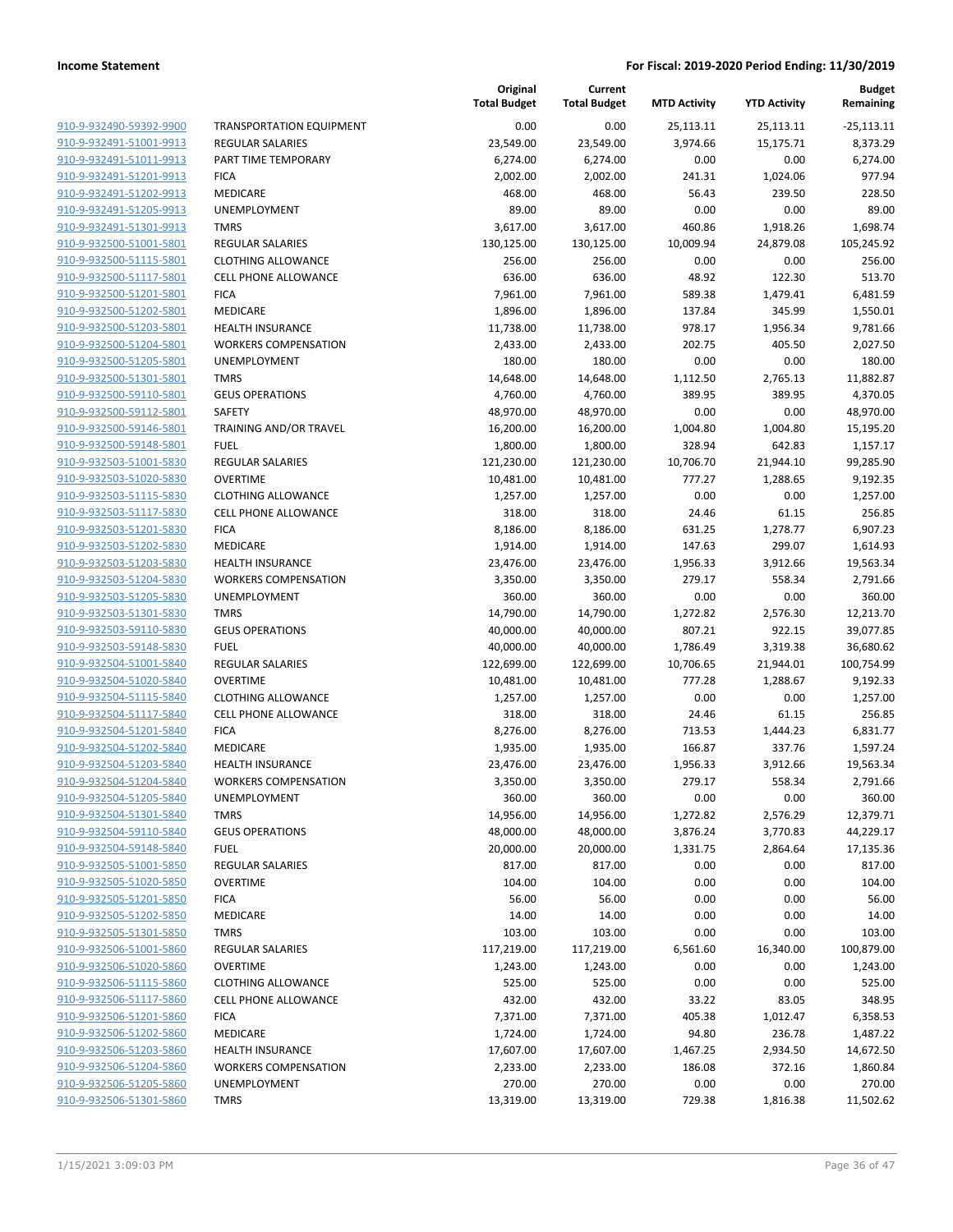| 910-9-932506-59110-5860                            |
|----------------------------------------------------|
| 910-9-932506-59148-5860                            |
| 910-9-932507-51001-5870                            |
| 910-9-932507-51020-5870                            |
| <u>910-9-932507-51102-5870</u>                     |
| 910-9-932507-51201-5870                            |
| 910-9-932507-51202-5870                            |
| 910-9-932507-51301-5870                            |
| 910-9-932507-59110-5870                            |
| <u>910-9-932509-59147-5890</u>                     |
| 910-9-932510-51001-5900                            |
| 910-9-932510-51020-5900                            |
| 910-9-932510-51102-5900                            |
| 910-9-932510-51115-5900                            |
| <u>910-9-932510-51201-5900</u>                     |
| 910-9-932510-51202-5900                            |
| 910-9-932510-51203-5900                            |
| 910-9-932510-51204-5900                            |
| 910-9-932510-51205-5900                            |
| <u>910-9-932510-51301-5900</u>                     |
| 910-9-932510-59205-5900                            |
| 910-9-932514-51001-5941                            |
| 910-9-932514-51020-5941                            |
| 910-9-932514-51102-5941                            |
| <u>910-9-932514-51115-5941</u>                     |
| 910-9-932514-51201-5941                            |
| 910-9-932514-51202-5941                            |
| 910-9-932514-51203-5941                            |
| <u>910-9-932514-51204-5941</u>                     |
| <u>910-9-932514-51205-5941</u>                     |
| 910-9-932514-51301-5941                            |
| <u>910-9-932514-51401-5941</u>                     |
| 910-9-932514-59275-5941                            |
| 910-9-932515-51001-5950                            |
| <u>910-9-932515-51020-5950</u>                     |
| 910-9-932515-51102-5870                            |
| 910-9-932515-51201-5950                            |
| 910-9-932515-51202-5950                            |
| 910-9-932515-51301-5950                            |
| 910-9-932515-59282-5950                            |
| 910-9-932516-51001-5960                            |
| 910-9-932516-51020-5960                            |
| 910-9-932516-51201-5960                            |
| 910-9-932516-51202-5960                            |
| 910-9-932516-51301-5960                            |
| 910-9-932516-59284-5960                            |
| 910-9-932517-51001-5970                            |
| 910-9-932517-51020-5970                            |
| 910-9-932517-51115-5970                            |
| <u>910-9-932517-51201-5970</u>                     |
| 910-9-932517-51202-5970                            |
| 910-9-932517-51203-5970                            |
| 910-9-932517-51204-5970                            |
| 910-9-932517-51205-5970                            |
| 910-9-932517-51301-5970<br>910-9-932517-59270-5970 |
| 910-9-932518-51001-5980                            |
| 910-9-932518-51020-5980                            |
| 910-9-932518-51201-5980                            |
|                                                    |

|                         |                                      | Original<br><b>Total Budget</b> | Current<br><b>Total Budget</b> | <b>MTD Activity</b> | <b>YTD Activity</b> | <b>Budget</b><br>Remaining |
|-------------------------|--------------------------------------|---------------------------------|--------------------------------|---------------------|---------------------|----------------------------|
| 910-9-932506-59110-5860 | <b>GEUS OPERATIONS</b>               | 123,150.00                      | 123,150.00                     | 522.38              | 522.38              | 122,627.62                 |
| 910-9-932506-59148-5860 | <b>FUEL</b>                          | 4,000.00                        | 4,000.00                       | 248.97              | 391.47              | 3,608.53                   |
| 910-9-932507-51001-5870 | <b>REGULAR SALARIES</b>              | 798.00                          | 798.00                         | 0.00                | 0.00                | 798.00                     |
| 910-9-932507-51020-5870 | <b>OVERTIME</b>                      | 95.00                           | 95.00                          | 0.00                | 0.00                | 95.00                      |
| 910-9-932507-51102-5870 | <b>BILINGUAL PAY</b>                 | 9.00                            | 9.00                           | 0.00                | 0.00                | 9.00                       |
| 910-9-932507-51201-5870 | <b>FICA</b>                          | 56.00                           | 56.00                          | 0.00                | 0.00                | 56.00                      |
| 910-9-932507-51202-5870 | MEDICARE                             | 13.00                           | 13.00                          | 0.00                | 0.00                | 13.00                      |
| 910-9-932507-51301-5870 | <b>TMRS</b>                          | 100.00                          | 100.00                         | 0.00                | 0.00                | 100.00                     |
| 910-9-932507-59110-5870 | <b>GEUS OPERATIONS</b>               | 50.00                           | 50.00                          | 0.00                | 0.00                | 50.00                      |
| 910-9-932509-59147-5890 | <b>RENT</b>                          | 161.00                          | 161.00                         | 0.00                | 0.00                | 161.00                     |
| 910-9-932510-51001-5900 | <b>REGULAR SALARIES</b>              | 66,602.00                       | 66,602.00                      | 5,099.20            | 12,673.60           | 53,928.40                  |
| 910-9-932510-51020-5900 | <b>OVERTIME</b>                      | 10,807.00                       | 10,807.00                      | 96.43               | 96.43               | 10,710.57                  |
| 910-9-932510-51102-5900 | <b>BILINGUAL PAY</b>                 | 600.00                          | 600.00                         | 46.16               | 115.40              | 484.60                     |
| 910-9-932510-51115-5900 | <b>CLOTHING ALLOWANCE</b>            | 525.00                          | 525.00                         | 0.00                | 0.00                | 525.00                     |
| 910-9-932510-51201-5900 | <b>FICA</b>                          | 4,837.00                        | 4,837.00                       | 274.98              | 696.05              | 4,140.95                   |
| 910-9-932510-51202-5900 | MEDICARE                             | 1,131.00                        | 1,131.00                       | 64.31               | 162.79              | 968.21                     |
| 910-9-932510-51203-5900 | <b>HEALTH INSURANCE</b>              | 11,738.00                       | 11,738.00                      | 978.17              | 1,956.34            | 9,781.66                   |
| 910-9-932510-51204-5900 | <b>WORKERS COMPENSATION</b>          | 1,451.00                        | 1,451.00                       | 120.92              | 241.84              | 1,209.16                   |
| 910-9-932510-51205-5900 | <b>UNEMPLOYMENT</b>                  | 180.00                          | 180.00                         | 0.00                | 0.00                | 180.00                     |
| 910-9-932510-51301-5900 | <b>TMRS</b>                          | 8,739.00                        | 8,739.00                       | 579.74              | 1,425.13            | 7,313.87                   |
| 910-9-932510-59205-5900 | <b>EQUIPMENT MAINTENANCE</b>         | 67,000.00                       | 67,000.00                      | 4,688.88            | 5,442.43            | 61,557.57                  |
| 910-9-932514-51001-5941 | REGULAR SALARIES                     | 517,625.00                      | 517,625.00                     | 31,644.22           | 67,947.01           | 449,677.99                 |
| 910-9-932514-51020-5941 | <b>OVERTIME</b>                      | 54,479.00                       | 54,479.00                      | 2,212.27            | 6,129.83            | 48,349.17                  |
| 910-9-932514-51102-5941 | <b>BILINGUAL PAY</b>                 | 1,185.00                        | 1,185.00                       | 92.32               | 230.80              | 954.20                     |
| 910-9-932514-51115-5941 | <b>CLOTHING ALLOWANCE</b>            | 5,775.00                        | 5,775.00                       | 0.00                | 0.00                | 5,775.00                   |
| 910-9-932514-51201-5941 | <b>FICA</b>                          | 35,542.00                       | 35,542.00                      | 1,961.31            | 4,322.57            | 31,219.43                  |
| 910-9-932514-51202-5941 | MEDICARE                             | 8,312.00                        | 8,312.00                       | 458.70              | 1,010.93            | 7,301.07                   |
| 910-9-932514-51203-5941 | <b>HEALTH INSURANCE</b>              | 129,118.00                      | 129,118.00                     | 10,759.84           | 21,519.68           | 107,598.32                 |
| 910-9-932514-51204-5941 | <b>WORKERS COMPENSATION</b>          | 11,087.00                       | 11,087.00                      | 923.92              | 1,847.84            | 9,239.16                   |
| 910-9-932514-51205-5941 | UNEMPLOYMENT                         | 1,980.00                        | 1,980.00                       | 0.00                | 0.00                | 1,980.00                   |
| 910-9-932514-51301-5941 | <b>TMRS</b>                          | 64,222.00                       | 64,222.00                      | 3,754.74            | 8,208.21            | 56,013.79                  |
| 910-9-932514-51401-5941 | <b>CONTRA - SALARIES</b>             | 0.00                            | 0.00                           | $-256.80$           | $-2,054.42$         | 2,054.42                   |
| 910-9-932514-59275-5941 | POLES, OH, UG & SERVICES MAINTENANCE | 266,140.00                      | 266,140.00                     | 32,806.50           | 22,781.82           | 243,358.18                 |
| 910-9-932515-51001-5950 | <b>REGULAR SALARIES</b>              | 579.00                          | 579.00                         | 0.00                | 0.00                | 579.00                     |
| 910-9-932515-51020-5950 | <b>OVERTIME</b>                      | 63.00                           | 63.00                          | 0.00                | 0.00                | 63.00                      |
| 910-9-932515-51102-5870 | <b>BILINGUAL PAY</b>                 | 6.00                            | 6.00                           | 0.00                | 0.00                | 6.00                       |
| 910-9-932515-51201-5950 | <b>FICA</b>                          | 40.00                           | 40.00                          | 0.00                | 0.00                | 40.00                      |
| 910-9-932515-51202-5950 | MEDICARE                             | 9.00                            | 9.00                           | 0.00                | 0.00                | 9.00                       |
| 910-9-932515-51301-5950 | <b>TMRS</b>                          | 73.00                           | 73.00                          | 0.00                | 0.00                | 73.00                      |
| 910-9-932515-59282-5950 | TRANSFORMERS MAINTENANCE             | 15,000.00                       | 15,000.00                      | 0.00                | 0.00                | 15,000.00                  |
| 910-9-932516-51001-5960 | <b>REGULAR SALARIES</b>              | 14,010.00                       | 14,010.00                      | 1,790.72            | 2,503.36            | 11,506.64                  |
| 910-9-932516-51020-5960 | <b>OVERTIME</b>                      | 1,532.00                        | 1,532.00                       | 114.84              | 220.92              | 1,311.08                   |
| 910-9-932516-51201-5960 | <b>FICA</b>                          | 963.00                          | 963.00                         | 118.15              | 168.91              | 794.09                     |
| 910-9-932516-51202-5960 | MEDICARE                             | 226.00                          | 226.00                         | 27.63               | 39.50               | 186.50                     |
| 910-9-932516-51301-5960 | <b>TMRS</b>                          | 1,741.00                        | 1,741.00                       | 210.77              | 301.32              | 1,439.68                   |
| 910-9-932516-59284-5960 | ST LIGHTING & SIGNALS MAINTENANCE    | 8,000.00                        | 8,000.00                       | 823.99              | 1,307.47            | 6,692.53                   |
| 910-9-932517-51001-5970 | <b>REGULAR SALARIES</b>              | 35,680.00                       | 35,680.00                      | 2,828.80            | 7,072.00            | 28,608.00                  |
| 910-9-932517-51020-5970 | <b>OVERTIME</b>                      | 133.00                          | 133.00                         | 0.00                | 0.00                | 133.00                     |
| 910-9-932517-51115-5970 | <b>CLOTHING ALLOWANCE</b>            | 525.00                          | 525.00                         | 0.00                | 0.00                | 525.00                     |
| 910-9-932517-51201-5970 | <b>FICA</b>                          | 2,219.00                        | 2,219.00                       | 150.40              | 388.49              | 1,830.51                   |
| 910-9-932517-51202-5970 | MEDICARE                             | 518.00                          | 518.00                         | 35.18               | 90.87               | 427.13                     |
| 910-9-932517-51203-5970 | <b>HEALTH INSURANCE</b>              | 11,738.00                       | 11,738.00                      | 978.17              | 1,956.34            | 9,781.66                   |
| 910-9-932517-51204-5970 | <b>WORKERS COMPENSATION</b>          | 701.00                          | 701.00                         | 58.42               | 116.84              | 584.16                     |
| 910-9-932517-51205-5970 | UNEMPLOYMENT                         | 180.00                          | 180.00                         | 0.00                | 0.00                | 180.00                     |
| 910-9-932517-51301-5970 | <b>TMRS</b>                          | 4,012.00                        | 4,012.00                       | 312.86              | 782.15              | 3,229.85                   |
| 910-9-932517-59270-5970 | <b>METERS MAINTENANCE</b>            | 900.00                          | 900.00                         | 0.00                | 0.00                | 900.00                     |
| 910-9-932518-51001-5980 | REGULAR SALARIES                     | 1,951.00                        | 1,951.00                       | 223.84              | 430.00              | 1,521.00                   |
| 910-9-932518-51020-5980 | <b>OVERTIME</b>                      | 220.00                          | 220.00                         | 0.00                | 82.82               | 137.18                     |
| 910-9-932518-51201-5980 | <b>FICA</b>                          | 134.00                          | 134.00                         | 13.88               | 31.80               | 102.20                     |
|                         |                                      |                                 |                                |                     |                     |                            |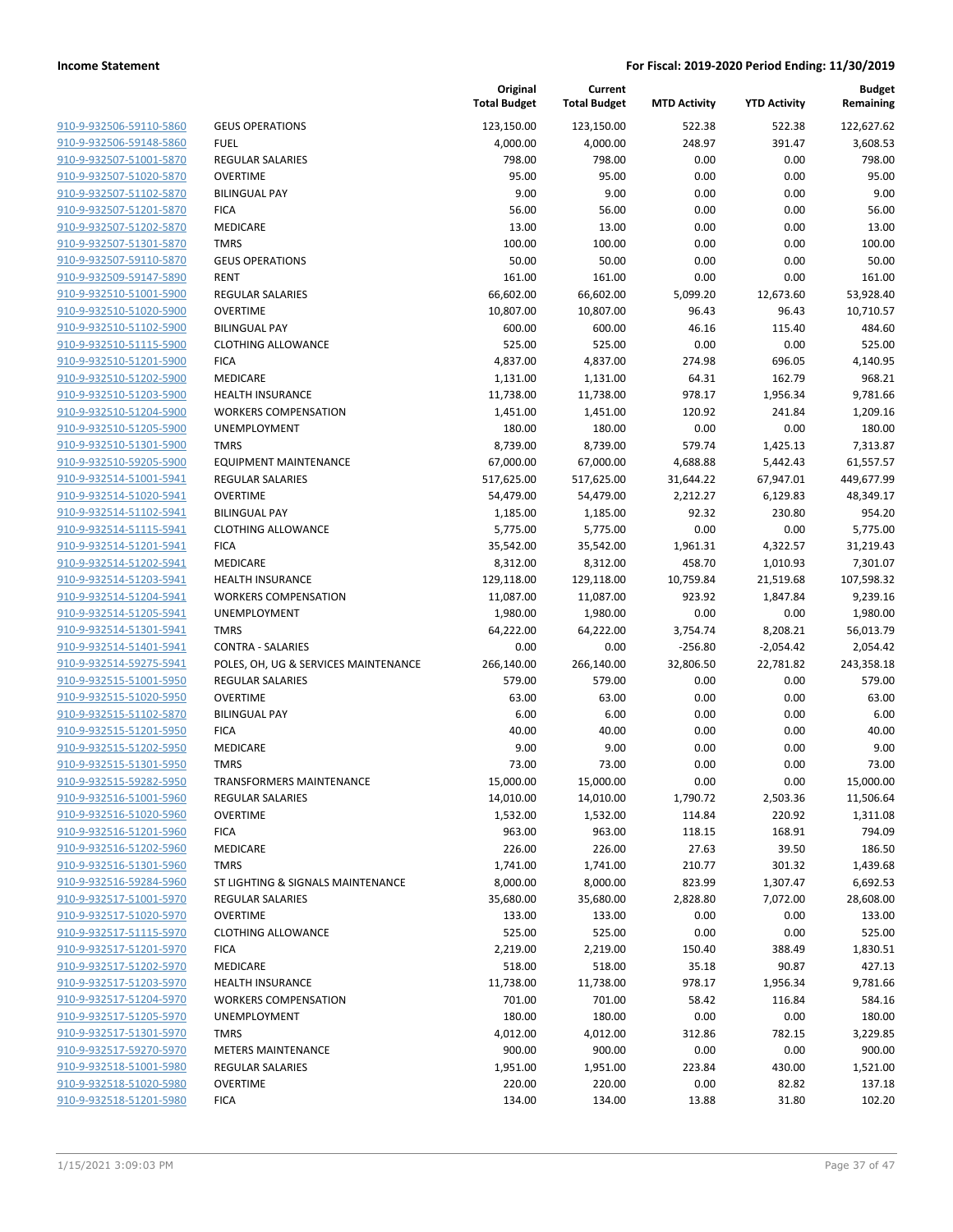|                                                    |                                            | Original<br><b>Total Budget</b> | Current<br><b>Total Budget</b> | <b>MTD Activity</b> | <b>YTD Activity</b> | <b>Budget</b><br>Remaining |
|----------------------------------------------------|--------------------------------------------|---------------------------------|--------------------------------|---------------------|---------------------|----------------------------|
| 910-9-932518-51202-5980                            | MEDICARE                                   | 31.00                           | 31.00                          | 3.24                | 7.43                | 23.57                      |
| 910-9-932518-51301-5980                            | <b>TMRS</b>                                | 242.00                          | 242.00                         | 24.76               | 56.73               | 185.27                     |
| 910-9-932518-59288-5980                            | <b>VAPOR LIGHTS MAINTENANCE</b>            | 700.00                          | 700.00                         | 36.28               | 72.56               | 627.44                     |
| 910-9-932519-51001-5990                            | REGULAR SALARIES                           | 751.00                          | 751.00                         | 0.00                | 0.00                | 751.00                     |
| 910-9-932519-51201-5990                            | <b>FICA</b>                                | 47.00                           | 47.00                          | 0.00                | 0.00                | 47.00                      |
| 910-9-932519-51202-5990                            | MEDICARE                                   | 11.00                           | 11.00                          | 0.00                | 0.00                | 11.00                      |
| 910-9-932519-51301-5990                            | <b>TMRS</b>                                | 84.00                           | 84.00                          | 0.00                | 0.00                | 84.00                      |
| 910-9-932590-59364-9900                            | <b>POLES</b>                               | 160,000.00                      | 160,000.00                     | 10,591.16           | 29,155.97           | 130,844.03                 |
| 910-9-932590-59365-9900                            | OH CONDUCTOR & DEVICES                     | 70,000.00                       | 70,000.00                      | 1,302.77            | 4,647.13            | 65,352.87                  |
| 910-9-932590-59366-9900                            | <b>UG CONDUIT</b>                          | 120,000.00                      | 120,000.00                     | 2,526.80            | 4,447.73            | 115,552.27                 |
| 910-9-932590-59367-9900                            | UG CONDUCTOR & DEVICES                     | 89,000.00                       | 89,000.00                      | 210.15              | 3,182.78            | 85,817.22                  |
| 910-9-932590-59368-9900                            | <b>TRANSFORMERS &amp; CAPACITORS</b>       | 170,000.00                      | 170,000.00                     | 7,544.84            | 28,616.44           | 141,383.56                 |
| 910-9-932590-59369-9900                            | SERVICE CONNECTIONS                        | 1,000.00                        | 1,000.00                       | 0.00                | 0.00                | 1,000.00                   |
| 910-9-932590-59370-9900                            | <b>METERS</b>                              | 1,314,895.00                    | 1,314,895.00                   | 5,112.71            | 8,573.04            | 1,306,321.96               |
| 910-9-932590-59371-9900                            | <b>VAPOR LIGHTS</b>                        | 10,000.00                       | 10,000.00                      | 343.12              | 541.36              | 9,458.64                   |
| 910-9-932590-59375-9900                            | STREET LIGHTING & SIGNALS                  | 10,000.00                       | 10,000.00                      | 326.82              | 673.32              | 9,326.68                   |
| 910-9-932590-59392-9900                            | <b>TRANSPORTATION EQUIPMENT</b>            | 365,000.00                      | 365,000.00                     | 25,113.11           | 25,113.11           | 339,886.89                 |
| 910-9-932591-51001-9914                            | <b>REGULAR SALARIES</b>                    | 21,289.00                       | 21,289.00                      | 5,941.64            | 17,884.27           | 3,404.73                   |
| 910-9-932591-51020-9914                            | <b>OVERTIME</b>                            | 0.00                            | 0.00                           | 937.43              | 1,287.40            | $-1,287.40$                |
| 910-9-932591-51201-9914                            | <b>FICA</b>                                | 1,320.00                        | 1,320.00                       | 426.50              | 1,190.32            | 129.68                     |
| 910-9-932591-51202-9914                            | MEDICARE                                   | 309.00                          | 309.00                         | 99.75               | 278.39              | 30.61                      |
| 910-9-932591-51301-9914                            | <b>TMRS</b>                                | 2,385.00                        | 2,385.00                       | 736.03              | 1,913.05            | 471.95                     |
| 910-9-932592-51001-9915                            | <b>REGULAR SALARIES</b>                    | 26,741.00                       | 26,741.00                      | 5,006.06            | 16,478.69           | 10,262.31                  |
| 910-9-932592-51020-9915                            | <b>OVERTIME</b>                            | 0.00                            | 0.00                           | 363.15              | 4,118.85            | $-4,118.85$                |
| 910-9-932592-51201-9915                            | <b>FICA</b>                                | 1,658.00                        | 1,658.00                       | 332.89              | 1,277.05            | 380.95                     |
| 910-9-932592-51202-9915                            | MEDICARE                                   | 388.00                          | 388.00                         | 77.86               | 298.67              | 89.33                      |
| 910-9-932592-51301-9915                            | <b>TMRS</b>                                | 2,996.00                        | 2,996.00                       | 569.03              | 2,071.37            | 924.63                     |
| 910-9-932593-51001-9916<br>910-9-932593-51020-9916 | <b>REGULAR SALARIES</b><br><b>OVERTIME</b> | 32,052.00                       | 32,052.00                      | 1,851.61            | 10,091.99           | 21,960.01                  |
| 910-9-932593-51201-9916                            | <b>FICA</b>                                | 0.00<br>1,988.00                | 0.00<br>1,988.00               | 0.00<br>114.80      | 1,529.32<br>723.39  | $-1,529.32$<br>1,264.61    |
| 910-9-932593-51202-9916                            | MEDICARE                                   | 465.00                          | 465.00                         | 26.85               | 169.18              | 295.82                     |
| 910-9-932593-51301-9916                            | <b>TMRS</b>                                | 3,590.00                        | 3,590.00                       | 204.80              | 1,290.45            | 2,299.55                   |
| 910-9-932594-51001-9917                            | <b>REGULAR SALARIES</b>                    | 14,509.00                       | 14,509.00                      | 759.76              | 8,550.43            | 5,958.57                   |
| 910-9-932594-51020-9917                            | <b>OVERTIME</b>                            | 0.00                            | 0.00                           | 26.52               | 758.83              | $-758.83$                  |
| 910-9-932594-51201-9917                            | <b>FICA</b>                                | 900.00                          | 900.00                         | 48.75               | 577.17              | 322.83                     |
| 910-9-932594-51202-9917                            | MEDICARE                                   | 211.00                          | 211.00                         | 11.40               | 134.98              | 76.02                      |
| 910-9-932594-51301-9917                            | <b>TMRS</b>                                | 1,625.00                        | 1,625.00                       | 86.97               | 1,029.64            | 595.36                     |
| 910-9-932595-51001-9918                            | <b>REGULAR SALARIES</b>                    | 1,336.00                        | 1,336.00                       | 456.51              | 793.92              | 542.08                     |
| 910-9-932595-51020-9918                            | <b>OVERTIME</b>                            | 0.00                            | 0.00                           | 0.00                | 161.37              | $-161.37$                  |
| 910-9-932595-51201-9918                            | <b>FICA</b>                                | 83.00                           | 83.00                          | 28.31               | 60.67               | 22.33                      |
| 910-9-932595-51202-9918                            | MEDICARE                                   | 20.00                           | 20.00                          | 6.61                | 14.17               | 5.83                       |
| 910-9-932595-51301-9918                            | <b>TMRS</b>                                | 151.00                          | 151.00                         | 50.51               | 108.24              | 42.76                      |
| 910-9-932596-51001-9919                            | <b>REGULAR SALARIES</b>                    | 671.00                          | 671.00                         | 355.48              | 2,869.59            | $-2,198.59$                |
| 910-9-932596-51020-9919                            | <b>OVERTIME</b>                            | 0.00                            | 0.00                           | 0.00                | 251.82              | $-251.82$                  |
| 910-9-932596-51201-9919                            | <b>FICA</b>                                | 43.00                           | 43.00                          | 23.56               | 198.08              | $-155.08$                  |
| 910-9-932596-51202-9919                            | MEDICARE                                   | 10.00                           | 10.00                          | 5.50                | 46.32               | $-36.32$                   |
| 910-9-932596-51301-9919                            | <b>TMRS</b>                                | 75.00                           | 75.00                          | 42.02               | 353.34              | $-278.34$                  |
| 910-9-932597-51001-9920                            | <b>REGULAR SALARIES</b>                    | 2,225.00                        | 2,225.00                       | 335.76              | 1,211.94            | 1,013.06                   |
| 910-9-932597-51020-9920                            | <b>OVERTIME</b>                            | 0.00                            | 0.00                           | 0.00                | 255.07              | $-255.07$                  |
| 910-9-932597-51201-9920                            | <b>FICA</b>                                | 139.00                          | 139.00                         | 20.82               | 90.95               | 48.05                      |
| 910-9-932597-51202-9920                            | MEDICARE                                   | 33.00                           | 33.00                          | 4.87                | 21.27               | 11.73                      |
| 910-9-932597-51301-9920                            | <b>TMRS</b>                                | 250.00                          | 250.00                         | 37.14               | 162.26              | 87.74                      |
| 910-9-932598-51001-9921                            | REGULAR SALARIES                           | 158.00                          | 158.00                         | 55.96               | 55.96               | 102.04                     |
| 910-9-932598-51201-9921                            | <b>FICA</b>                                | 10.00                           | 10.00                          | 3.47                | 3.47                | 6.53                       |
| 910-9-932598-51202-9921                            | MEDICARE                                   | 3.00                            | 3.00                           | 0.81                | 0.81                | 2.19                       |
| 910-9-932598-51301-9921                            | <b>TMRS</b>                                | 19.00                           | 19.00                          | 6.19                | 6.19                | 12.81                      |
| 910-9-932599-51001-9922                            | REGULAR SALARIES                           | 295.00                          | 295.00                         | 0.00                | 111.92              | 183.08                     |
| 910-9-932599-51201-9922                            | <b>FICA</b>                                | 19.00                           | 19.00                          | 0.00                | 6.94                | 12.06                      |
| 910-9-932599-51202-9922                            | MEDICARE                                   | 4.00                            | 4.00                           | 0.00                | 1.62                | 2.38                       |
|                                                    |                                            |                                 |                                |                     |                     |                            |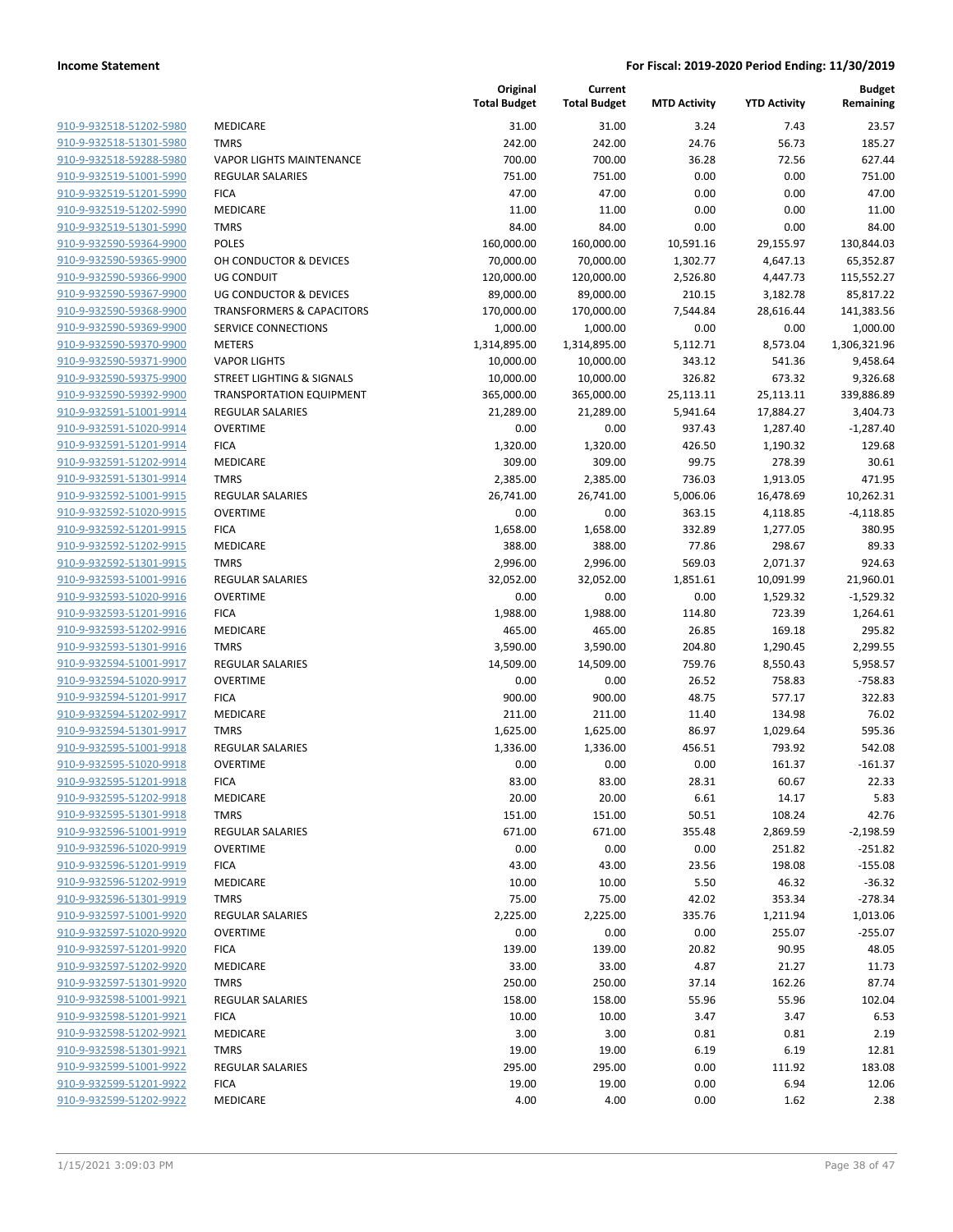|                                                    |                                                        | Original<br><b>Total Budget</b> | Current<br><b>Total Budget</b> | <b>MTD Activity</b>       | <b>YTD Activity</b>       | <b>Budget</b><br>Remaining  |
|----------------------------------------------------|--------------------------------------------------------|---------------------------------|--------------------------------|---------------------------|---------------------------|-----------------------------|
| 910-9-932599-51301-9922                            | <b>TMRS</b>                                            | 34.00                           | 34.00                          | 0.00                      | 12.38                     | 21.62                       |
| 910-9-970000-59111-9211                            | MISCELLANEOUS OFFICE EXPENSES                          | 0.00                            | 0.00                           | 1,700.29                  | 1,700.29                  | $-1,700.29$                 |
| 910-9-970000-59187-9211                            | <b>EMPLOYEE RELATIONS</b>                              | 25,000.00                       | 25,000.00                      | 65.09                     | 65.09                     | 24,934.91                   |
| 910-9-970000-59701-9040                            | <b>BAD DEBT</b>                                        | 10,000.00                       | 10,000.00                      | 0.00                      | 0.00                      | 10,000.00                   |
| 910-9-970000-59720-9705                            | <b>BANK FEES</b>                                       | 15,000.00                       | 15,000.00                      | 0.00                      | 523.78                    | 14,476.22                   |
| 910-9-970000-59730-9250                            | <b>INVENTORY LOSS/GAIN</b>                             | 1,000.00                        | 1,000.00                       | 0.00                      | 0.00                      | 1,000.00                    |
| 910-9-970000-59731-9250                            | <b>GASOLINE LOSSES/GAINS</b>                           | 500.00                          | 500.00                         | 0.00                      | 100.28                    | 399.72                      |
| 910-9-970000-59732-9250                            | FUEL OIL LOSSES/GAINS                                  | 500.00                          | 500.00                         | 0.00                      | 0.00                      | 500.00                      |
| 910-9-970000-59734-4210                            | ASSET DISPOSAL LOSSES/GAINS                            | 1,000.00                        | 1,000.00                       | 0.00                      | 0.00                      | 1,000.00                    |
| 910-9-970000-59750-9260                            | <b>ACCRUED PTO PAY</b>                                 | 125,000.00                      | 125,000.00                     | 18,170.93                 | 19,517.33                 | 105,482.67                  |
| 910-9-970000-59770-9997                            | CONTINGENCY                                            | 350,000.00                      | 350,000.00                     | 0.00                      | $-159.50$                 | 350,159.50                  |
| 910-9-970000-59771-9997                            | PAYROLL CONTINGENCY                                    | 125,000.00                      | 125,000.00                     | 0.00                      | 0.00                      | 125,000.00                  |
| 910-9-970000-59780-9240                            | PROPERTY INSURANCE                                     | 186,210.00                      | 186,210.00                     | 0.00                      | 117,950.00                | 68,260.00                   |
| 910-9-970000-59781-9250                            | <b>LIABILITY INSURANCE</b>                             | 81,728.00                       | 81,728.00                      | 10,967.43                 | 18,433.55                 | 63,294.45                   |
| 910-9-990000-59901-9270                            | XFER to COG - FRANCHISE FEES                           | 2,891,383.00                    | 2,891,383.00                   | 0.00                      | 0.00                      | 2,891,383.00                |
| 910-9-990000-59902-9200                            | XFER to COG- ADMIN EXPENSES                            | 274,025.00                      | 274,025.00                     | 22,835.42                 | 45,670.84                 | 228,354.16                  |
| 910-9-990000-59903-4082                            | XFER to COG - PILOT                                    | 336,332.00                      | 336,332.00                     | 0.00                      | 0.00                      | 336,332.00                  |
| 910-9-990000-59912-9999                            | XFER TO 912 - DEBT SERVICE                             | 7,843,475.00                    | 7,843,475.00                   | 653,622.92                | 1,307,245.84              | 6,536,229.16                |
| 910-9-990000-59926-9330                            | XFER to COG - GARAGE                                   | 62,883.00                       | 62,883.00                      | 5,240.25                  | 10,480.50                 | 52,402.50                   |
| 910-9-990000-59927-9200                            | XFER to COG - INSURANCE                                | 15,223.00                       | 15,223.00                      | 1,268.58                  | 2,537.16                  | 12,685.84                   |
| 910-9-990000-59928-9200                            | XFER to COG - IT                                       | 50,479.00                       | 50,479.00                      | 6,709.08                  | 13,418.16                 | 37,060.84                   |
| 910-9-990000-59930-9270                            | <b>XFER to GBOD</b><br><b>Expense Total:</b>           | 578,277.00<br>64,092,352.68     | 578,277.00<br>64,092,352.68    | 29,780.40<br>3,416,514.71 | 29,780.40<br>7,488,037.80 | 548,496.60<br>56,604,314.88 |
|                                                    | Fund: 910 - ELECTRIC OPERATING FUND Surplus (Deficit): | 3,349,765.32                    | 3,349,765.32                   | 1,271,146.47              | 3,090,367.00              |                             |
|                                                    |                                                        |                                 |                                |                           |                           |                             |
| Fund: 911 - ELECTRIC DEBT REDUCTION<br>Revenue     |                                                        |                                 |                                |                           |                           |                             |
| 911-9-000000-49801-4190                            | <b>INTEREST INCOME</b>                                 | 0.00                            | 0.00                           | 4.17                      | 11.83                     | $-11.83$                    |
|                                                    | <b>Revenue Total:</b>                                  | 0.00                            | 0.00                           | 4.17                      | 11.83                     | $-11.83$                    |
|                                                    |                                                        |                                 |                                |                           |                           |                             |
|                                                    | Fund: 911 - ELECTRIC DEBT REDUCTION Total:             | 0.00                            | 0.00                           | 4.17                      | 11.83                     |                             |
| Fund: 912 - ELECTRIC DEBT SERVICE                  |                                                        |                                 |                                |                           |                           |                             |
| Revenue                                            |                                                        |                                 |                                |                           |                           |                             |
| 912-9-000000-49710-4999                            | TRANFSER FROM GEUS 910 - ELECTRIC OP                   | 7,843,475.00                    | 7,843,475.00                   | 653,622.92                | 1,307,245.84              | 6,536,229.16                |
|                                                    | <b>Revenue Total:</b>                                  | 7,843,475.00                    | 7,843,475.00                   | 653,622.92                | 1,307,245.84              | 6,536,229.16                |
| <b>Expense</b>                                     |                                                        |                                 |                                |                           |                           |                             |
| 912-9-980000-59801-9800                            | PAYING AGENT FEES                                      | 900.00                          | 900.00                         | 0.00                      | 2,060.00                  |                             |
| 912-9-980000-59810-9800                            | ARBITRAGE                                              | 4,900.00                        | 4,900.00                       | 0.00                      | 0.00                      | $-1,160.00$<br>4,900.00     |
| 912-9-980000-59811-9800                            | <b>CONTINUING DISCLOSURE</b>                           |                                 |                                | 0.00                      |                           |                             |
| 912-9-980000-59820-9800                            | <b>SURETY BOND</b>                                     | 1,000.00<br>800.00              | 1,000.00<br>800.00             | 0.00                      | 0.00<br>0.00              | 1,000.00<br>800.00          |
| 912-9-980000-59862-9800                            | PRINCIPAL 2019A ISSUE                                  | 1,935,000.00                    | 1,935,000.00                   | $-409.84$                 | $-409.84$                 | 1,935,409.84                |
| 912-9-980000-59863-4270                            | INTEREST 2019A ISSUE                                   | 2,032,125.00                    | 2,032,125.00                   | 0.00                      | 0.00                      | 2,032,125.00                |
| 912-9-980000-59864-9800                            | PRINCIPAL 2019B ISSUE                                  | 3,525,000.00                    | 3,525,000.00                   | $-1,250.00$               | $-1,250.00$               | 3,526,250.00                |
| 912-9-980000-59865-4270                            | INTEREST 2019B ISSUE                                   | 343,750.00                      | 343,750.00                     | 0.00                      | 0.00                      | 343,750.00                  |
|                                                    | <b>Expense Total:</b>                                  | 7,843,475.00                    | 7,843,475.00                   | $-1,659.84$               | 400.16                    | 7,843,074.84                |
|                                                    | Fund: 912 - ELECTRIC DEBT SERVICE Surplus (Deficit):   | 0.00                            | 0.00                           | 655,282.76                | 1,306,845.68              |                             |
| Fund: 913 - ELECTRIC CONSTRUCTION FUND             |                                                        |                                 |                                |                           |                           |                             |
| Revenue<br>913-9-000000-49801-4190                 | <b>INTEREST INCOME</b>                                 |                                 |                                |                           |                           |                             |
|                                                    | <b>Revenue Total:</b>                                  | 0.00<br>0.00                    | 0.00<br>0.00                   | 49.95<br>49.95            | 141.83<br>141.83          | $-141.83$<br>-141.83        |
|                                                    | Fund: 913 - ELECTRIC CONSTRUCTION FUND Total:          | 0.00                            | 0.00                           | 49.95                     | 141.83                    |                             |
| Fund: 950 - CABLE / INTERNET                       |                                                        |                                 |                                |                           |                           |                             |
| Revenue                                            |                                                        |                                 |                                |                           |                           |                             |
| 950-9-000000-48001-3950                            | <b>CABLE REVENUES</b>                                  | 2,555,687.00                    | 2,555,687.00                   | 207,734.15                | 418,069.41                | 2,137,617.59                |
| 950-9-000000-48003-3950                            | SET-TOP                                                | 150,000.00                      | 150,000.00                     | 11,678.76                 | 23,375.76                 | 126,624.24                  |
| 950-9-000000-48030-3950                            | <b>CONTRACT CHANNELS</b>                               | 9,600.00                        | 9,600.00                       | 0.00                      | 0.00                      | 9,600.00                    |
| 950-9-000000-48040-3950<br>950-9-000000-48101-3950 | <b>BROADCASTS</b><br><b>INTERNET REVENUES</b>          | 1,000.00<br>2,714,637.00        | 1,000.00<br>2,714,637.00       | 100.00<br>206,769.91      | 200.00<br>353,175.49      | 800.00<br>2,361,461.51      |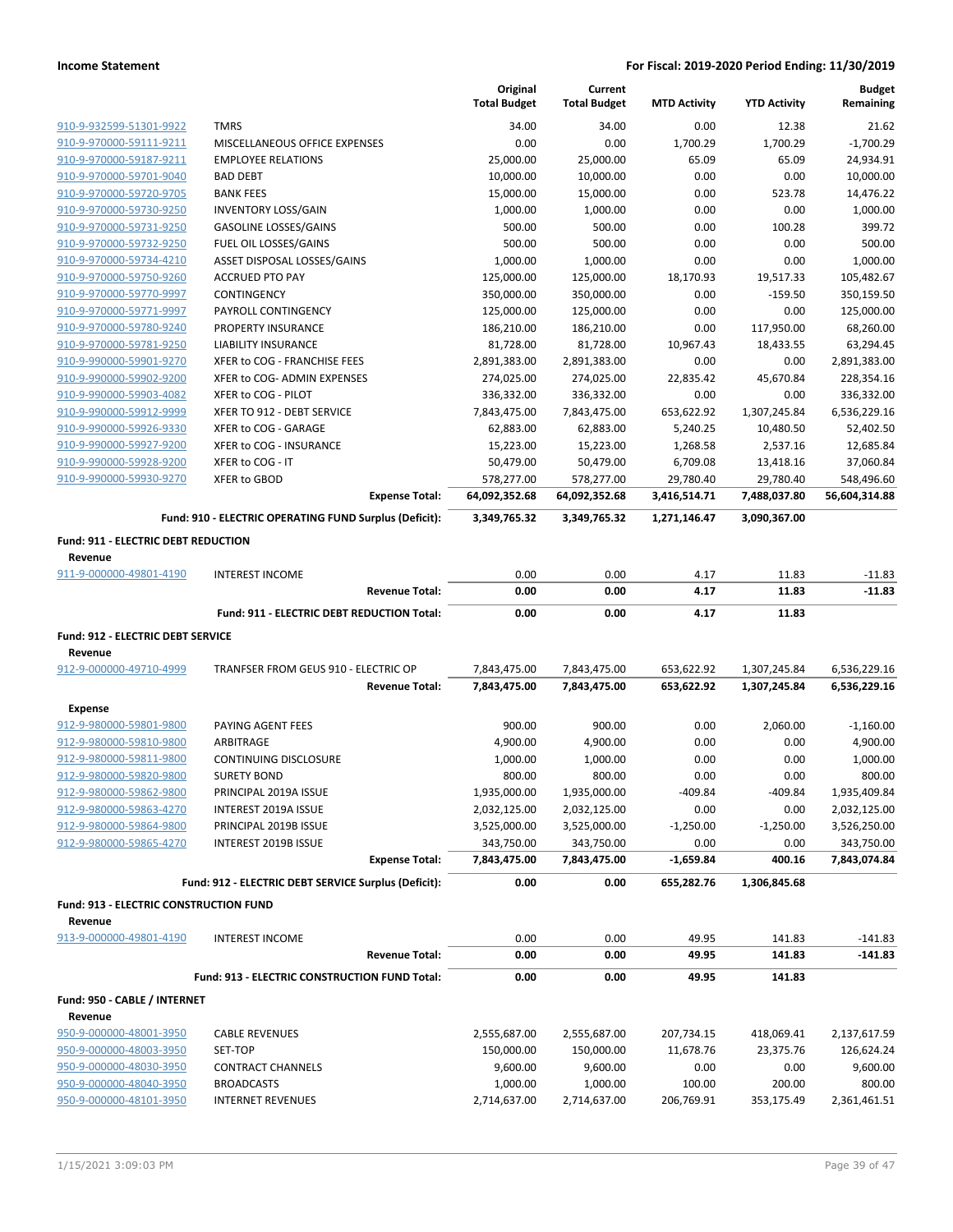|                                                    |                                      | Original<br><b>Total Budget</b> | Current<br><b>Total Budget</b> | <b>MTD Activity</b> | <b>YTD Activity</b> | <b>Budget</b><br>Remaining |
|----------------------------------------------------|--------------------------------------|---------------------------------|--------------------------------|---------------------|---------------------|----------------------------|
| 950-9-000000-48201-3950                            | <b>LATE CHARGES</b>                  | 60,000.00                       | 60,000.00                      | 4,209.98            | 9,997.95            | 50,002.05                  |
| 950-9-000000-48202-3950                            | <b>SERVICE CHARGES</b>               | 40,000.00                       | 40,000.00                      | 4,390.67            | 9,619.33            | 30,380.67                  |
| 950-9-000000-48203-3950                            | LOST/DAMAGED EQUIPMENT               | 30,000.00                       | 30,000.00                      | 4,045.00            | 6,605.00            | 23,395.00                  |
| 950-9-000000-48301-3950                            | <b>TRANSFER TO COG</b>               | 278,046.00                      | 278,046.00                     | 21,642.10           | 40,333.46           | 237,712.54                 |
| 950-9-000000-48307-3950                            | <b>TRANSFER TO GBOD</b>              | 55,609.00                       | 55,609.00                      | 4,327.30            | 8,066.72            | 47,542.28                  |
| 950-9-000000-48434-3950                            | <b>CHANNEL 34</b>                    | 1,500.00                        | 1,500.00                       | 100.00              | 200.00              | 1,300.00                   |
| 950-9-000000-48488-3950                            | AD INSERTIONS                        | 45,000.00                       | 45,000.00                      | 2,629.44            | 0.00                | 45,000.00                  |
| 950-9-000000-48498-3950                            | PRODUCTION REVENUES                  | 75.00                           | 75.00                          | 0.00                | 0.00                | 75.00                      |
| 950-9-000000-48501-3950                            | <b>CUSTOMER AID TO CONSTRUCTION</b>  | 1,000.00                        | 1,000.00                       | 0.00                | 0.00                | 1,000.00                   |
| 950-9-000000-48502-3950                            | OTHER REIMBURSEMENTS                 | 500.00                          | 500.00                         | 0.00                | 0.00                | 500.00                     |
| 950-9-000000-48503-3950                            | FIBER MAINTENANCE FEES               | 2,772.00                        | 2,772.00                       | 0.00                | 0.00                | 2,772.00                   |
| 950-9-000000-48801-4190                            | <b>INTEREST INCOME</b>               | 16,000.00                       | 16,000.00                      | 456.09              | 1,313.98            | 14,686.02                  |
| 950-9-000000-48991-3950                            | GEUS ELECTRIC PAYMENT FOR INTERNET   | 38,000.00                       | 38,000.00                      | 0.00                | 0.00                | 38,000.00                  |
| 950-9-000000-48993-3950                            | GEUS ELECTRIC PAYMENT FOR PUBLIC SVC | 15,000.00                       | 15,000.00                      | 0.00                | 0.00                | 15,000.00                  |
| 950-9-000000-48994-3950                            | <b>LEASE OF DARK FIBER</b>           | 210,857.00                      | 210,857.00                     | 0.00                | 0.00                | 210,857.00                 |
| 950-9-000000-48995-3950                            | COLOCATION FOR SCADA & PHONE SYSTEM  | 20,378.00                       | 20,378.00                      | 0.00                | 0.00                | 20,378.00                  |
|                                                    | <b>Revenue Total:</b>                | 6,245,661.00                    | 6,245,661.00                   | 468,083.40          | 870,957.10          | 5,374,703.90               |
| Expense                                            |                                      |                                 |                                |                     |                     |                            |
| 950-9-951050-51001-8500                            | <b>REGULAR SALARIES</b>              | 78,283.00                       | 78,283.00                      | 5,106.24            | 12,685.28           | 65,597.72                  |
| 950-9-951050-51115-8500                            | <b>CLOTHING ALLOWANCE</b>            | 123.00                          | 123.00                         | 0.00                | 0.00                | 123.00                     |
| 950-9-951050-51116-8500                            | <b>CAR ALLOWANCE</b>                 | 975.00                          | 975.00                         | 150.00              | 375.00              | 600.00                     |
| 950-9-951050-51117-8500                            | <b>CELL PHONE ALLOWANCE</b>          | 504.00                          | 504.00                         | 24.00               | 60.00               | 444.00                     |
| 950-9-951050-51201-8500                            | <b>FICA</b>                          | 4,945.00                        | 4,945.00                       | 270.04              | 698.61              | 4,246.39                   |
| 950-9-951050-51202-8500                            | MEDICARE                             | 1,157.00                        | 1,157.00                       | 63.16               | 163.39              | 993.61                     |
| 950-9-951050-51203-8500                            | <b>HEALTH INSURANCE</b>              | 5,869.00                        | 5,869.00                       | 489.08              | 978.16              | 4,890.84                   |
| 950-9-951050-51204-8500                            | <b>WORKERS COMPENSATION</b>          | 1,090.00                        | 1,090.00                       | 90.83               | 181.66              | 908.34                     |
| 950-9-951050-51205-8500                            | UNEMPLOYMENT                         | 90.00                           | 90.00                          | 0.00                | 0.00                | 90.00                      |
| 950-9-951050-51301-8500                            | <b>TMRS</b>                          | 8,935.00                        | 8,935.00                       | 583.98              | 1,451.08            | 7,483.92                   |
| 950-9-951050-59110-8500                            | <b>GEUS OPERATIONS</b>               | 81,900.00                       | 81,900.00                      | 9,439.70            | 14,690.31           | 67,209.69                  |
| 950-9-951050-59141-8500                            | <b>UTILITY BILLS</b>                 | 69,600.00                       | 69,600.00                      | 7,296.24            | 14,606.50           | 54,993.50                  |
| 950-9-951050-59148-8500                            | <b>FUEL</b>                          | 10,000.00                       | 10,000.00                      | 718.25              | 1,110.26            | 8,889.74                   |
| 950-9-951050-59191-8500                            | POLE USE                             | 30,000.00                       | 30,000.00                      | 0.00                | 0.00                | 30,000.00                  |
| 950-9-951051-51001-8510                            | REGULAR SALARIES                     | 66,914.00                       | 66,914.00                      | 5,298.07            | 13,216.90           | 53,697.10                  |
| 950-9-951051-51020-8510                            | <b>OVERTIME</b>                      | 4,826.00                        | 4,826.00                       | 12.93               | 247.92              | 4,578.08                   |
| 950-9-951051-51102-8510                            | <b>BILINGUAL PAY</b>                 | 0.00                            | 0.00                           | 46.16               | 92.32               | $-92.32$                   |
| 950-9-951051-51117-8510                            | <b>CELL PHONE ALLOWANCE</b>          | 432.00                          | 432.00                         | 33.22               | 83.05               | 348.95                     |
| 950-9-951051-51201-8510<br>950-9-951051-51202-8510 | <b>FICA</b><br>MEDICARE              | 4,475.00                        | 4,475.00                       | 327.72<br>76.65     | 832.72<br>194.75    | 3,642.28<br>851.25         |
| 950-9-951051-51203-8510                            | <b>HEALTH INSURANCE</b>              | 1,046.00<br>23,476.00           | 1,046.00<br>23,476.00          | 1,956.33            | 3,912.66            | 19,563.34                  |
| 950-9-951051-51204-8510                            | <b>WORKERS COMPENSATION</b>          | 1,343.00                        | 1,343.00                       | 111.92              | 223.84              | 1,119.16                   |
| 950-9-951051-51205-8510                            | UNEMPLOYMENT                         | 360.00                          | 360.00                         | 1.03                | 5.31                | 354.69                     |
| 950-9-951051-51301-8510                            | <b>TMRS</b>                          | 8,085.00                        | 8,085.00                       | 596.17              | 1,508.60            | 6,576.40                   |
| 950-9-951051-59110-8510                            | <b>GEUS OPERATIONS</b>               | 10,100.00                       | 9,900.00                       | 92.07               | 92.07               | 9,807.93                   |
| 950-9-951051-59146-8510                            | TRAINING AND/OR TRAVEL               | 500.00                          | 500.00                         | 0.00                | 0.00                | 500.00                     |
| 950-9-951051-59148-8510                            | <b>FUEL</b>                          | 0.00                            | 200.00                         | 0.00                | 0.00                | 200.00                     |
| 950-9-951051-59151-8510                            | <b>BASIC PROGRAM EXPENSE</b>         | 2,711,543.00                    | 2,711,543.00                   | 201,434.39          | 199,501.09          | 2,512,041.91               |
| 950-9-951051-59152-8510                            | PREMIUM PROGRAM EXPENSE              | 66,000.00                       | 66,000.00                      | 6,245.08            | 6,245.08            | 59,754.92                  |
| 950-9-951051-59154-8510                            | <b>TIVO Fees</b>                     | 29,365.00                       | 29,365.00                      | 2,463.90            | 2,463.90            | 26,901.10                  |
| 950-9-951051-59155-8510                            | OTHER PROGRAM EXPENSE                | 7,500.00                        | 7,500.00                       | 0.00                | 0.00                | 7,500.00                   |
| 950-9-951052-51001-8520                            | <b>REGULAR SALARIES</b>              | 57,398.00                       | 57,398.00                      | 5,330.72            | 13,254.32           | 44,143.68                  |
| 950-9-951052-51115-8520                            | <b>CLOTHING ALLOWANCE</b>            | 123.00                          | 123.00                         | 0.00                | 0.00                | 123.00                     |
| 950-9-951052-51116-8520                            | CAR ALLOWANCE                        | 975.00                          | 975.00                         | 0.00                | 0.00                | 975.00                     |
| 950-9-951052-51117-8520                            | <b>CELL PHONE ALLOWANCE</b>          | 216.00                          | 216.00                         | 31.36               | 78.40               | 137.60                     |
| 950-9-951052-51201-8520                            | <b>FICA</b>                          | 3,632.00                        | 3,632.00                       | 332.44              | 826.61              | 2,805.39                   |
| 950-9-951052-51202-8520                            | MEDICARE                             | 850.00                          | 850.00                         | 77.76               | 193.34              | 656.66                     |
| 950-9-951052-51203-8520                            | <b>HEALTH INSURANCE</b>              | 5,869.00                        | 5,869.00                       | 489.08              | 978.16              | 4,890.84                   |
| 950-9-951052-51204-8520                            | <b>WORKERS COMPENSATION</b>          | 1,090.00                        | 1,090.00                       | 90.83               | 181.66              | 908.34                     |
| 950-9-951052-51205-8520                            | UNEMPLOYMENT                         | 90.00                           | 90.00                          | 0.00                | 0.00                | 90.00                      |
| 950-9-951052-51301-8520                            | <b>TMRS</b>                          | 6,563.00                        | 6,563.00                       | 593.04              | 1,474.59            | 5,088.41                   |
|                                                    |                                      |                                 |                                |                     |                     |                            |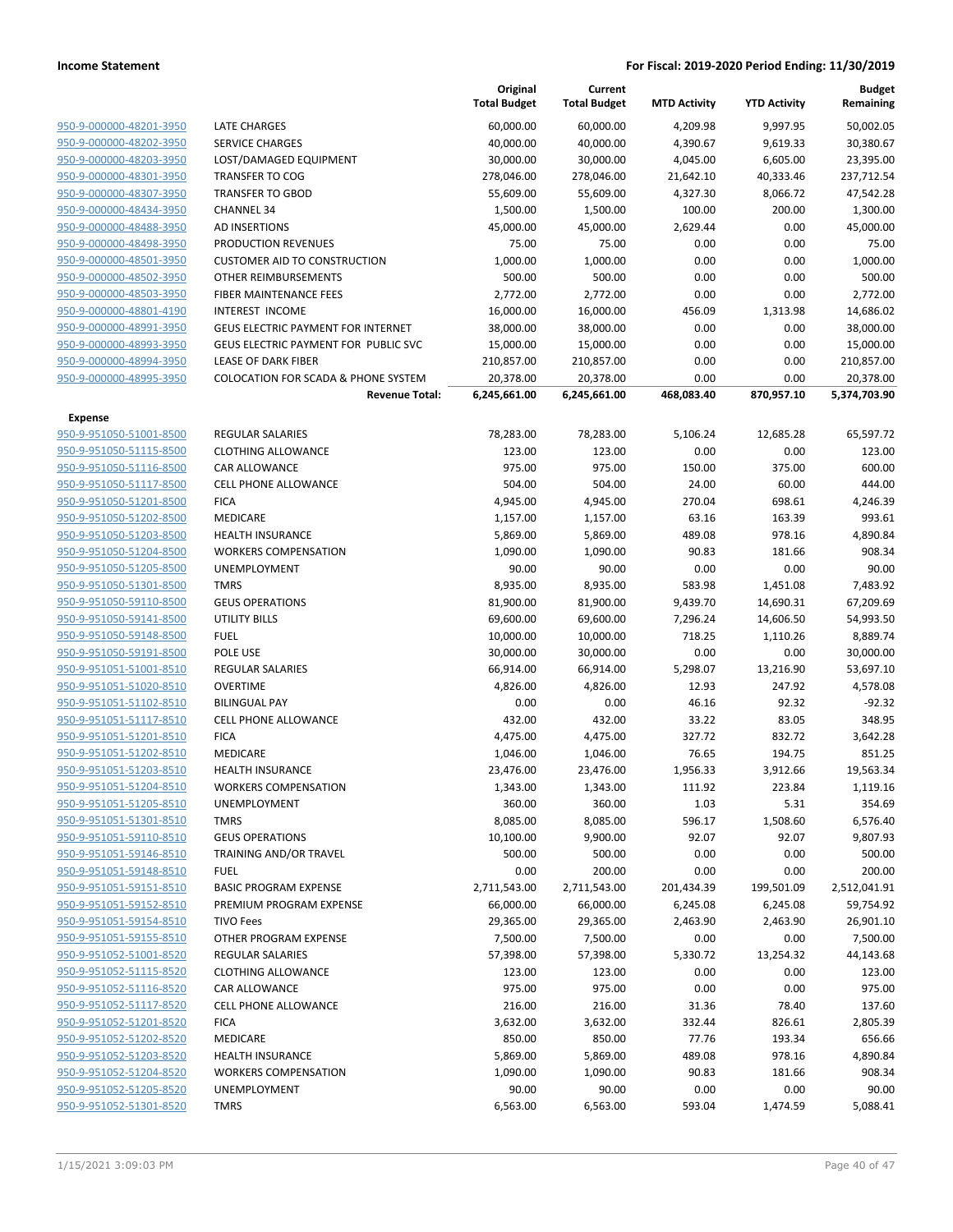| <b>GEUS OPERATIONS</b><br>105,760.00<br>98,760.00<br>2,932.04<br>95,827.96<br>2,544.99<br><b>FUEL</b><br>0.00<br>7,000.00<br>718.24<br>1,110.25<br>5,889.75<br><b>ISP SERVICE EXPENSE</b><br>732,640.00<br>732,640.00<br>95,456.00<br>130,906.00<br>601,734.00<br><b>REGULAR SALARIES</b><br>111,608.00<br>111,608.00<br>3,960.20<br>9,833.80<br>101,774.20<br><b>OVERTIME</b><br>3,719.00<br>3,719.00<br>18.74<br>65.61<br>3,653.39<br>33.22<br>83.05<br><b>CELL PHONE ALLOWANCE</b><br>909.00<br>909.00<br>825.95<br><b>FICA</b><br>7,207.00<br>7,207.00<br>248.32<br>618.04<br>6,588.96<br>58.07<br><b>MEDICARE</b><br>1,685.00<br>1,685.00<br>144.53<br>1,540.47<br>950-9-951053-51203-8530<br><b>HEALTH INSURANCE</b><br>17,607.00<br>17,607.00<br>1,467.25<br>2,934.50<br>14,672.50<br>950-9-951053-51204-8530<br>135.92<br><b>WORKERS COMPENSATION</b><br>1,631.00<br>1,631.00<br>271.84<br>1,359.16<br>950-9-951053-51205-8530<br><b>UNEMPLOYMENT</b><br>270.00<br>270.00<br>0.00<br>0.00<br>270.00<br>950-9-951053-51301-8530<br><b>TMRS</b><br>13,021.00<br>13,021.00<br>443.75<br>1,104.06<br>11,916.94<br>950-9-951053-59110-8530<br><b>GEUS OPERATIONS</b><br>6,840.00<br>6,840.00<br>108.25<br>433.25<br>6,406.75<br>950-9-951053-59146-8530<br>TRAINING AND/OR TRAVEL<br>3,500.00<br>3,500.00<br>0.00<br>0.00<br>3,500.00<br>950-9-951053-59160-8530<br>ADVERTISING<br>26,300.00<br>26,300.00<br>300.00<br>300.00<br>26,000.00<br>950-9-951053-59164-8530<br><b>CONSUMER INFORMATION</b><br>3,500.00<br>3,500.00<br>0.00<br>0.00<br>3,500.00<br>950-9-951054-51001-8540<br>REGULAR SALARIES<br>83,788.00<br>83,788.00<br>9,689.20<br>25,981.55<br>57,806.45<br>950-9-951054-51020-8540<br><b>OVERTIME</b><br>6,042.00<br>6,042.00<br>193.44<br>472.33<br>5,569.67<br>950-9-951054-51117-8540<br>65.54<br>150.46<br><b>CELL PHONE ALLOWANCE</b><br>216.00<br>216.00<br>24.46<br>950-9-951054-51201-8540<br><b>FICA</b><br>5,569.00<br>5,569.00<br>563.40<br>1,540.14<br>4,028.86<br>950-9-951054-51202-8540<br><b>MEDICARE</b><br>1,303.00<br>1,303.00<br>131.76<br>360.19<br>942.81<br>HEALTH INSURANCE<br>35,214.00<br>2,934.50<br>5,869.00<br>29,345.00<br>35,214.00<br>950-9-951054-51204-8540<br><b>WORKERS COMPENSATION</b><br>1,409.00<br>1,409.00<br>117.42<br>234.84<br>1,174.16<br>950-9-951054-51205-8540<br><b>UNEMPLOYMENT</b><br>540.00<br>540.00<br>0.00<br>0.00<br>540.00<br>950-9-951054-51301-8540<br><b>TMRS</b><br>10,063.00<br>10,063.00<br>1,095.74<br>2,933.07<br>7,129.93<br>950-9-951054-59110-8540<br><b>GEUS OPERATIONS</b><br>8,000.00<br>8,000.00<br>6,677.83<br>1,322.17<br>1,322.17<br>950-9-951055-51001-8550<br>REGULAR SALARIES<br>97,789.00<br>97,789.00<br>13,302.22<br>26,840.80<br>70,948.20<br><b>OVERTIME</b><br>2,067.00<br>2,067.00<br>293.38<br>628.48<br>1,438.52<br>950-9-951055-51115-8550<br>42.00<br>42.00<br>0.00<br>0.00<br>42.00<br><b>CLOTHING ALLOWANCE</b><br>0.00<br>950-9-951055-51116-8550<br><b>CAR ALLOWANCE</b><br>1,400.00<br>1,400.00<br>0.00<br>1,400.00<br>190.69<br>950-9-951055-51117-8550<br>CELL PHONE ALLOWANCE<br>287.00<br>287.00<br>46.56<br>96.31<br>950-9-951055-51201-8550<br><b>FICA</b><br>5,470.00<br>5,470.00<br>663.05<br>1,256.50<br>4,213.50<br>950-9-951055-51202-8550<br>MEDICARE<br>1,472.00<br>1,472.00<br>197.81<br>399.69<br>1,072.31<br>950-9-951055-51203-8550<br>489.16<br><b>HEALTH INSURANCE</b><br>2,935.00<br>2,935.00<br>244.58<br>2,445.84<br>950-9-951055-51204-8550<br><b>WORKERS COMPENSATION</b><br>337.00<br>337.00<br>28.08<br>56.16<br>280.84<br>950-9-951055-51205-8550<br>UNEMPLOYMENT<br>45.00<br>45.00<br>0.00<br>0.00<br>45.00<br>950-9-951055-51301-8550<br><b>TMRS</b><br>11,375.00<br>1,508.81<br>3,048.74<br>8,326.26<br>11,375.00<br>950-9-951055-59110-8550<br><b>GEUS OPERATIONS</b><br>6,100.00<br>6,100.00<br>349.40<br>511.88<br>5,588.12<br>950-9-951055-59112-8550<br><b>SAFETY</b><br>2,480.00<br>2,480.00<br>578.00<br>578.00<br>1,902.00<br>C/I BILLING<br>44,500.00<br>42,700.41<br>42,700.41<br>950-9-951055-59158-8550<br>44,500.00<br>950-9-951060-51001-8600<br>REGULAR SALARIES<br>189,697.00<br>189,697.00<br>15,646.97<br>38,120.57<br>151,576.43<br>950-9-951060-51010-8600<br>PART TIME REGULAR<br>16,110.00<br>16,110.00<br>0.00<br>0.00<br>16,110.00<br>950-9-951060-51020-8600<br><b>OVERTIME</b><br>11,275.00<br>11,275.00<br>612.07<br>1,701.94<br>9,573.06<br>950-9-951060-51115-8600<br>2,079.00<br>2,079.00<br>0.00<br>0.00<br><b>CLOTHING ALLOWANCE</b><br>2,079.00<br>950-9-951060-51116-8600<br>1,950.00<br>1,950.00<br>300.00<br>750.00<br>1,200.00<br>CAR ALLOWANCE<br>950-9-951060-51117-8600<br><b>CELL PHONE ALLOWANCE</b><br>1,512.00<br>1,512.00<br>116.30<br>290.75<br>1,221.25<br>950-9-951060-51201-8600<br><b>FICA</b><br>13,666.00<br>13,666.00<br>900.79<br>2,265.36<br>11,400.64<br>950-9-951060-51202-8600<br>MEDICARE<br>3,196.00<br>3,196.00<br>210.67<br>529.81<br>2,666.19<br>950-9-951060-51203-8600<br><b>HEALTH INSURANCE</b><br>41,083.00<br>41,083.00<br>3,423.58<br>6,847.16<br>34,235.84<br>950-9-951060-51204-8600<br>3,420.00<br>3,420.00<br>285.00<br>570.00<br>2,850.00<br><b>WORKERS COMPENSATION</b><br>950-9-951060-51205-8600<br>810.00<br>810.00<br>0.00<br>0.00<br>810.00<br><b>UNEMPLOYMENT</b><br>950-9-951060-51301-8600<br><b>TMRS</b><br>24,692.00<br>24,692.00<br>20,321.18<br>1,784.49<br>4,370.82<br>950-9-951060-59201-8600<br><b>BUILDINGS MAINTENANCE</b><br>23,550.00<br>23,550.00<br>12,113.75<br>12,113.75<br>11,436.25<br>950-9-951060-59205-8600<br>0.00<br><b>EQUIPMENT MAINTENANCE</b><br>20,000.00<br>20,000.00<br>5,068.84<br>14,931.16<br>950-9-951060-59231-8600<br>22,500.00<br>22,500.00<br>783.00<br>783.00<br>21,717.00<br>CABLE PLANT MAINTENANCE<br>950-9-951060-59235-8600<br>FIBER OPTICS PLANT MAINTENANCE<br>20,000.00<br>20,000.00<br>0.00<br>4,104.25<br>15,895.75<br>REGULAR SALARIES<br>189,697.00<br>189,697.00<br>15,647.00<br>38,120.58<br>151,576.42<br><b>OVERTIME</b><br>11,275.00<br>11,275.00<br>611.67<br>1,700.38<br>9,574.62 |                         | Original<br><b>Total Budget</b> | Current<br><b>Total Budget</b> | <b>MTD Activity</b> | <b>YTD Activity</b> | <b>Budget</b><br>Remaining |
|--------------------------------------------------------------------------------------------------------------------------------------------------------------------------------------------------------------------------------------------------------------------------------------------------------------------------------------------------------------------------------------------------------------------------------------------------------------------------------------------------------------------------------------------------------------------------------------------------------------------------------------------------------------------------------------------------------------------------------------------------------------------------------------------------------------------------------------------------------------------------------------------------------------------------------------------------------------------------------------------------------------------------------------------------------------------------------------------------------------------------------------------------------------------------------------------------------------------------------------------------------------------------------------------------------------------------------------------------------------------------------------------------------------------------------------------------------------------------------------------------------------------------------------------------------------------------------------------------------------------------------------------------------------------------------------------------------------------------------------------------------------------------------------------------------------------------------------------------------------------------------------------------------------------------------------------------------------------------------------------------------------------------------------------------------------------------------------------------------------------------------------------------------------------------------------------------------------------------------------------------------------------------------------------------------------------------------------------------------------------------------------------------------------------------------------------------------------------------------------------------------------------------------------------------------------------------------------------------------------------------------------------------------------------------------------------------------------------------------------------------------------------------------------------------------------------------------------------------------------------------------------------------------------------------------------------------------------------------------------------------------------------------------------------------------------------------------------------------------------------------------------------------------------------------------------------------------------------------------------------------------------------------------------------------------------------------------------------------------------------------------------------------------------------------------------------------------------------------------------------------------------------------------------------------------------------------------------------------------------------------------------------------------------------------------------------------------------------------------------------------------------------------------------------------------------------------------------------------------------------------------------------------------------------------------------------------------------------------------------------------------------------------------------------------------------------------------------------------------------------------------------------------------------------------------------------------------------------------------------------------------------------------------------------------------------------------------------------------------------------------------------------------------------------------------------------------------------------------------------------------------------------------------------------------------------------------------------------------------------------------------------------------------------------------------------------------------------------------------------------------------------------------------------------------------------------------------------------------------------------------------------------------------------------------------------------------------------------------------------------------------------------------------------------------------------------------------------------------------------------------------------------------------------------------------------------------------------------------------------------------------------------------------------------------------------------------------------------------------------------------------------------------------------------------------------------------------------------------------------------------------------------------------------------------------------------------------------------------------------------------------------------------------------------------------------------------------------------------------------------------------------------------------------------------------------------------------------------------------------------------------------------------------------------------------------------------------------------------------------------------------------------------------------------------------------------------------|-------------------------|---------------------------------|--------------------------------|---------------------|---------------------|----------------------------|
| 1,799.59                                                                                                                                                                                                                                                                                                                                                                                                                                                                                                                                                                                                                                                                                                                                                                                                                                                                                                                                                                                                                                                                                                                                                                                                                                                                                                                                                                                                                                                                                                                                                                                                                                                                                                                                                                                                                                                                                                                                                                                                                                                                                                                                                                                                                                                                                                                                                                                                                                                                                                                                                                                                                                                                                                                                                                                                                                                                                                                                                                                                                                                                                                                                                                                                                                                                                                                                                                                                                                                                                                                                                                                                                                                                                                                                                                                                                                                                                                                                                                                                                                                                                                                                                                                                                                                                                                                                                                                                                                                                                                                                                                                                                                                                                                                                                                                                                                                                                                                                                                                                                                                                                                                                                                                                                                                                                                                                                                                                                                                                                                                                                                                                                                                                                                                                                                                                                                                                                                                                                                                                                                                                       | 950-9-951052-59110-8520 |                                 |                                |                     |                     |                            |
|                                                                                                                                                                                                                                                                                                                                                                                                                                                                                                                                                                                                                                                                                                                                                                                                                                                                                                                                                                                                                                                                                                                                                                                                                                                                                                                                                                                                                                                                                                                                                                                                                                                                                                                                                                                                                                                                                                                                                                                                                                                                                                                                                                                                                                                                                                                                                                                                                                                                                                                                                                                                                                                                                                                                                                                                                                                                                                                                                                                                                                                                                                                                                                                                                                                                                                                                                                                                                                                                                                                                                                                                                                                                                                                                                                                                                                                                                                                                                                                                                                                                                                                                                                                                                                                                                                                                                                                                                                                                                                                                                                                                                                                                                                                                                                                                                                                                                                                                                                                                                                                                                                                                                                                                                                                                                                                                                                                                                                                                                                                                                                                                                                                                                                                                                                                                                                                                                                                                                                                                                                                                                | 950-9-951052-59148-8520 |                                 |                                |                     |                     |                            |
|                                                                                                                                                                                                                                                                                                                                                                                                                                                                                                                                                                                                                                                                                                                                                                                                                                                                                                                                                                                                                                                                                                                                                                                                                                                                                                                                                                                                                                                                                                                                                                                                                                                                                                                                                                                                                                                                                                                                                                                                                                                                                                                                                                                                                                                                                                                                                                                                                                                                                                                                                                                                                                                                                                                                                                                                                                                                                                                                                                                                                                                                                                                                                                                                                                                                                                                                                                                                                                                                                                                                                                                                                                                                                                                                                                                                                                                                                                                                                                                                                                                                                                                                                                                                                                                                                                                                                                                                                                                                                                                                                                                                                                                                                                                                                                                                                                                                                                                                                                                                                                                                                                                                                                                                                                                                                                                                                                                                                                                                                                                                                                                                                                                                                                                                                                                                                                                                                                                                                                                                                                                                                | 950-9-951052-59150-8520 |                                 |                                |                     |                     |                            |
|                                                                                                                                                                                                                                                                                                                                                                                                                                                                                                                                                                                                                                                                                                                                                                                                                                                                                                                                                                                                                                                                                                                                                                                                                                                                                                                                                                                                                                                                                                                                                                                                                                                                                                                                                                                                                                                                                                                                                                                                                                                                                                                                                                                                                                                                                                                                                                                                                                                                                                                                                                                                                                                                                                                                                                                                                                                                                                                                                                                                                                                                                                                                                                                                                                                                                                                                                                                                                                                                                                                                                                                                                                                                                                                                                                                                                                                                                                                                                                                                                                                                                                                                                                                                                                                                                                                                                                                                                                                                                                                                                                                                                                                                                                                                                                                                                                                                                                                                                                                                                                                                                                                                                                                                                                                                                                                                                                                                                                                                                                                                                                                                                                                                                                                                                                                                                                                                                                                                                                                                                                                                                | 950-9-951053-51001-8530 |                                 |                                |                     |                     |                            |
|                                                                                                                                                                                                                                                                                                                                                                                                                                                                                                                                                                                                                                                                                                                                                                                                                                                                                                                                                                                                                                                                                                                                                                                                                                                                                                                                                                                                                                                                                                                                                                                                                                                                                                                                                                                                                                                                                                                                                                                                                                                                                                                                                                                                                                                                                                                                                                                                                                                                                                                                                                                                                                                                                                                                                                                                                                                                                                                                                                                                                                                                                                                                                                                                                                                                                                                                                                                                                                                                                                                                                                                                                                                                                                                                                                                                                                                                                                                                                                                                                                                                                                                                                                                                                                                                                                                                                                                                                                                                                                                                                                                                                                                                                                                                                                                                                                                                                                                                                                                                                                                                                                                                                                                                                                                                                                                                                                                                                                                                                                                                                                                                                                                                                                                                                                                                                                                                                                                                                                                                                                                                                | 950-9-951053-51020-8530 |                                 |                                |                     |                     |                            |
|                                                                                                                                                                                                                                                                                                                                                                                                                                                                                                                                                                                                                                                                                                                                                                                                                                                                                                                                                                                                                                                                                                                                                                                                                                                                                                                                                                                                                                                                                                                                                                                                                                                                                                                                                                                                                                                                                                                                                                                                                                                                                                                                                                                                                                                                                                                                                                                                                                                                                                                                                                                                                                                                                                                                                                                                                                                                                                                                                                                                                                                                                                                                                                                                                                                                                                                                                                                                                                                                                                                                                                                                                                                                                                                                                                                                                                                                                                                                                                                                                                                                                                                                                                                                                                                                                                                                                                                                                                                                                                                                                                                                                                                                                                                                                                                                                                                                                                                                                                                                                                                                                                                                                                                                                                                                                                                                                                                                                                                                                                                                                                                                                                                                                                                                                                                                                                                                                                                                                                                                                                                                                | 950-9-951053-51117-8530 |                                 |                                |                     |                     |                            |
|                                                                                                                                                                                                                                                                                                                                                                                                                                                                                                                                                                                                                                                                                                                                                                                                                                                                                                                                                                                                                                                                                                                                                                                                                                                                                                                                                                                                                                                                                                                                                                                                                                                                                                                                                                                                                                                                                                                                                                                                                                                                                                                                                                                                                                                                                                                                                                                                                                                                                                                                                                                                                                                                                                                                                                                                                                                                                                                                                                                                                                                                                                                                                                                                                                                                                                                                                                                                                                                                                                                                                                                                                                                                                                                                                                                                                                                                                                                                                                                                                                                                                                                                                                                                                                                                                                                                                                                                                                                                                                                                                                                                                                                                                                                                                                                                                                                                                                                                                                                                                                                                                                                                                                                                                                                                                                                                                                                                                                                                                                                                                                                                                                                                                                                                                                                                                                                                                                                                                                                                                                                                                | 950-9-951053-51201-8530 |                                 |                                |                     |                     |                            |
|                                                                                                                                                                                                                                                                                                                                                                                                                                                                                                                                                                                                                                                                                                                                                                                                                                                                                                                                                                                                                                                                                                                                                                                                                                                                                                                                                                                                                                                                                                                                                                                                                                                                                                                                                                                                                                                                                                                                                                                                                                                                                                                                                                                                                                                                                                                                                                                                                                                                                                                                                                                                                                                                                                                                                                                                                                                                                                                                                                                                                                                                                                                                                                                                                                                                                                                                                                                                                                                                                                                                                                                                                                                                                                                                                                                                                                                                                                                                                                                                                                                                                                                                                                                                                                                                                                                                                                                                                                                                                                                                                                                                                                                                                                                                                                                                                                                                                                                                                                                                                                                                                                                                                                                                                                                                                                                                                                                                                                                                                                                                                                                                                                                                                                                                                                                                                                                                                                                                                                                                                                                                                | 950-9-951053-51202-8530 |                                 |                                |                     |                     |                            |
|                                                                                                                                                                                                                                                                                                                                                                                                                                                                                                                                                                                                                                                                                                                                                                                                                                                                                                                                                                                                                                                                                                                                                                                                                                                                                                                                                                                                                                                                                                                                                                                                                                                                                                                                                                                                                                                                                                                                                                                                                                                                                                                                                                                                                                                                                                                                                                                                                                                                                                                                                                                                                                                                                                                                                                                                                                                                                                                                                                                                                                                                                                                                                                                                                                                                                                                                                                                                                                                                                                                                                                                                                                                                                                                                                                                                                                                                                                                                                                                                                                                                                                                                                                                                                                                                                                                                                                                                                                                                                                                                                                                                                                                                                                                                                                                                                                                                                                                                                                                                                                                                                                                                                                                                                                                                                                                                                                                                                                                                                                                                                                                                                                                                                                                                                                                                                                                                                                                                                                                                                                                                                |                         |                                 |                                |                     |                     |                            |
|                                                                                                                                                                                                                                                                                                                                                                                                                                                                                                                                                                                                                                                                                                                                                                                                                                                                                                                                                                                                                                                                                                                                                                                                                                                                                                                                                                                                                                                                                                                                                                                                                                                                                                                                                                                                                                                                                                                                                                                                                                                                                                                                                                                                                                                                                                                                                                                                                                                                                                                                                                                                                                                                                                                                                                                                                                                                                                                                                                                                                                                                                                                                                                                                                                                                                                                                                                                                                                                                                                                                                                                                                                                                                                                                                                                                                                                                                                                                                                                                                                                                                                                                                                                                                                                                                                                                                                                                                                                                                                                                                                                                                                                                                                                                                                                                                                                                                                                                                                                                                                                                                                                                                                                                                                                                                                                                                                                                                                                                                                                                                                                                                                                                                                                                                                                                                                                                                                                                                                                                                                                                                |                         |                                 |                                |                     |                     |                            |
|                                                                                                                                                                                                                                                                                                                                                                                                                                                                                                                                                                                                                                                                                                                                                                                                                                                                                                                                                                                                                                                                                                                                                                                                                                                                                                                                                                                                                                                                                                                                                                                                                                                                                                                                                                                                                                                                                                                                                                                                                                                                                                                                                                                                                                                                                                                                                                                                                                                                                                                                                                                                                                                                                                                                                                                                                                                                                                                                                                                                                                                                                                                                                                                                                                                                                                                                                                                                                                                                                                                                                                                                                                                                                                                                                                                                                                                                                                                                                                                                                                                                                                                                                                                                                                                                                                                                                                                                                                                                                                                                                                                                                                                                                                                                                                                                                                                                                                                                                                                                                                                                                                                                                                                                                                                                                                                                                                                                                                                                                                                                                                                                                                                                                                                                                                                                                                                                                                                                                                                                                                                                                |                         |                                 |                                |                     |                     |                            |
|                                                                                                                                                                                                                                                                                                                                                                                                                                                                                                                                                                                                                                                                                                                                                                                                                                                                                                                                                                                                                                                                                                                                                                                                                                                                                                                                                                                                                                                                                                                                                                                                                                                                                                                                                                                                                                                                                                                                                                                                                                                                                                                                                                                                                                                                                                                                                                                                                                                                                                                                                                                                                                                                                                                                                                                                                                                                                                                                                                                                                                                                                                                                                                                                                                                                                                                                                                                                                                                                                                                                                                                                                                                                                                                                                                                                                                                                                                                                                                                                                                                                                                                                                                                                                                                                                                                                                                                                                                                                                                                                                                                                                                                                                                                                                                                                                                                                                                                                                                                                                                                                                                                                                                                                                                                                                                                                                                                                                                                                                                                                                                                                                                                                                                                                                                                                                                                                                                                                                                                                                                                                                |                         |                                 |                                |                     |                     |                            |
|                                                                                                                                                                                                                                                                                                                                                                                                                                                                                                                                                                                                                                                                                                                                                                                                                                                                                                                                                                                                                                                                                                                                                                                                                                                                                                                                                                                                                                                                                                                                                                                                                                                                                                                                                                                                                                                                                                                                                                                                                                                                                                                                                                                                                                                                                                                                                                                                                                                                                                                                                                                                                                                                                                                                                                                                                                                                                                                                                                                                                                                                                                                                                                                                                                                                                                                                                                                                                                                                                                                                                                                                                                                                                                                                                                                                                                                                                                                                                                                                                                                                                                                                                                                                                                                                                                                                                                                                                                                                                                                                                                                                                                                                                                                                                                                                                                                                                                                                                                                                                                                                                                                                                                                                                                                                                                                                                                                                                                                                                                                                                                                                                                                                                                                                                                                                                                                                                                                                                                                                                                                                                |                         |                                 |                                |                     |                     |                            |
|                                                                                                                                                                                                                                                                                                                                                                                                                                                                                                                                                                                                                                                                                                                                                                                                                                                                                                                                                                                                                                                                                                                                                                                                                                                                                                                                                                                                                                                                                                                                                                                                                                                                                                                                                                                                                                                                                                                                                                                                                                                                                                                                                                                                                                                                                                                                                                                                                                                                                                                                                                                                                                                                                                                                                                                                                                                                                                                                                                                                                                                                                                                                                                                                                                                                                                                                                                                                                                                                                                                                                                                                                                                                                                                                                                                                                                                                                                                                                                                                                                                                                                                                                                                                                                                                                                                                                                                                                                                                                                                                                                                                                                                                                                                                                                                                                                                                                                                                                                                                                                                                                                                                                                                                                                                                                                                                                                                                                                                                                                                                                                                                                                                                                                                                                                                                                                                                                                                                                                                                                                                                                |                         |                                 |                                |                     |                     |                            |
|                                                                                                                                                                                                                                                                                                                                                                                                                                                                                                                                                                                                                                                                                                                                                                                                                                                                                                                                                                                                                                                                                                                                                                                                                                                                                                                                                                                                                                                                                                                                                                                                                                                                                                                                                                                                                                                                                                                                                                                                                                                                                                                                                                                                                                                                                                                                                                                                                                                                                                                                                                                                                                                                                                                                                                                                                                                                                                                                                                                                                                                                                                                                                                                                                                                                                                                                                                                                                                                                                                                                                                                                                                                                                                                                                                                                                                                                                                                                                                                                                                                                                                                                                                                                                                                                                                                                                                                                                                                                                                                                                                                                                                                                                                                                                                                                                                                                                                                                                                                                                                                                                                                                                                                                                                                                                                                                                                                                                                                                                                                                                                                                                                                                                                                                                                                                                                                                                                                                                                                                                                                                                |                         |                                 |                                |                     |                     |                            |
|                                                                                                                                                                                                                                                                                                                                                                                                                                                                                                                                                                                                                                                                                                                                                                                                                                                                                                                                                                                                                                                                                                                                                                                                                                                                                                                                                                                                                                                                                                                                                                                                                                                                                                                                                                                                                                                                                                                                                                                                                                                                                                                                                                                                                                                                                                                                                                                                                                                                                                                                                                                                                                                                                                                                                                                                                                                                                                                                                                                                                                                                                                                                                                                                                                                                                                                                                                                                                                                                                                                                                                                                                                                                                                                                                                                                                                                                                                                                                                                                                                                                                                                                                                                                                                                                                                                                                                                                                                                                                                                                                                                                                                                                                                                                                                                                                                                                                                                                                                                                                                                                                                                                                                                                                                                                                                                                                                                                                                                                                                                                                                                                                                                                                                                                                                                                                                                                                                                                                                                                                                                                                |                         |                                 |                                |                     |                     |                            |
|                                                                                                                                                                                                                                                                                                                                                                                                                                                                                                                                                                                                                                                                                                                                                                                                                                                                                                                                                                                                                                                                                                                                                                                                                                                                                                                                                                                                                                                                                                                                                                                                                                                                                                                                                                                                                                                                                                                                                                                                                                                                                                                                                                                                                                                                                                                                                                                                                                                                                                                                                                                                                                                                                                                                                                                                                                                                                                                                                                                                                                                                                                                                                                                                                                                                                                                                                                                                                                                                                                                                                                                                                                                                                                                                                                                                                                                                                                                                                                                                                                                                                                                                                                                                                                                                                                                                                                                                                                                                                                                                                                                                                                                                                                                                                                                                                                                                                                                                                                                                                                                                                                                                                                                                                                                                                                                                                                                                                                                                                                                                                                                                                                                                                                                                                                                                                                                                                                                                                                                                                                                                                |                         |                                 |                                |                     |                     |                            |
|                                                                                                                                                                                                                                                                                                                                                                                                                                                                                                                                                                                                                                                                                                                                                                                                                                                                                                                                                                                                                                                                                                                                                                                                                                                                                                                                                                                                                                                                                                                                                                                                                                                                                                                                                                                                                                                                                                                                                                                                                                                                                                                                                                                                                                                                                                                                                                                                                                                                                                                                                                                                                                                                                                                                                                                                                                                                                                                                                                                                                                                                                                                                                                                                                                                                                                                                                                                                                                                                                                                                                                                                                                                                                                                                                                                                                                                                                                                                                                                                                                                                                                                                                                                                                                                                                                                                                                                                                                                                                                                                                                                                                                                                                                                                                                                                                                                                                                                                                                                                                                                                                                                                                                                                                                                                                                                                                                                                                                                                                                                                                                                                                                                                                                                                                                                                                                                                                                                                                                                                                                                                                |                         |                                 |                                |                     |                     |                            |
|                                                                                                                                                                                                                                                                                                                                                                                                                                                                                                                                                                                                                                                                                                                                                                                                                                                                                                                                                                                                                                                                                                                                                                                                                                                                                                                                                                                                                                                                                                                                                                                                                                                                                                                                                                                                                                                                                                                                                                                                                                                                                                                                                                                                                                                                                                                                                                                                                                                                                                                                                                                                                                                                                                                                                                                                                                                                                                                                                                                                                                                                                                                                                                                                                                                                                                                                                                                                                                                                                                                                                                                                                                                                                                                                                                                                                                                                                                                                                                                                                                                                                                                                                                                                                                                                                                                                                                                                                                                                                                                                                                                                                                                                                                                                                                                                                                                                                                                                                                                                                                                                                                                                                                                                                                                                                                                                                                                                                                                                                                                                                                                                                                                                                                                                                                                                                                                                                                                                                                                                                                                                                |                         |                                 |                                |                     |                     |                            |
|                                                                                                                                                                                                                                                                                                                                                                                                                                                                                                                                                                                                                                                                                                                                                                                                                                                                                                                                                                                                                                                                                                                                                                                                                                                                                                                                                                                                                                                                                                                                                                                                                                                                                                                                                                                                                                                                                                                                                                                                                                                                                                                                                                                                                                                                                                                                                                                                                                                                                                                                                                                                                                                                                                                                                                                                                                                                                                                                                                                                                                                                                                                                                                                                                                                                                                                                                                                                                                                                                                                                                                                                                                                                                                                                                                                                                                                                                                                                                                                                                                                                                                                                                                                                                                                                                                                                                                                                                                                                                                                                                                                                                                                                                                                                                                                                                                                                                                                                                                                                                                                                                                                                                                                                                                                                                                                                                                                                                                                                                                                                                                                                                                                                                                                                                                                                                                                                                                                                                                                                                                                                                |                         |                                 |                                |                     |                     |                            |
|                                                                                                                                                                                                                                                                                                                                                                                                                                                                                                                                                                                                                                                                                                                                                                                                                                                                                                                                                                                                                                                                                                                                                                                                                                                                                                                                                                                                                                                                                                                                                                                                                                                                                                                                                                                                                                                                                                                                                                                                                                                                                                                                                                                                                                                                                                                                                                                                                                                                                                                                                                                                                                                                                                                                                                                                                                                                                                                                                                                                                                                                                                                                                                                                                                                                                                                                                                                                                                                                                                                                                                                                                                                                                                                                                                                                                                                                                                                                                                                                                                                                                                                                                                                                                                                                                                                                                                                                                                                                                                                                                                                                                                                                                                                                                                                                                                                                                                                                                                                                                                                                                                                                                                                                                                                                                                                                                                                                                                                                                                                                                                                                                                                                                                                                                                                                                                                                                                                                                                                                                                                                                |                         |                                 |                                |                     |                     |                            |
|                                                                                                                                                                                                                                                                                                                                                                                                                                                                                                                                                                                                                                                                                                                                                                                                                                                                                                                                                                                                                                                                                                                                                                                                                                                                                                                                                                                                                                                                                                                                                                                                                                                                                                                                                                                                                                                                                                                                                                                                                                                                                                                                                                                                                                                                                                                                                                                                                                                                                                                                                                                                                                                                                                                                                                                                                                                                                                                                                                                                                                                                                                                                                                                                                                                                                                                                                                                                                                                                                                                                                                                                                                                                                                                                                                                                                                                                                                                                                                                                                                                                                                                                                                                                                                                                                                                                                                                                                                                                                                                                                                                                                                                                                                                                                                                                                                                                                                                                                                                                                                                                                                                                                                                                                                                                                                                                                                                                                                                                                                                                                                                                                                                                                                                                                                                                                                                                                                                                                                                                                                                                                | 950-9-951054-51203-8540 |                                 |                                |                     |                     |                            |
|                                                                                                                                                                                                                                                                                                                                                                                                                                                                                                                                                                                                                                                                                                                                                                                                                                                                                                                                                                                                                                                                                                                                                                                                                                                                                                                                                                                                                                                                                                                                                                                                                                                                                                                                                                                                                                                                                                                                                                                                                                                                                                                                                                                                                                                                                                                                                                                                                                                                                                                                                                                                                                                                                                                                                                                                                                                                                                                                                                                                                                                                                                                                                                                                                                                                                                                                                                                                                                                                                                                                                                                                                                                                                                                                                                                                                                                                                                                                                                                                                                                                                                                                                                                                                                                                                                                                                                                                                                                                                                                                                                                                                                                                                                                                                                                                                                                                                                                                                                                                                                                                                                                                                                                                                                                                                                                                                                                                                                                                                                                                                                                                                                                                                                                                                                                                                                                                                                                                                                                                                                                                                |                         |                                 |                                |                     |                     |                            |
|                                                                                                                                                                                                                                                                                                                                                                                                                                                                                                                                                                                                                                                                                                                                                                                                                                                                                                                                                                                                                                                                                                                                                                                                                                                                                                                                                                                                                                                                                                                                                                                                                                                                                                                                                                                                                                                                                                                                                                                                                                                                                                                                                                                                                                                                                                                                                                                                                                                                                                                                                                                                                                                                                                                                                                                                                                                                                                                                                                                                                                                                                                                                                                                                                                                                                                                                                                                                                                                                                                                                                                                                                                                                                                                                                                                                                                                                                                                                                                                                                                                                                                                                                                                                                                                                                                                                                                                                                                                                                                                                                                                                                                                                                                                                                                                                                                                                                                                                                                                                                                                                                                                                                                                                                                                                                                                                                                                                                                                                                                                                                                                                                                                                                                                                                                                                                                                                                                                                                                                                                                                                                |                         |                                 |                                |                     |                     |                            |
|                                                                                                                                                                                                                                                                                                                                                                                                                                                                                                                                                                                                                                                                                                                                                                                                                                                                                                                                                                                                                                                                                                                                                                                                                                                                                                                                                                                                                                                                                                                                                                                                                                                                                                                                                                                                                                                                                                                                                                                                                                                                                                                                                                                                                                                                                                                                                                                                                                                                                                                                                                                                                                                                                                                                                                                                                                                                                                                                                                                                                                                                                                                                                                                                                                                                                                                                                                                                                                                                                                                                                                                                                                                                                                                                                                                                                                                                                                                                                                                                                                                                                                                                                                                                                                                                                                                                                                                                                                                                                                                                                                                                                                                                                                                                                                                                                                                                                                                                                                                                                                                                                                                                                                                                                                                                                                                                                                                                                                                                                                                                                                                                                                                                                                                                                                                                                                                                                                                                                                                                                                                                                |                         |                                 |                                |                     |                     |                            |
|                                                                                                                                                                                                                                                                                                                                                                                                                                                                                                                                                                                                                                                                                                                                                                                                                                                                                                                                                                                                                                                                                                                                                                                                                                                                                                                                                                                                                                                                                                                                                                                                                                                                                                                                                                                                                                                                                                                                                                                                                                                                                                                                                                                                                                                                                                                                                                                                                                                                                                                                                                                                                                                                                                                                                                                                                                                                                                                                                                                                                                                                                                                                                                                                                                                                                                                                                                                                                                                                                                                                                                                                                                                                                                                                                                                                                                                                                                                                                                                                                                                                                                                                                                                                                                                                                                                                                                                                                                                                                                                                                                                                                                                                                                                                                                                                                                                                                                                                                                                                                                                                                                                                                                                                                                                                                                                                                                                                                                                                                                                                                                                                                                                                                                                                                                                                                                                                                                                                                                                                                                                                                |                         |                                 |                                |                     |                     |                            |
|                                                                                                                                                                                                                                                                                                                                                                                                                                                                                                                                                                                                                                                                                                                                                                                                                                                                                                                                                                                                                                                                                                                                                                                                                                                                                                                                                                                                                                                                                                                                                                                                                                                                                                                                                                                                                                                                                                                                                                                                                                                                                                                                                                                                                                                                                                                                                                                                                                                                                                                                                                                                                                                                                                                                                                                                                                                                                                                                                                                                                                                                                                                                                                                                                                                                                                                                                                                                                                                                                                                                                                                                                                                                                                                                                                                                                                                                                                                                                                                                                                                                                                                                                                                                                                                                                                                                                                                                                                                                                                                                                                                                                                                                                                                                                                                                                                                                                                                                                                                                                                                                                                                                                                                                                                                                                                                                                                                                                                                                                                                                                                                                                                                                                                                                                                                                                                                                                                                                                                                                                                                                                |                         |                                 |                                |                     |                     |                            |
|                                                                                                                                                                                                                                                                                                                                                                                                                                                                                                                                                                                                                                                                                                                                                                                                                                                                                                                                                                                                                                                                                                                                                                                                                                                                                                                                                                                                                                                                                                                                                                                                                                                                                                                                                                                                                                                                                                                                                                                                                                                                                                                                                                                                                                                                                                                                                                                                                                                                                                                                                                                                                                                                                                                                                                                                                                                                                                                                                                                                                                                                                                                                                                                                                                                                                                                                                                                                                                                                                                                                                                                                                                                                                                                                                                                                                                                                                                                                                                                                                                                                                                                                                                                                                                                                                                                                                                                                                                                                                                                                                                                                                                                                                                                                                                                                                                                                                                                                                                                                                                                                                                                                                                                                                                                                                                                                                                                                                                                                                                                                                                                                                                                                                                                                                                                                                                                                                                                                                                                                                                                                                | 950-9-951055-51020-8550 |                                 |                                |                     |                     |                            |
|                                                                                                                                                                                                                                                                                                                                                                                                                                                                                                                                                                                                                                                                                                                                                                                                                                                                                                                                                                                                                                                                                                                                                                                                                                                                                                                                                                                                                                                                                                                                                                                                                                                                                                                                                                                                                                                                                                                                                                                                                                                                                                                                                                                                                                                                                                                                                                                                                                                                                                                                                                                                                                                                                                                                                                                                                                                                                                                                                                                                                                                                                                                                                                                                                                                                                                                                                                                                                                                                                                                                                                                                                                                                                                                                                                                                                                                                                                                                                                                                                                                                                                                                                                                                                                                                                                                                                                                                                                                                                                                                                                                                                                                                                                                                                                                                                                                                                                                                                                                                                                                                                                                                                                                                                                                                                                                                                                                                                                                                                                                                                                                                                                                                                                                                                                                                                                                                                                                                                                                                                                                                                |                         |                                 |                                |                     |                     |                            |
|                                                                                                                                                                                                                                                                                                                                                                                                                                                                                                                                                                                                                                                                                                                                                                                                                                                                                                                                                                                                                                                                                                                                                                                                                                                                                                                                                                                                                                                                                                                                                                                                                                                                                                                                                                                                                                                                                                                                                                                                                                                                                                                                                                                                                                                                                                                                                                                                                                                                                                                                                                                                                                                                                                                                                                                                                                                                                                                                                                                                                                                                                                                                                                                                                                                                                                                                                                                                                                                                                                                                                                                                                                                                                                                                                                                                                                                                                                                                                                                                                                                                                                                                                                                                                                                                                                                                                                                                                                                                                                                                                                                                                                                                                                                                                                                                                                                                                                                                                                                                                                                                                                                                                                                                                                                                                                                                                                                                                                                                                                                                                                                                                                                                                                                                                                                                                                                                                                                                                                                                                                                                                |                         |                                 |                                |                     |                     |                            |
|                                                                                                                                                                                                                                                                                                                                                                                                                                                                                                                                                                                                                                                                                                                                                                                                                                                                                                                                                                                                                                                                                                                                                                                                                                                                                                                                                                                                                                                                                                                                                                                                                                                                                                                                                                                                                                                                                                                                                                                                                                                                                                                                                                                                                                                                                                                                                                                                                                                                                                                                                                                                                                                                                                                                                                                                                                                                                                                                                                                                                                                                                                                                                                                                                                                                                                                                                                                                                                                                                                                                                                                                                                                                                                                                                                                                                                                                                                                                                                                                                                                                                                                                                                                                                                                                                                                                                                                                                                                                                                                                                                                                                                                                                                                                                                                                                                                                                                                                                                                                                                                                                                                                                                                                                                                                                                                                                                                                                                                                                                                                                                                                                                                                                                                                                                                                                                                                                                                                                                                                                                                                                |                         |                                 |                                |                     |                     |                            |
|                                                                                                                                                                                                                                                                                                                                                                                                                                                                                                                                                                                                                                                                                                                                                                                                                                                                                                                                                                                                                                                                                                                                                                                                                                                                                                                                                                                                                                                                                                                                                                                                                                                                                                                                                                                                                                                                                                                                                                                                                                                                                                                                                                                                                                                                                                                                                                                                                                                                                                                                                                                                                                                                                                                                                                                                                                                                                                                                                                                                                                                                                                                                                                                                                                                                                                                                                                                                                                                                                                                                                                                                                                                                                                                                                                                                                                                                                                                                                                                                                                                                                                                                                                                                                                                                                                                                                                                                                                                                                                                                                                                                                                                                                                                                                                                                                                                                                                                                                                                                                                                                                                                                                                                                                                                                                                                                                                                                                                                                                                                                                                                                                                                                                                                                                                                                                                                                                                                                                                                                                                                                                |                         |                                 |                                |                     |                     |                            |
|                                                                                                                                                                                                                                                                                                                                                                                                                                                                                                                                                                                                                                                                                                                                                                                                                                                                                                                                                                                                                                                                                                                                                                                                                                                                                                                                                                                                                                                                                                                                                                                                                                                                                                                                                                                                                                                                                                                                                                                                                                                                                                                                                                                                                                                                                                                                                                                                                                                                                                                                                                                                                                                                                                                                                                                                                                                                                                                                                                                                                                                                                                                                                                                                                                                                                                                                                                                                                                                                                                                                                                                                                                                                                                                                                                                                                                                                                                                                                                                                                                                                                                                                                                                                                                                                                                                                                                                                                                                                                                                                                                                                                                                                                                                                                                                                                                                                                                                                                                                                                                                                                                                                                                                                                                                                                                                                                                                                                                                                                                                                                                                                                                                                                                                                                                                                                                                                                                                                                                                                                                                                                |                         |                                 |                                |                     |                     |                            |
|                                                                                                                                                                                                                                                                                                                                                                                                                                                                                                                                                                                                                                                                                                                                                                                                                                                                                                                                                                                                                                                                                                                                                                                                                                                                                                                                                                                                                                                                                                                                                                                                                                                                                                                                                                                                                                                                                                                                                                                                                                                                                                                                                                                                                                                                                                                                                                                                                                                                                                                                                                                                                                                                                                                                                                                                                                                                                                                                                                                                                                                                                                                                                                                                                                                                                                                                                                                                                                                                                                                                                                                                                                                                                                                                                                                                                                                                                                                                                                                                                                                                                                                                                                                                                                                                                                                                                                                                                                                                                                                                                                                                                                                                                                                                                                                                                                                                                                                                                                                                                                                                                                                                                                                                                                                                                                                                                                                                                                                                                                                                                                                                                                                                                                                                                                                                                                                                                                                                                                                                                                                                                |                         |                                 |                                |                     |                     |                            |
|                                                                                                                                                                                                                                                                                                                                                                                                                                                                                                                                                                                                                                                                                                                                                                                                                                                                                                                                                                                                                                                                                                                                                                                                                                                                                                                                                                                                                                                                                                                                                                                                                                                                                                                                                                                                                                                                                                                                                                                                                                                                                                                                                                                                                                                                                                                                                                                                                                                                                                                                                                                                                                                                                                                                                                                                                                                                                                                                                                                                                                                                                                                                                                                                                                                                                                                                                                                                                                                                                                                                                                                                                                                                                                                                                                                                                                                                                                                                                                                                                                                                                                                                                                                                                                                                                                                                                                                                                                                                                                                                                                                                                                                                                                                                                                                                                                                                                                                                                                                                                                                                                                                                                                                                                                                                                                                                                                                                                                                                                                                                                                                                                                                                                                                                                                                                                                                                                                                                                                                                                                                                                |                         |                                 |                                |                     |                     |                            |
|                                                                                                                                                                                                                                                                                                                                                                                                                                                                                                                                                                                                                                                                                                                                                                                                                                                                                                                                                                                                                                                                                                                                                                                                                                                                                                                                                                                                                                                                                                                                                                                                                                                                                                                                                                                                                                                                                                                                                                                                                                                                                                                                                                                                                                                                                                                                                                                                                                                                                                                                                                                                                                                                                                                                                                                                                                                                                                                                                                                                                                                                                                                                                                                                                                                                                                                                                                                                                                                                                                                                                                                                                                                                                                                                                                                                                                                                                                                                                                                                                                                                                                                                                                                                                                                                                                                                                                                                                                                                                                                                                                                                                                                                                                                                                                                                                                                                                                                                                                                                                                                                                                                                                                                                                                                                                                                                                                                                                                                                                                                                                                                                                                                                                                                                                                                                                                                                                                                                                                                                                                                                                |                         |                                 |                                |                     |                     |                            |
|                                                                                                                                                                                                                                                                                                                                                                                                                                                                                                                                                                                                                                                                                                                                                                                                                                                                                                                                                                                                                                                                                                                                                                                                                                                                                                                                                                                                                                                                                                                                                                                                                                                                                                                                                                                                                                                                                                                                                                                                                                                                                                                                                                                                                                                                                                                                                                                                                                                                                                                                                                                                                                                                                                                                                                                                                                                                                                                                                                                                                                                                                                                                                                                                                                                                                                                                                                                                                                                                                                                                                                                                                                                                                                                                                                                                                                                                                                                                                                                                                                                                                                                                                                                                                                                                                                                                                                                                                                                                                                                                                                                                                                                                                                                                                                                                                                                                                                                                                                                                                                                                                                                                                                                                                                                                                                                                                                                                                                                                                                                                                                                                                                                                                                                                                                                                                                                                                                                                                                                                                                                                                |                         |                                 |                                |                     |                     |                            |
|                                                                                                                                                                                                                                                                                                                                                                                                                                                                                                                                                                                                                                                                                                                                                                                                                                                                                                                                                                                                                                                                                                                                                                                                                                                                                                                                                                                                                                                                                                                                                                                                                                                                                                                                                                                                                                                                                                                                                                                                                                                                                                                                                                                                                                                                                                                                                                                                                                                                                                                                                                                                                                                                                                                                                                                                                                                                                                                                                                                                                                                                                                                                                                                                                                                                                                                                                                                                                                                                                                                                                                                                                                                                                                                                                                                                                                                                                                                                                                                                                                                                                                                                                                                                                                                                                                                                                                                                                                                                                                                                                                                                                                                                                                                                                                                                                                                                                                                                                                                                                                                                                                                                                                                                                                                                                                                                                                                                                                                                                                                                                                                                                                                                                                                                                                                                                                                                                                                                                                                                                                                                                |                         |                                 |                                |                     |                     |                            |
|                                                                                                                                                                                                                                                                                                                                                                                                                                                                                                                                                                                                                                                                                                                                                                                                                                                                                                                                                                                                                                                                                                                                                                                                                                                                                                                                                                                                                                                                                                                                                                                                                                                                                                                                                                                                                                                                                                                                                                                                                                                                                                                                                                                                                                                                                                                                                                                                                                                                                                                                                                                                                                                                                                                                                                                                                                                                                                                                                                                                                                                                                                                                                                                                                                                                                                                                                                                                                                                                                                                                                                                                                                                                                                                                                                                                                                                                                                                                                                                                                                                                                                                                                                                                                                                                                                                                                                                                                                                                                                                                                                                                                                                                                                                                                                                                                                                                                                                                                                                                                                                                                                                                                                                                                                                                                                                                                                                                                                                                                                                                                                                                                                                                                                                                                                                                                                                                                                                                                                                                                                                                                |                         |                                 |                                |                     |                     |                            |
|                                                                                                                                                                                                                                                                                                                                                                                                                                                                                                                                                                                                                                                                                                                                                                                                                                                                                                                                                                                                                                                                                                                                                                                                                                                                                                                                                                                                                                                                                                                                                                                                                                                                                                                                                                                                                                                                                                                                                                                                                                                                                                                                                                                                                                                                                                                                                                                                                                                                                                                                                                                                                                                                                                                                                                                                                                                                                                                                                                                                                                                                                                                                                                                                                                                                                                                                                                                                                                                                                                                                                                                                                                                                                                                                                                                                                                                                                                                                                                                                                                                                                                                                                                                                                                                                                                                                                                                                                                                                                                                                                                                                                                                                                                                                                                                                                                                                                                                                                                                                                                                                                                                                                                                                                                                                                                                                                                                                                                                                                                                                                                                                                                                                                                                                                                                                                                                                                                                                                                                                                                                                                |                         |                                 |                                |                     |                     |                            |
|                                                                                                                                                                                                                                                                                                                                                                                                                                                                                                                                                                                                                                                                                                                                                                                                                                                                                                                                                                                                                                                                                                                                                                                                                                                                                                                                                                                                                                                                                                                                                                                                                                                                                                                                                                                                                                                                                                                                                                                                                                                                                                                                                                                                                                                                                                                                                                                                                                                                                                                                                                                                                                                                                                                                                                                                                                                                                                                                                                                                                                                                                                                                                                                                                                                                                                                                                                                                                                                                                                                                                                                                                                                                                                                                                                                                                                                                                                                                                                                                                                                                                                                                                                                                                                                                                                                                                                                                                                                                                                                                                                                                                                                                                                                                                                                                                                                                                                                                                                                                                                                                                                                                                                                                                                                                                                                                                                                                                                                                                                                                                                                                                                                                                                                                                                                                                                                                                                                                                                                                                                                                                |                         |                                 |                                |                     |                     |                            |
|                                                                                                                                                                                                                                                                                                                                                                                                                                                                                                                                                                                                                                                                                                                                                                                                                                                                                                                                                                                                                                                                                                                                                                                                                                                                                                                                                                                                                                                                                                                                                                                                                                                                                                                                                                                                                                                                                                                                                                                                                                                                                                                                                                                                                                                                                                                                                                                                                                                                                                                                                                                                                                                                                                                                                                                                                                                                                                                                                                                                                                                                                                                                                                                                                                                                                                                                                                                                                                                                                                                                                                                                                                                                                                                                                                                                                                                                                                                                                                                                                                                                                                                                                                                                                                                                                                                                                                                                                                                                                                                                                                                                                                                                                                                                                                                                                                                                                                                                                                                                                                                                                                                                                                                                                                                                                                                                                                                                                                                                                                                                                                                                                                                                                                                                                                                                                                                                                                                                                                                                                                                                                |                         |                                 |                                |                     |                     |                            |
|                                                                                                                                                                                                                                                                                                                                                                                                                                                                                                                                                                                                                                                                                                                                                                                                                                                                                                                                                                                                                                                                                                                                                                                                                                                                                                                                                                                                                                                                                                                                                                                                                                                                                                                                                                                                                                                                                                                                                                                                                                                                                                                                                                                                                                                                                                                                                                                                                                                                                                                                                                                                                                                                                                                                                                                                                                                                                                                                                                                                                                                                                                                                                                                                                                                                                                                                                                                                                                                                                                                                                                                                                                                                                                                                                                                                                                                                                                                                                                                                                                                                                                                                                                                                                                                                                                                                                                                                                                                                                                                                                                                                                                                                                                                                                                                                                                                                                                                                                                                                                                                                                                                                                                                                                                                                                                                                                                                                                                                                                                                                                                                                                                                                                                                                                                                                                                                                                                                                                                                                                                                                                |                         |                                 |                                |                     |                     |                            |
|                                                                                                                                                                                                                                                                                                                                                                                                                                                                                                                                                                                                                                                                                                                                                                                                                                                                                                                                                                                                                                                                                                                                                                                                                                                                                                                                                                                                                                                                                                                                                                                                                                                                                                                                                                                                                                                                                                                                                                                                                                                                                                                                                                                                                                                                                                                                                                                                                                                                                                                                                                                                                                                                                                                                                                                                                                                                                                                                                                                                                                                                                                                                                                                                                                                                                                                                                                                                                                                                                                                                                                                                                                                                                                                                                                                                                                                                                                                                                                                                                                                                                                                                                                                                                                                                                                                                                                                                                                                                                                                                                                                                                                                                                                                                                                                                                                                                                                                                                                                                                                                                                                                                                                                                                                                                                                                                                                                                                                                                                                                                                                                                                                                                                                                                                                                                                                                                                                                                                                                                                                                                                |                         |                                 |                                |                     |                     |                            |
|                                                                                                                                                                                                                                                                                                                                                                                                                                                                                                                                                                                                                                                                                                                                                                                                                                                                                                                                                                                                                                                                                                                                                                                                                                                                                                                                                                                                                                                                                                                                                                                                                                                                                                                                                                                                                                                                                                                                                                                                                                                                                                                                                                                                                                                                                                                                                                                                                                                                                                                                                                                                                                                                                                                                                                                                                                                                                                                                                                                                                                                                                                                                                                                                                                                                                                                                                                                                                                                                                                                                                                                                                                                                                                                                                                                                                                                                                                                                                                                                                                                                                                                                                                                                                                                                                                                                                                                                                                                                                                                                                                                                                                                                                                                                                                                                                                                                                                                                                                                                                                                                                                                                                                                                                                                                                                                                                                                                                                                                                                                                                                                                                                                                                                                                                                                                                                                                                                                                                                                                                                                                                |                         |                                 |                                |                     |                     |                            |
|                                                                                                                                                                                                                                                                                                                                                                                                                                                                                                                                                                                                                                                                                                                                                                                                                                                                                                                                                                                                                                                                                                                                                                                                                                                                                                                                                                                                                                                                                                                                                                                                                                                                                                                                                                                                                                                                                                                                                                                                                                                                                                                                                                                                                                                                                                                                                                                                                                                                                                                                                                                                                                                                                                                                                                                                                                                                                                                                                                                                                                                                                                                                                                                                                                                                                                                                                                                                                                                                                                                                                                                                                                                                                                                                                                                                                                                                                                                                                                                                                                                                                                                                                                                                                                                                                                                                                                                                                                                                                                                                                                                                                                                                                                                                                                                                                                                                                                                                                                                                                                                                                                                                                                                                                                                                                                                                                                                                                                                                                                                                                                                                                                                                                                                                                                                                                                                                                                                                                                                                                                                                                |                         |                                 |                                |                     |                     |                            |
|                                                                                                                                                                                                                                                                                                                                                                                                                                                                                                                                                                                                                                                                                                                                                                                                                                                                                                                                                                                                                                                                                                                                                                                                                                                                                                                                                                                                                                                                                                                                                                                                                                                                                                                                                                                                                                                                                                                                                                                                                                                                                                                                                                                                                                                                                                                                                                                                                                                                                                                                                                                                                                                                                                                                                                                                                                                                                                                                                                                                                                                                                                                                                                                                                                                                                                                                                                                                                                                                                                                                                                                                                                                                                                                                                                                                                                                                                                                                                                                                                                                                                                                                                                                                                                                                                                                                                                                                                                                                                                                                                                                                                                                                                                                                                                                                                                                                                                                                                                                                                                                                                                                                                                                                                                                                                                                                                                                                                                                                                                                                                                                                                                                                                                                                                                                                                                                                                                                                                                                                                                                                                |                         |                                 |                                |                     |                     |                            |
|                                                                                                                                                                                                                                                                                                                                                                                                                                                                                                                                                                                                                                                                                                                                                                                                                                                                                                                                                                                                                                                                                                                                                                                                                                                                                                                                                                                                                                                                                                                                                                                                                                                                                                                                                                                                                                                                                                                                                                                                                                                                                                                                                                                                                                                                                                                                                                                                                                                                                                                                                                                                                                                                                                                                                                                                                                                                                                                                                                                                                                                                                                                                                                                                                                                                                                                                                                                                                                                                                                                                                                                                                                                                                                                                                                                                                                                                                                                                                                                                                                                                                                                                                                                                                                                                                                                                                                                                                                                                                                                                                                                                                                                                                                                                                                                                                                                                                                                                                                                                                                                                                                                                                                                                                                                                                                                                                                                                                                                                                                                                                                                                                                                                                                                                                                                                                                                                                                                                                                                                                                                                                |                         |                                 |                                |                     |                     |                            |
|                                                                                                                                                                                                                                                                                                                                                                                                                                                                                                                                                                                                                                                                                                                                                                                                                                                                                                                                                                                                                                                                                                                                                                                                                                                                                                                                                                                                                                                                                                                                                                                                                                                                                                                                                                                                                                                                                                                                                                                                                                                                                                                                                                                                                                                                                                                                                                                                                                                                                                                                                                                                                                                                                                                                                                                                                                                                                                                                                                                                                                                                                                                                                                                                                                                                                                                                                                                                                                                                                                                                                                                                                                                                                                                                                                                                                                                                                                                                                                                                                                                                                                                                                                                                                                                                                                                                                                                                                                                                                                                                                                                                                                                                                                                                                                                                                                                                                                                                                                                                                                                                                                                                                                                                                                                                                                                                                                                                                                                                                                                                                                                                                                                                                                                                                                                                                                                                                                                                                                                                                                                                                |                         |                                 |                                |                     |                     |                            |
|                                                                                                                                                                                                                                                                                                                                                                                                                                                                                                                                                                                                                                                                                                                                                                                                                                                                                                                                                                                                                                                                                                                                                                                                                                                                                                                                                                                                                                                                                                                                                                                                                                                                                                                                                                                                                                                                                                                                                                                                                                                                                                                                                                                                                                                                                                                                                                                                                                                                                                                                                                                                                                                                                                                                                                                                                                                                                                                                                                                                                                                                                                                                                                                                                                                                                                                                                                                                                                                                                                                                                                                                                                                                                                                                                                                                                                                                                                                                                                                                                                                                                                                                                                                                                                                                                                                                                                                                                                                                                                                                                                                                                                                                                                                                                                                                                                                                                                                                                                                                                                                                                                                                                                                                                                                                                                                                                                                                                                                                                                                                                                                                                                                                                                                                                                                                                                                                                                                                                                                                                                                                                |                         |                                 |                                |                     |                     |                            |
|                                                                                                                                                                                                                                                                                                                                                                                                                                                                                                                                                                                                                                                                                                                                                                                                                                                                                                                                                                                                                                                                                                                                                                                                                                                                                                                                                                                                                                                                                                                                                                                                                                                                                                                                                                                                                                                                                                                                                                                                                                                                                                                                                                                                                                                                                                                                                                                                                                                                                                                                                                                                                                                                                                                                                                                                                                                                                                                                                                                                                                                                                                                                                                                                                                                                                                                                                                                                                                                                                                                                                                                                                                                                                                                                                                                                                                                                                                                                                                                                                                                                                                                                                                                                                                                                                                                                                                                                                                                                                                                                                                                                                                                                                                                                                                                                                                                                                                                                                                                                                                                                                                                                                                                                                                                                                                                                                                                                                                                                                                                                                                                                                                                                                                                                                                                                                                                                                                                                                                                                                                                                                |                         |                                 |                                |                     |                     |                            |
|                                                                                                                                                                                                                                                                                                                                                                                                                                                                                                                                                                                                                                                                                                                                                                                                                                                                                                                                                                                                                                                                                                                                                                                                                                                                                                                                                                                                                                                                                                                                                                                                                                                                                                                                                                                                                                                                                                                                                                                                                                                                                                                                                                                                                                                                                                                                                                                                                                                                                                                                                                                                                                                                                                                                                                                                                                                                                                                                                                                                                                                                                                                                                                                                                                                                                                                                                                                                                                                                                                                                                                                                                                                                                                                                                                                                                                                                                                                                                                                                                                                                                                                                                                                                                                                                                                                                                                                                                                                                                                                                                                                                                                                                                                                                                                                                                                                                                                                                                                                                                                                                                                                                                                                                                                                                                                                                                                                                                                                                                                                                                                                                                                                                                                                                                                                                                                                                                                                                                                                                                                                                                |                         |                                 |                                |                     |                     |                            |
|                                                                                                                                                                                                                                                                                                                                                                                                                                                                                                                                                                                                                                                                                                                                                                                                                                                                                                                                                                                                                                                                                                                                                                                                                                                                                                                                                                                                                                                                                                                                                                                                                                                                                                                                                                                                                                                                                                                                                                                                                                                                                                                                                                                                                                                                                                                                                                                                                                                                                                                                                                                                                                                                                                                                                                                                                                                                                                                                                                                                                                                                                                                                                                                                                                                                                                                                                                                                                                                                                                                                                                                                                                                                                                                                                                                                                                                                                                                                                                                                                                                                                                                                                                                                                                                                                                                                                                                                                                                                                                                                                                                                                                                                                                                                                                                                                                                                                                                                                                                                                                                                                                                                                                                                                                                                                                                                                                                                                                                                                                                                                                                                                                                                                                                                                                                                                                                                                                                                                                                                                                                                                |                         |                                 |                                |                     |                     |                            |
|                                                                                                                                                                                                                                                                                                                                                                                                                                                                                                                                                                                                                                                                                                                                                                                                                                                                                                                                                                                                                                                                                                                                                                                                                                                                                                                                                                                                                                                                                                                                                                                                                                                                                                                                                                                                                                                                                                                                                                                                                                                                                                                                                                                                                                                                                                                                                                                                                                                                                                                                                                                                                                                                                                                                                                                                                                                                                                                                                                                                                                                                                                                                                                                                                                                                                                                                                                                                                                                                                                                                                                                                                                                                                                                                                                                                                                                                                                                                                                                                                                                                                                                                                                                                                                                                                                                                                                                                                                                                                                                                                                                                                                                                                                                                                                                                                                                                                                                                                                                                                                                                                                                                                                                                                                                                                                                                                                                                                                                                                                                                                                                                                                                                                                                                                                                                                                                                                                                                                                                                                                                                                |                         |                                 |                                |                     |                     |                            |
|                                                                                                                                                                                                                                                                                                                                                                                                                                                                                                                                                                                                                                                                                                                                                                                                                                                                                                                                                                                                                                                                                                                                                                                                                                                                                                                                                                                                                                                                                                                                                                                                                                                                                                                                                                                                                                                                                                                                                                                                                                                                                                                                                                                                                                                                                                                                                                                                                                                                                                                                                                                                                                                                                                                                                                                                                                                                                                                                                                                                                                                                                                                                                                                                                                                                                                                                                                                                                                                                                                                                                                                                                                                                                                                                                                                                                                                                                                                                                                                                                                                                                                                                                                                                                                                                                                                                                                                                                                                                                                                                                                                                                                                                                                                                                                                                                                                                                                                                                                                                                                                                                                                                                                                                                                                                                                                                                                                                                                                                                                                                                                                                                                                                                                                                                                                                                                                                                                                                                                                                                                                                                |                         |                                 |                                |                     |                     |                            |
|                                                                                                                                                                                                                                                                                                                                                                                                                                                                                                                                                                                                                                                                                                                                                                                                                                                                                                                                                                                                                                                                                                                                                                                                                                                                                                                                                                                                                                                                                                                                                                                                                                                                                                                                                                                                                                                                                                                                                                                                                                                                                                                                                                                                                                                                                                                                                                                                                                                                                                                                                                                                                                                                                                                                                                                                                                                                                                                                                                                                                                                                                                                                                                                                                                                                                                                                                                                                                                                                                                                                                                                                                                                                                                                                                                                                                                                                                                                                                                                                                                                                                                                                                                                                                                                                                                                                                                                                                                                                                                                                                                                                                                                                                                                                                                                                                                                                                                                                                                                                                                                                                                                                                                                                                                                                                                                                                                                                                                                                                                                                                                                                                                                                                                                                                                                                                                                                                                                                                                                                                                                                                |                         |                                 |                                |                     |                     |                            |
|                                                                                                                                                                                                                                                                                                                                                                                                                                                                                                                                                                                                                                                                                                                                                                                                                                                                                                                                                                                                                                                                                                                                                                                                                                                                                                                                                                                                                                                                                                                                                                                                                                                                                                                                                                                                                                                                                                                                                                                                                                                                                                                                                                                                                                                                                                                                                                                                                                                                                                                                                                                                                                                                                                                                                                                                                                                                                                                                                                                                                                                                                                                                                                                                                                                                                                                                                                                                                                                                                                                                                                                                                                                                                                                                                                                                                                                                                                                                                                                                                                                                                                                                                                                                                                                                                                                                                                                                                                                                                                                                                                                                                                                                                                                                                                                                                                                                                                                                                                                                                                                                                                                                                                                                                                                                                                                                                                                                                                                                                                                                                                                                                                                                                                                                                                                                                                                                                                                                                                                                                                                                                |                         |                                 |                                |                     |                     |                            |
|                                                                                                                                                                                                                                                                                                                                                                                                                                                                                                                                                                                                                                                                                                                                                                                                                                                                                                                                                                                                                                                                                                                                                                                                                                                                                                                                                                                                                                                                                                                                                                                                                                                                                                                                                                                                                                                                                                                                                                                                                                                                                                                                                                                                                                                                                                                                                                                                                                                                                                                                                                                                                                                                                                                                                                                                                                                                                                                                                                                                                                                                                                                                                                                                                                                                                                                                                                                                                                                                                                                                                                                                                                                                                                                                                                                                                                                                                                                                                                                                                                                                                                                                                                                                                                                                                                                                                                                                                                                                                                                                                                                                                                                                                                                                                                                                                                                                                                                                                                                                                                                                                                                                                                                                                                                                                                                                                                                                                                                                                                                                                                                                                                                                                                                                                                                                                                                                                                                                                                                                                                                                                | 950-9-951061-51001-8610 |                                 |                                |                     |                     |                            |
| 950-9-951061-51115-8610<br>2,079.00<br>2,079.00<br><b>CLOTHING ALLOWANCE</b><br>0.00<br>0.00<br>2,079.00                                                                                                                                                                                                                                                                                                                                                                                                                                                                                                                                                                                                                                                                                                                                                                                                                                                                                                                                                                                                                                                                                                                                                                                                                                                                                                                                                                                                                                                                                                                                                                                                                                                                                                                                                                                                                                                                                                                                                                                                                                                                                                                                                                                                                                                                                                                                                                                                                                                                                                                                                                                                                                                                                                                                                                                                                                                                                                                                                                                                                                                                                                                                                                                                                                                                                                                                                                                                                                                                                                                                                                                                                                                                                                                                                                                                                                                                                                                                                                                                                                                                                                                                                                                                                                                                                                                                                                                                                                                                                                                                                                                                                                                                                                                                                                                                                                                                                                                                                                                                                                                                                                                                                                                                                                                                                                                                                                                                                                                                                                                                                                                                                                                                                                                                                                                                                                                                                                                                                                       | 950-9-951061-51020-8610 |                                 |                                |                     |                     |                            |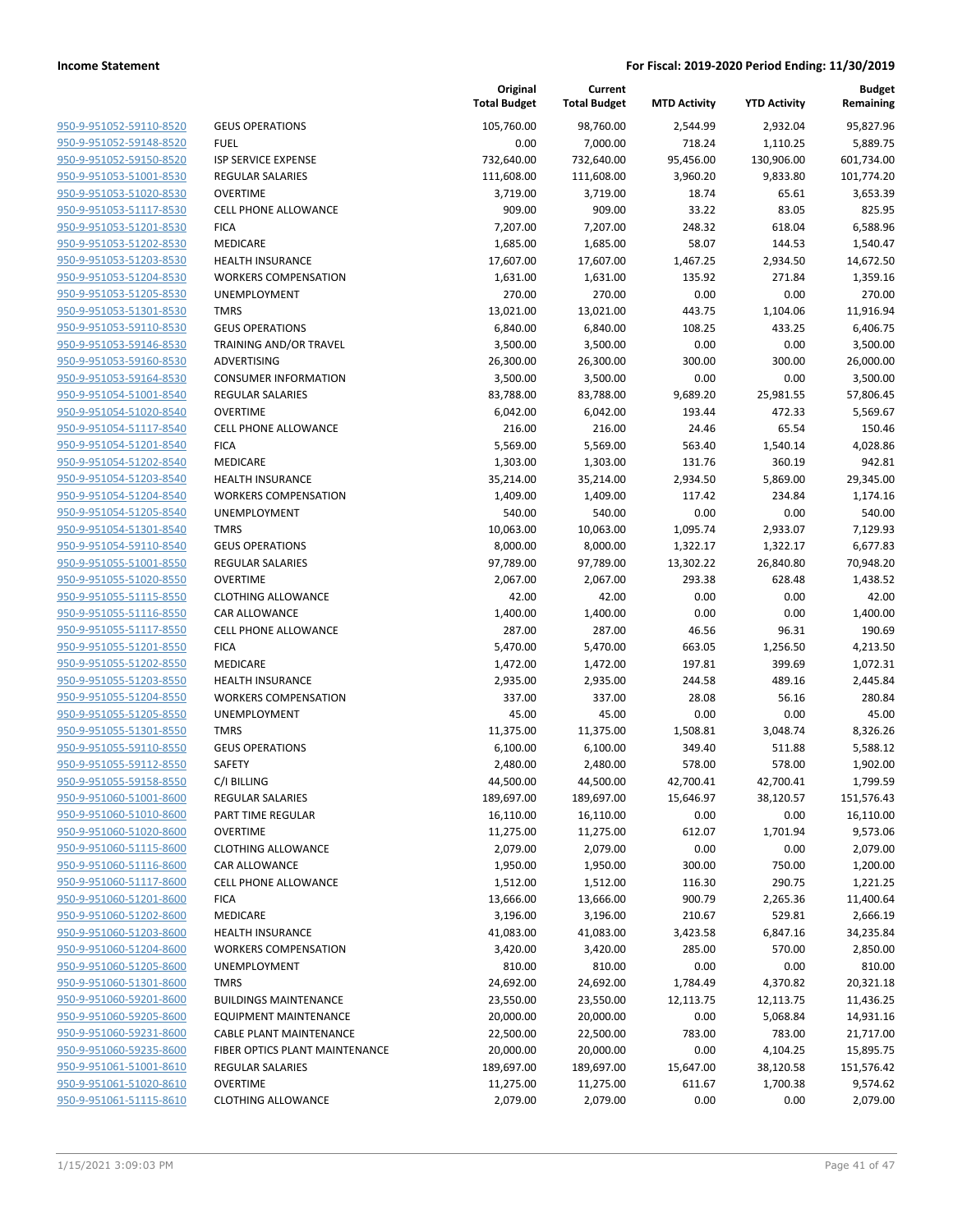|                         |                                                 | Original<br><b>Total Budget</b> | Current<br><b>Total Budget</b> | <b>MTD Activity</b> | <b>YTD Activity</b> | <b>Budget</b><br>Remaining |
|-------------------------|-------------------------------------------------|---------------------------------|--------------------------------|---------------------|---------------------|----------------------------|
| 950-9-951061-51116-8610 | CAR ALLOWANCE                                   | 1,950.00                        | 1,950.00                       | 0.00                | 0.00                | 1,950.00                   |
| 950-9-951061-51117-8610 | <b>CELL PHONE ALLOWANCE</b>                     | 1,512.00                        | 1,512.00                       | 116.24              | 290.60              | 1,221.40                   |
| 950-9-951061-51201-8610 | <b>FICA</b>                                     | 12,667.00                       | 12,667.00                      | 993.31              | 2,441.30            | 10,225.70                  |
| 950-9-951061-51202-8610 | MEDICARE                                        | 2,962.00                        | 2,962.00                       | 232.31              | 570.94              | 2,391.06                   |
| 950-9-951061-51203-8610 | <b>HEALTH INSURANCE</b>                         | 52,821.00                       | 52,821.00                      | 4,401.75            | 8,803.50            | 44,017.50                  |
| 950-9-951061-51204-8610 | <b>WORKERS COMPENSATION</b>                     | 5,038.00                        | 5,038.00                       | 419.83              | 839.66              | 4,198.34                   |
| 950-9-951061-51205-8610 | <b>UNEMPLOYMENT</b>                             | 810.00                          | 810.00                         | 0.00                | 0.00                | 810.00                     |
| 950-9-951061-51301-8610 | <b>TMRS</b>                                     | 22,887.00                       | 22,887.00                      | 1,751.26            | 4,287.68            | 18,599.32                  |
| 950-9-951061-59205-8610 | <b>EQUIPMENT MAINTENANCE</b>                    | 100.00                          | 100.00                         | 0.00                | 0.00                | 100.00                     |
| 950-9-951061-59233-8610 | <b>INTERNET PLANT MAINTENANCE</b>               | 6,000.00                        | 6,000.00                       | 0.00                | 0.00                | 6,000.00                   |
| 950-9-951090-59510-9900 | <b>HEADEND, TRUNK &amp; DISTRIBUTION SYSTEM</b> | 100,000.00                      | 100,000.00                     | 0.00                | 0.00                | 100,000.00                 |
| 950-9-951090-59511-9900 | <b>HEADEND EQUIPMENT</b>                        | 95,000.00                       | 95,000.00                      | 0.00                | 0.00                | 95,000.00                  |
| 950-9-951090-59512-9900 | <b>DROPS</b>                                    | 100,000.00                      | 100,000.00                     | 3,322.61            | 15,326.93           | 84,673.07                  |
| 950-9-951090-59591-9900 | <b>FURNITURE &amp; OFFICE EQUIPMENT</b>         | 5,900.00                        | 5,900.00                       | 0.00                | 0.00                | 5,900.00                   |
| 950-9-951091-51001-9958 | <b>REGULAR SALARIES</b>                         | 25,665.00                       | 25,665.00                      | 2,157.72            | 5,104.34            | 20,560.66                  |
| 950-9-951091-51020-9958 | <b>OVERTIME</b>                                 | 3,979.00                        | 3,979.00                       | 184.85              | 446.43              | 3,532.57                   |
| 950-9-951091-51201-9958 | <b>FICA</b>                                     | 1,864.00                        | 1,864.00                       | 146.47              | 347.23              | 1,516.77                   |
| 950-9-951091-51202-9958 | <b>MEDICARE</b>                                 | 434.00                          | 434.00                         | 34.26               | 81.21               | 352.79                     |
| 950-9-951091-51301-9958 | <b>TMRS</b>                                     | 3,350.00                        | 3,350.00                       | 261.30              | 619.44              | 2,730.56                   |
| 950-9-970000-59720-9705 | <b>CREDIT CARD &amp; BANK FEES</b>              | 15,000.00                       | 15,000.00                      | 909.92              | 1,862.74            | 13,137.26                  |
| 950-9-970000-59730-9250 | <b>INVENTORY LOSS/GAIN</b>                      | 1,000.00                        | 1,000.00                       | 0.00                | 0.00                | 1,000.00                   |
| 950-9-970000-59734-4210 | ASSET DISPOSAL LOSSES/GAINS                     | 1,000.00                        | 1,000.00                       | 0.00                | 0.00                | 1,000.00                   |
| 950-9-970000-59750-9260 | <b>ACCRUED PTO PAY</b>                          | 5,000.00                        | 5,000.00                       | 0.00                | 0.00                | 5,000.00                   |
| 950-9-970000-59770-9970 | CONTINGENCY                                     | 50,000.00                       | 50,000.00                      | 0.00                | 0.00                | 50,000.00                  |
| 950-9-970000-59771-9970 | PAYROLL CONTINGENCY                             | 11,800.00                       | 11,800.00                      | 0.00                | 0.00                | 11,800.00                  |
| 950-9-970000-59780-9240 | PROPERTY INSURANCE                              | 15,201.00                       | 15,201.00                      | 0.00                | 0.00                | 15,201.00                  |
| 950-9-970000-59781-9250 | <b>LIABILITY INSURANCE</b>                      | 13,142.00                       | 13,142.00                      | 0.00                | 1,742.09            | 11,399.91                  |
| 950-9-990000-59901-9270 | TRANSFER to COG - FRANCHISE FEES                | 280,375.00                      | 280,375.00                     | 0.00                | 0.00                | 280,375.00                 |
| 950-9-990000-59902-9200 | TRANSFER to COG - ADMIN EXPENSES                | 52,638.00                       | 52,638.00                      | 4,386.50            | 8,773.00            | 43,865.00                  |
| 950-9-990000-59903-4082 | TRANSFER to COG - PILOT                         | 40,937.00                       | 40,937.00                      | 0.00                | 0.00                | 40,937.00                  |
| 950-9-990000-59926-9330 | TRANSFER to COG - GARAGE                        | 12,622.00                       | 12,622.00                      | 1,051.83            | 2,103.66            | 10,518.34                  |
| 950-9-990000-59927-9200 | TRANSFER to COG - INSURANCE                     | 2,993.00                        | 2,993.00                       | 249.42              | 498.84              | 2,494.16                   |
| 950-9-990000-59928-9200 | XFER to COG - IT                                | 9,986.00                        | 9,986.00                       | 1,234.67            | 2,469.34            | 7,516.66                   |
| 950-9-990000-59930-9270 | <b>TRANSFER to GBOD</b>                         | 56,075.00                       | 56,075.00                      | 0.00                | 0.00                | 56,075.00                  |
| 950-9-990000-59954-8559 | TRANSFER TO 910 - BILLING                       | 61,828.00                       | 61,828.00                      | 5,152.33            | 10,304.66           | 51,523.34                  |
| 950-9-990000-59955-8559 | TRANSFER TO 910 - CASHIERING                    | 78,306.00                       | 78,306.00                      | 6,525.50            | 13,051.00           | 65,255.00                  |
|                         | <b>Expense Total:</b>                           | 6,420,315.00                    | 6,420,315.00                   | 517,317.10          | 756,031.27          | 5,664,283.73               |
|                         | Fund: 950 - CABLE / INTERNET Surplus (Deficit): | $-174,654.00$                   | $-174,654.00$                  | $-49,233.70$        | 114,925.83          |                            |
|                         | <b>Total Surplus (Deficit):</b>                 | 3,395,325.48                    | 1,963,809.63                   | 3,244,563.79        | 6,416,321.27        |                            |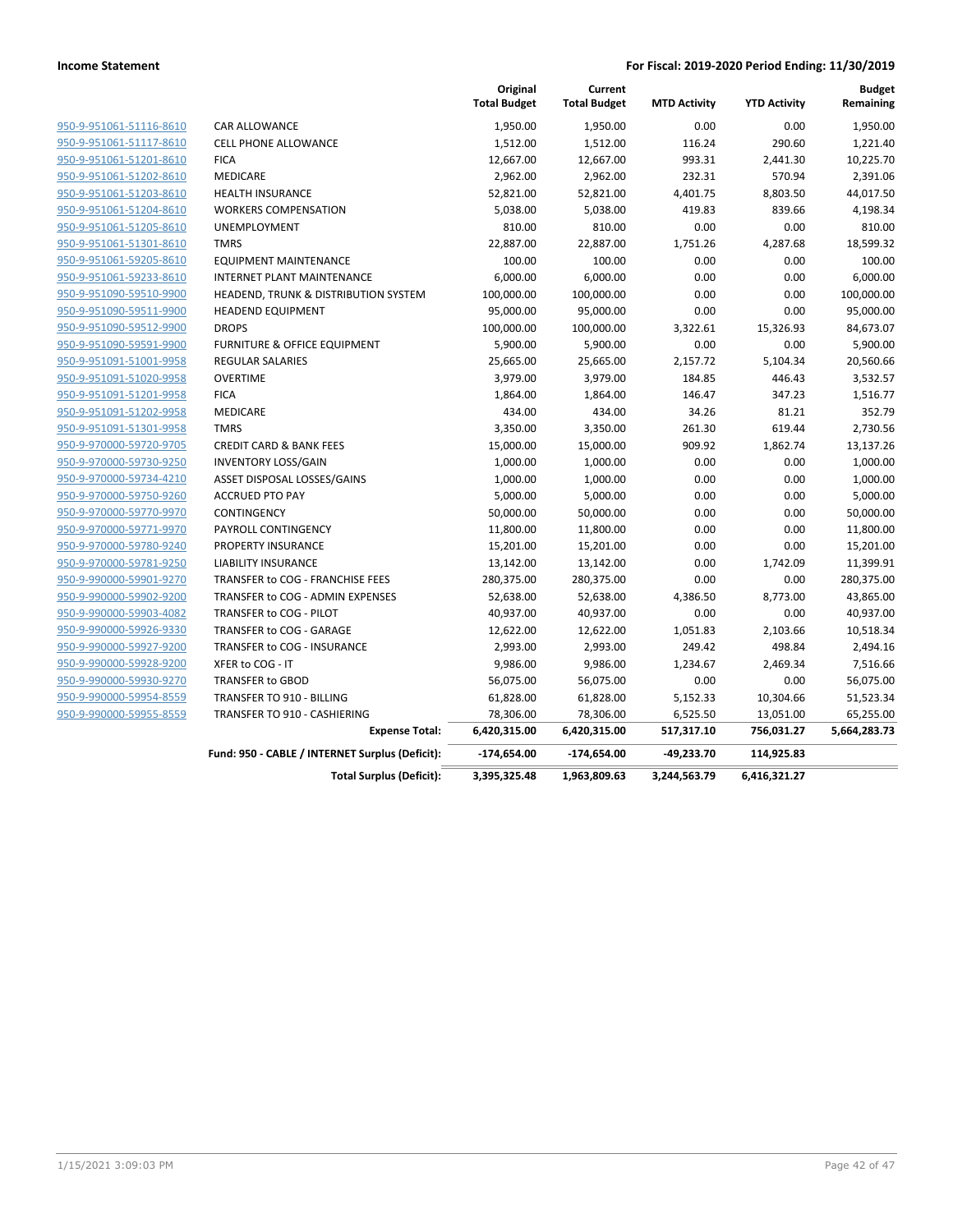## **Group Summary**

| <b>Account Type</b>                                                       | Original<br><b>Total Budget</b> | Current<br><b>Total Budget</b> | <b>MTD Activity</b>          | <b>YTD Activity</b>          | <b>Budget</b><br>Remaining     |
|---------------------------------------------------------------------------|---------------------------------|--------------------------------|------------------------------|------------------------------|--------------------------------|
|                                                                           |                                 |                                |                              |                              |                                |
| <b>Fund: 100 - GENERAL FUND</b>                                           |                                 |                                |                              |                              |                                |
| Revenue<br>Expense                                                        | 25,401,947.17<br>26,072,457.79  | 25,401,947.17<br>26,076,217.79 | 2,322,077.48<br>2,266,029.50 | 3,658,173.41<br>4,730,082.10 | 21,743,773.76<br>21,346,135.69 |
| Fund: 100 - GENERAL FUND Surplus (Deficit):                               | -670,510.62                     | $-674,270.62$                  | 56,047.98                    | -1,071,908.69                | 397,638.07                     |
| Fund: 101 - MUNICIPAL COURT BUILDING SECURITY FEES                        |                                 |                                |                              |                              |                                |
| Revenue                                                                   | 0.00                            | 0.00                           | 359.85                       | 837.48                       | $-837.48$                      |
| Expense                                                                   | 0.00                            | 0.00                           | $-15.00$                     | $-13.34$                     | 13.34                          |
| Fund: 101 - MUNICIPAL COURT BUILDING SECURITY FEES Surplus (Deficit):     | 0.00                            | 0.00                           | 374.85                       | 850.82                       | $-850.82$                      |
| Fund: 102 - MUNICIPAL COURT TECH FUND                                     |                                 |                                |                              |                              |                                |
| Revenue                                                                   | 0.00                            | 0.00                           | 459.20                       | 1.057.08                     | $-1.057.08$                    |
| Expense                                                                   | 0.00                            | 0.00                           | 0.00                         | 1.12                         | $-1.12$                        |
| Fund: 102 - MUNICIPAL COURT TECH FUND Surplus (Deficit):                  | 0.00                            | 0.00                           | 459.20                       | 1,055.96                     | $-1,055.96$                    |
| Fund: 103 - MUNICIPAL COURT CHILD SAFETY FUND                             |                                 |                                |                              |                              |                                |
| Revenue                                                                   | 27,250.00                       | 27,250.00                      | 7.91                         | 46.12                        | 27,203.88                      |
| Expense                                                                   | 25,000.00                       | 25,000.00                      | 7.379.76                     | 7.380.30                     | 17,619.70                      |
| Fund: 103 - MUNICIPAL COURT CHILD SAFETY FUND Surplus (Deficit):          | 2,250.00                        | 2,250.00                       | $-7,371.85$                  | $-7,334.18$                  | 9,584.18                       |
| <b>Fund: 110 - EXCHANGE BUILDING FUND</b>                                 |                                 |                                |                              |                              |                                |
| Expense                                                                   | 30.37                           | 30.37                          | 0.00                         | 0.00                         | 30.37                          |
| Fund: 110 - EXCHANGE BUILDING FUND Total:                                 | 30.37                           | 30.37                          | 0.00                         | 0.00                         | 30.37                          |
| <b>Fund: 111 - RECREATION ACTIVITIES FUND</b>                             |                                 |                                |                              |                              |                                |
| Revenue                                                                   | 268,435.50                      | 268,435.50                     | 12,493.12                    | 26,229.38                    | 242,206.12                     |
| Expense                                                                   | 263,096.93                      | 263,096.93                     | 16,756.10                    | 20,405.85                    | 242,691.08                     |
| Fund: 111 - RECREATION ACTIVITIES FUND Surplus (Deficit):                 | 5,338.57                        | 5,338.57                       | $-4,262.98$                  | 5,823.53                     | -484.96                        |
| <b>Fund: 112 - GUN RANGE FUND</b>                                         |                                 |                                |                              |                              |                                |
| Revenue                                                                   | 1,500.00                        | 1,500.00                       | 310.63                       | 421.47                       | 1,078.53                       |
| Expense                                                                   | 1,000.00                        | 1,000.00                       | 0.00                         | 0.02                         | 999.98                         |
| Fund: 112 - GUN RANGE FUND Surplus (Deficit):                             | 500.00                          | 500.00                         | 310.63                       | 421.45                       | 78.55                          |
| Fund: 113 - HOTEL / MOTEL OCCUPANCY TAX FUND                              |                                 |                                |                              |                              |                                |
| Revenue                                                                   | 578,097.00                      | 578,097.00                     | 60,721.49                    | 102,135.40                   | 475,961.60                     |
| Expense                                                                   | 573,583.98                      | 573,583.98                     | 46,341.08                    | 107,141.64                   | 466,442.34                     |
| Fund: 113 - HOTEL / MOTEL OCCUPANCY TAX FUND Surplus (Deficit):           | 4,513.02                        | 4,513.02                       | 14,380.41                    | $-5,006.24$                  | 9,519.26                       |
| Fund: 114 - VENUE MANAGEMENT FUND                                         |                                 |                                |                              |                              |                                |
| Revenue                                                                   | 341,720.00                      | 341,720.00                     | 16,725.33                    | 34,084.71                    | 307,635.29                     |
| Expense                                                                   | 192,701.04                      | 192,701.04                     | 16,720.10                    | 51,966.38                    | 140,734.66                     |
| Fund: 114 - VENUE MANAGEMENT FUND Surplus (Deficit):                      | 149,018.96                      | 149,018.96                     | 5.23                         | -17,881.67                   | 166,900.63                     |
| <b>Fund: 123 - PTRAIN - POLICE REIMBURSEMENT GRANTS &amp; CONT EDUCAT</b> |                                 |                                |                              |                              |                                |
| Revenue                                                                   | 0.00                            | 0.00                           | 2.39                         | 6.99                         | $-6.99$                        |
| Expense                                                                   | 0.00                            | 0.00                           | 0.00                         | 0.12                         | $-0.12$                        |
| Fund: 123 - PTRAIN - POLICE REIMBURSEMENT GRANTS & CONT EDUCAT Surp       | 0.00                            | 0.00                           | 2.39                         | 6.87                         | $-6.87$                        |
| Fund: 140 - DEBT SERVICE FUND                                             |                                 |                                |                              |                              |                                |
| Revenue                                                                   | 6,826,247.00                    | 6,826,247.00                   | 865,790.63                   | 1,157,147.32                 | 5,669,099.68                   |
| Expense                                                                   | 7,218,192.40                    | 7,218,192.40                   | 38,716.00                    | 77,459.98                    | 7,140,732.42                   |
| Fund: 140 - DEBT SERVICE FUND Surplus (Deficit):                          | -391,945.40                     | -391,945.40                    | 827,074.63                   | 1,079,687.34                 | -1,471,632.74                  |
| Fund: 160 - GENERAL CAPITAL IMPROVEMENT FUND                              |                                 |                                |                              |                              |                                |
| Revenue                                                                   | 17,270,151.00                   | 17,270,151.00                  | 192,334.19                   | 378,151.55                   | 16,891,999.45                  |
| Expense                                                                   | 17,188,433.00                   | 17,221,665.00                  | 93,084.26                    | 118,150.56                   | 17,103,514.44                  |
| Fund: 160 - GENERAL CAPITAL IMPROVEMENT FUND Surplus (Deficit):           | 81,718.00                       | 48,486.00                      | 99,249.93                    | 260,000.99                   | -211,514.99                    |
| Fund: 161 - STREET CONSTRUCTION FUND                                      |                                 |                                |                              |                              |                                |
| Revenue                                                                   | 14,250.00                       | 14,250.00                      | 418.27                       | 1,210.09                     | 13,039.91                      |
| Expense<br>Fund: 161 - STREET CONSTRUCTION FUND Surplus (Deficit):        | 400.00<br>13,850.00             | 50,400.00<br>$-36,150.00$      | 0.00<br>418.27               | 22.40<br>1,187.69            | 50,377.60<br>-37,337.69        |
|                                                                           |                                 |                                |                              |                              |                                |
| Fund: 164 - 2013 CO CAPITAL FUND                                          |                                 |                                |                              |                              |                                |
| Revenue                                                                   | 450.00                          | 450.00                         | 18.61                        | 51.69                        | 398.31                         |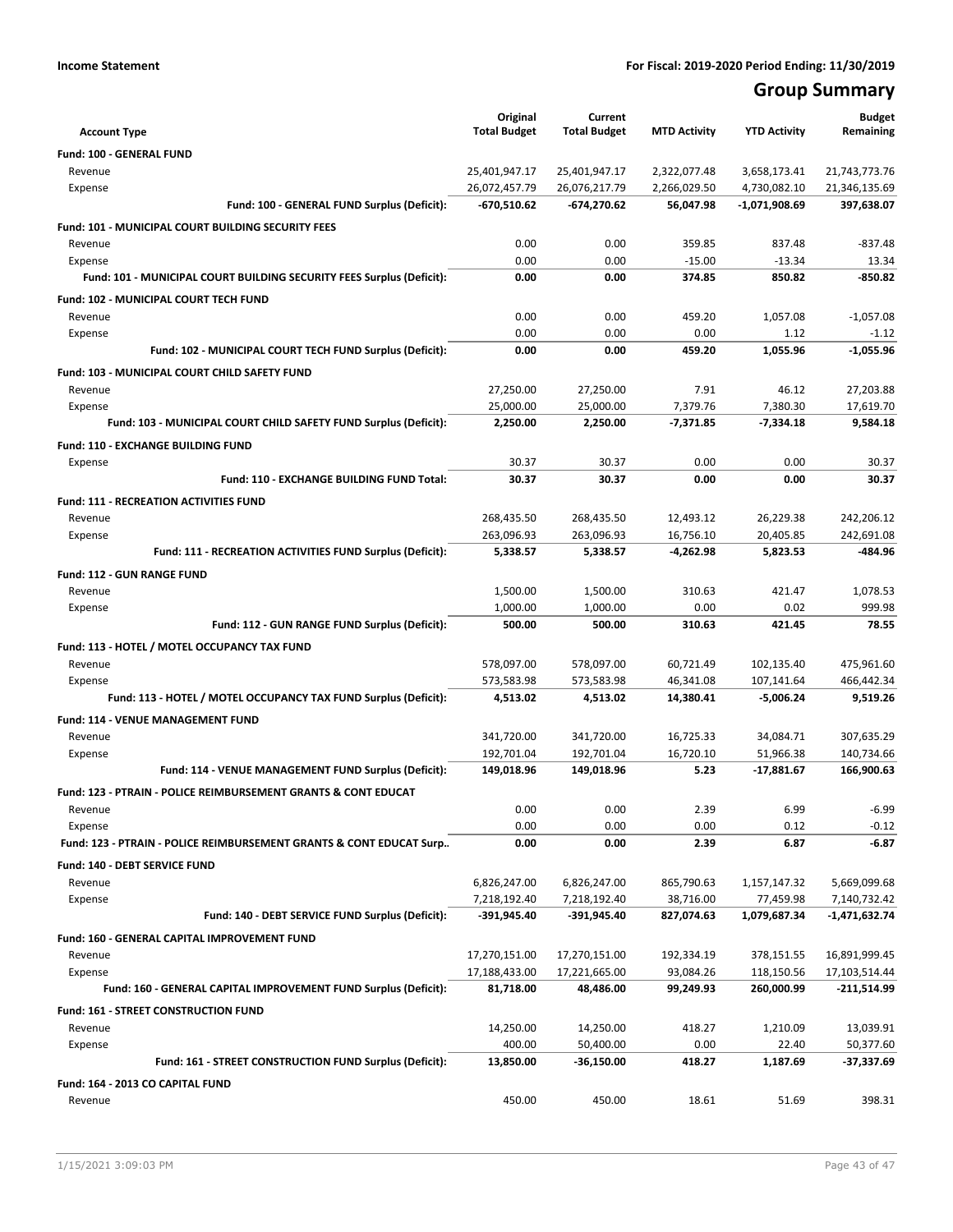| <b>Account Type</b>                                              | Original<br><b>Total Budget</b> | Current<br><b>Total Budget</b> | <b>MTD Activity</b>       | <b>YTD Activity</b>       | <b>Budget</b><br>Remaining |
|------------------------------------------------------------------|---------------------------------|--------------------------------|---------------------------|---------------------------|----------------------------|
| Expense                                                          | 15.00                           | 15.00                          | 0.00                      | 0.84                      | 14.16                      |
| Fund: 164 - 2013 CO CAPITAL FUND Surplus (Deficit):              | 435.00                          | 435.00                         | 18.61                     | 50.85                     | 384.15                     |
| Fund: 165 - 2014 GO FUND                                         |                                 |                                |                           |                           |                            |
| Revenue                                                          | 15,000.00                       | 15,000.00                      | 1.137.36                  | 2.465.89                  | 12,534.11                  |
| Fund: 165 - 2014 GO FUND Total:                                  | 15,000.00                       | 15,000.00                      | 1,137.36                  | 2,465.89                  | 12,534.11                  |
| Fund: 171 - MAIN STREET SPECIAL REVENUE                          |                                 |                                |                           |                           |                            |
| Expense                                                          | 0.00                            | 0.00                           | 1,100.00                  | 2,200.00                  | $-2,200.00$                |
| Fund: 171 - MAIN STREET SPECIAL REVENUE Total:                   | 0.00                            | 0.00                           | 1,100.00                  | 2,200.00                  | $-2,200.00$                |
|                                                                  |                                 |                                |                           |                           |                            |
| Fund: 172 - MINOR GRANTS FUND<br>Revenue                         | 0.00                            | 0.00                           | 0.00                      | 732.00                    | $-732.00$                  |
| Expense                                                          | 0.00                            | 0.00                           | 133.75                    | 133.75                    | $-133.75$                  |
| Fund: 172 - MINOR GRANTS FUND Surplus (Deficit):                 | 0.00                            | 0.00                           | $-133.75$                 | 598.25                    | $-598.25$                  |
|                                                                  |                                 |                                |                           |                           |                            |
| Fund: 175 - JUSTICE ASSISTANCE GRANT - JAG                       |                                 |                                |                           |                           |                            |
| Revenue                                                          | 0.00                            | 0.00                           | 0.00                      | 11,553.00                 | $-11,553.00$               |
| Fund: 175 - JUSTICE ASSISTANCE GRANT - JAG Total:                | 0.00                            | 0.00                           | 0.00                      | 11,553.00                 | $-11,553.00$               |
| Fund: 200 - WATER / WASTEWATER FUND                              |                                 |                                |                           |                           |                            |
| Revenue                                                          | 14,373,110.00                   | 14,373,110.00                  | 1,208,627.82              | 2,508,623.91              | 11,864,486.09              |
| Expense                                                          | 12,100,356.36                   | 13,244,640.21                  | 954,509.78                | 1,801,537.67              | 11,443,102.54              |
| Fund: 200 - WATER / WASTEWATER FUND Surplus (Deficit):           | 2,272,753.64                    | 1,128,469.79                   | 254,118.04                | 707,086.24                | 421,383.55                 |
| Fund: 212 - TX COMMUNITY DEV SWR SYSTEM IMPROV PROG GRANT        |                                 |                                |                           |                           |                            |
| Revenue                                                          | 0.00                            | 0.00                           | 150,993.84                | 150,993.84                | -150,993.84                |
| Fund: 212 - TX COMMUNITY DEV SWR SYSTEM IMPROV PROG GRANT Total: | 0.00                            | 0.00                           | 150,993.84                | 150,993.84                | -150,993.84                |
| <b>Fund: 216 - UTILIITY CIP FUND</b>                             |                                 |                                |                           |                           |                            |
| Revenue                                                          | 314,621.00                      | 314,621.00                     | 23,689.65                 | 51,360.94                 | 263,260.06                 |
| Expense                                                          | 454,000.00                      | 654,000.00                     | 409,396.92                | 409,396.92                | 244,603.08                 |
| Fund: 216 - UTILIITY CIP FUND Surplus (Deficit):                 | -139,379.00                     | -339,379.00                    | -385,707.27               | -358,035.98               | 18,656.98                  |
| <b>Fund: 217 - WASTEWATER RECLAMATION FUND</b>                   |                                 |                                |                           |                           |                            |
| Revenue                                                          | 14,000.00                       | 14,000.00                      | 1,103.37                  | 2,392.19                  | 11,607.81                  |
| Fund: 217 - WASTEWATER RECLAMATION FUND Total:                   | 14,000.00                       | 14,000.00                      | 1,103.37                  | 2,392.19                  | 11,607.81                  |
| <b>Fund: 300 - AIRPORT FUND</b>                                  |                                 |                                |                           |                           |                            |
| Revenue                                                          | 721,537.30                      | 721,537.30                     | 57,531.34                 | 119,912.76                | 601,624.54                 |
| Expense                                                          | 141,387.03                      | 141,387.03                     | 9,812.58                  | 20,028.93                 | 121,358.10                 |
| Fund: 300 - AIRPORT FUND Surplus (Deficit):                      | 580,150.27                      | 580,150.27                     | 47,718.76                 | 99,883.83                 | 480,266.44                 |
|                                                                  |                                 |                                |                           |                           |                            |
| Fund: 360 - AIRPORT CAPITAL FUND                                 |                                 |                                | 3,834.99                  | 11,094.56                 |                            |
| Revenue<br>Expense                                               | 68,598.00                       | 68,598.00                      |                           |                           | 57,503.44                  |
| Fund: 360 - AIRPORT CAPITAL FUND Surplus (Deficit):              | 221,381.00<br>-152,783.00       | 221,381.00<br>$-152,783.00$    | 168,338.46<br>-164,503.47 | 168,543.76<br>-157,449.20 | 52,837.24<br>4,666.20      |
|                                                                  |                                 |                                |                           |                           |                            |
| Fund: 362 - AIRPORT FBO FUEL                                     |                                 |                                |                           |                           |                            |
| Revenue                                                          | 0.00                            | 0.00                           | 39,575.88                 | 92,420.84                 | -92,420.84                 |
| Expense                                                          | 0.00                            | 0.00                           | 1,303.18                  | 3,168.59<br>89,252.25     | $-3,168.59$                |
| Fund: 362 - AIRPORT FBO FUEL Surplus (Deficit):                  | 0.00                            | 0.00                           | 38,272.70                 |                           | -89,252.25                 |
| Fund: 400 - GOLF FUND                                            |                                 |                                |                           |                           |                            |
| Revenue                                                          | 244,398.00                      | 244,398.00                     | 8,647.50                  | 22,367.94                 | 222,030.06                 |
| Expense                                                          | 247,776.38                      | 247,776.38                     | 21,737.39                 | 43,249.72                 | 204,526.66                 |
| Fund: 400 - GOLF FUND Surplus (Deficit):                         | $-3,378.38$                     | $-3,378.38$                    | $-13,089.89$              | $-20,881.78$              | 17,503.40                  |
| Fund: 500 - SANITATION FUND                                      |                                 |                                |                           |                           |                            |
| Revenue                                                          | 4,968,708.00                    | 4,968,708.00                   | 444,988.90                | 902,650.82                | 4,066,057.18               |
| Expense                                                          | 5,392,448.79                    | 5,392,448.79                   | 463,729.00                | 520,365.45                | 4,872,083.34               |
| Fund: 500 - SANITATION FUND Surplus (Deficit):                   | -423,740.79                     | -423,740.79                    | $-18,740.10$              | 382,285.37                | $-806,026.16$              |
| Fund: 601 - CENTRAL SERVICE FUND                                 |                                 |                                |                           |                           |                            |
| Revenue                                                          | 897,529.00                      | 897,529.00                     | 74,794.07                 | 149,588.14                | 747,940.86                 |
| Expense                                                          | 1,099,461.48                    | 1,099,498.91                   | 90,345.20                 | 186,527.33                | 912,971.58                 |
| Fund: 601 - CENTRAL SERVICE FUND Surplus (Deficit):              | -201,932.48                     | -201,969.91                    | $-15,551.13$              | -36,939.19                | -165,030.72                |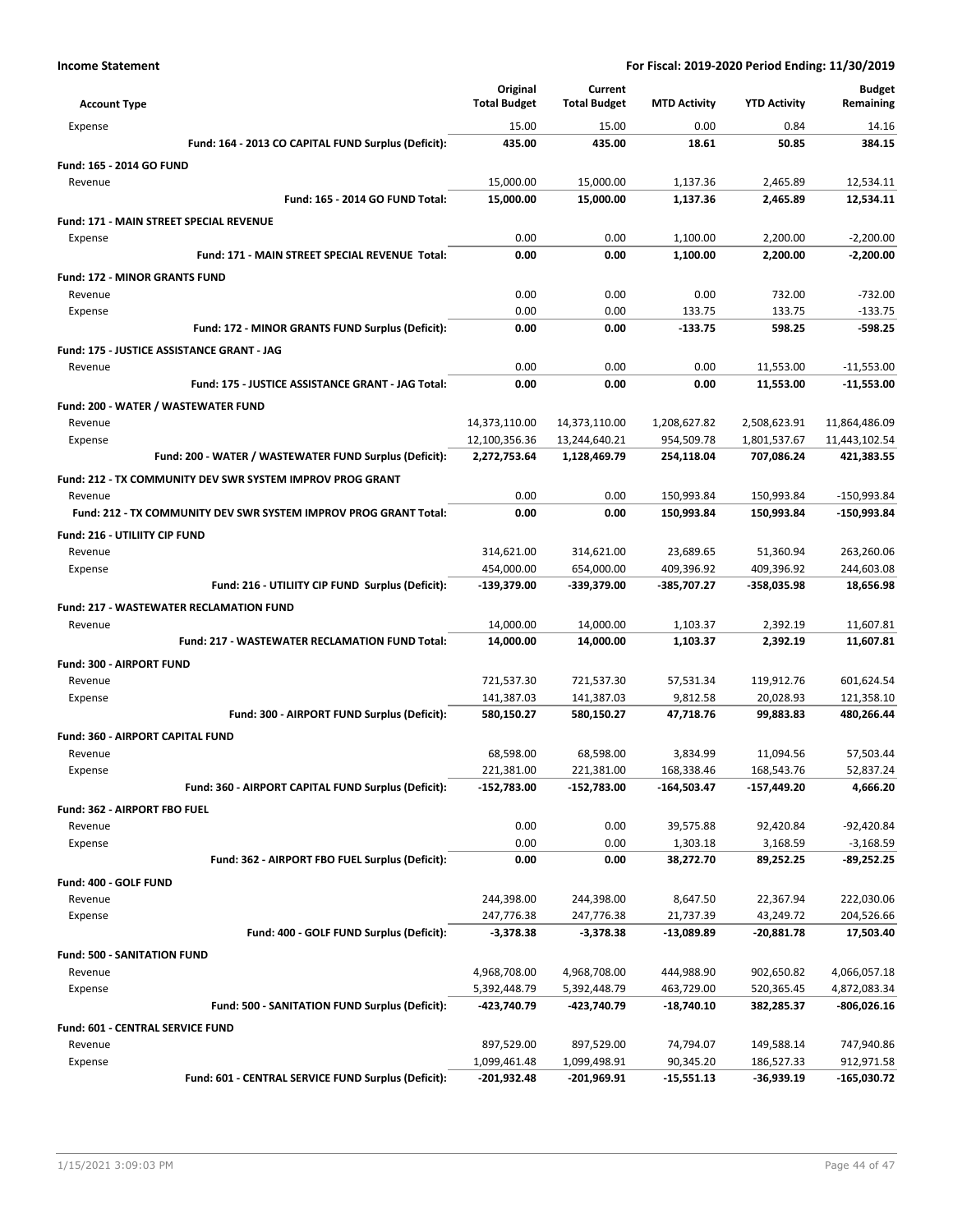| <b>Income Statement</b>                                                    |                     |                     |                     | For Fiscal: 2019-2020 Period Ending: 11/30/2019 |                      |
|----------------------------------------------------------------------------|---------------------|---------------------|---------------------|-------------------------------------------------|----------------------|
|                                                                            | Original            | Current             |                     |                                                 | <b>Budget</b>        |
| <b>Account Type</b>                                                        | <b>Total Budget</b> | <b>Total Budget</b> | <b>MTD Activity</b> | <b>YTD Activity</b>                             | Remaining            |
| Fund: 602 - INSURANCE FUND                                                 |                     |                     |                     |                                                 |                      |
| Revenue                                                                    | 6,163,286.88        | 6,163,286.88        | 505,596.59          | 1,011,661.70                                    | 5,151,625.18         |
| Expense                                                                    | 6,846,533.00        | 6,846,533.00        | 49,708.91           | 863,444.26                                      | 5,983,088.74         |
| Fund: 602 - INSURANCE FUND Surplus (Deficit):                              | -683,246.12         | $-683,246.12$       | 455,887.68          | 148,217.44                                      | $-831,463.56$        |
| Fund: 604 - MIS FUND                                                       |                     |                     |                     |                                                 |                      |
| Revenue                                                                    | 502,314.00          | 502,314.00          | 41,859.50           | 83,719.00                                       | 418,595.00           |
| Expense                                                                    | 1,167,850.06        | 1,168,090.06        | 105,616.85          | 275,572.39                                      | 892,517.67           |
| Fund: 604 - MIS FUND Surplus (Deficit):                                    | -665,536.06         | -665,776.06         | $-63,757.35$        | -191,853.39                                     | -473,922.67          |
| Fund: 660 - VEHICLE REPLACEMENT FUND                                       |                     |                     |                     |                                                 |                      |
| Revenue                                                                    | 227,000.00          | 227,000.00          | 39,617.14           | 79,450.05                                       | 147,549.95           |
| Expense                                                                    | 460,000.00          | 459,962.57          | 0.00                | 6,161.15                                        | 453,801.42           |
| Fund: 660 - VEHICLE REPLACEMENT FUND Surplus (Deficit):                    | -233,000.00         | -232,962.57         | 39,617.14           | 73,288.90                                       | $-306,251.47$        |
| Fund: 800 - SPENCE FUND                                                    |                     |                     |                     |                                                 |                      |
| Revenue                                                                    | 10,210.00           | 10,210.00<br>600.00 | 854.08              | 1,851.71                                        | 8,358.29             |
| Expense<br>Fund: 800 - SPENCE FUND Surplus (Deficit):                      | 600.00<br>9,610.00  | 9,610.00            | 50.00<br>804.08     | 100.00<br>1,751.71                              | 500.00<br>7,858.29   |
|                                                                            |                     |                     |                     |                                                 |                      |
| Fund: 801 - JONES LIBRARY TRUST                                            |                     |                     |                     |                                                 |                      |
| Revenue<br>Expense                                                         | 0.00<br>0.00        | 0.00<br>0.00        | 7.63<br>0.00        | 22.06<br>0.40                                   | $-22.06$<br>$-0.40$  |
| Fund: 801 - JONES LIBRARY TRUST Surplus (Deficit):                         | 0.00                | 0.00                | 7.63                | 21.66                                           | -21.66               |
| Fund: 809 - GREENVILLE IDC (L-3)                                           |                     |                     |                     |                                                 |                      |
| Revenue                                                                    | 0.00                | 0.00                | 0.00                | 696,415.19                                      | $-696,415.19$        |
| Fund: 809 - GREENVILLE IDC (L-3) Total:                                    | 0.00                | 0.00                | 0.00                | 696,415.19                                      | -696,415.19          |
| Fund: 810 - SEIZURE FUNDS - STATE RULES                                    |                     |                     |                     |                                                 |                      |
| Revenue                                                                    | 3,000.00            | 3,000.00            | 135.79              | 392.85                                          | 2,607.15             |
| Expense                                                                    | 220.00              | 220.00              | 0.00                | 7.26                                            | 212.74               |
| Fund: 810 - SEIZURE FUNDS - STATE RULES Surplus (Deficit):                 | 2,780.00            | 2,780.00            | 135.79              | 385.59                                          | 2,394.41             |
| Fund: 811 - SEIZURE FUNDS - FED RULES                                      |                     |                     |                     |                                                 |                      |
| Revenue                                                                    | 3,900.00            | 3,900.00            | 893.16              | 1,119.90                                        | 2,780.10             |
| Expense                                                                    | 125.00              | 125.00              | 0.00                | 6.42                                            | 118.58               |
| Fund: 811 - SEIZURE FUNDS - FED RULES Surplus (Deficit):                   | 3,775.00            | 3,775.00            | 893.16              | 1,113.48                                        | 2,661.52             |
| Fund: 820 - TIRZ FUND (Tax Increment Reinvestment Zone)                    |                     |                     |                     |                                                 |                      |
| Revenue                                                                    | 774,228.92          | 774,228.92          | 52,500.25           | 56,786.76                                       | 717,442.16           |
| Expense                                                                    | 144,225.00          | 144,225.00          | 0.00                | 57.66                                           | 144,167.34           |
| Fund: 820 - TIRZ FUND (Tax Increment Reinvestment Zone) Surplus (Deficit): | 630,003.92          | 630,003.92          | 52,500.25           | 56,729.10                                       | 573,274.82           |
| Fund: 899 - POOLED CASH                                                    |                     |                     |                     |                                                 |                      |
| Revenue                                                                    | 0.00                | 0.00                | 0.00                | $-0.01$                                         | 0.01                 |
| Fund: 899 - POOLED CASH Total:                                             | 0.00                | 0.00                | 0.00                | $-0.01$                                         | 0.01                 |
| Fund: 910 - ELECTRIC OPERATING FUND                                        |                     |                     |                     |                                                 |                      |
| Revenue                                                                    | 67,442,118.00       | 67,442,118.00       | 4,687,661.18        | 10,578,404.80                                   | 56,863,713.20        |
| Expense                                                                    | 64,092,352.68       | 64,092,352.68       | 3,416,514.71        | 7,488,037.80                                    | 56,604,314.88        |
| Fund: 910 - ELECTRIC OPERATING FUND Surplus (Deficit):                     | 3,349,765.32        | 3,349,765.32        | 1,271,146.47        | 3,090,367.00                                    | 259,398.32           |
| <b>Fund: 911 - ELECTRIC DEBT REDUCTION</b>                                 |                     |                     |                     |                                                 |                      |
| Revenue                                                                    | 0.00                | 0.00                | 4.17                | 11.83                                           | $-11.83$             |
| <b>Fund: 911 - ELECTRIC DEBT REDUCTION Total:</b>                          | 0.00                | 0.00                | 4.17                | 11.83                                           | $-11.83$             |
| Fund: 912 - ELECTRIC DEBT SERVICE                                          |                     |                     |                     |                                                 |                      |
| Revenue                                                                    | 7,843,475.00        | 7,843,475.00        | 653,622.92          | 1,307,245.84                                    | 6,536,229.16         |
| Expense                                                                    | 7,843,475.00        | 7,843,475.00        | $-1,659.84$         | 400.16                                          | 7,843,074.84         |
| Fund: 912 - ELECTRIC DEBT SERVICE Surplus (Deficit):                       | 0.00                | 0.00                | 655,282.76          | 1,306,845.68                                    | -1,306,845.68        |
| <b>Fund: 913 - ELECTRIC CONSTRUCTION FUND</b>                              |                     |                     |                     |                                                 |                      |
| Revenue<br><b>Fund: 913 - ELECTRIC CONSTRUCTION FUND Total:</b>            | 0.00<br>0.00        | 0.00<br>0.00        | 49.95<br>49.95      | 141.83                                          | $-141.83$<br>-141.83 |
|                                                                            |                     |                     |                     | 141.83                                          |                      |
| Fund: 950 - CABLE / INTERNET                                               |                     |                     |                     |                                                 |                      |
| Revenue                                                                    | 6,245,661.00        | 6,245,661.00        | 468,083.40          | 870,957.10                                      | 5,374,703.90         |
| Expense                                                                    | 6,420,315.00        | 6,420,315.00        | 517,317.10          | 756,031.27                                      | 5,664,283.73         |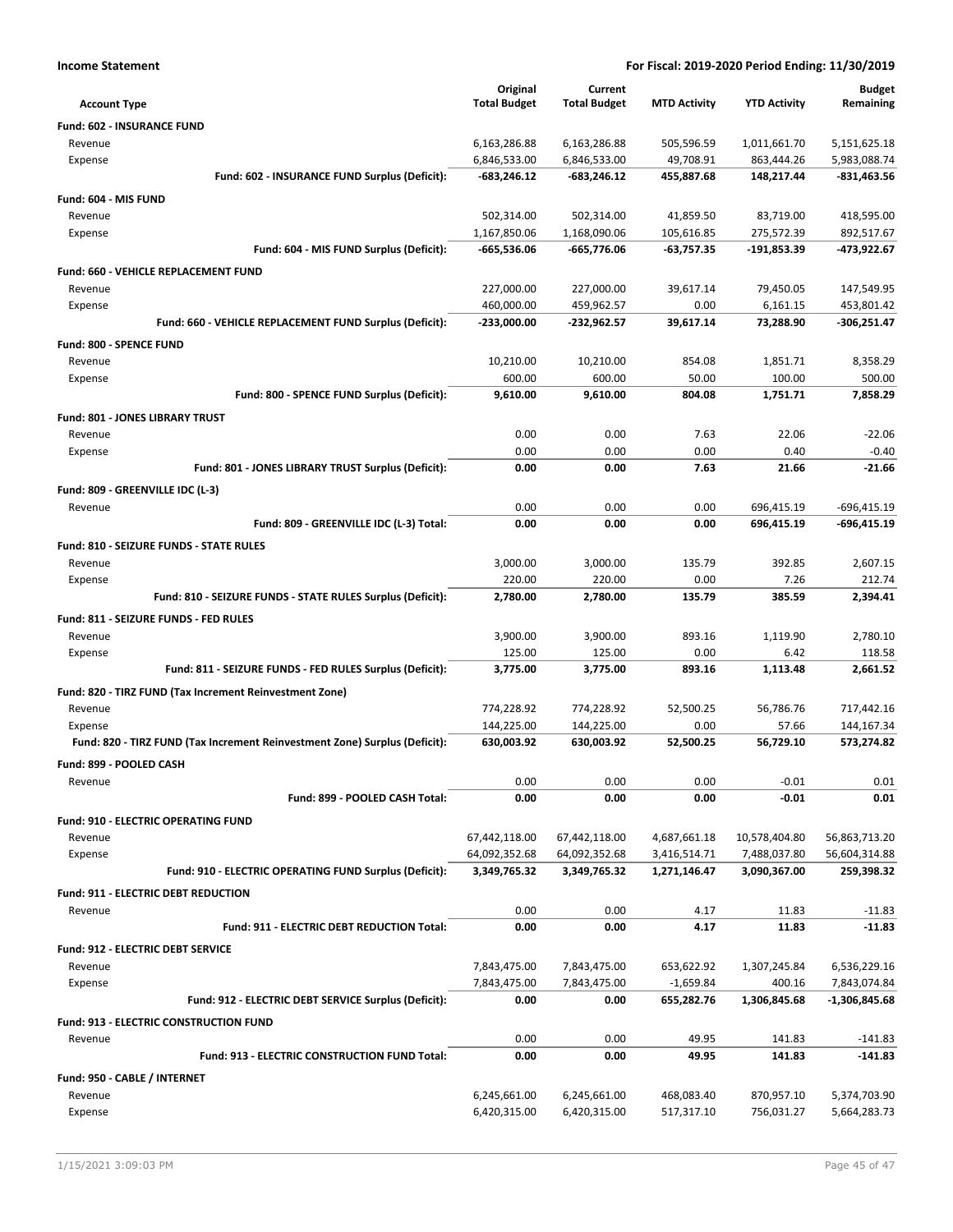| Account Type |                                                 | Original<br><b>Total Budget</b> | Current<br><b>Total Budget</b> | <b>MTD Activity</b> | <b>YTD Activity</b> | <b>Budget</b><br>Remaining |
|--------------|-------------------------------------------------|---------------------------------|--------------------------------|---------------------|---------------------|----------------------------|
|              | Fund: 950 - CABLE / INTERNET Surplus (Deficit): | $-174.654.00$                   | -174.654.00                    | -49.233.70          | 114.925.83          | -289.579.83                |
|              | <b>Total Surplus (Deficit):</b>                 | 3.395.325.48                    | 1,963,809.63                   | 3.244.563.79        | 6.416.321.27        |                            |